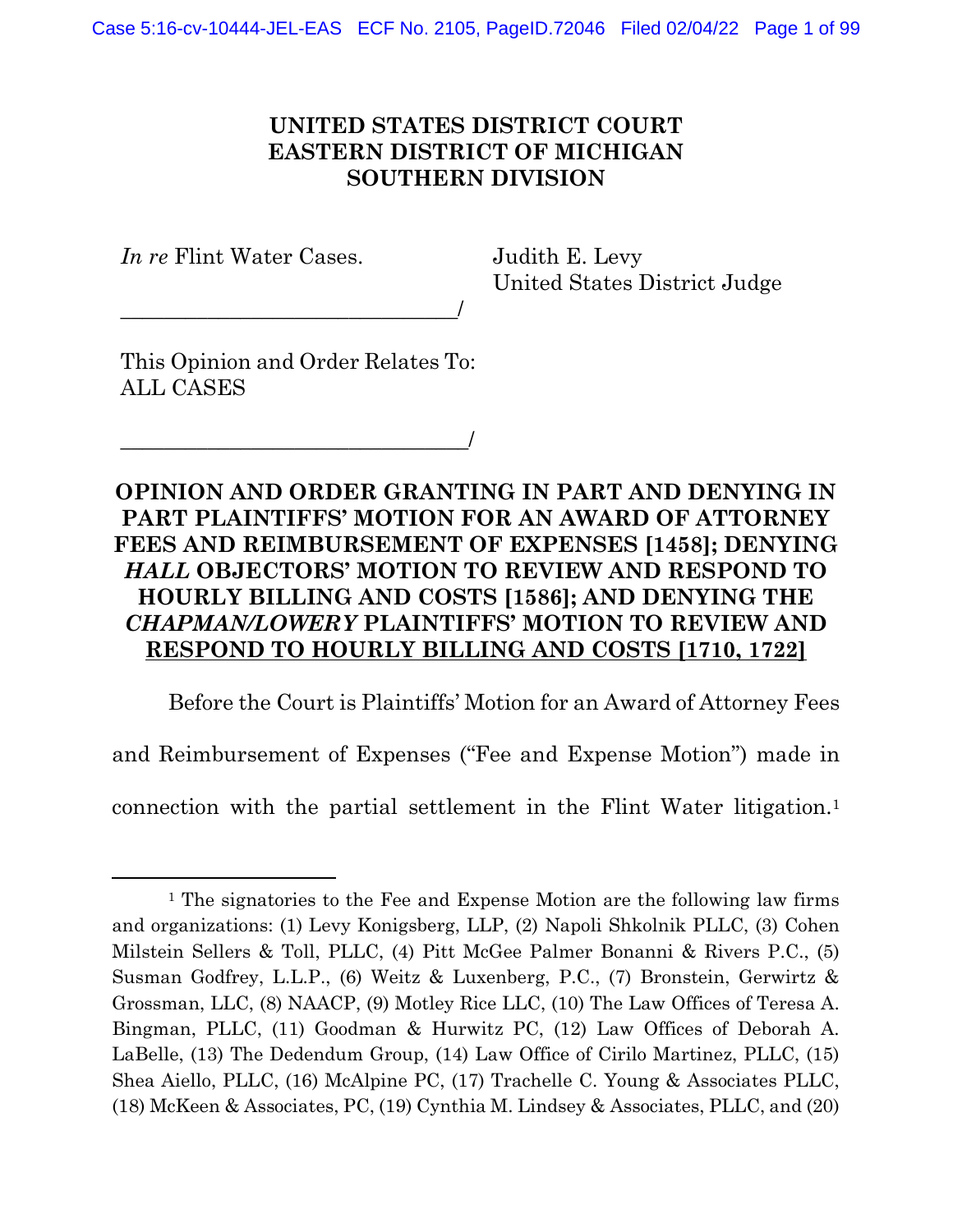(ECF No. 1458.) Movants' request for fees and expenses arises from the fact that Co-Liaison Counsel for Individual Plaintiffs2 and Co-Lead Class Counsel for the Settlement Class<sup>3</sup> (as well as Settlement Subclass Counsel, the law firms that have worked with and under the supervision of Co-Lead Class Counsel, and the Plaintiffs' Executive Committee (together with Co-Lead Class Counsel referred to as "Class Counsel")) successfully negotiated with Settling Defendants<sup>4</sup> and achieved a

3 As stated in the ASA, Co-Liaison Counsel for Individual Plaintiffs ("Co-Liaison Counsel") means Corey M. Stern of Levy Konigsberg, LLP and Hunter Shkolnik of Napoli Shkolnik, PLLC. Co-Lead Counsel for the Settlement Class ("Co-Lead Class Counsel") means Theodore J. Leopold of Cohen Milstein Sellers & Toll PLLC and Michael L. Pitt of Pitt McGhee Palmer & Rivers, P.C.

 Co-Liaison Counsel and Co-Lead Counsel are together referred to as Plaintiffs' Leadership Group or "PLG."

<sup>4</sup> "Settling Defendants" are: the State of Michigan and certain of its individual officials, which are collectively referred to as "State Defendants"; the City of Flint, certain of its City Emergency Managers and employees, collectively referred to as "City Defendants"; McLaren Health Care Corporation, McLaren Regional Medical Center, and McLaren Flint Hospital, collectively referred to as "McLaren Defendants"; and Rowe Professional Services Company, referred to as "Rowe."

Abood Law Firm. (ECF No. 1458, PageID.57145–57147.) The signatories to the Fee and Expense Motion are referred to herein as "Movants." There are additional individually-retained counsel for Plaintiffs who did not join in the motion. Together, Movants and non-movant Plaintiffs' counsel are referred to as "Plaintiffs' Counsel."

<sup>2</sup> Unless otherwise defined herein, capitalized terms in this Opinion and Order, such as "Co-Liaison Counsel," "Co-Lead Class Counsel," and "Settlement Class" have the same meanings as defined in the Amended Settlement Agreement ("ASA"). (See ECF No. 1394-2, PageID.54127–54138 (listing the definitions used in the ASA).)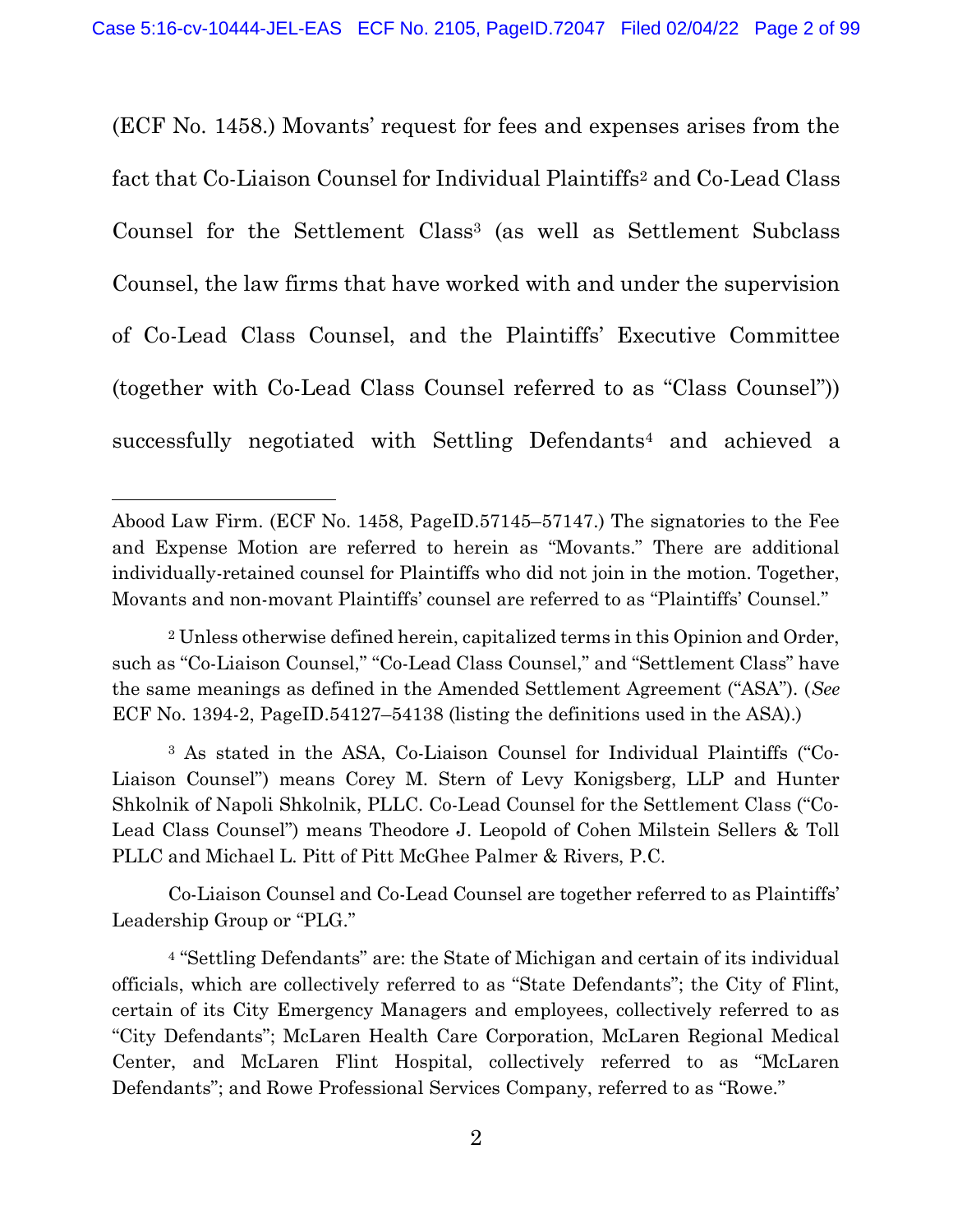\$626.25 million partial settlement in the Flint Water Cases. The Court granted final approval to the partial settlement on November 10, 2021. See In re Flint Water Cases, --F. Supp. 3d. --, No. 5:16-cv-10444, 2021 WL 5237198 (E.D. Mich. Nov. 10, 2021) (the "Final Approval Opinion"). (ECF No. 2008.)

 Thus far, Plaintiffs' Counsel have not been paid for their work or reimbursed for out-of-pocket expenses in the Flint Water Cases at all. Determining the appropriate fee award is a challenging task. As is common in settlements, Plaintiffs' Counsel's fees and costs will be deducted from the \$626.25 million total settlement, and accordingly, every dollar awarded to the attorneys is a dollar less for the Claimants. Because of this, the Court must balance society's strong interest in paying lawyers for their work and encouraging counsel to accept similar engagements in the future with the important interest in maximizing the Claimants' Monetary Awards. These are just some of the many factors the Court must weigh in making this decision.

 The structure of the proposal set forth in the Fee and Expense Motion is consistent with the fair and equitable design of the underlying settlement. Movants have proposed an arrangement whereby certain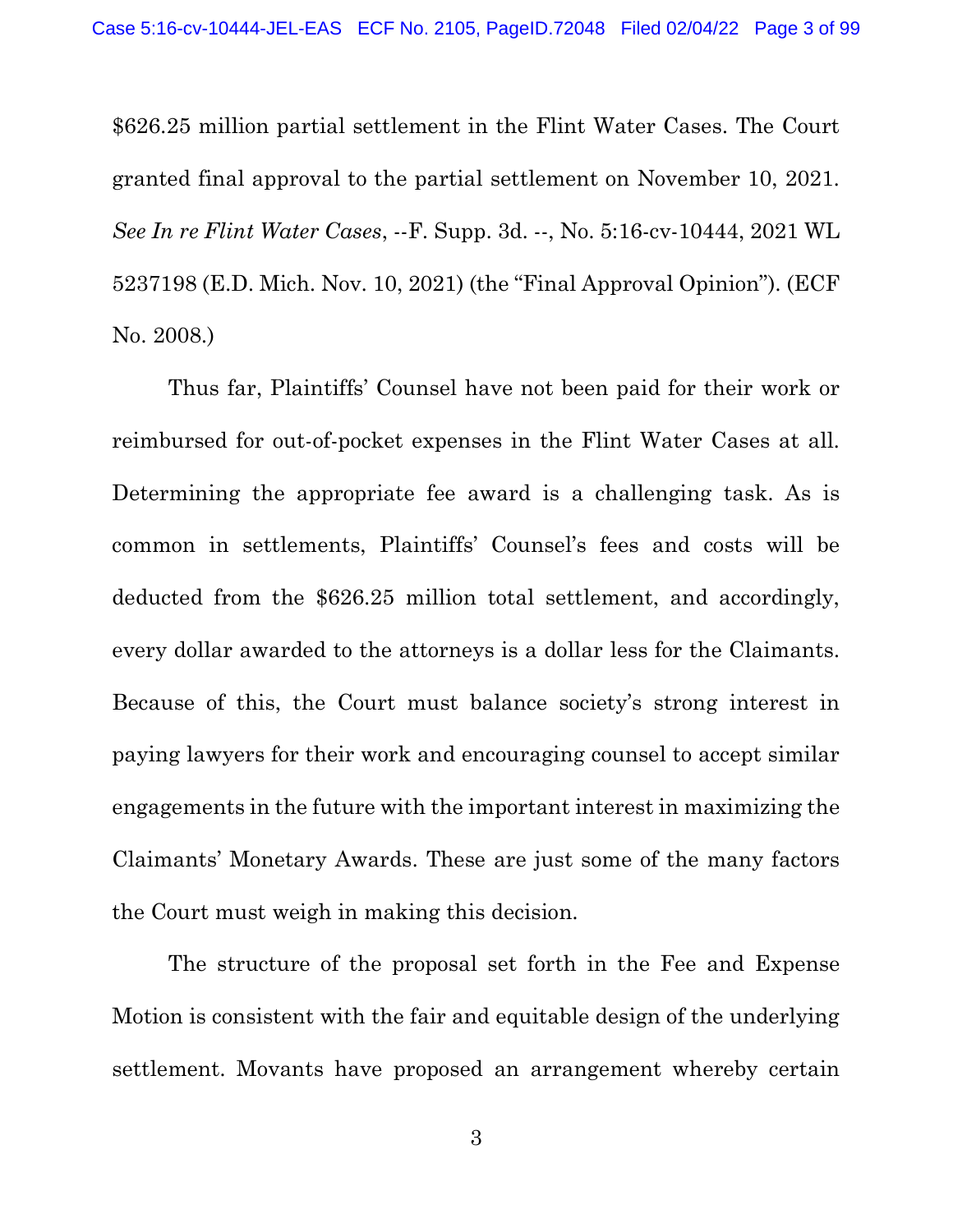amounts would be deducted from the \$626.25 million settlement in a manner that provides for parity in recovery among similarly situated Claimants. Article V of the Amended Settlement Agreement ("ASA") indicates that the funds available for payment to Claimants is determined by deducting attorney fees, attorney expenses, and certain administrative fees from the settlement amount. (ECF No. 1394-2, PageID.54146.) The result is that every Claimant will effectively pay for Plaintiffs' Counsel's work in a manner that provides for parity in recovery among similarly situated Claimants regardless of whether the Claimant is a class member or an individual who is not a member of a class; a Minor or an Adult; an individual person or a business or property owner; and whether the individual is represented by counsel or not. This aspect of the proposal is simple, uniform, and well-designed to compensate Plaintiffs' Counsel for their work while also retaining parity, or equality, among Claimants who qualify for the same settlement Compensation Grid category.<sup>5</sup>

<sup>5</sup> Exhibit 8 to the ASA, entitled, "Flint Water Cases (FWC) Qualified Settlement Fund Categories, Monetary Awards, and Required Proofs Grid (11/11/20)" (referred to as the "Compensation Grid" (ECF No. 1319-2, PageID.40789–40831)) provides that "every Claimant in a certain Settlement Category receives an identical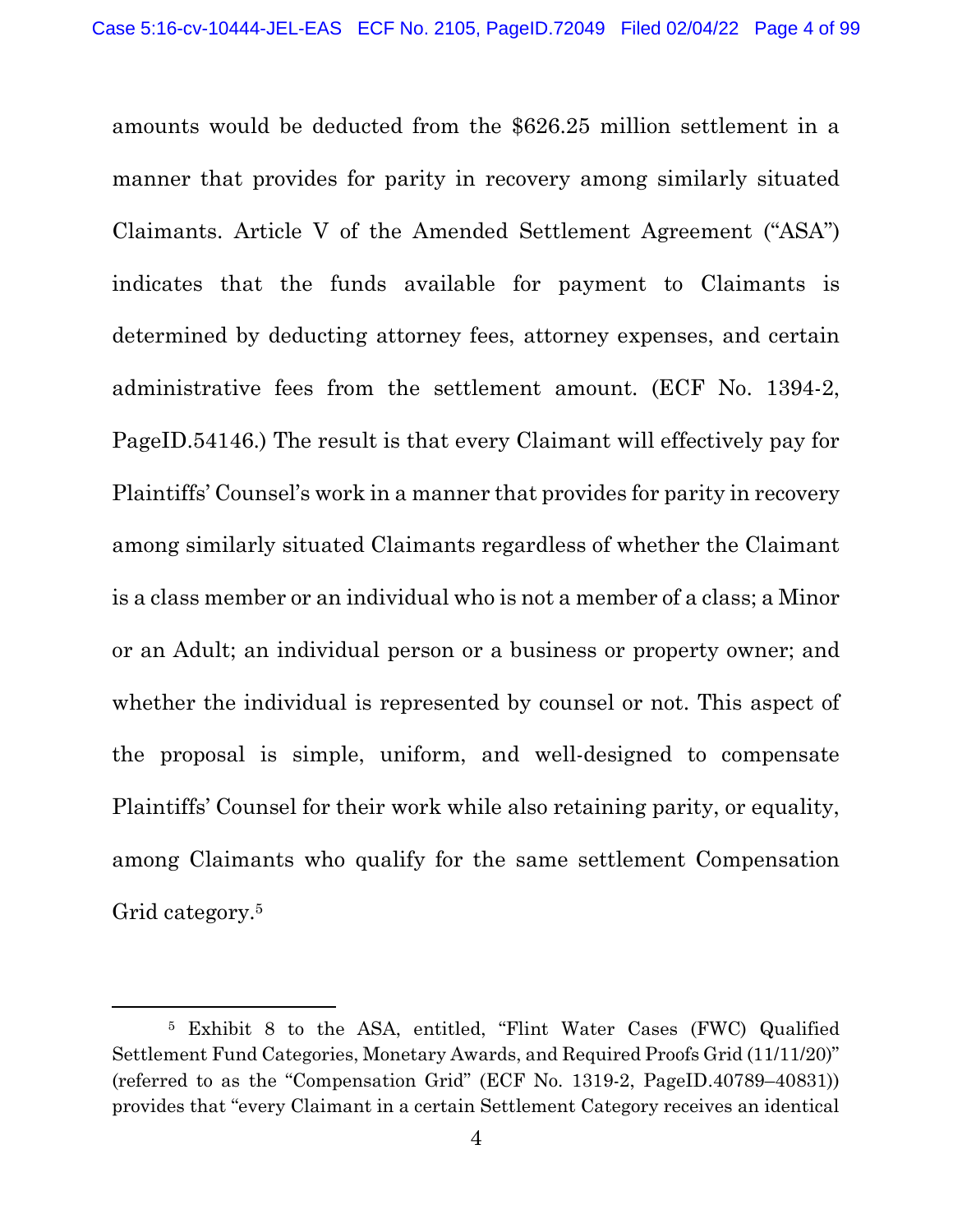Movants' proposal for compensating Plaintiffs' Counsel who have worked on the litigation and settlement is intricate and nuanced. Movants' proposal includes several components. All these components will be described more thoroughly below. They are:

(1) A common benefit component, which, if awarded, would be deducted from the \$626.25 million settlement amount and then divided among Co-Liaison Counsel and Co-Lead Class Counsel for further subdivision and allocation to various firms under Article XI of the ASA (see ECF No. 1394-2, PageID.54159–54160);

(2) A common benefit assessment on (a) the value of claims made by Claimants who retained counsel soon before the settlement was announced, and (b) on the value of claims made by unrepresented minor Claimants, which would be divided between Co-Liaison and Co-Lead Class Counsel for further subdivision and allocation to various firms under Article XI of the ASA (see id.);

(3) A capped assessment awarded to Class Counsel only on:

(a) the value of certain resolved subclass claims;

(b) the Programmatic Relief Sub-Qualified Settlement Fund; and

(c) claims involving an individual who was a Minor at the time they retained Class Counsel;

(4) A proposed capped contingency fee on the value of the claims awarded to an individual who is represented by an attorney (referred to as Individually Retained Counsel ("IRC"), which includes not only Co-Liaison Counsel but also objectors' counsel and any other non-class counsel representing an individual client). The

amount of compensation as all other Claimants in that Category." Final Approval Opinion, 2021 WL 5237198, at \*8.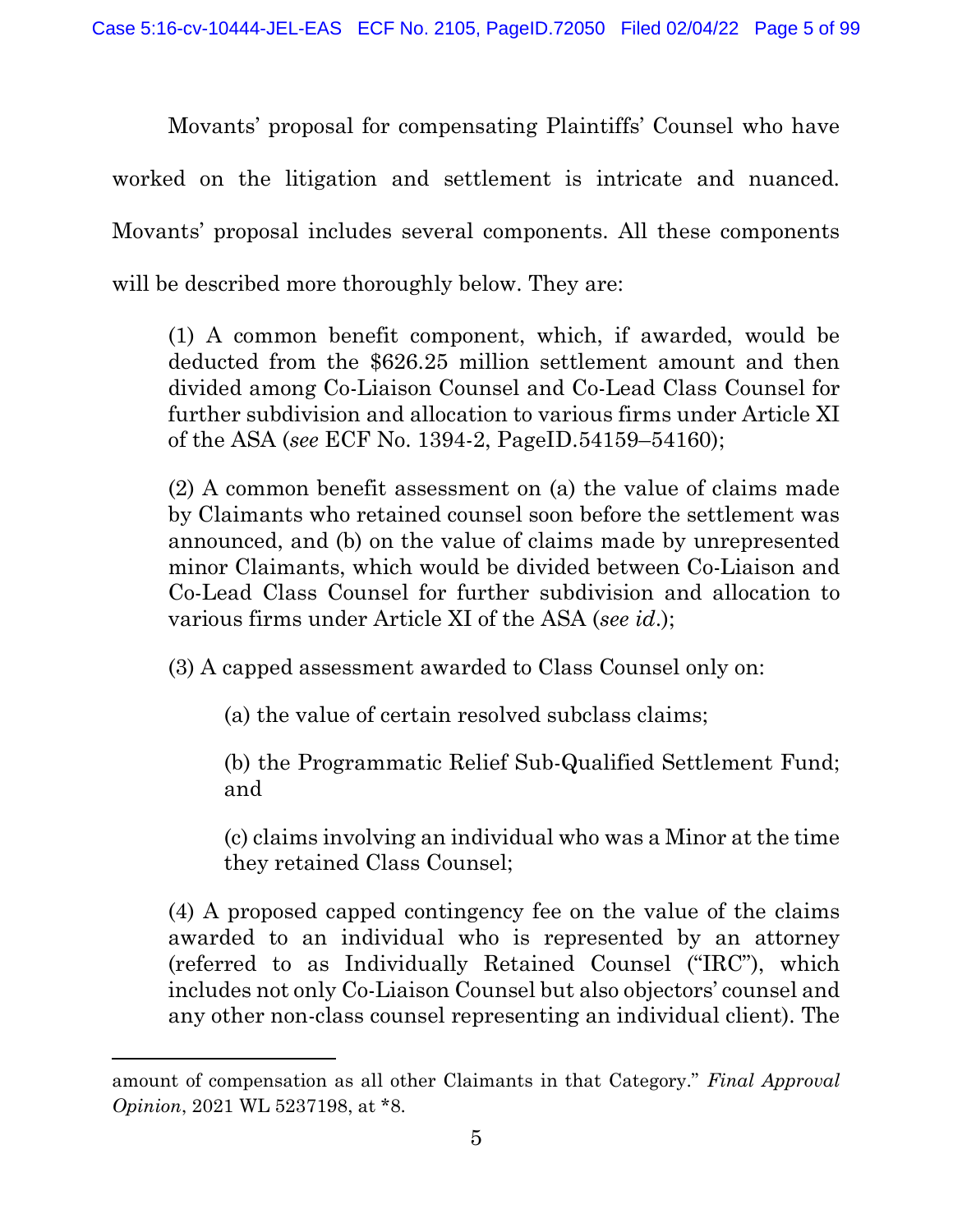fee amount sought varies depending on the date the engagement began; and

(5) Expenses.

(See ECF No. 1458, PageID.57165–57166.)

 For the reasons set forth below, the Court grants in part and denies in part the Fee and Expense Motion. The objections are granted in part and denied in part; specifically, the Unrepresented Objectors and the Chapman/Lowery Objections are granted in part and the Hall Objectors' and Plaintiff Brown's objections are denied. The motions for discovery are denied.

### TABLE OF CONTENTS

| $\mathbf{I}$ .                                                                        |
|---------------------------------------------------------------------------------------|
| Judicial Oversight of Plaintiffs' Counsel's Time and Expenses  9<br>A.                |
| В.                                                                                    |
| 1.                                                                                    |
| 2.                                                                                    |
| 3.                                                                                    |
| Other Principles Applicable to the Fee and Expense Motion 19<br>4.                    |
| $\rm C$ .                                                                             |
| Filing of (1) Objections to the Fee and Expense Motion; and (2) the<br>$\mathbf{D}$ . |
|                                                                                       |
| Е.                                                                                    |
| F.                                                                                    |
|                                                                                       |
| Applicable Law for Common Benefit Award Fee Request30<br>A.                           |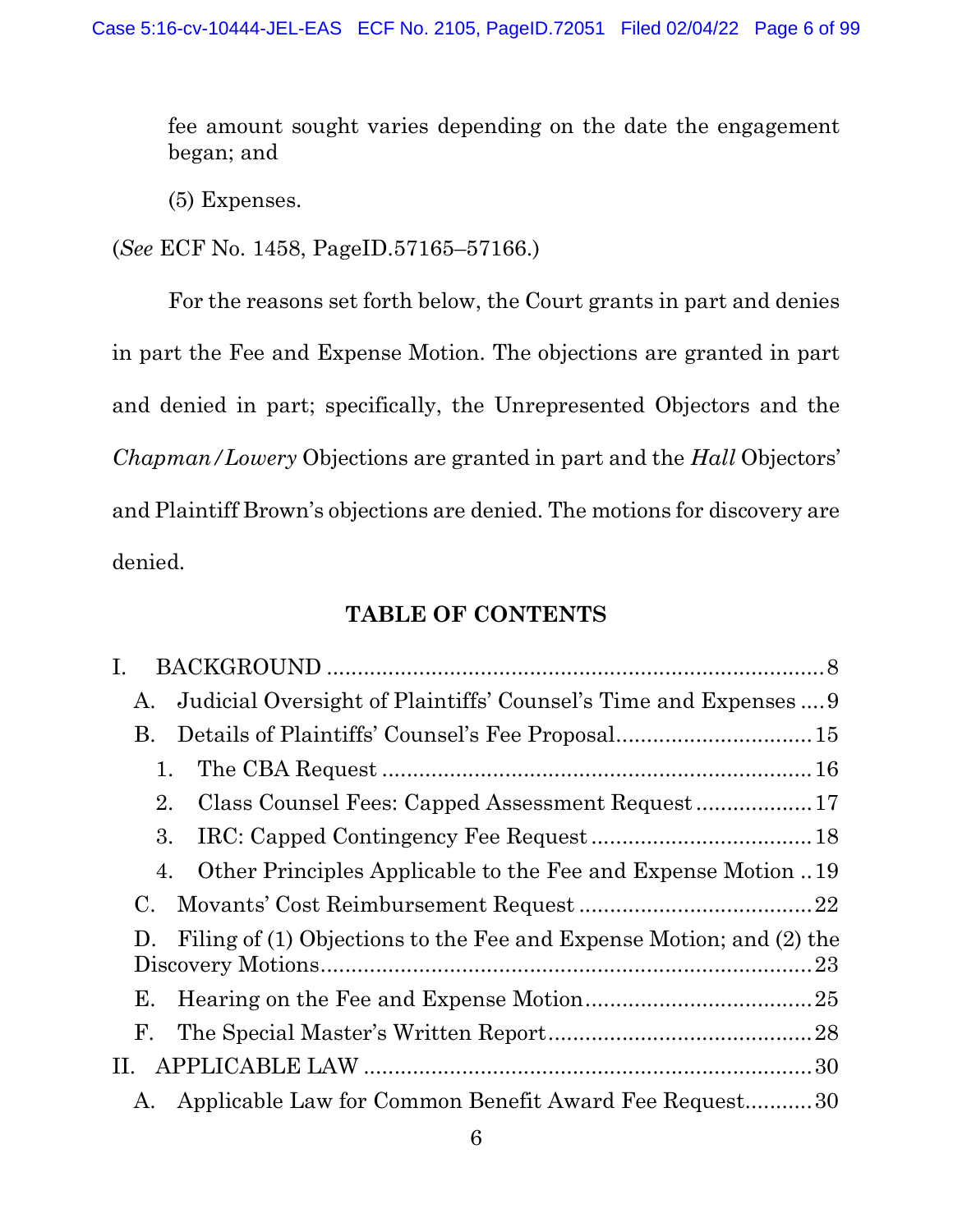| <b>B.</b> | Applicable Law for Class Counsel Fee Request33             |  |
|-----------|------------------------------------------------------------|--|
| C.        | Applicable Law for IRC's Contingency Fee Adjustment34      |  |
| D.        |                                                            |  |
| III.      |                                                            |  |
| Α.        |                                                            |  |
| <b>B.</b> |                                                            |  |
| 1.        |                                                            |  |
|           | $\mathbf{a}$ .                                             |  |
|           | $\mathbf{b}$ .                                             |  |
|           | Services Rendered on a Contingency Fee Basis 53<br>c.      |  |
|           | $\mathbf{d}$ .                                             |  |
|           | e.                                                         |  |
|           | f.                                                         |  |
|           | g.                                                         |  |
| C.        |                                                            |  |
| 1.        |                                                            |  |
| 2.        |                                                            |  |
| 3.        |                                                            |  |
| 4.        |                                                            |  |
| D.        | The Hall and Chapman/Lowery Objectors' Discovery Motions94 |  |
| IV.       |                                                            |  |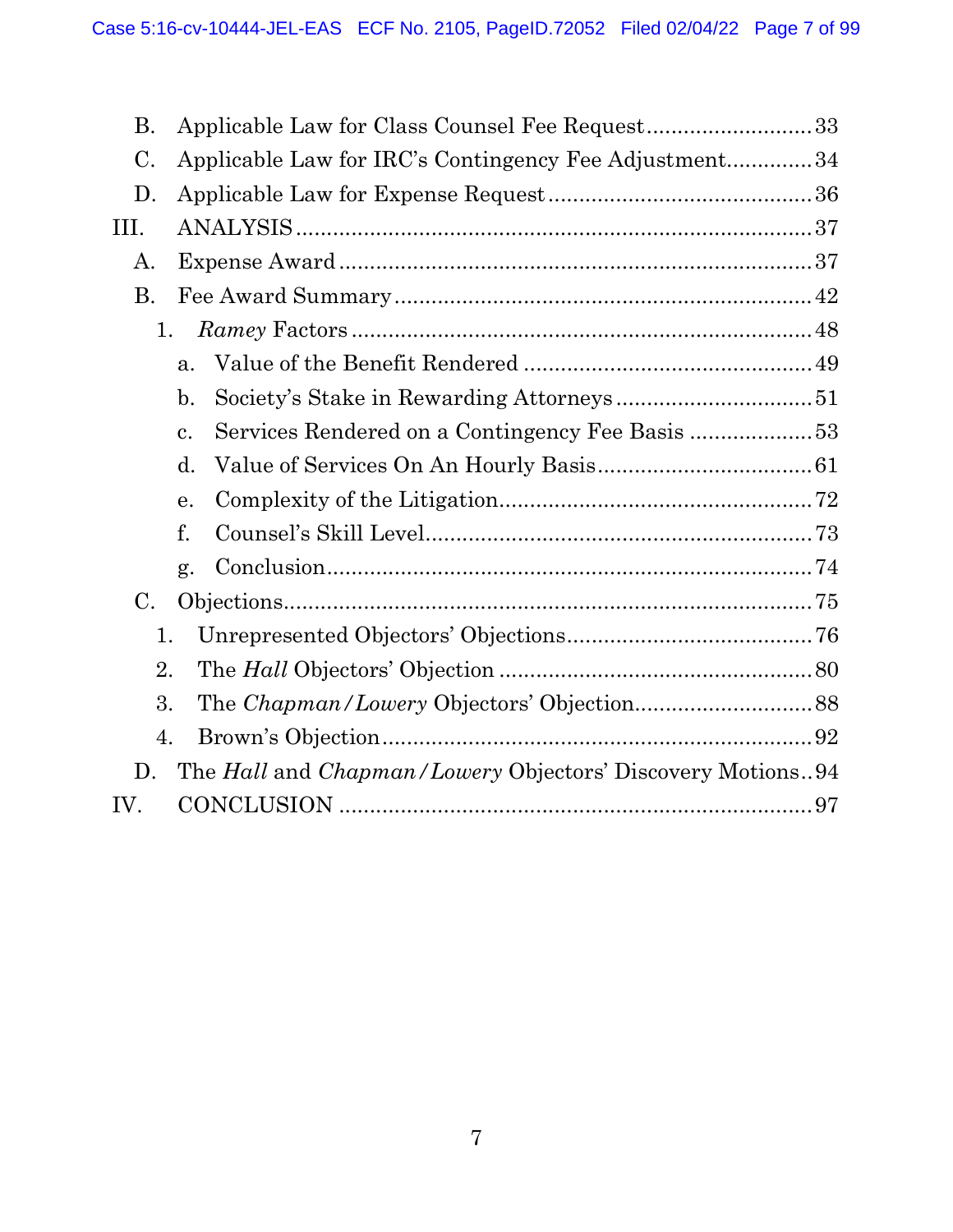### I. BACKGROUND

 Plaintiffs' Counsel initiated the Flint Water Cases against Settling Defendants without any guarantee of recovery for their clients or compensation for their work. Many of the lawsuits were filed over five years ago and have been heavily litigated since then at great cost to Plaintiffs' Counsel. In the Fee and Expense Motion, Movants state that Class Counsel and Co-Liaison Counsel performed a total of 182,571 hours of common benefit work (which will be further explained below) through February 15, 2021. (ECF No. 1458, PageID.57172.) And certainly, much more work has been performed between then and now. For example, at the end of the day on March 8, 2021 (the date the Fee and Expense Motion was filed), there were 1458 docket entries in the main consolidated Flint Water Case, No. 5:16-cv-10444. Today, there are 2104 docket entries. This increase in the number of docket entries in a relatively short period of time illustrates the high volume and fast pace of this litigation.

 The facts regarding the extensive settlement negotiations are discussed in the Final Approval Opinion. See Final Approval Opinion, 2021 WL 5237198, at \*2–12. In the Final Approval Opinion, the Court described the many benefits of the settlement, including that it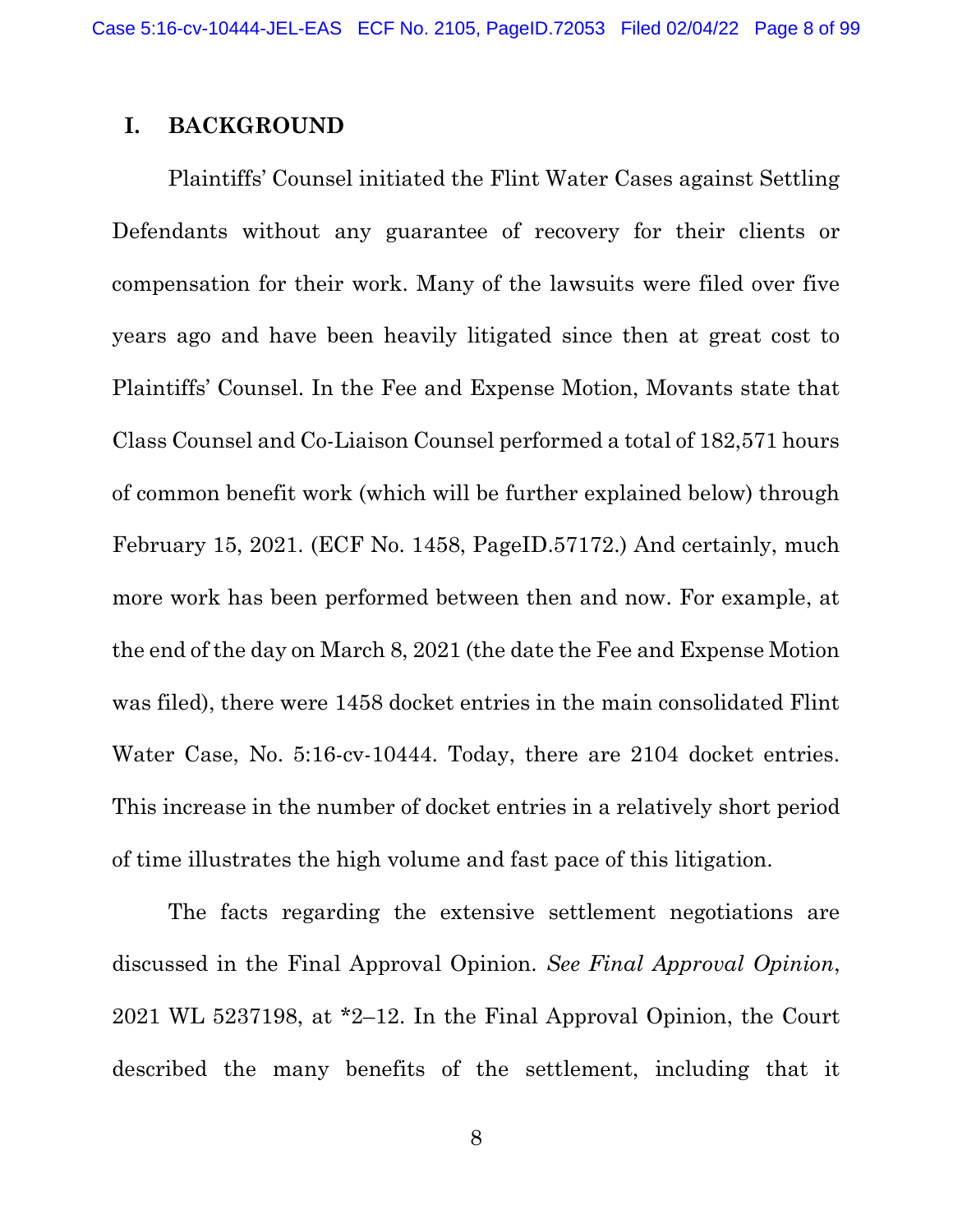eliminates the risks, delays, and costs of continuing litigation against the Settling Defendants through trial and provides for a substantial and guaranteed recovery for Claimants. It is, therefore, a positive and successful outcome for the tens of thousands of Claimants.

 Additional facts regarding the Fee and Expense Motion are set forth below. These facts include the manner in which the Court and the Special Master have overseen Plaintiffs' Counsel's time and expenses (sometimes referred to as costs) while litigating these cases over many years, Movants' proposal in their Fee and Expense Motion, and the objections to the motion.

# A. Judicial Oversight of Plaintiffs' Counsel's Time and Expenses

 As an initial matter, the Fee and Expense Motion involves a common benefit component. The general policy in the United States is to follow what is known as the "American Rule," which provides that litigants pay their own lawyers, regardless of who prevails. Common benefit, or common fund, cases are considered exceptions to the American Rule. A common fund is "[a] monetary amount recovered by a litigant or lawyer for the benefit of a group that includes others, the litigant or lawyer then being entitled to reasonable attorney's fees from the entire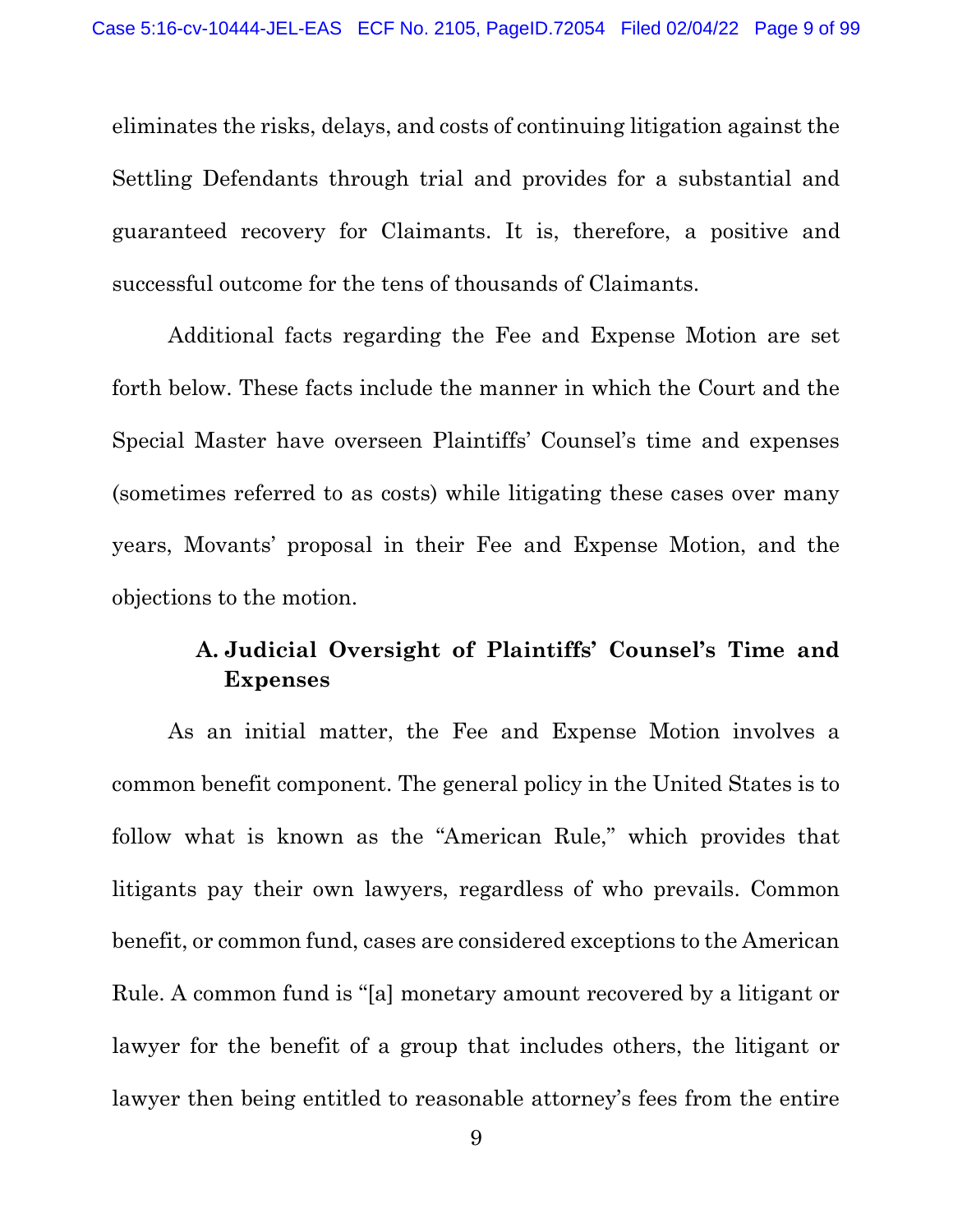amount." Common Fund, Black's Law Dictionary (11th ed. 2019). The Supreme Court has explained that common benefit awards have "deep roots in equity." US Airways, Inc. v. McCutchen, 569 U.S. 88, 100 (2013). The Court has "'recognized consistently' that someone 'who recovers a common fund for the benefit of persons other than himself' is due 'a reasonable attorney's fee from the fund as [a] whole.'" Id. at 104 (citations omitted). In other words, common benefit awards are designed to "prevent freeloading" of other attorneys who did not perform as significant an amount of the work but still reap the benefits. Id. at 96. The Sixth Circuit has long-recognized the common benefit doctrine. See Ramey v. Cincinnati Enquirer, Inc., 508 F.2d 1188, 1195 (6th Cir. 1974), cert. denied, 422 U.S. 1048 (1975).

 It is a customary practice in complex litigation for the court to make an early determination as to how time and expenses for the common benefit will be accounted for, if in fact a common benefit award is later granted. See William B. Rubenstein, Newberg on Class Actions, Common Benefit Fees— Procedures Governing Assessment and Award, § 15:115 (5th ed. 2021) ("Newberg") (describing recurring general practices for addressing common benefit fees); see also David F. Herr, Annotated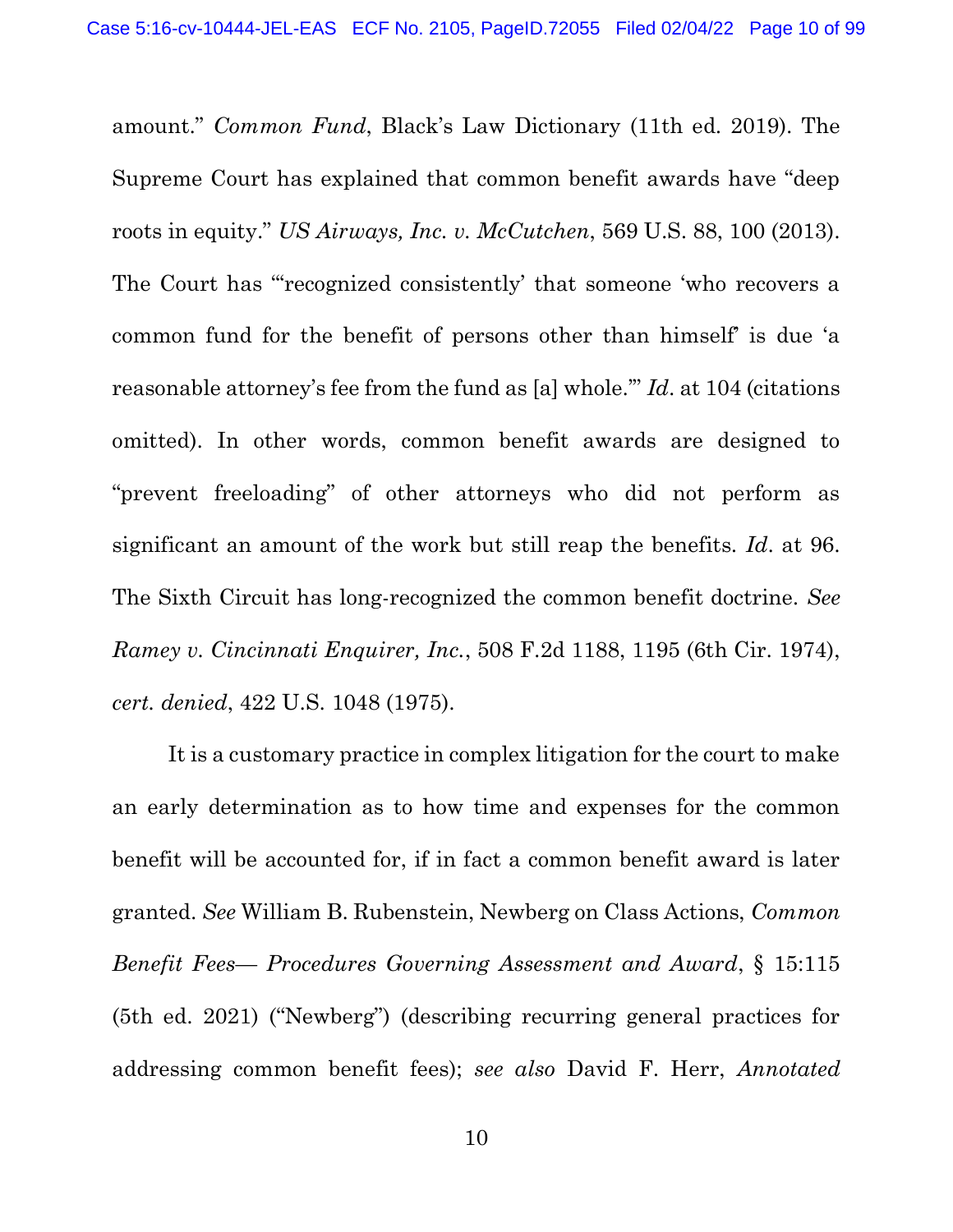Manual for Complex Litigation § 14.11 (4th ed. 2020). The Court did exactly this over three years ago.

 On July 5, 2018, the Court appointed Deborah E. Greenspan as the Special Master in the Flint Water Litigation.<sup>6</sup> (ECF No. 524, PageID.16173.) The Special Master's responsibilities, among others, include "assist[ing] the Court with administration of time and expense and common benefit submissions [and] management of any census order the Court may enter." (Id. at PageID.16176.) In connection with time and expense and common benefit submissions, the Special Master has the authority to "employ such processes, and to request such evidence and information, in whatever form is appropriate, as will contribute to a fair and efficient resolution of such issues." (Id. at PageID.16177.)

 On August 19, 2018, the Court issued a Case Management Order Regarding Time and Expense Procedures (the "Time and Expense Order"). (ECF No. 507.) The Time and Expense Order "provides standards and procedures for the reporting of time and expenses among

<sup>6</sup> The Order appointing Special Master Greenspan was later amended on July 31, 2018, but the amendments did not substantively change her duties. (See ECF No. 544.) On January 20, 2022, the Court issued an order regarding the Special Master's additional duties related to the settlement. (ECF No. 2096.)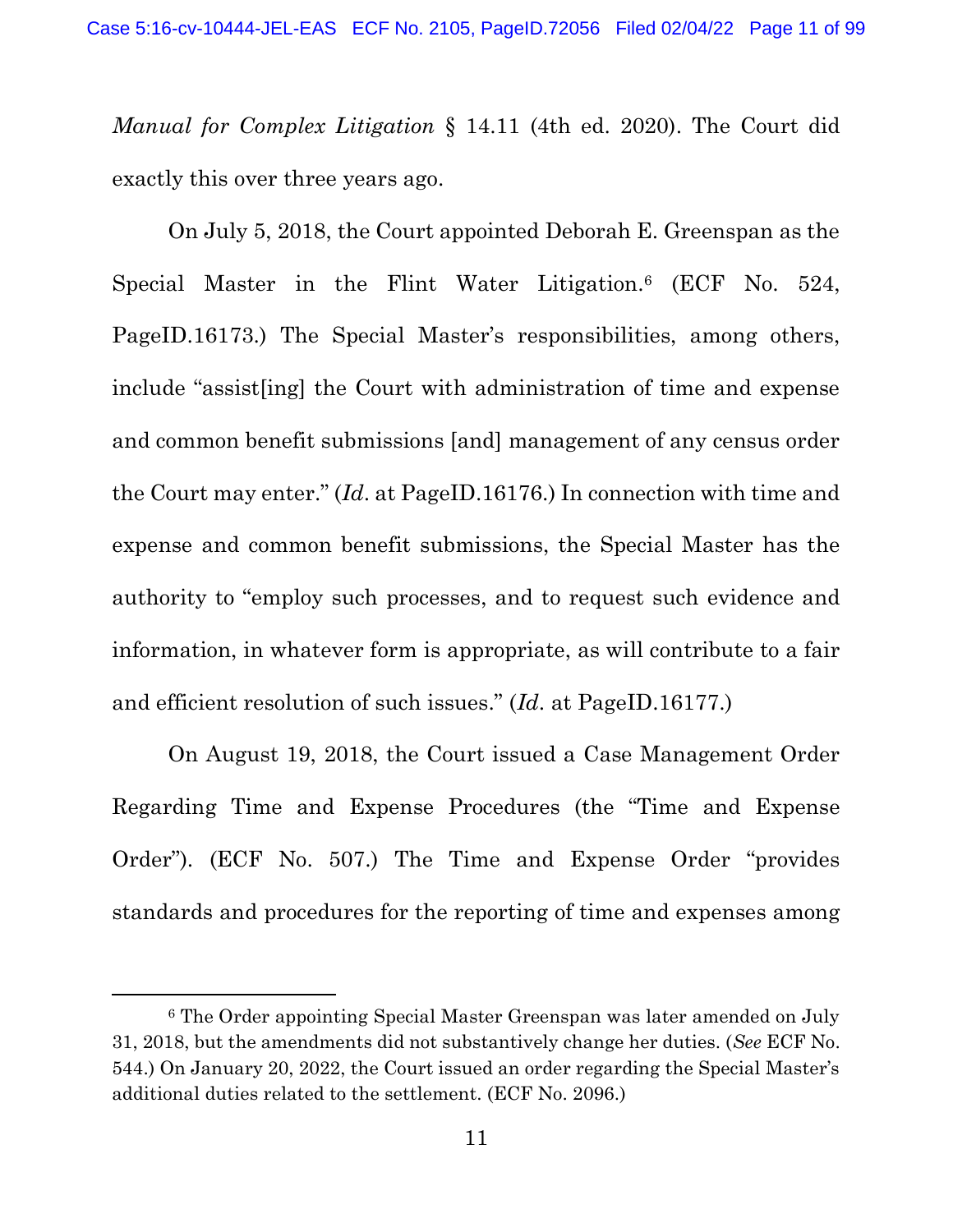plaintiffs' counsel." (Id. at PageID.15825.) The Time and Expense Order applies to any Participating Counsel7 who later "seek[] an award of any attorneys' fees or expense reimbursement for work on matters common to and benefitting all plaintiffs in the Flint Water Cases ('common benefit work')." (Id. at PageID.15826.)

 At a hearing held on July 15, 2021, Special Master Greenspan provided an oral report on her work performed pursuant to the Time and Expense Order. She explained that under the Time and Expense Order, Plaintiffs' Counsel were required to submit documentation of their time and expenses retroactively from the beginning of the litigation through July of 2018. The Special Master started receiving these submissions beginning in August of 2018. (ECF No. 1906, PageID.66886.) All submissions were required to be provided using a template. The template, which was later adjusted in spring of 2019, contained eighteen

<sup>7</sup> "Participating Counsel" is defined in the Time and Expense Order as "[a]ll counsel who have signed or are deemed to have signed the Participation Agreement." (ECF No. 507, PageID.15826.) The Participation Agreement governs how PLG will "develop[] discovery and work product that will be valuable in all proceedings and benefit all plaintiffs alleging injury caused by the Flint Water Crisis" (id. at PageID.15845), which is then shared with Participating Counsel "for the mutual benefit of their clients." (Id. at PageID.15845; see id. at PageID.15844–15852 (attaching the Participation Agreement to the Time and Expense Order).)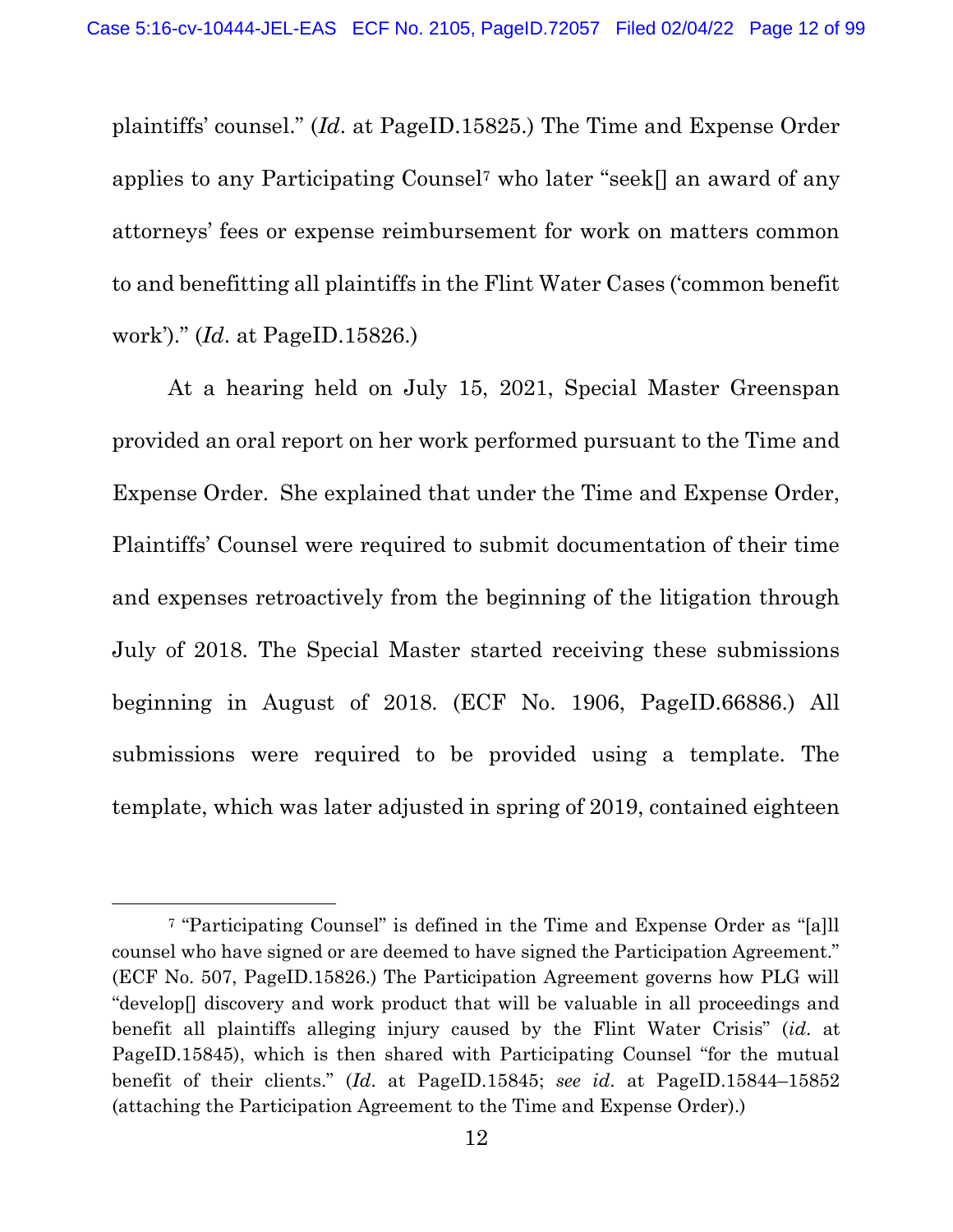codes representing various types of legal services performed along with uniform expense codes. (Id. at PageID.66967.) Since August of 2018, the Special Master has been conducting a thorough review of all submissions contemporaneously. She requires law firms to address and resolve any questions that arise upon her review.

The Special Master explained at the July 15, 2021 hearing that in anticipation of the hearing, she performed a thorough review of the Fee and Expense Motion, which she compared to the Time and Expense Order submissions. (Id. at PageID.66890.) For the most part, she explained, the two were generally consistent. In the instances where they could not be reconciled, the Special Master required that the law firm that tendered the submission clarify it. Most of these discrepancies were, as described by the Special Master, de minimis. (See id. at PageID.66893.) Some examples of the types of clarifications she sought included: (1) a more detailed description of the legal services performed; (2) more information regarding attorneys' hourly rates; (3) conformity with the uniform template; and (4) corrections to missing dates. (Id. at PageID.66891–66892.)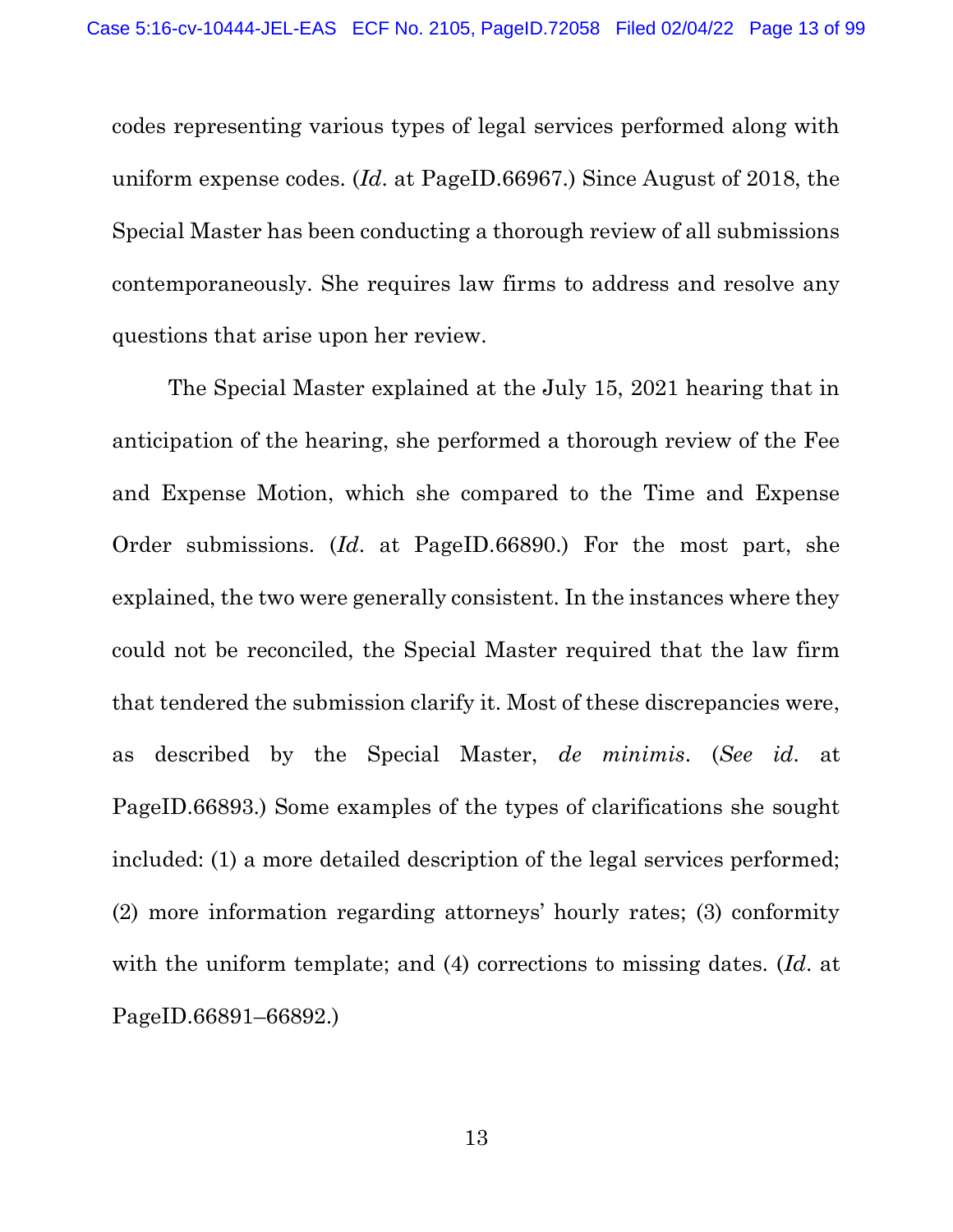In the summer of 2021, the Special Master consolidated all the Time and Expense Order data and provided it to the Court for in camera review. (See ECF No. 1776 (ordering the Special Master to provide data for in camera review); ECF No. 1826 (indicating the Special Master's compliance).) The Court carefully reviewed this material and discussed questions and concerns with the Special Master on several occasions.

Following the hearing on July 15, 2021, the Court asked the Special Master to prepare a written report regarding her work related to the Time and Expense Order and her effort to reconcile that data with the submissions that Movants provided in connection with the Fee and Expense Motion. The Court has conferred with the Special Master regularly throughout the time that the Special Master has conducted her work reconciling the data and preparing her written report. As set forth by the Special Master:

At the Court's request, the Special Master met with the Court on several occasions to discuss the review process and to address questions regarding compilation of data and regarding individual time entries and expense items. The Special Master provided information in response to the Court's questions and further explained the procedures employed to reconcile the time and expense data and to confirm compliance with the requirements of the Court's order.

14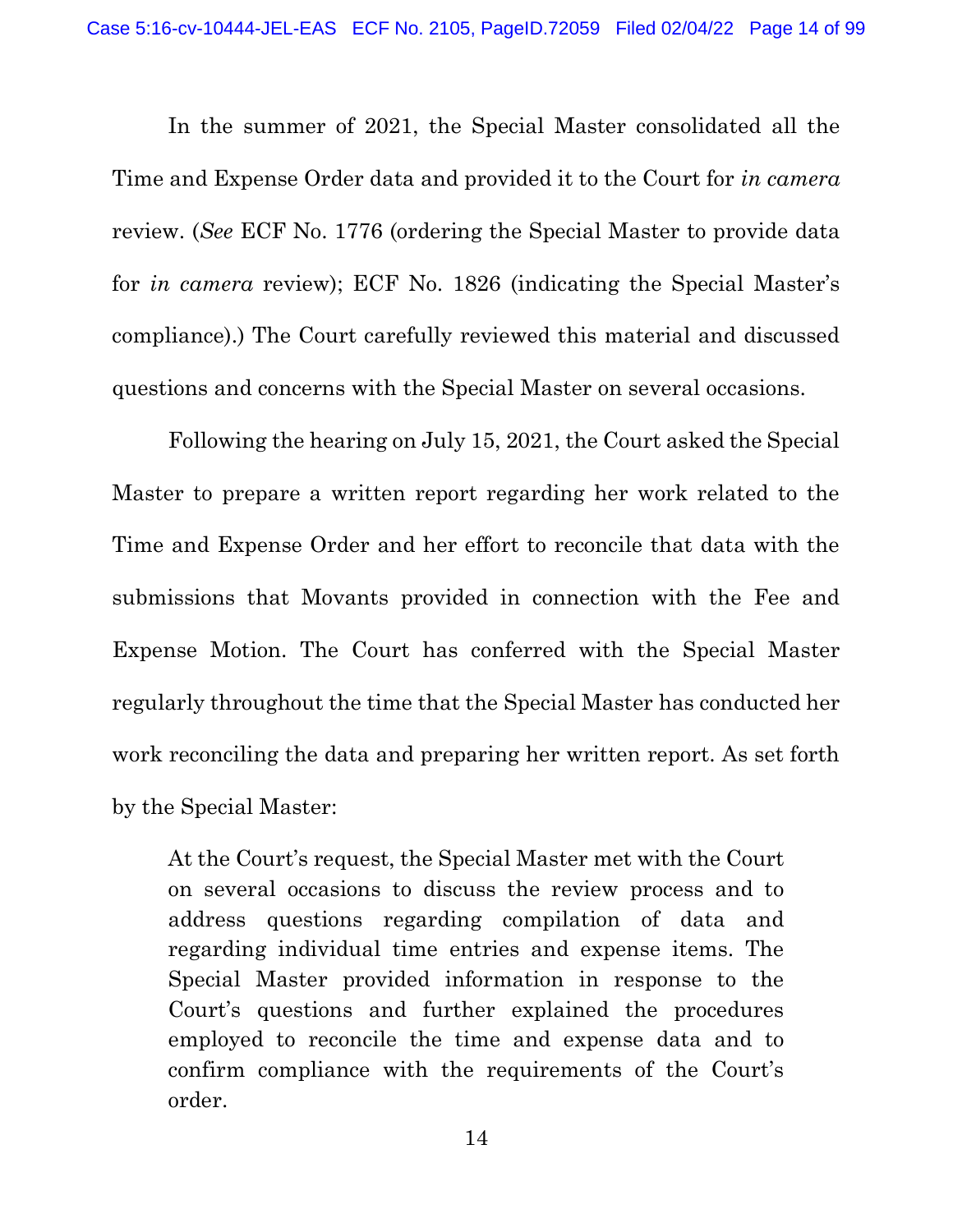(ECF No. 2104, PageID.72032–72033)

 Accordingly, the Court, with the meticulous assistance of the Special Master, has been collecting and analyzing Plaintiffs' Counsel's common benefit and time and expense submissions for years before the settlement was even a possibility. The Special Master has conducted a "very difficult task, given the large number" of attorneys submitting Time and Expense submissions. In re Sulzer Hip Prosthesis and Knee Prosthesis Liability, 268 F. Supp. 2d 907, 928 (N.D. Ohio 2003) ("In re Sulzer"). The work performed by the Special Master and the Court has made the process of considering this motion much more efficient.

### B. Details of Plaintiffs' Counsel's Fee Proposal

 Article XI of the ASA provides that Plaintiffs' Counsel may seek reimbursement out of the \$626.25 million settlement amount for:

All expenses and fees, including but not limited to: attorneys' fees; past, current, or future litigation and administration expenses (including, but not limited to, experts, consultants, and guardians ad litem fees and expenses); and the costs of providing the Settlement Class Notice and Individual Notice. If the Federal Court establishes a common benefit fund, nothing in the Settlement Agreement precludes any attorney from applying to that common benefit fund for consideration that their work qualifies for an award of a common benefit fee. . . . The methodology for determining attorneys' fees and expenses for all aspects of the litigation, settlement and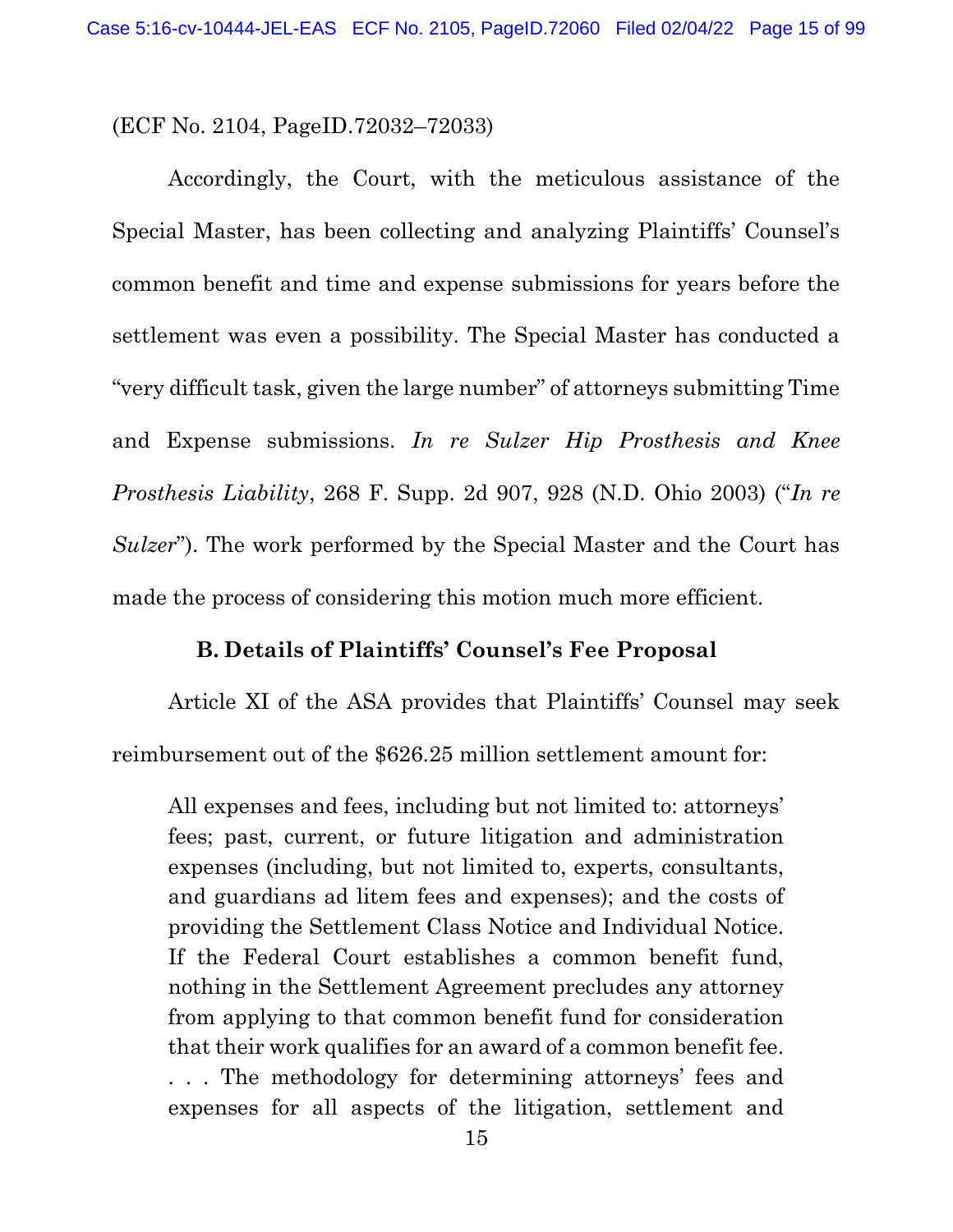implementation of the settlement shall be determined in accordance with a separately negotiated agreement, negotiated among Plaintiffs' Counsel, which shall be subject to the approval of the Federal Court.

(ECF No. 1394-2, PageID.54159–54160 (MSA ¶ 11.1).)

 Movants' Fee and Expense Motion contains the following four components, which will be further detailed below:

(1) A Common Benefit Award ("CBA") request;

(2) A request for a capped assessment and percentage of the fund awarded to Class Counsel;

(3) A request for a capped contingency fee component awarded to IRC; and

(4) An expense reimbursement request.

## 1. The CBA Request

 First, Movants ask that the Court award Plaintiffs' Leadership Group ("PLG") a CBA of 6.33% from the \$626.25 million settlement amount. (ECF No. 1458, PageID.57159.) Second, Movants request that the Court award PLG a 17% CBA, which would be computed based on17% of the aggregate value of the Monetary Awards for Claimants who retained counsel on or after July 16, 2020. (Id.) Third, Movants request that the Court award PLG a 17% CBA, which would be computed based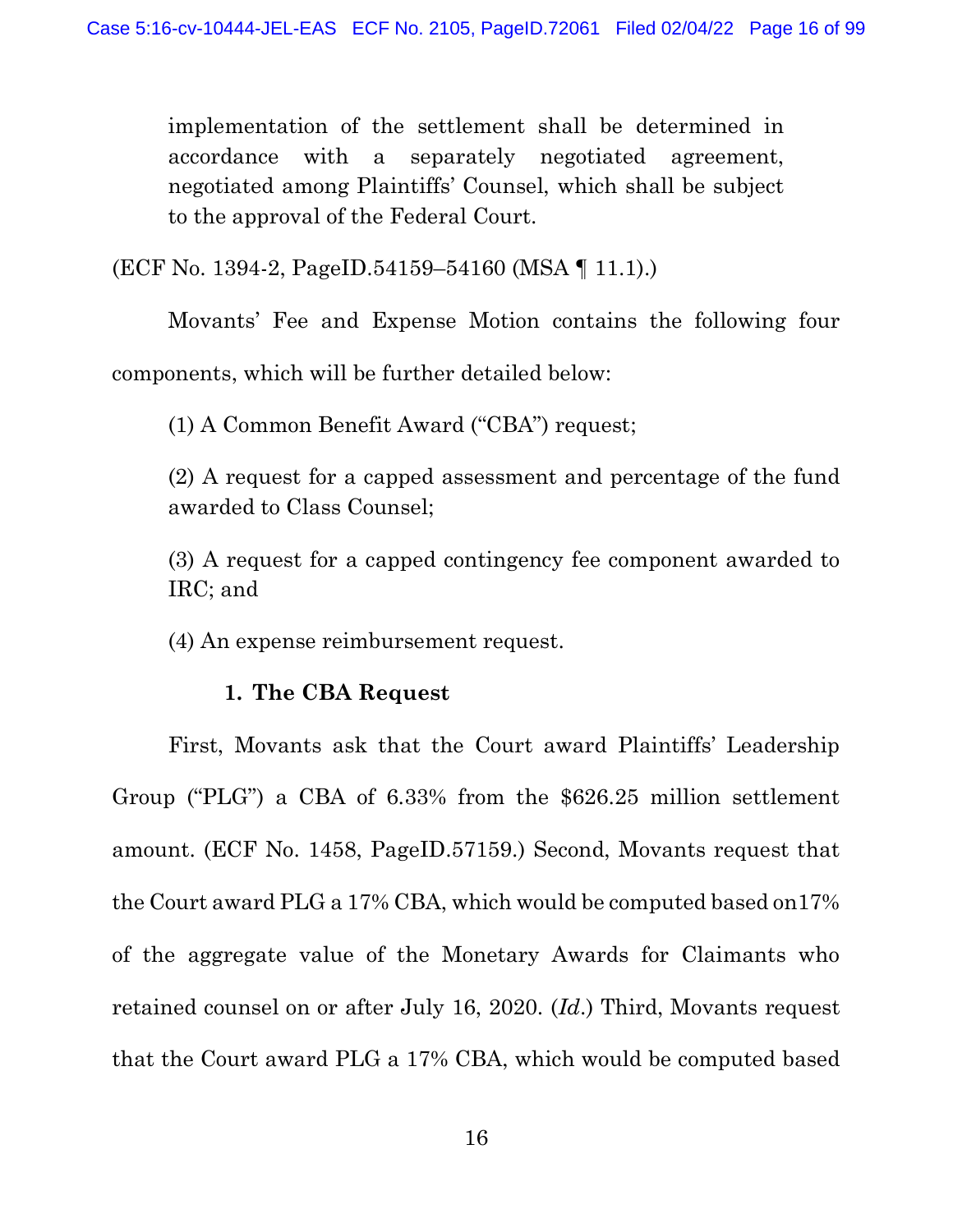on 17% of the aggregate value of the Monetary Awards for Minor Claimants who were assisted by counsel on or after July 16, 2020. (Id. at PageID.57165.) And fourth, for any unrepresented Minor Claimant who does not retain their own counsel, Movants request a 27% CBA consisting of 27% of the aggregate value of those Minors' Monetary Awards.

 Movants explain that all CBA sums would be divided between Co-Liaison Counsel and Co-Lead Class Counsel,8 with Co-Lead Class Counsel further distributing among other Class Counsel and any other firms who submit a request that documents eligible common benefit work. (See id. at PageID.57166.)

### 2. Class Counsel Fees: Capped Assessment Request

 The Fee and Expense Motion contemplates that Class Counsel's fees would be paid from a capped assessment of the gross value of certain types of claims. Specifically, Class Counsel seek 27% of the gross value of the following:

<sup>8</sup> The Fee and Expense Motion states that all CBA sums will be divided equally between Co-Lead Class Counsel and Co-Liaison Counsel (50/50), except for one category, which is split 75/25: "75% to Co-Lead Class counsel and 25% to Co-Liaison Counsel for the 17% of the gross award for any Adult, Property Damage, Business Economic or Programmatic Relief awards to claimants retained by counsel on or after July 16, 2020." (ECF No. 1458, PageID.57166.)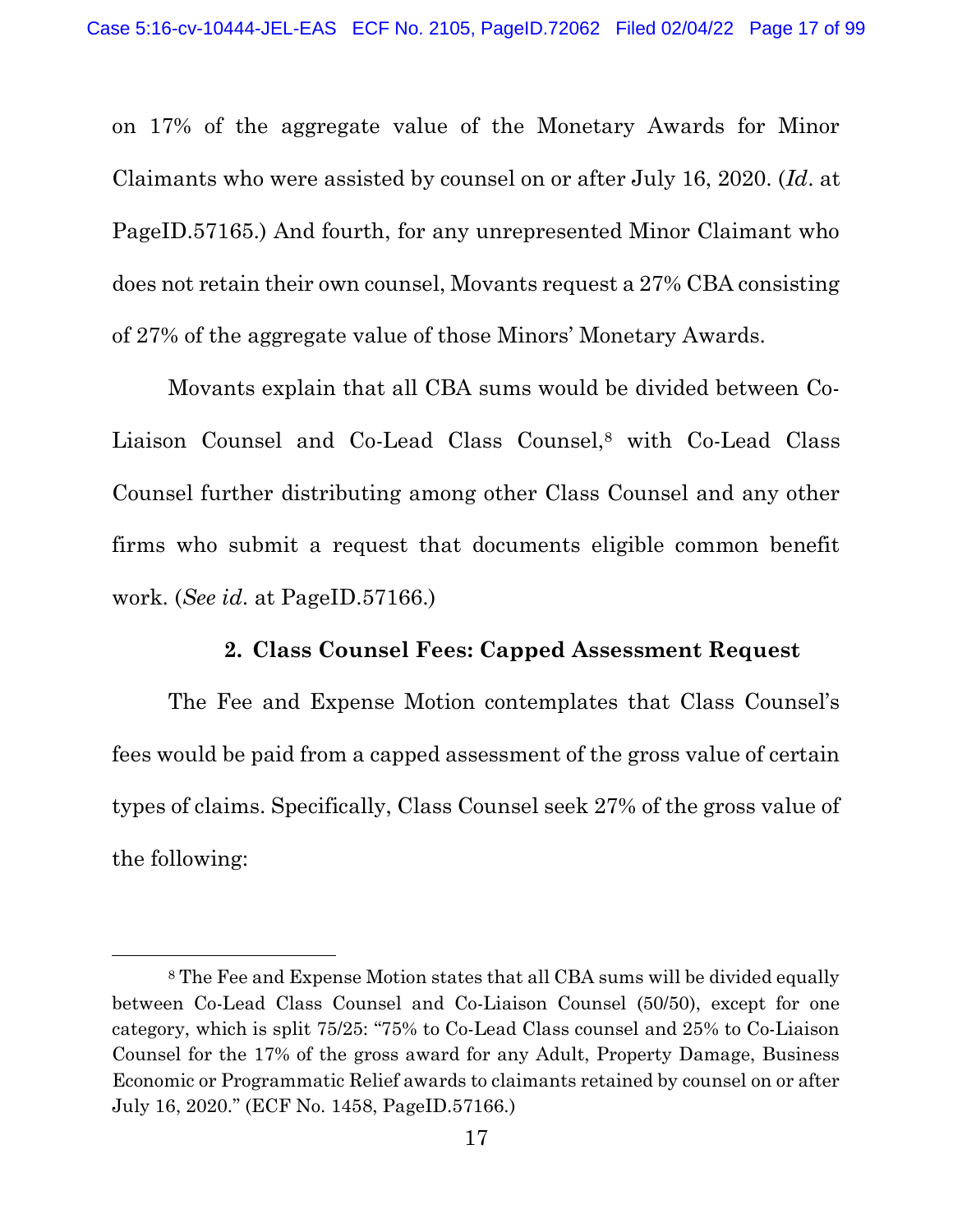- a. All claims resolved through the Adult Exposure, Property Damage, and Business Economic Loss Subclasses; and
- b. The Programmatic Relief Fund.

### (See id. at PageID.57165–57166.)

 Additionally, Class Counsel seek 27% of the gross value of all claims involving a Minor who entered into a retainer with Class Counsel before July 16, 2020. Class Counsel further seek a fee of 10% of the gross value of awards to any Minor they assist or advocate for, whether retained or unretained, after July 16, 2020.9 (Id. at PageID.57165.)

### 3. IRC: Capped Contingency Fee Request

Movants propose that the Court impose a capped contingency fee for all IRC. Specifically, Movants seek the following:

- a. 27% of the gross value— regardless of the amount set forth in the retainer agreement— of the Monetary Awards received by individuals who entered into retainer agreements with IRC before July 16, 2020;
- b. 10% of the gross value— regardless of the amount set forth in the retainer agreement— of the Monetary Awards received by

<sup>9</sup> Although there are other provisions in the Movants' proposal where the language "on or after July 16, 2020" appears, this provision states "after," not "on or after." (See ECF No. 1458, PageID.57165.)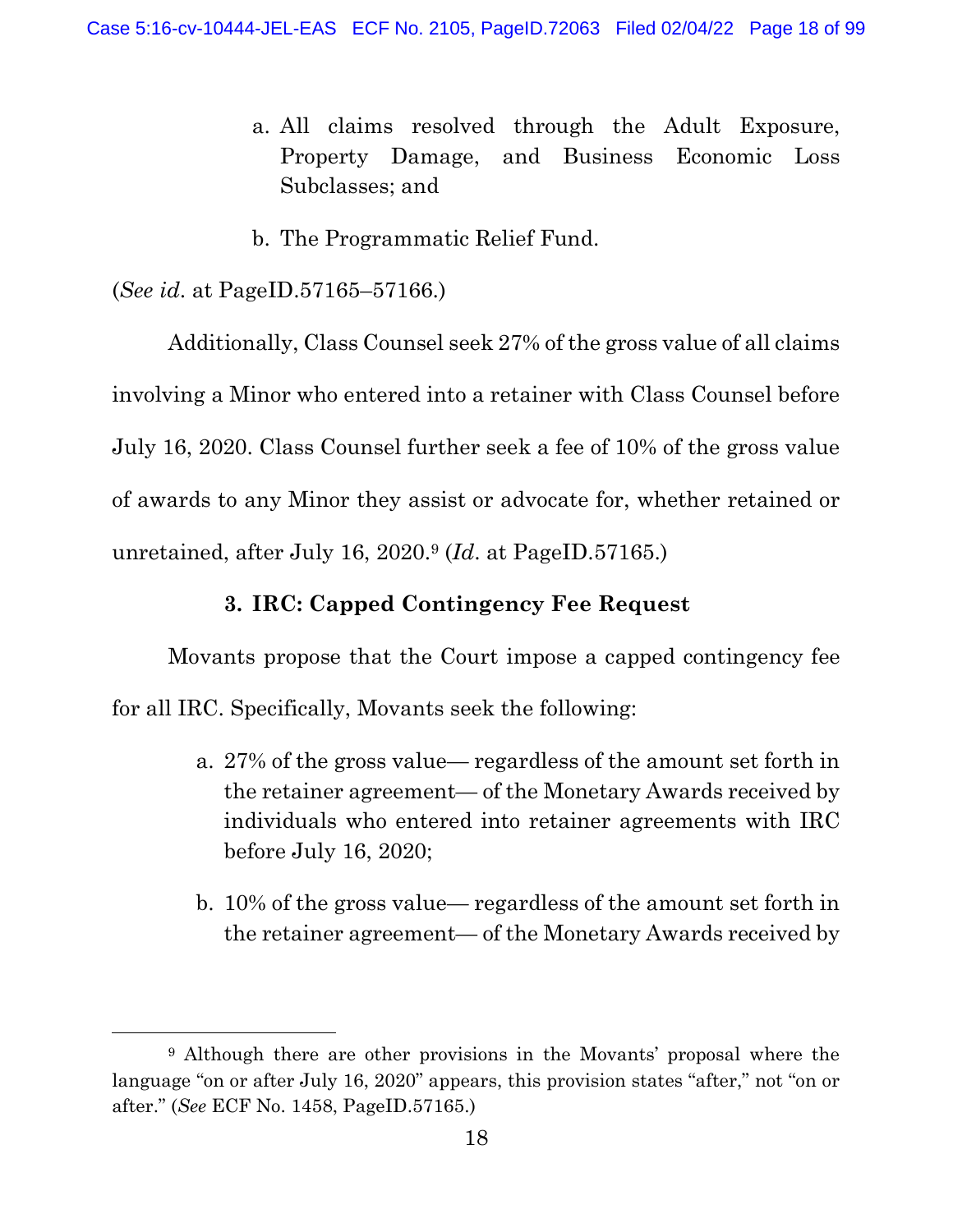individuals who entered into retainer agreements with counsel on or after July 16, 2020; and

c. 10% of the gross value of claims where counsel "assist[ed] and advocat[ed] for a Minor in submitting a claim, whether retained or unretained," if the assistance took place after July 16, 2020.<sup>10</sup>

 $(Id.)$ 

## 4. Other Principles Applicable to the Fee and Expense Motion

 As discussed above, under the ASA, the "net funds . . . available from the [\$626.25 million settlement amount] for payment to Claimants" is "the [total settlement] amount . . . less expenses, costs, and attorney fees." (ECF No. 1394-2, PageID.54146.) Under Movants' proposal, the 27% portion of the fee award would be deducted from the \$626.25 million settlement amount before Claimants receive their Monetary Awards; however, attorneys are not compensated before Claimants receive their awards. The Claims Administrator would then distribute the award among firms in the manner set forth in Article XI of the ASA as claims are paid out. Additionally, counsel request 27% of the value of the

<sup>10</sup> As with the similar provision in the Class Counsel portion of the proposal, the terminology in Movants' proposal is "after July 16, 2020," not "on or after." (See ECF No. 1458, PageID.57165.)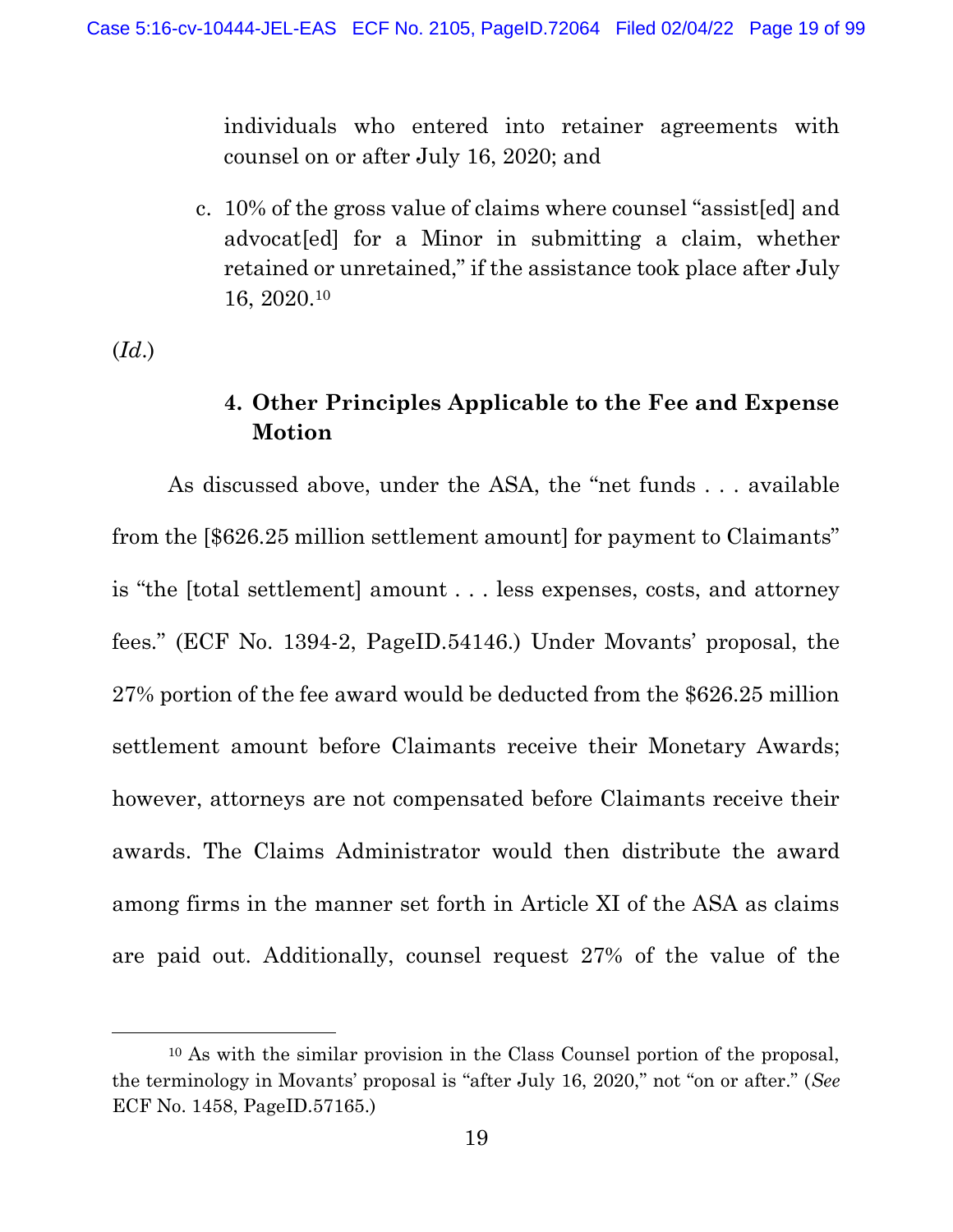Programmatic Relief Fund for the benefit of Class Counsel only (again, further divided under Article XI of the ASA).

 Movants explain that their proposal would ensure that there is parity between all Claimants. In other words, every Claimant pays the same effective fee, regardless of how the money is distributed among the lawyers. In this way, everyone in each of the ASA's Compensation Grid categories<sup>11</sup> will receive the same financial award— a feature of the proposal that is especially helpful where family members across town, neighbors, classmates, and co-workers may have similar claims and expect to have a similar outcome.<sup>12</sup>

 Before the funds available to pay Claimants' Monetary Awards can be known, all relevant fees and costs, including Administrative Fees and

<sup>11</sup> See Final Approval Opinion, 2021 WL 5237198, at \*5 (discussing and explaining the settlement categories and Compensation Grid in the ASA).

<sup>12</sup> Monetary Awards for Claimants within the same settlement Compensation Grid category would be identical under the structure Movants propose. However, in some cases, there may be a difference between Claimants in the same Compensation Grid category, for example, if a Claimant has any outstanding lien obligations that would be addressed by the lien administrator.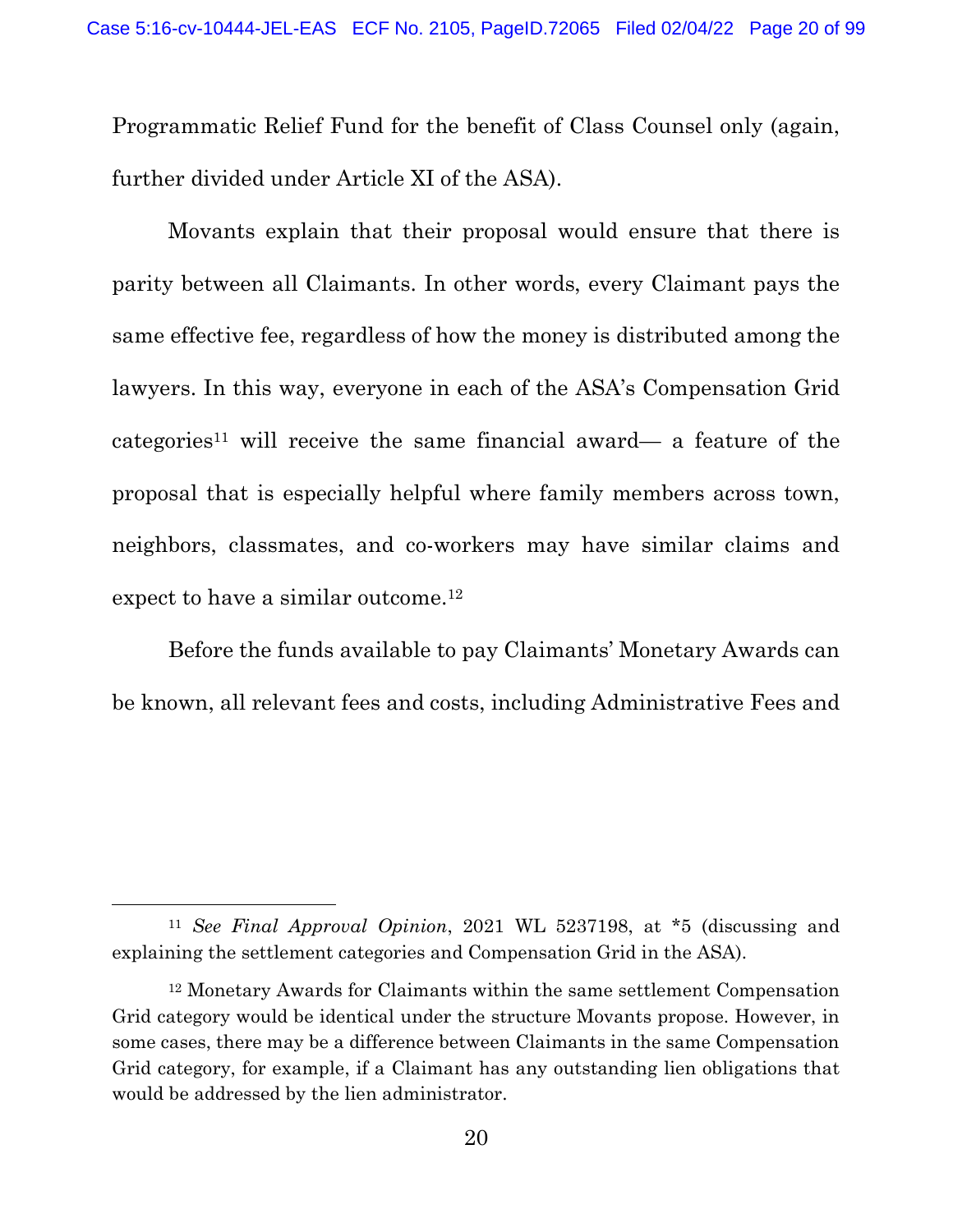Costs,13 would be deducted from the total settlement amount.14 Then, the remaining total is allocated pursuant to section 5.3 of the ASA into the following sub-funds:

- Minor children age six or younger (the "Minor Child Sub-Qualified Settlement Fund") receive 64.5%;
- Minor children age seven to eleven (the "Minor Adolescent Sub-Qualified Settlement Fund") receive 10%;
- Minor children age twelve to seventeen (the "Minor Teen Sub-Qualified Settlement Fund") receive 5%;<sup>15</sup>
- Adults receive 15%;
- Property owners and renters receive  $3\%$ ;
- Business owners and operators receive 0.5%; and

<sup>14</sup> There is an exception to the facts stated here, which is for claims falling under Category 27B of the Compensation Grid. This category applies claims of Legionnaires' Death. (See ECF No. 1319-2, PageID.40825–40826.) Claimants who qualify for Category 27B Monetary Awards will receive a flat amount, which varies depending on the Claimants' age. (Id.) As set forth in footnote 5 of the Compensation Grid, these Monetary Awards are "gross dollar awards from which attorneys' fees and expenses owed by those Claimants will be deducted in an amount reviewed and approved by the Federal Court." (Id. at n.4.) The same principles as to the attorney fee percentages overall apply to Category 27B, but the process for Category 27B Claimants' awards differs from the process of awards to other Claimants.

<sup>15</sup> The category that is not included in this list is the Future Minor Claimants' Sub-Qualified Settlement Fund ("Future Minor Fund"), which receives a flat \$35,000,000. (ECF No. 1394-2, PageID.54146.) The ASA explains that the \$35,000,000 amount is proportionally deducted pro rata from the three Minor children categories (which are categorized by age: six and younger, seven to eleven, and twelve to seventeen).

<sup>13</sup> "Administrative Fees and Costs," as the Court characterizes them, include the fees and costs of the Claims Administrator Archer Systems, LLC, the Lien Resolution Administrator, the Master Guardian Ad Litem, the two Panel Guardians Ad Litem, the QSF Administrator, Trust Counsel, and the Special Master.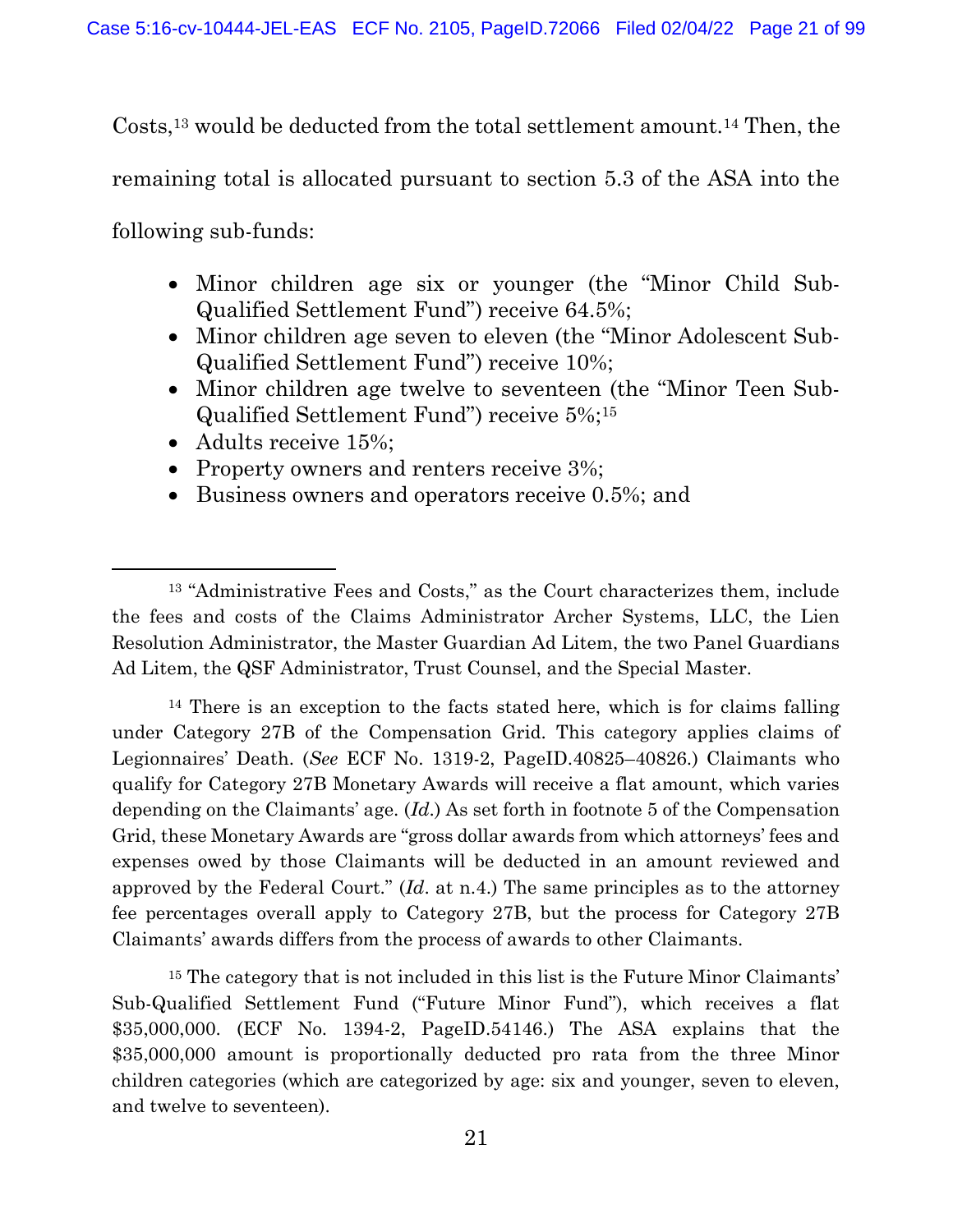2% is set aside for the Programmatic Relief portion of the settlement.

(See ECF No. 1394-2, PageID.54146–54147); see Final Approval Opinion, 2021 WL 5237198, at \*7–8. As stated in the Final Approval Opinion, the actual amount of Monetary Awards in each category is not yet known:

It is often the case in capped-fund settlements such as this one that the total amount of recovery will vary depending on how many people participate. There is simply no way to know the amount of any one individual's recovery in the Compensation Grid categories (except for Settlement Category 27B, which sets forth an exact amount of recovery for Legionnaires' death claims) until the total number of participants is known, the expenses have been paid for the administration of the settlement, and claims have been submitted and processed.

Id. at \* 57. Claimants' Monetary Awards cannot be determined until after the claims process has been completed. The Claims Period began on January 12, 2022 (ECF No. 2078, PageID.71920 (indicating that the Claims Period would begin on January 12, 2022), and the deadline for submitting claims is May 12, 2022. (Id. at PageID.71921.)

## C. Movants' Cost Reimbursement Request

 The Fee and Expense Motion requests reimbursement for costs and expenses expended in connection with the litigation. (ECF No. 1458, PageID.57194.) Movants indicate that they seek \$7,158,987.33. (See id.)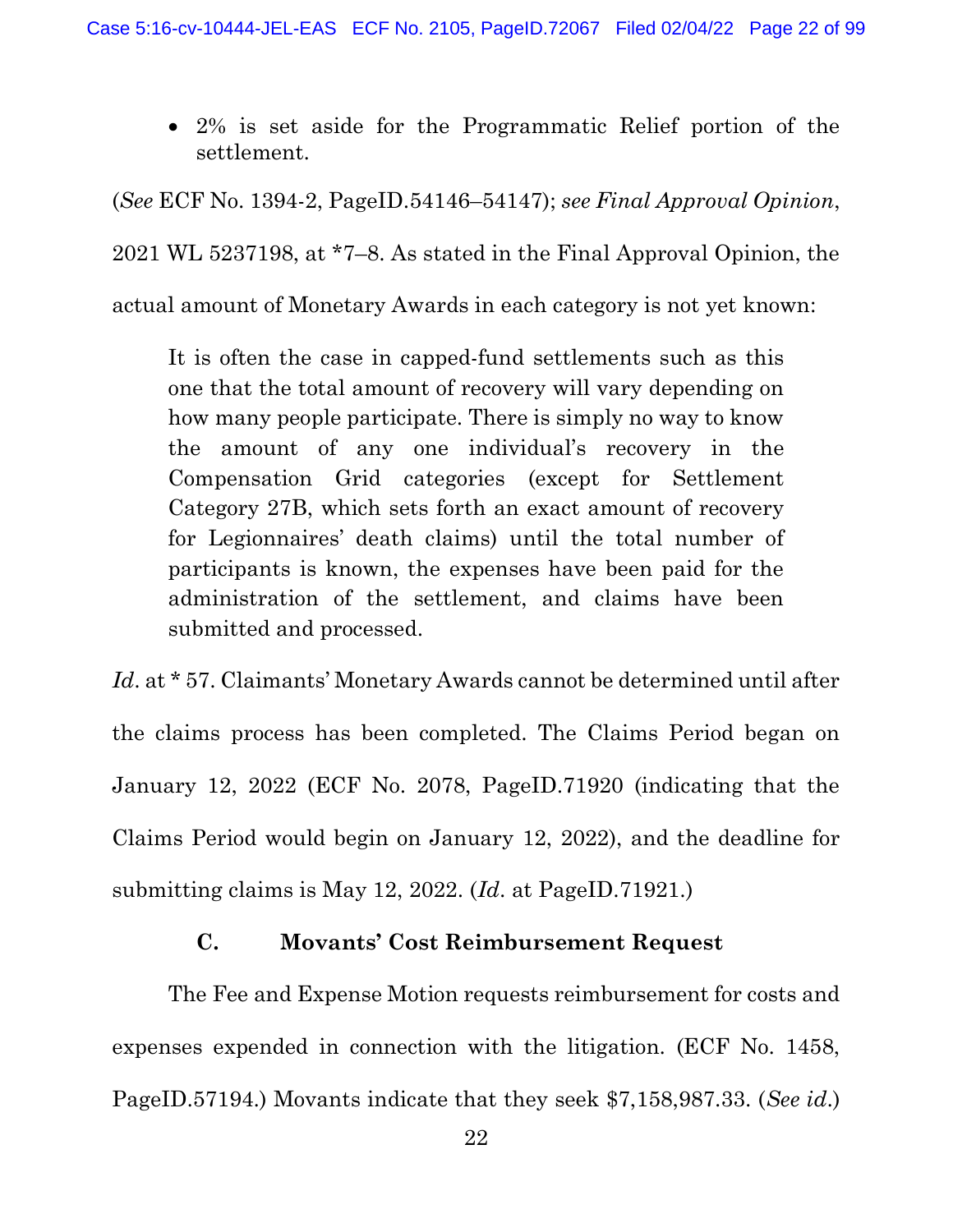They explain that a significant amount of these expenses are due to the cost of retaining qualified experts in a variety of fields, including "civil and environmental engineering, chemical engineering, urban planning, human health, economics, and ethics." (Id. at PageID.57196.) The declarations of Co-Lead Class Counsel and Co-Liaison Counsel provide more detail regarding the components of this request. (See ECF Nos. 1458-2, 1458-3, 1458-4, 1458-5.)

# D. Filing of (1) Objections to the Fee and Expense Motion; and (2) the Discovery Motions

The deadline for filing objections to the ASA, including the request for attorney fees, was March 29, 2021. (ECF No. 1399, PageID.54467.) On that date, the *Hall* Objectors<sup>16</sup> filed objections to the Fee and Expense Motion. (ECF No. 1548.) Additionally, approximately 81 Unrepresented Objectors17 timely filed objections. (ECF Nos. 1563–1565, 1568, 1570– 1571, 1573–1574, 1603–1604, 1606–1607, 1609, 1611–1612, 1614, 1618–

<sup>16</sup> The "Hall Objectors" are Claimants Raymond Hall and his two minor children (ECF No. 1548-3), Robert Hempel and his one minor child (ECF No. 1548- 4), and Ashley Jankowiak and her three minor children. (ECF No. 1548-5.)

<sup>&</sup>lt;sup>17</sup> "Unrepresented Objectors" are individuals who are unrepresented by counsel and registered to participate in the settlement. See Final Approval Opinion, 2021 WL 5237198, at \*10.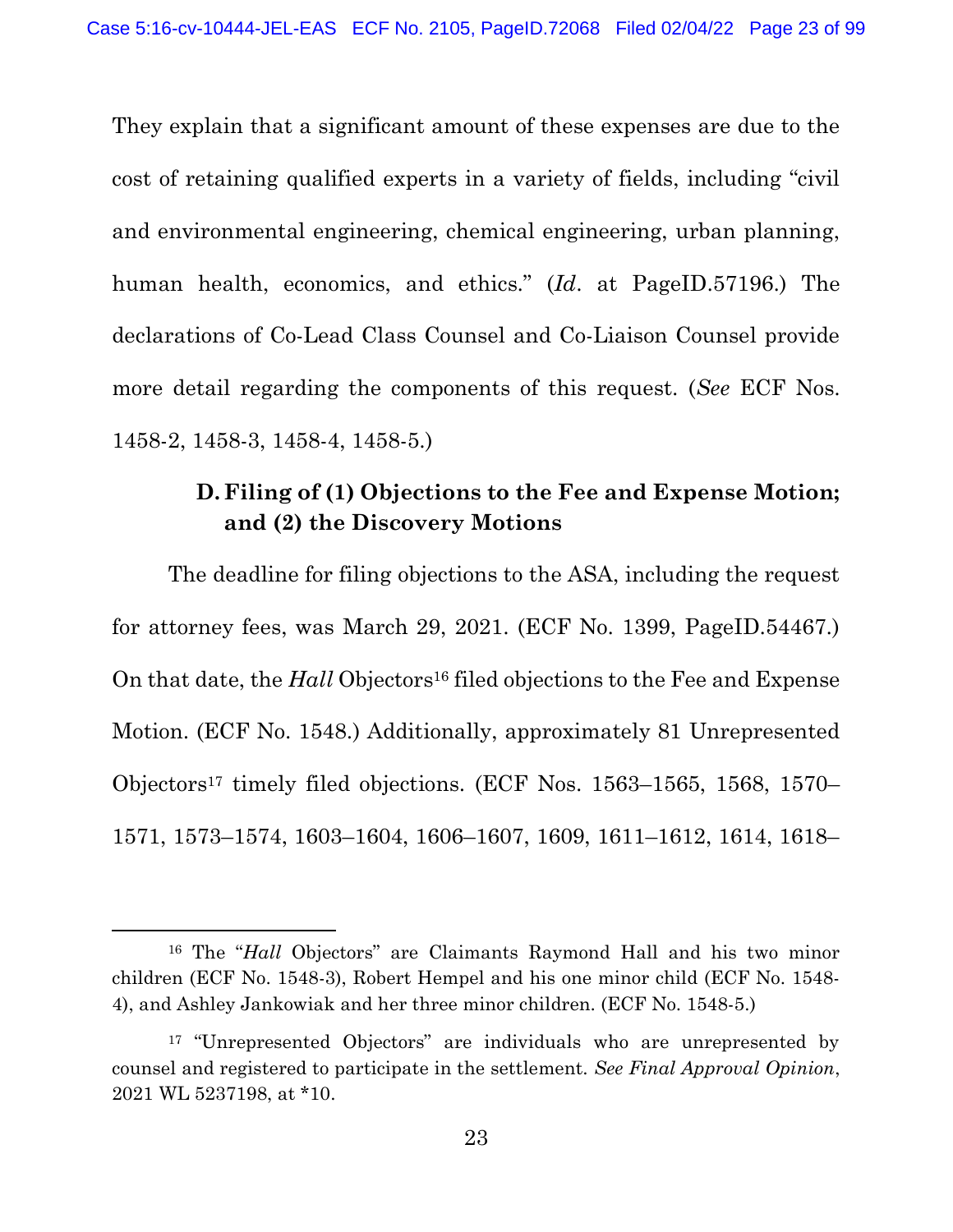1619, 1621–1622, 1625, 1628, 1631–1633, 1636, 1638, 1641–1642, 1644– 1647, 1649–1653, 1655–1657, 1660, 1662, 1665–1666, 1668, 1671, 1674– 1675, 1678–1679, 1681–1682, 1686–1687, 1689–1690, 1692–1694, 1696– 1698, 1701–1705, 1741–1743, 1746–1747, 1749, 1755, 1761, 1765, 1812– 1813.)

On April 5, 2021, Plaintiff Brown<sup>18</sup> filed a response to the Fee and Expense Motion. (ECF No. 1556.) On April 6, 2021, the Chapman/Lowery Objectors19 filed objections to the ASA, which included objections to the Fee and Expense Motion. (ECF No. 1562.) Although these two filings were docketed after the deadline for filing objections,

<sup>18</sup> Plaintiff Brown is the Estate of Odie Brown, whose case was brought by Cholyondya Brown as the daughter and personal representative of Odie Brown ("Brown").

<sup>19</sup> Attorney Mark Cuker, who represents just under 1,000 participants in the settlement, filed objections on behalf of eighteen of his clients. (See ECF No. 1904, PageID.66627 (setting forth that Mr. Cuker has approximately 980 clients registered in the settlement).) These objectors are referred to as the "Chapman/Lowery Objectors." (See ECF Nos. 1463, 1471 (correcting ECF No. 1469), 1484, 1485, 1488, 1489, 1492, 1493, 1534, 1436, 1537, 1538.)

On December 6, 2021, Co-Liaison Counsel Hunter Shkolnik filed a motion to disqualify Mr. Cuker based on this conflict of interest. (ECF No. 2045.) The Court will address that motion at a later date, and in the meantime, Mr. Cuker will continue to represent his clients and assist in filing their claims as appropriate.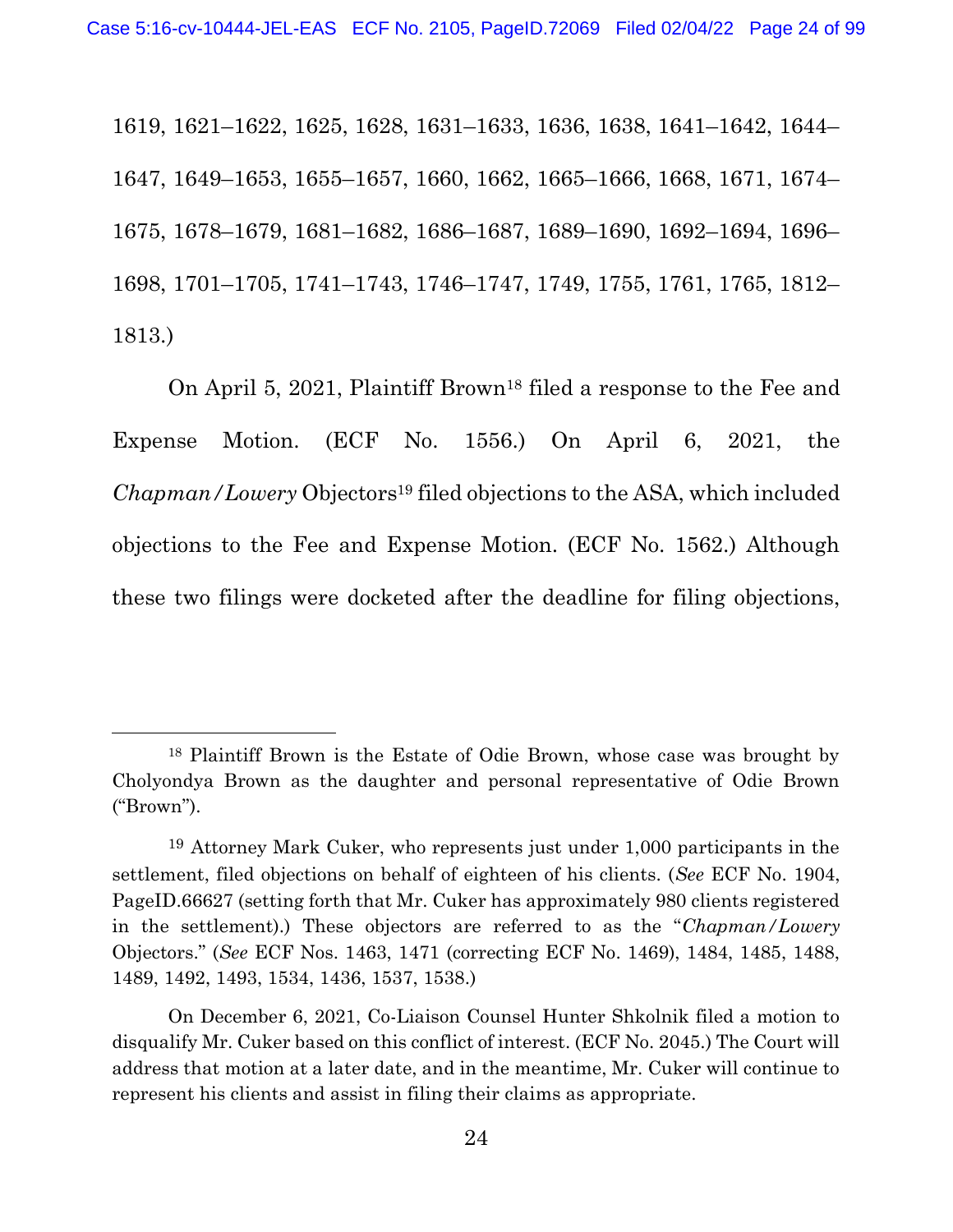the Court indicated at the July 15, 2021 hearing that it would address these objectors' arguments. (ECF No. 1906, PageID.66882.)

In addition, on April 9, 2021, the *Hall* Objectors filed a Motion to Review and Respond to Hourly Billing and Costs. (ECF No. 1586.) Then, on April 24, 2021, the Chapman/Lowery Objectors filed a Motion to Review and Respond to Hourly Billing and Costs. (ECF No. 1710 (rejected as non-conforming and re-filed as a motion to seal and sealed motion, ECF Nos. 1719, 1722).) (The Hall Objectors' and Chapman/Lowery Objectors' Motions are together referred to as the "Discovery Motions.")

Plaintiffs responded to all objections and to the Discovery Motions through their motion for final approval and memorandum in support (ECF Nos. 1794, 1795) and through their supplement to their motion for attorney fees and costs (ECF No. 1796).

#### E. Hearing on the Fee and Expense Motion

The Court held a three-day fairness hearing on the motion for final approval, which included a full day on July 15, 2021 devoted to the Fee and Expense Motion. (See ECF Nos. 1904, 1905, 1906.) At the beginning of the hearing on July 15, 2021, Special Master Greenspan presented the Court with an oral report regarding her work conducted pursuant to the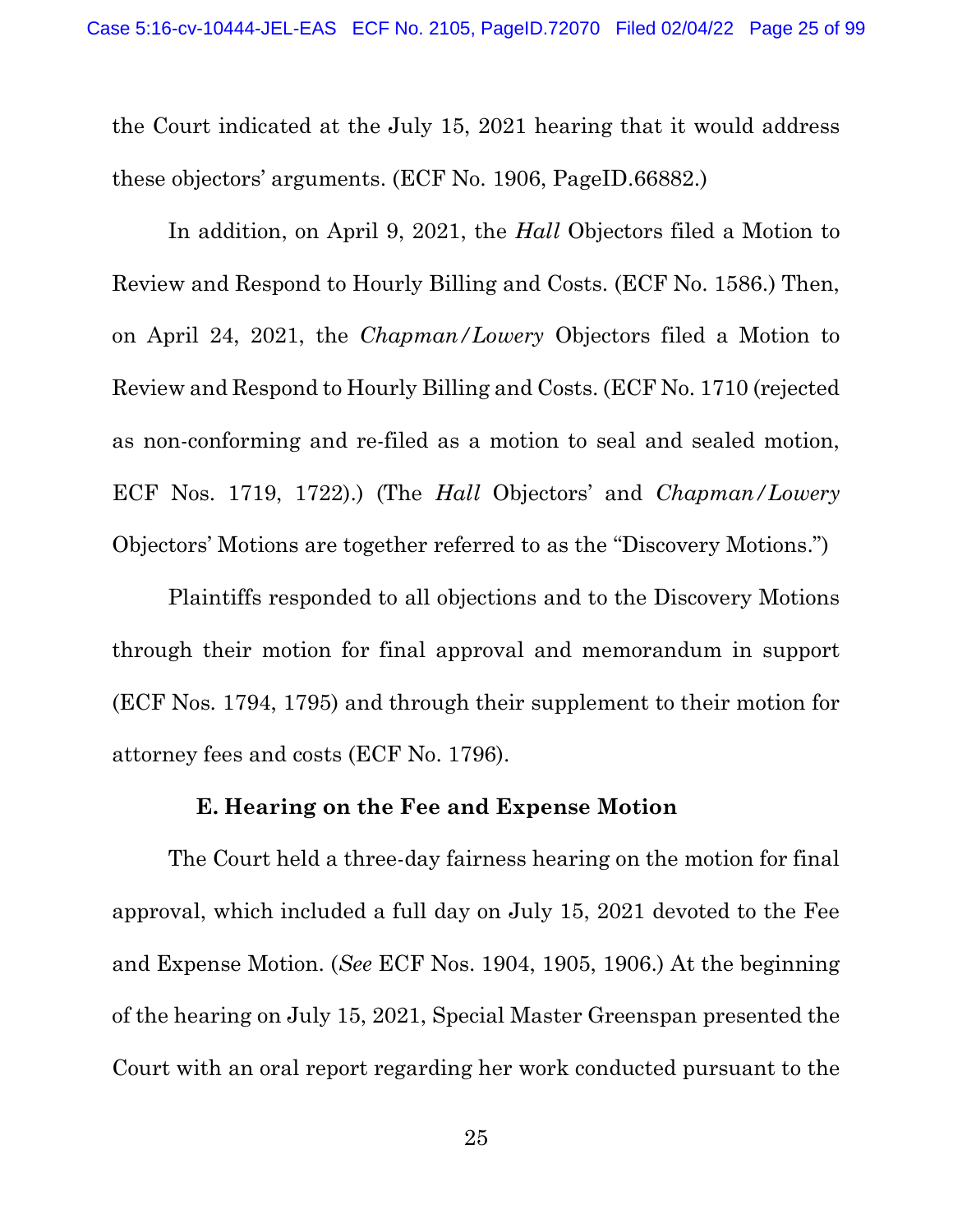Time and Expense Order, and on the Fee and Expense Motion, which is described in the above sections of this Opinion and Order. (See ECF No. 1906, PageID.66855.)

Next, Co-Liaison Counsel Corey Stern addressed the Court. (Id. at PageID.66900.) He emphasized that the settlement and ongoing litigation are not purely class action-based. Rather, a significant part of the Flint Water Cases involves non-class members who have retained IRC. Stern explained that in non-class action cases, an individual attorney typically enters into a retainer agreement with their client for a certain percentage of the judgment or settlement proceeds. In the majority of these cases, the Court would not review these fee arrangements or alter them.

Stern reported that during the settlement negotiations, the State Defendants demanded that parity exist among all Claimants, whether they be class or non-class. (Id. at PageID.66904.) As explained by Stern, "the State of Michigan, which put \$600 million into the settlement, not only requested parity exist[] amongst individual claimants but demanded it and refused to settle the case unless we could guarantee them parity." (Id. at PageID.66903.) Therefore, Stern stated, PLG agreed that IRC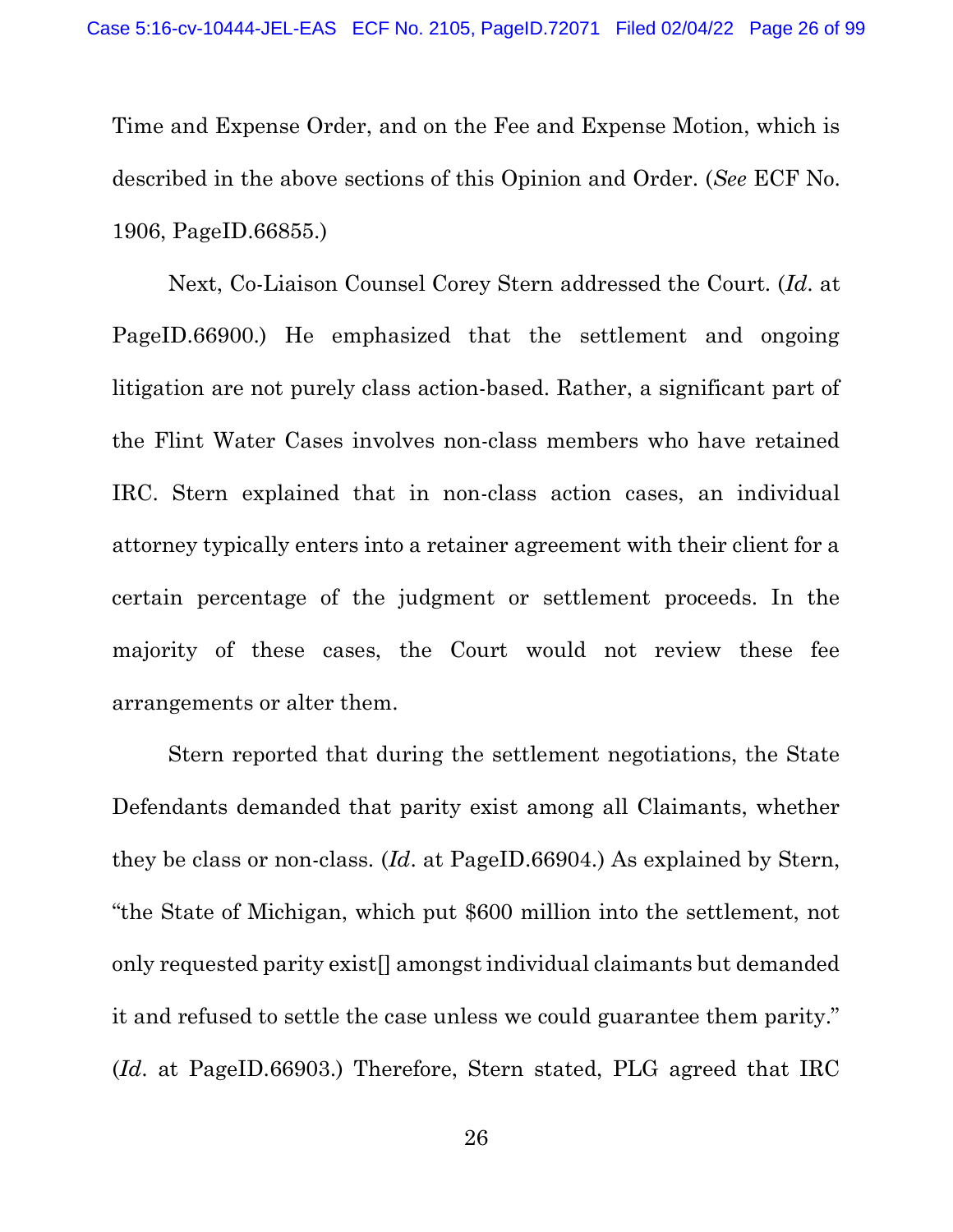would seek an order adjusting their retainer agreements to create parity among all Claimants.

Co-Lead Class Counsel, Theodore Leopold and Michael Pitt, also addressed the Court on July 15, 2021. (Id. at PageID.66917, 66922.) Both attorneys reiterated the issue of parity in the settlement negotiations. Both discussed the amount of work undertaken by Plaintiffs' Counsel, particularly by PLG, in the litigation and in the settlement negotiations.

Next at the July 15, 2021 hearing, the Court heard from objectors' counsel. Attorney M. Frank Bednarz spoke on behalf of the Hall Objectors. Attorney Mark Cuker addressed the Court on behalf of the Chapman/Lowery Objectors. Attorney Todd Weglarz presented on behalf of Brown. The substance of these objections will be addressed in the Analysis section, below.<sup>20</sup>

After the objectors presented their positions and Movants responded, the Court heard argument on the Discovery Motions. Finally, attorney William Kim for the City of Flint Defendants addressed

the Court regarding the Flint City Council's March 22, 2021 Resolution

<sup>20</sup> Additionally, attorney Valdemar Washington addressed the Court on July 15, 2021. However, his clients (the Anderson Plaintiffs) did not file an objection to the Fee and Expense Motion.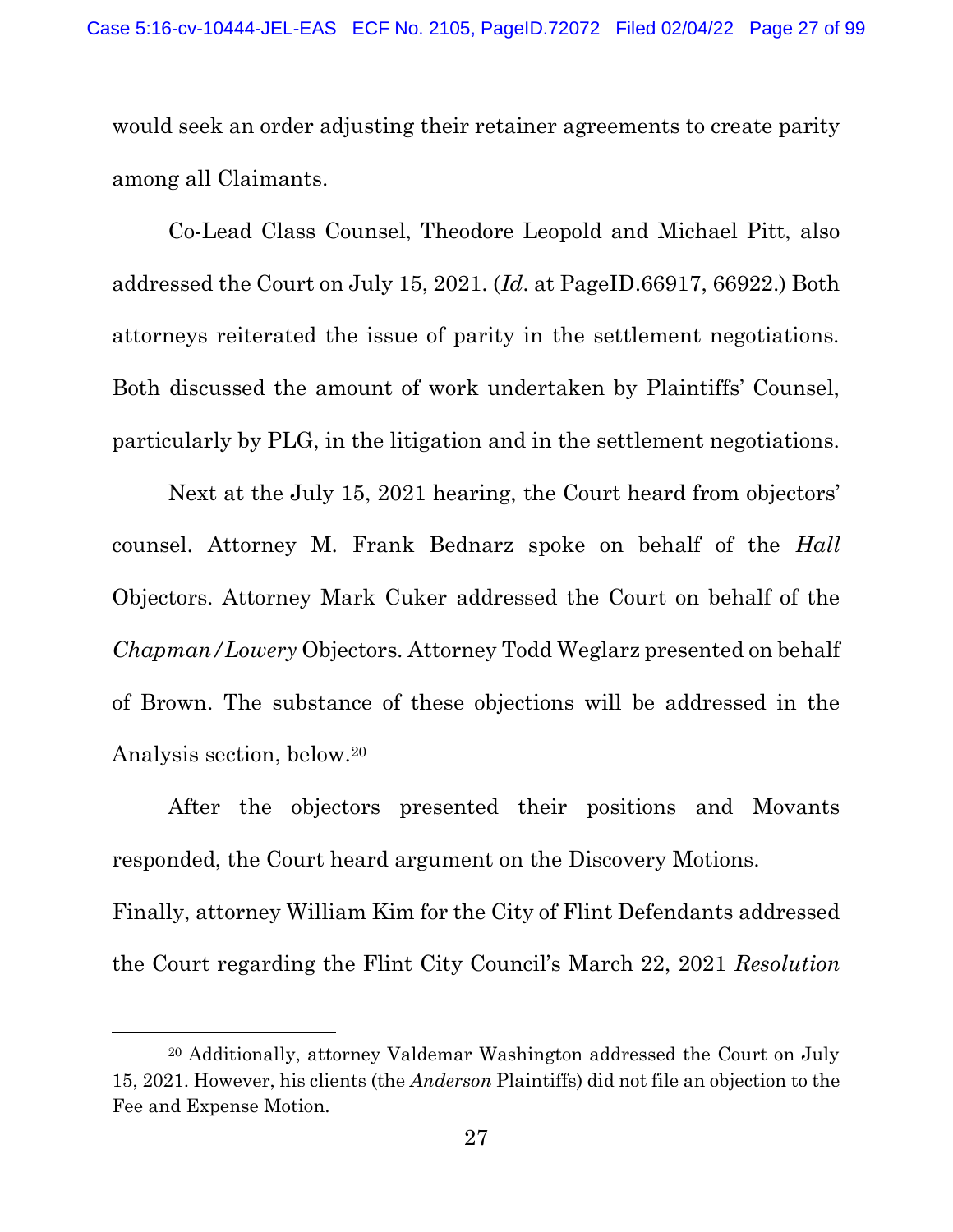Calling for Transparency in the Review of Attorney Fees and Reimbursement of Expenses for the Flint Water Litigation Settlement. (See ECF No. 1555-1, PageID.60401.) In the resolution, the Flint City Council requested that this Court "retain a court-appointed expert or appoint a special master to assist in reviewing the motion."  $(Id.)$  Kim acknowledged that Special Master Greenspan has assisted the Court in reviewing the Fee and Expense Motion and stated that "we would like to thank the Court for having the special master assist the Court in resolving these issues." (ECF No. 1906, PageID.67101.)

#### F. The Special Master's Written Report

The Special Master issued a written Report on Time and Expense Submissions of Plaintiffs' Firms Pursuant to the Order on Data Collection (the "Report"), which is attached hereto and incorporated into this Opinion and Order. (ECF No. 2104.) In the Report, the Special Master details the "procedures employed in establishing, tracking, maintain[ing], and verifying time and expense data submitted to [the Special Master] pursuant to the Time and Expense Order." (Id. at PageID.72012.) The Special Master also details the "additional analysis undertaken to reconcile these submissions with the petition for fees filed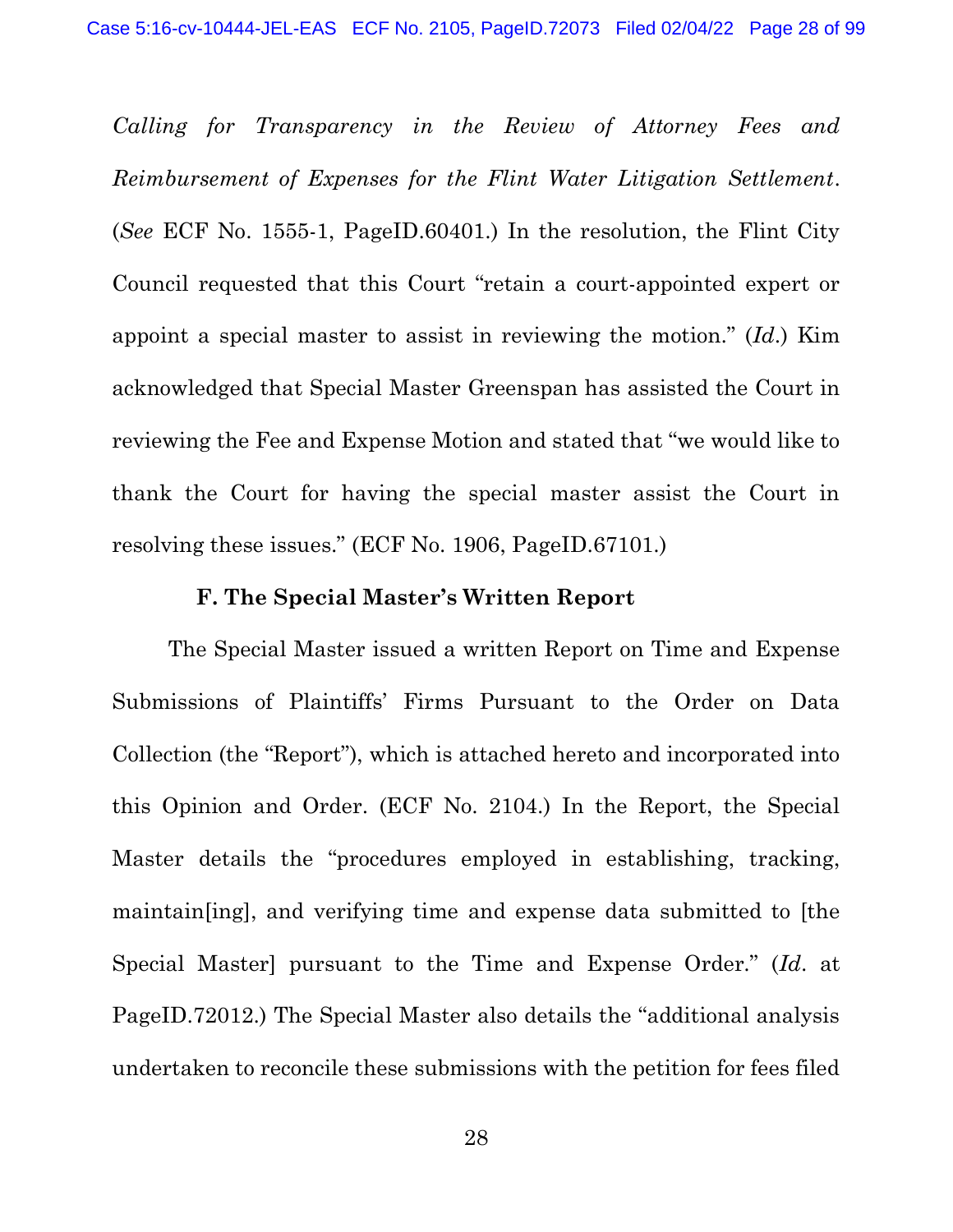by plaintiffs' counsel in connection with the partial settlement in these cases." (Id. at PageID.72013.)

In the first part of the Report, the Special Master discusses the requirements of the Time and Expense Order and her role in carrying out the duties listed in that Order. (Id. at PageID.72012–72018.) She discusses her initial review of the data submitted by Plaintiffs' Counsel of their time and expenses (id. at PageID.72018–72022), her review and compilation of that data (id. at PageID.72023–72027), the process of reconciling data submitted by Plaintiffs' Counsel pursuant to the Time and Expense Order submissions compared with the Fee and Expense Motion (id.), as well as her substantive review and findings after reviewing each and every time entry and expense submission from all Plaintiffs' Counsel's firms (id. at PageID.72028–72032). She also addresses computations of time and expenses after reconciliation and adjustments based on her review. (Id. at PageID.72032–72036.) The Special Master's Report and the findings contained in it are essential to the Court's analysis and conclusions in this Opinion and Order.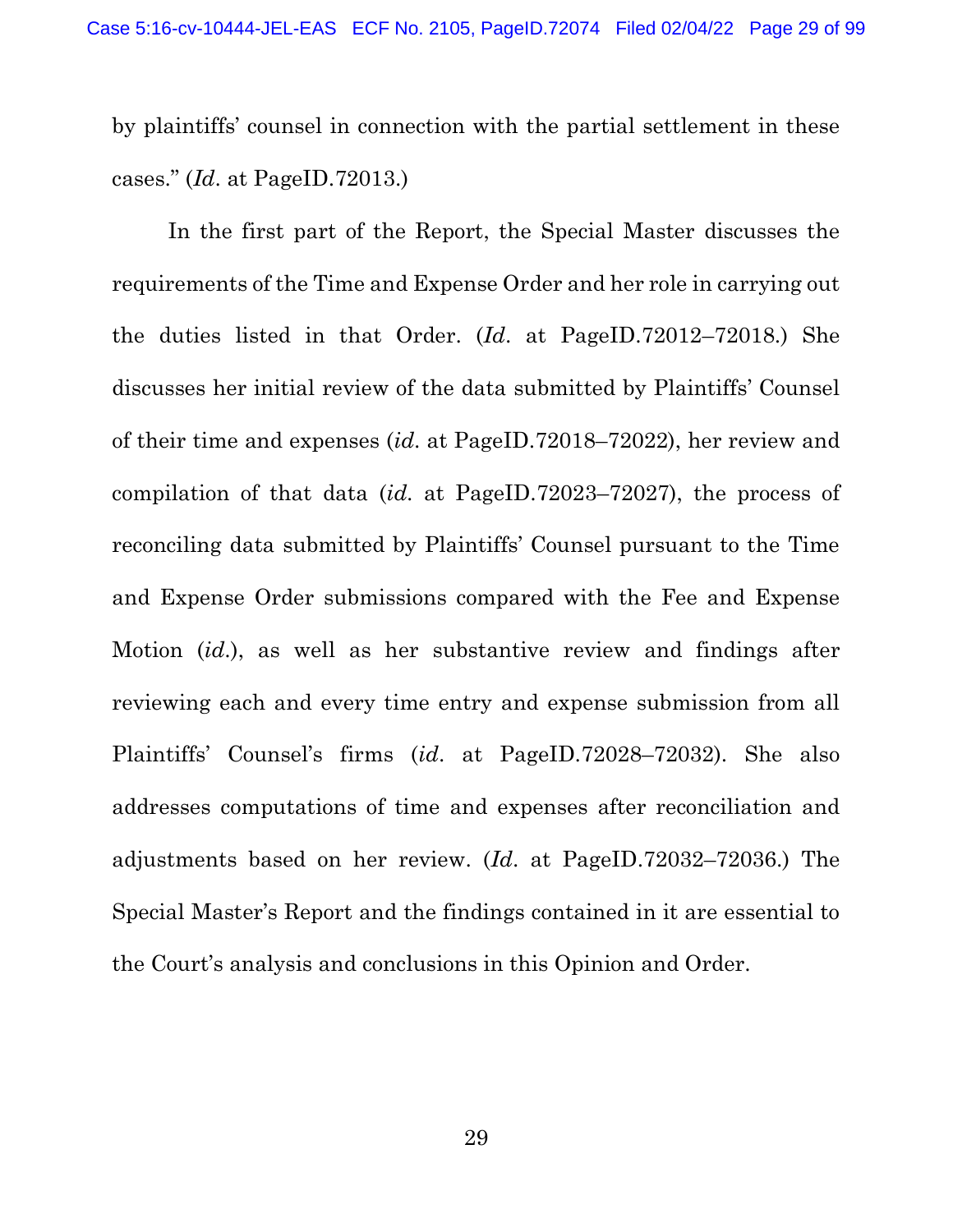### II. APPLICABLE LAW

 Movants filed their motion under Federal Rule of Civil Procedure 54(d), which states in relevant part: "A claim for attorney's fees and related nontaxable expenses must be made by motion." Fed. R. Civ. P.  $54(d)(2)(A)$ .

 As set forth above, there are four components to the Fee and Expense Motion. One part, the CBA request, is applicable to both class and non-class lawyers. The second and third parts are separately applicable to class or non-class lawyers, respectively. The fourth part is a request for expenses, which is applicable to both class and non-class lawyers. (See ECF Nos. 1458, 1796.) The applicable law for each component is set forth below.

# A. Applicable Law for Common Benefit Award Fee Request

 The Fee and Expense Motion involves a CBA request. In Sixth Circuit common benefit cases, the standard for such an award is that it be "reasonable under the circumstances." Rawlings v. Prudential-Bache Props., Inc., 9 F.3d 513, 516 (6th Cir. 1993); see also In re Delphi Corp. Sec., Derivative & "ERISA" Litig., 248 F.R.D. 483, 502 (E.D. Mich. 2008) ("In re Delphi").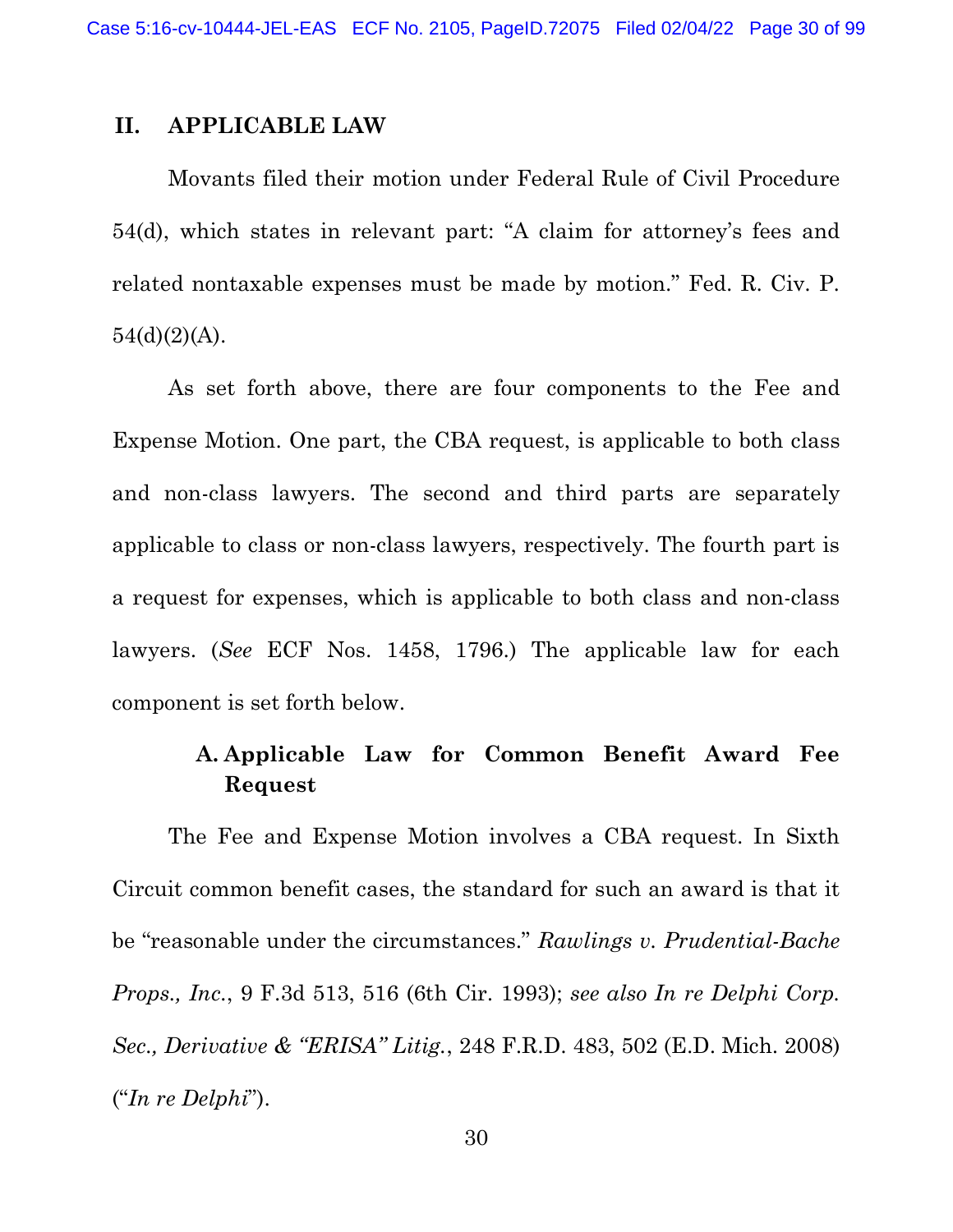There are two methods that district courts may apply in assessing the reasonableness under the circumstances: either the "lodestar or percentage of the fund" method. Rawlings, 9 F.3d at 517. Evaluation of the six "Ramey factors" assist the Court in choosing a method and in determining the overall reasonableness of the fee. Ramey, 508 F.2d at 1196. The Ramey factors are:

1) the value of the benefit rendered to the [settling class], 2) society's stake in rewarding attorneys who produce such benefits in order to maintain an incentive to others, 3) whether the services were undertaken on a contingent fee basis, 4) the value of the services on an hourly basis, 5) the complexity of the litigation, and 6) the professional skill and standing of counsel involved on both sides.

Id.

 When choosing the percentage of the fund method or lodestar method, each "has its respective advantages and drawbacks." Rawlings, 9 F.3d at 516. For example, advantages to the percentage of the fund method are that it is "easy to calculate; it establishes reasonable expectations on the part of plaintiffs' attorneys as to their expected recovery; and it encourages early settlement, which avoids protracted litigation." Id. Drawbacks, however, include that a percentage award "may also provide incentives to attorneys to settle for too low a recovery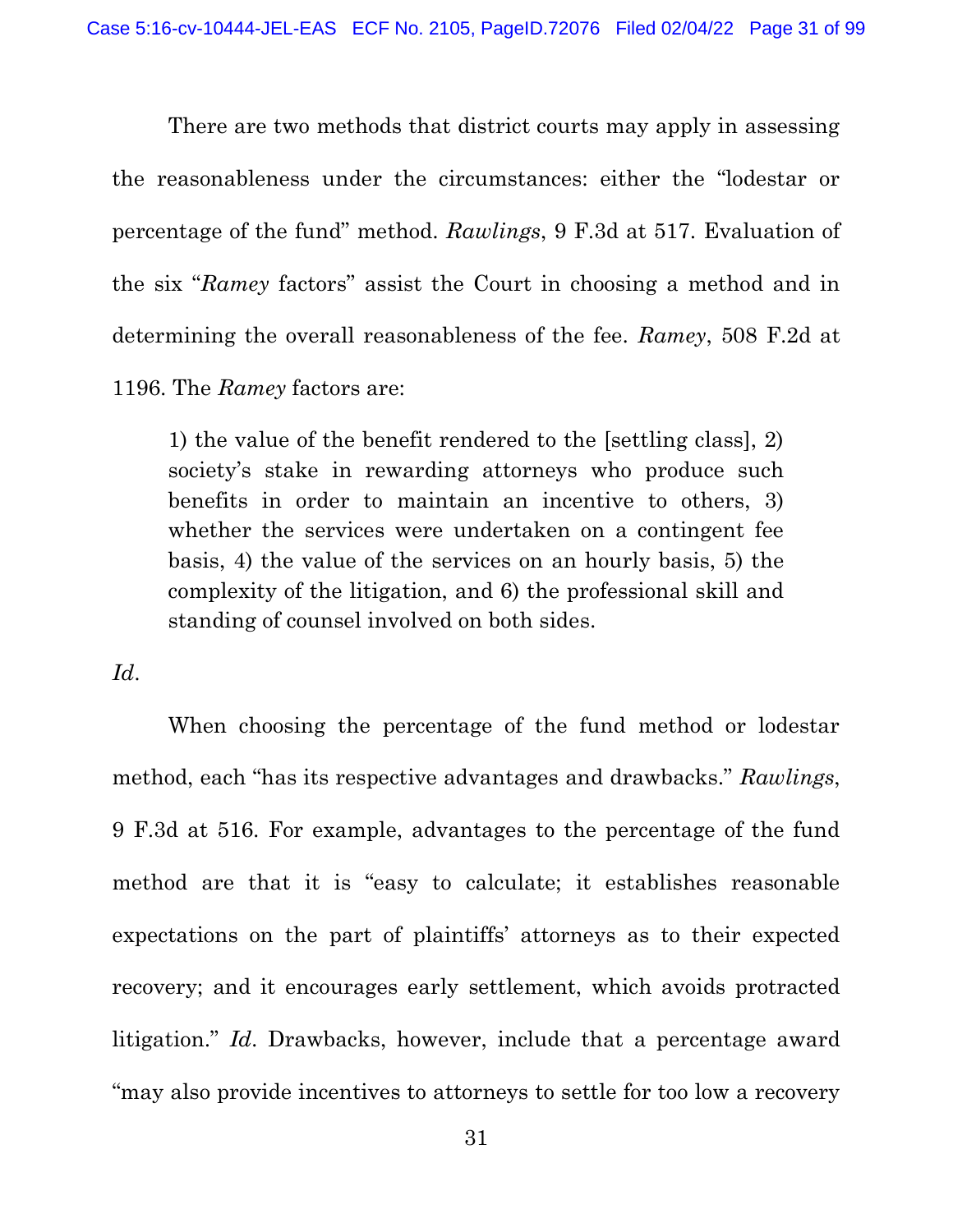because an early settlement provides them with a larger fee in terms of the time invested." Id.

 On the other hand, the advantages to the lodestar method, which requires counsel to list the hours spent and rates charged, "provides greater accountability." Id. On the downside, use of the lodestar method is often "criticized for being too time-consuming of scarce judicial resources." Id. Another downside of the lodestar method is that it requires courts to "pore over time sheets, arrive at a reasonable hourly rate, and consider numerous factors in deciding whether to award a multiplier." *Id.* at 517–18.

 Because of the benefits and drawbacks to both methods, district courts are permitted to select one method (i.e., percentage of the fund) and use the other *(i.e., lodestar)* as a cross-check. See Van Horn v. Nationwide Prop. & Cas. Ins. Co., 436 F. App'x 496, 500–01 (6th Cir. 2011). The percentage of the fund and lodestar cross-check combination can "ensure that each attorney who is awarded a common benefit fee receives a reasonable one— neither too large nor too small— in light of all the relevant circumstances." In re Sulzer, 268 F. Supp. 2d at 923. In determining which method to use— whether percentage of the fund,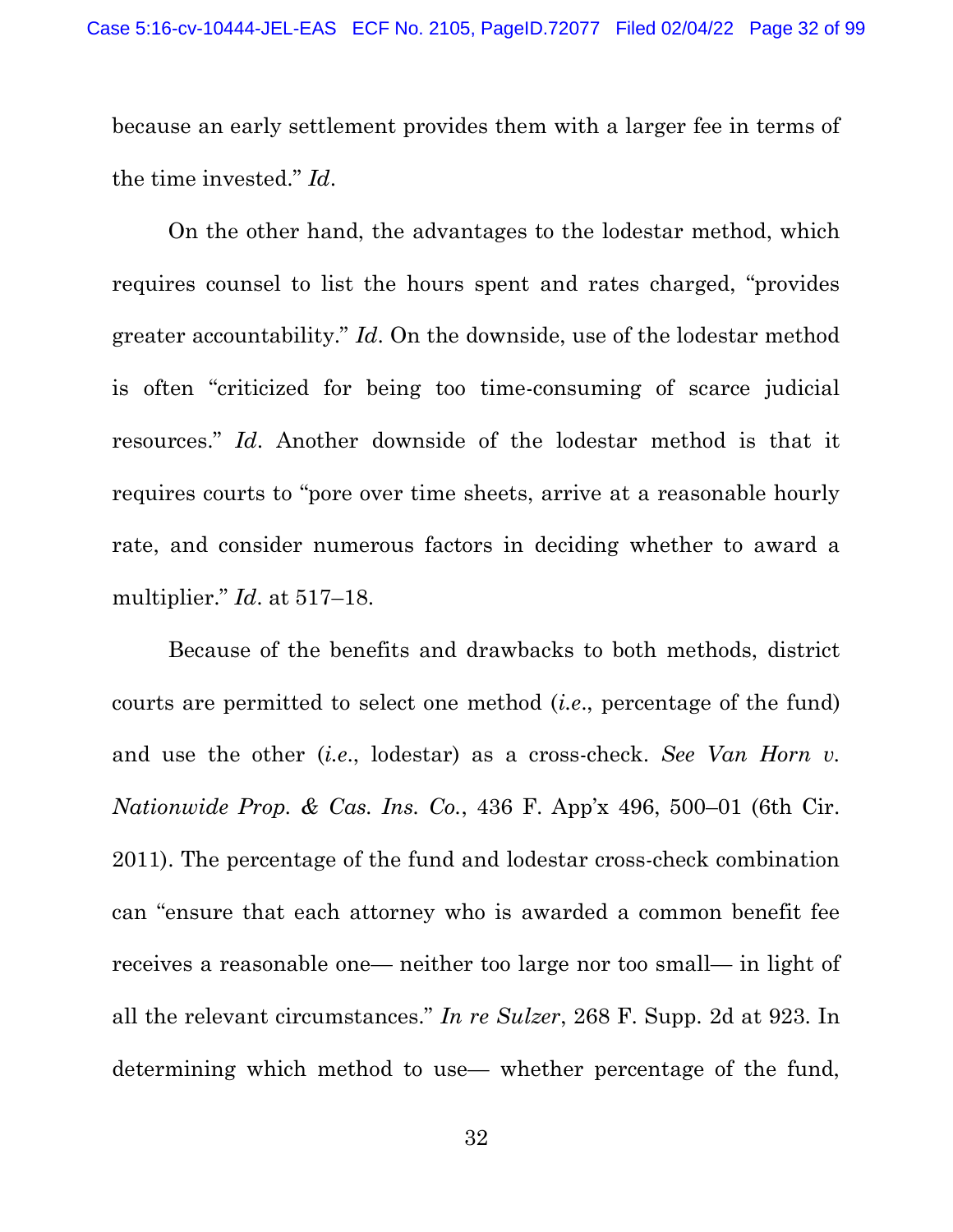lodestar, or the cross-check— the Court must include in its opinion "a clear statement of the reasoning used in adopting a particular methodology and the factors considered in arriving at the fee." Gascho v. Global Fitness Holdings, 822 F.3d 269, 279 (6th Cir. 2016) (citing Rawlings, 9 F.3d at 516).

## B. Applicable Law for Class Counsel Fee Request

 An attorney fee award for achieving a settlement in a class action lawsuit requires Court approval under Federal Rule of Civil Procedure 23(h), which states:

In a certified class action, the court may award reasonable attorney's fees and nontaxable costs that are authorized by law or by the parties' agreement. The following procedures apply:

(1) A claim for an award must be made by motion under Rule  $54(d)(2)$ , subject to the provisions of this subdivision (h), at a time the court sets. Notice of the motion must be served on all parties and, for motions by class counsel, directed to class members in a reasonable manner.

(2) A class member, or a party from whom payment is sought, may object to the motion.

(3) The court may hold a hearing and must find the facts and state its legal conclusions under Rule 52(a).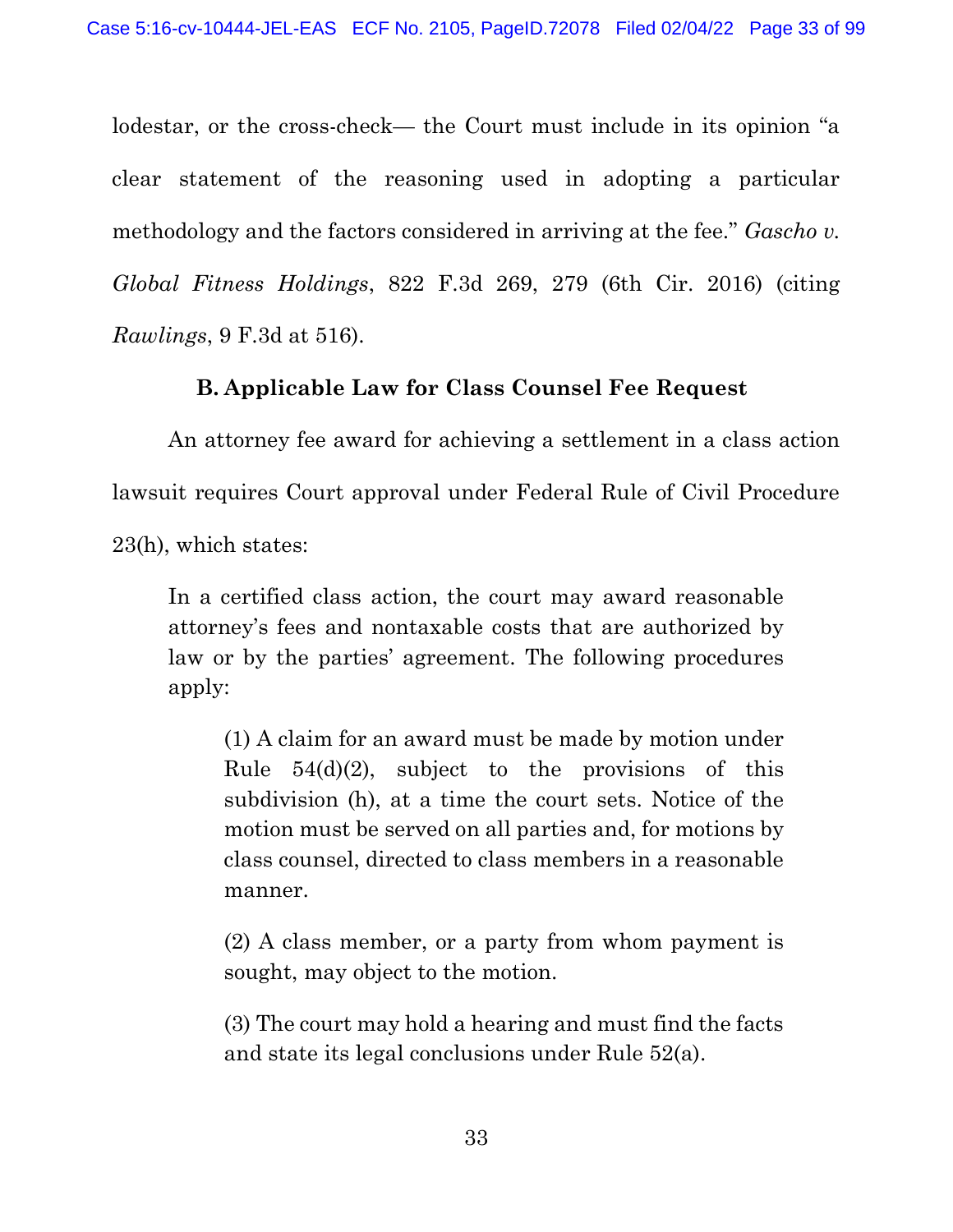(4) The court may refer issues related to the amount of the award to a special master or a magistrate judge, as provided in Rule 54(d)(2)(D).

Fed. R. Civ. P. 23(h).

 To determine what is "reasonable" under Rule 23, courts in the Sixth Circuit apply the same analysis described in the above section. In other words, the district court must choose the percentage of the fund, lodestar, or cross-check method, and evaluate the Ramey factors. See Van Horn, 436 F. App'x at 497. District courts have "considerable latitude and discretion" in evaluating the reasonableness of a class fee request. Ramey, 508 F.2d at 1196.

#### C. Applicable Law for IRC's Contingency Fee Adjustment

 In most civil litigation, the plaintiffs and their attorneys enter into a contingency fee agreement at the time of the engagement. A contingency fee (or contingent fee) agreement is defined in Black's Law Dictionary as: "A fee charged for a lawyer's services only if the lawsuit is successful or is favorably settled out of court[;] Contingent fees are usu[ally] calculated as a percentage of the client's net recovery[.]" Contingent Fee, Black's Law Dictionary (11th ed. 2019). Contingency fee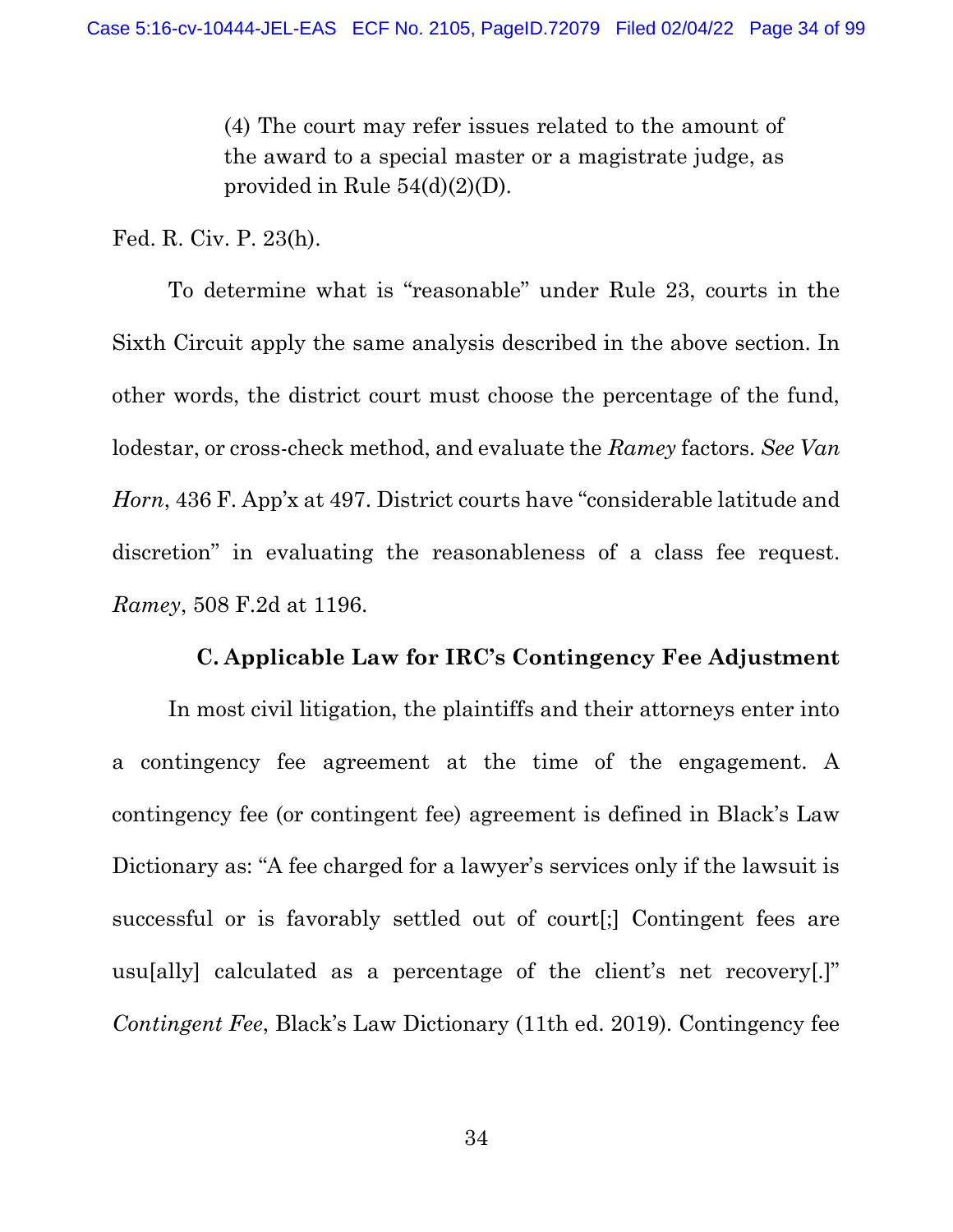agreements between an attorney and their client are matters of contract, which are governed by state law.

 Michigan Court Rule 8.121 governs permissible contingency fees in personal injury and wrongful death cases in Michigan. Rule 8.121(A) states:

In any claim or action for personal injury or wrongful death based upon the alleged conduct of another [. . .], in which an attorney enters into an agreement, expressed or implied, whereby the attorney's compensation is dependent or contingent in whole or in part upon successful prosecution or settlement or upon the amount of recovery, the receipt, retention, or sharing by such attorney, pursuant to agreement or otherwise, of compensation which is equal to or less than the fee stated in subrule (B) is deemed to be fair and reasonable.

Mich. Ct. R. 8.121(A). The referenced "subrule (B)" states: "The maximum allowable fee for the claims and actions referred to in subrule (A) is onethird of the amount recovered." Mich. Ct. R. 8.121(B) (emphasis added).

 The Court is authorized to oversee contingency fee arrangements and make appropriate adjustments to them, particularly in complex litigation such as this. See 5 Newberg, Common Benefit Fees— Procedures Governing Assessment and Award, § 15.115 ("In some cases,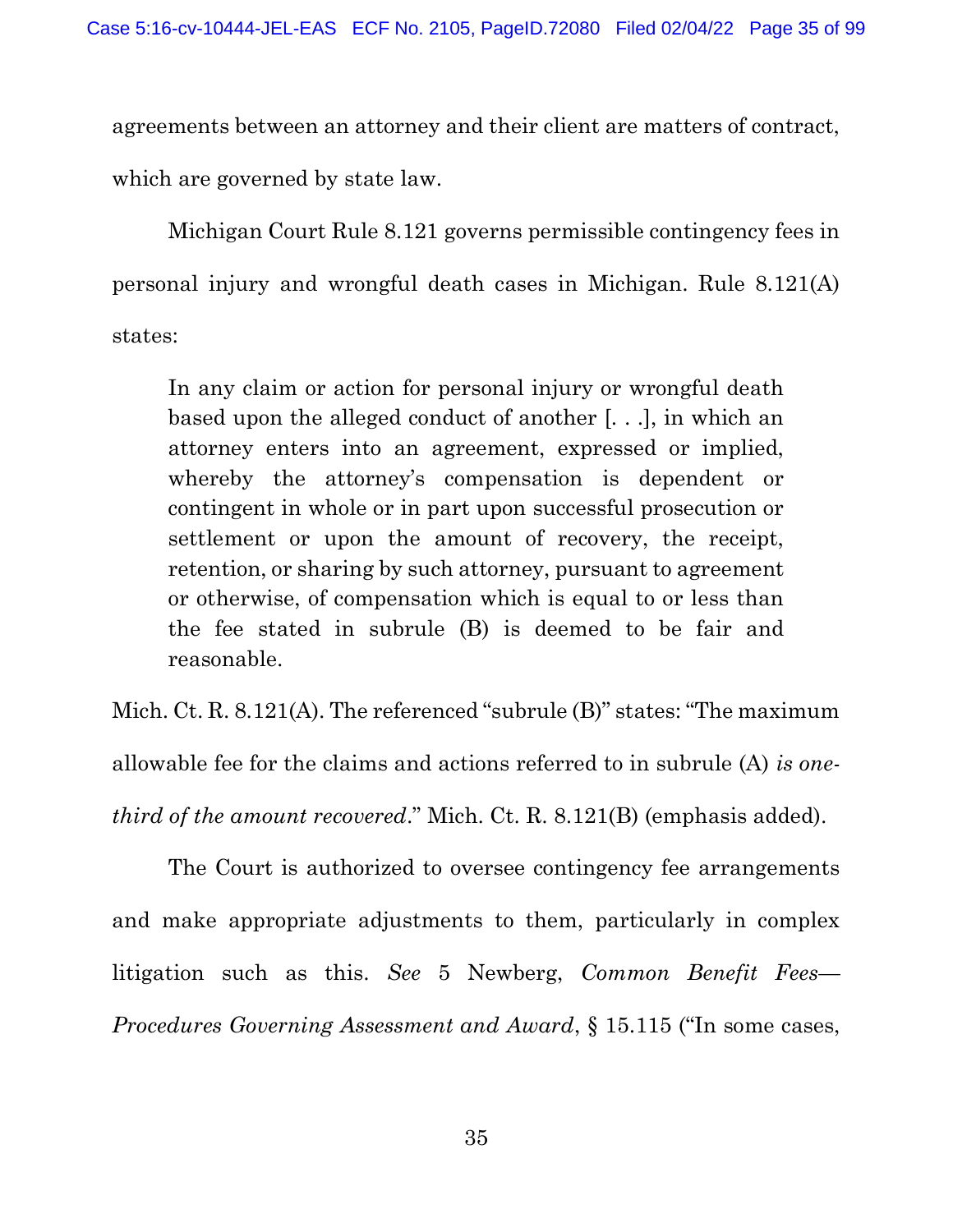as part of the court's management of this fee issue, the court may . . . set a cap on the local lawyer's contingent fees.").

 Particularly in cases involving a class action or mass tort settlement, the Court must give contingency fee agreements "special concern" and must "carefully consider[] the factors relevant to fair compensation." In re Sulzer, 290 F. Supp. 2d at 850. This is particularly true where the total fee amount "directly affect[s] the total amounts disbursed" to claimants of a settlement, which is the case here. Id. at 849.

#### D. Applicable Law for Expense Request

 Rule 23(h) permits a party in a class action to seek "reasonable attorney's fees and nontaxable costs" that are authorized "by the parties' agreement." Fed. R. Civ. P. 23(h). The Time and Expense Order sets forth the types of common benefit expenses that are generally considered reasonable, subject to review and approval of the Court. (See ECF No. 507 (defining held costs, shared costs, and other cost parameters).) The Fifth Amended Case Management Order also sets forth specific parameters for reasonable expenses, again subject to Court review and approval. (See ECF No. 1255.)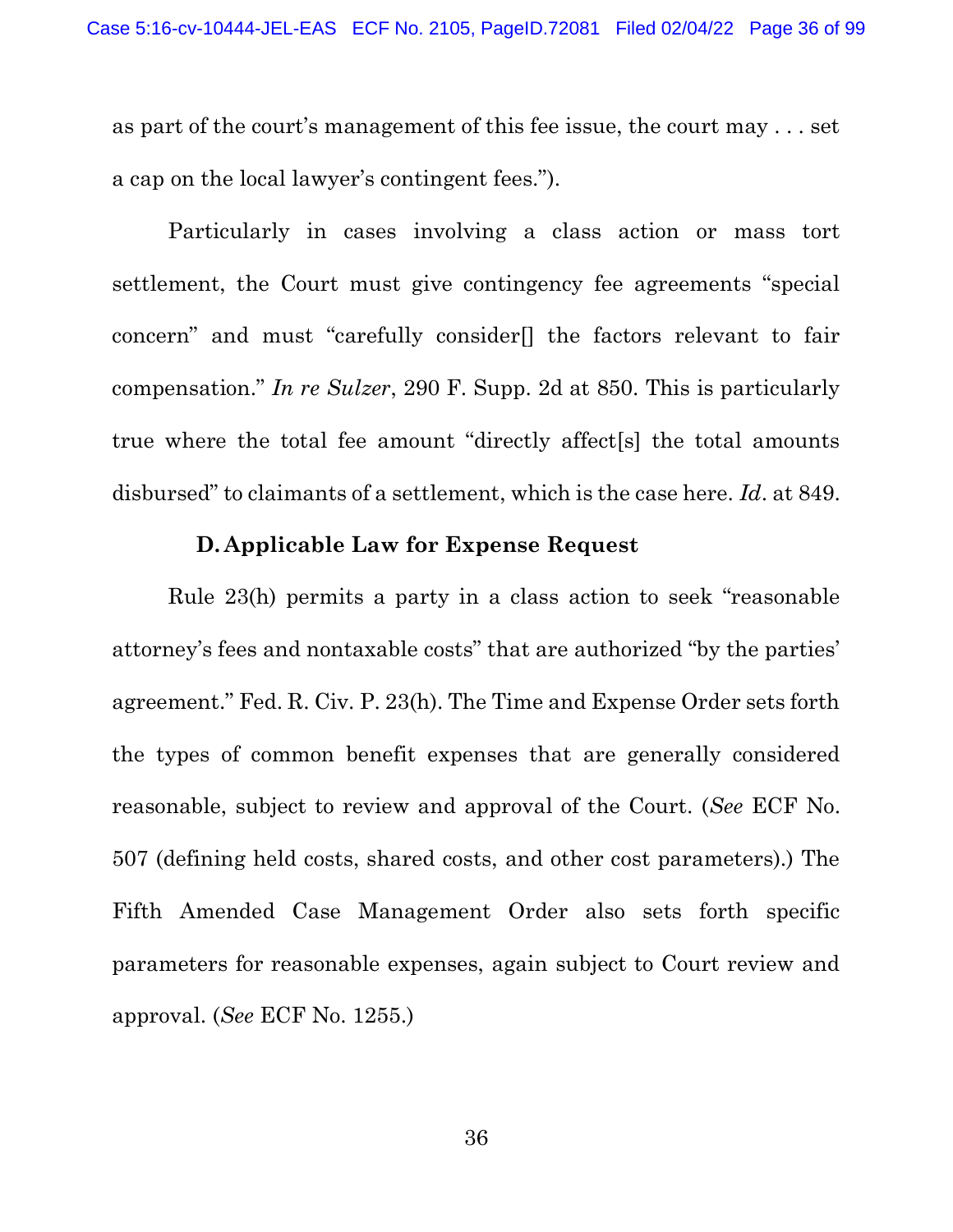Additionally, "[u]nder the common fund doctrine, class counsel is entitled to reimbursement of all reasonable out-of-pocket litigation expenses and costs in the prosecution of claims and in obtaining settlement, including expenses incurred in connection with document productions, consulting with experts and consultants, travel and other litigation-related expenses." In re Cardizem CD Antitrust Litig., 218 F.R.D. 508, 535 (E.D. Mich. 2003) ("In re Cardizem").

#### III. ANALYSIS

#### A. Expense Award

 The Court will address the expense award first. At the time of filing the Fee and Expense Motion, Movants requested reimbursement of \$7,158,758.23 in expenses. (ECF No. 1458, PageID.57194.) As set forth in the Report, some of the expense amounts that Movants submitted with the Fee and Expense Motion differed from what Plaintiffs' Counsel submitted to the Special Master pursuant to the Time and Expense Report, and these discrepancies have been reconciled by the Special Master as set forth in the Report. (See ECF Nos. 2104; 2104-1; 2104-2.) The total expenses after the Special Master's reconciliation process is \$7,147,802.36. (ECF No. 2104-2, PageID.72043.)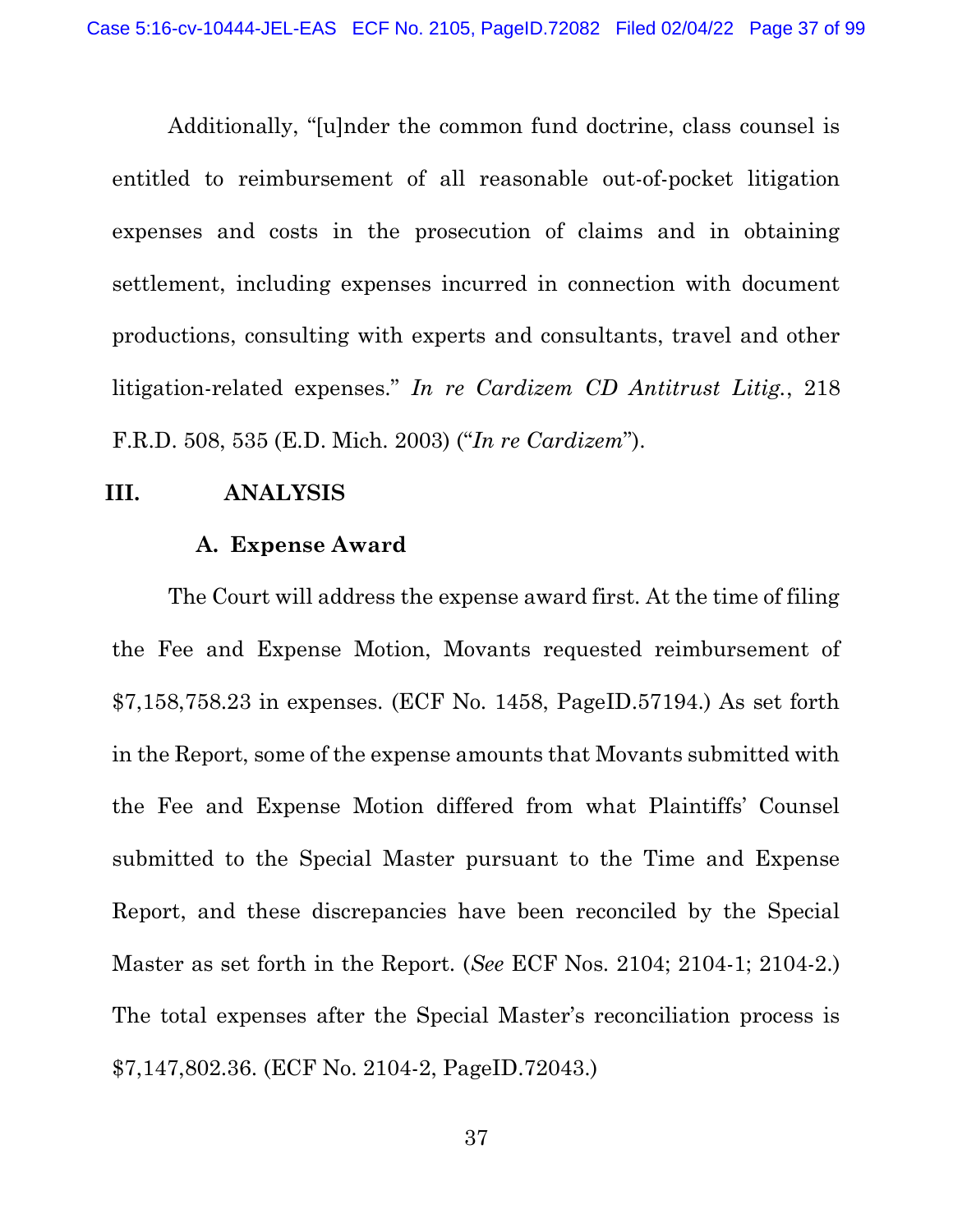"Expense awards are customary when litigants have created a common settlement fund for the benefit of a class." In re Delphi, 248 F.R.D. at 504. Here, the Time and Expense Order contemplated and set forth the parameters of costs for litigating these cases. Federal Rules of Civil Procedure  $54(d)(1)$ ,  $54(d)(2)$ , and  $23(h)$  contemplate recovery of costs at the conclusion of the lawsuit, or, in this case, at the conclusion of the claims period.

 In the Time and Expense Order, the Court set forth specific parameters for expense reporting and documentation. (See ECF No. 507, PageID.15834.) The Court described characterization of costs as "held" or "shared."<sup>21</sup> Id. It restricted travel expenses, such as stating that for airfare, "[o]nly the price of a full coach fare seat will be reimbursed," and

<sup>21</sup> The Special Master's Report explains held and shared costs as follows:

Shared Costs are costs incurred for the common benefit of the Flint Water Cases as a whole. Costs related solely to an individual client are not "Shared Costs." Id. at [19, PageID.15834. Expenditures must be approved by Plaintiffs' Interim Co-Lead Class Counsel and/or Co-Liaison Counsel prior to being incurred and prior to payment. Id. at  $\P$ 28. Held Costs are costs "incurred by Participating Counsel that do not fall into the above Shared Costs categories but are incurred for the common benefit of all plaintiffs in this litigation. No specific client-related costs can be considered as Held Costs." Id. at ¶30, PageID.15837.

<sup>(</sup>ECF No. 2104, PageID.72015–72016.)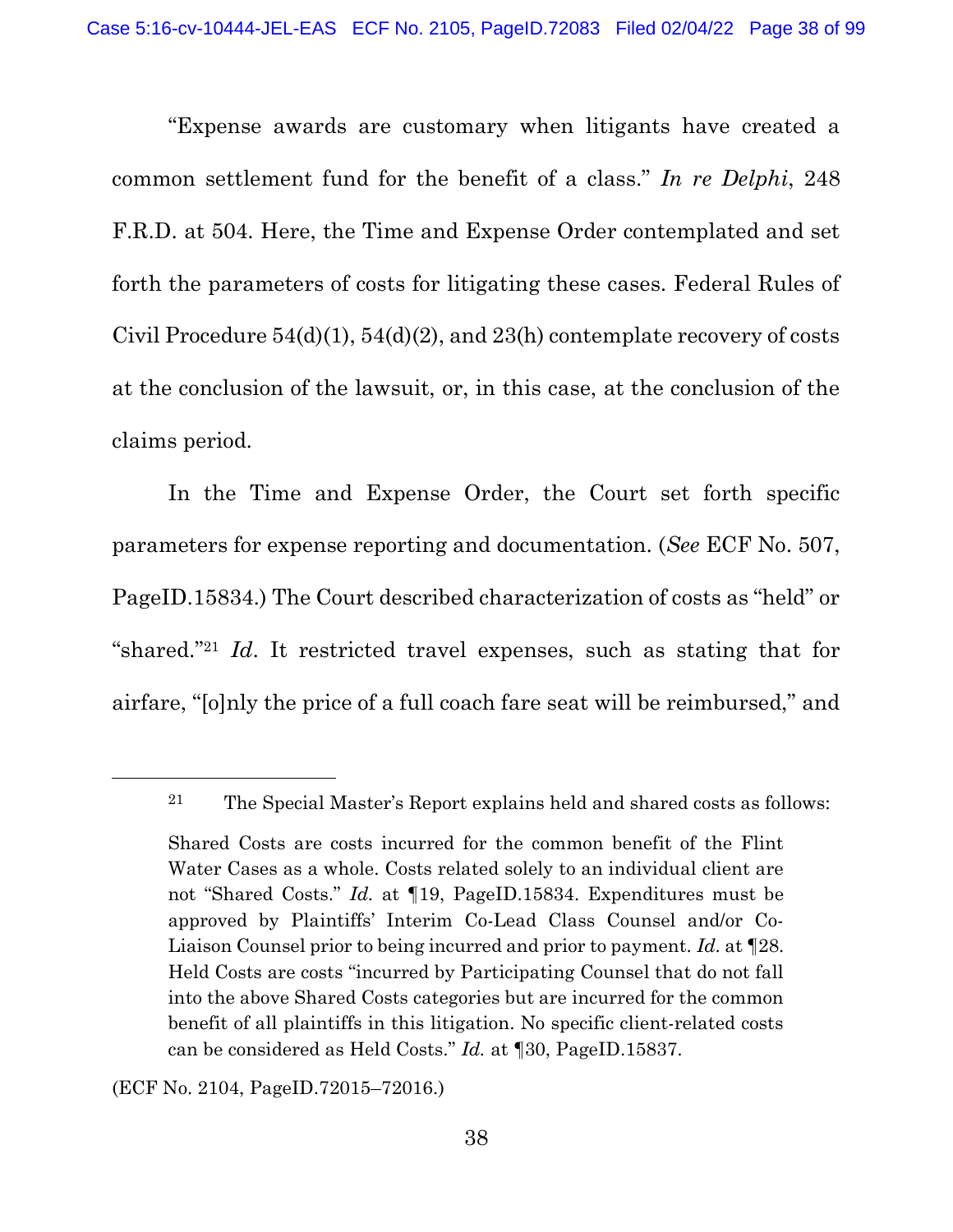for hotels, "[l]uxury hotels will not be fully reimbursed, but will be reimbursed at the average available rate of a business hotel." (Id. at PageID.15839; see also ECF No. 2104, PageID.72017 (fn.2) (detailing the requirements for expense reporting).)

 As set forth in the Report, "Interim Co-Lead Class Counsel along with certain of the firms comprising the Court appointed executive committee established a litigation fund." (ECF No. 2104, PageID.72018.) The fund has been used to pay for certain of the "Shared Costs" and each firm has tracked contributions to the fund, as detailed by the Declaration of Theodore J. Leopold, which is attached as an exhibit to the Fee and Expense Motion. (Id. (citing ECF No. 1458-2, PageID.57206–57213).)

 With respect to the Special Master's review of expense submissions, the Report details the Special Master's initial review, the development of a set of "Reminders and Guidelines for Proper Time and Expense Submissions," the types of corrections and clarifications that the Special Master sought during the process, and the reconciliation process. (ECF No. 2104, PageID.72021–72022.) In conclusion, the Special Master's findings related to expenses are the following:

1. The submissions included detailed and appropriate descriptions of [. . .] the purpose of the expenses. The vast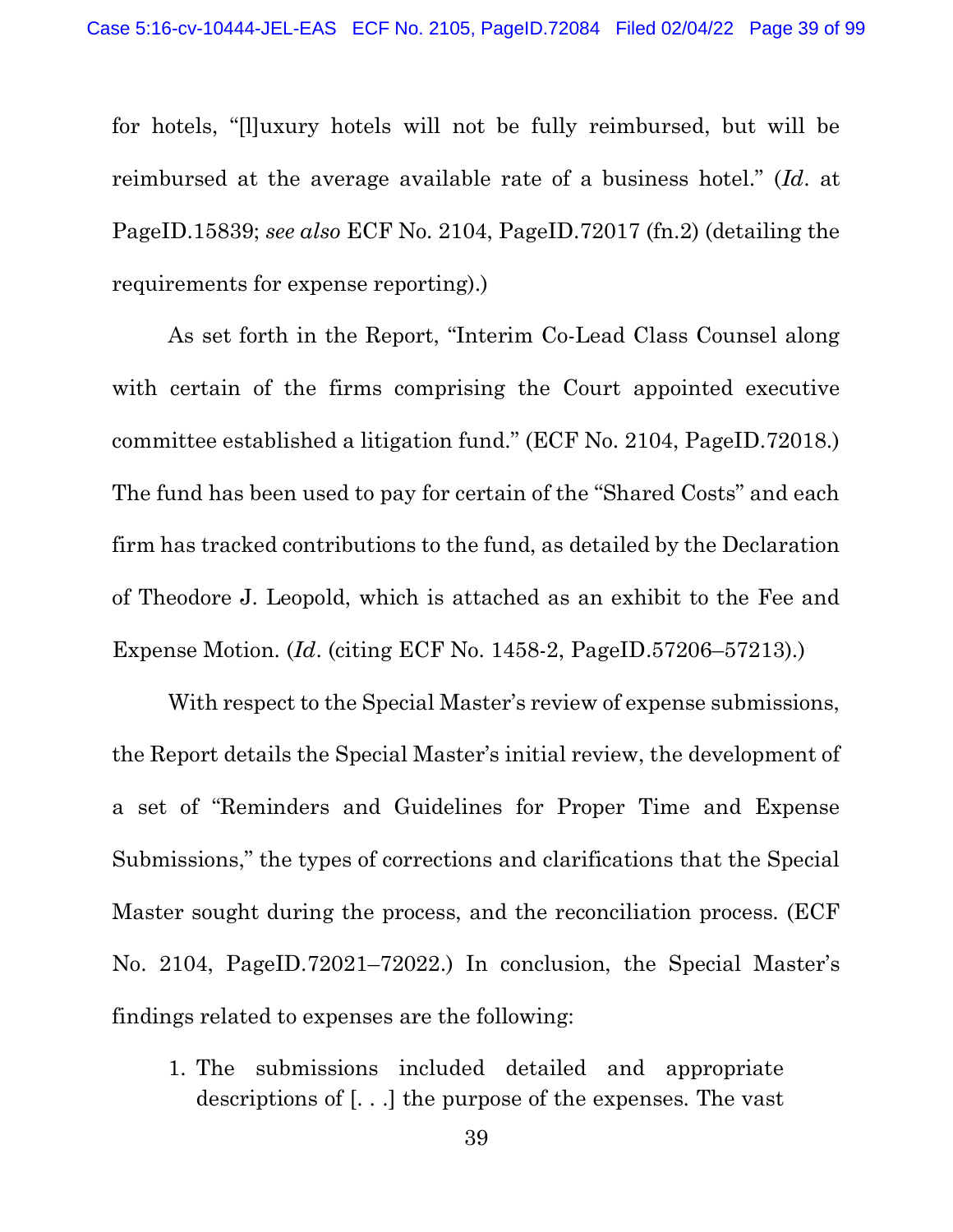majority of [. . .] expense charges contained sufficient explanation to understand the [. . .] expense being charged. As noted below, where such entries were not sufficient to evaluate the purpose of the [. . .] expense, the firms were notified and asked to provide clarification.

- $2.$   $[...]$
- 3. The Special Master identified a small number of [. . .] expense amounts that involved work performed for various of the cases filed against the EPA that are pending in a different court. All of those [. . .] expense entries have been removed from the compilation prepared by the Special Master. The firms affected have been notified that such time/expense entries have been removed from the Special Master's compilation.
- 4. The Special Master reviewed all amounts charged for hotel, flights, and ground transportation. Consistent with the Time and Expense Order, travel expenses were incurred in connection with Court hearings, depositions, or meetings (including mediation sessions). All such expenses were charged at the appropriate rates and the hotels utilized comply with the terms of the Court's Time and Expense Order. The Special Master examined hotel and transportation expenses that appeared potentially excessive and determined— without exception— that the amounts at issue involved multiple day hotel stays (i.e. not a single night), hotel charge for multiple people, or rental of a conference room for meetings.
- 5. The highest individual expense amounts are for fees paid to experts and consultants engaged by firms to assist both in developing the litigation (including assessment of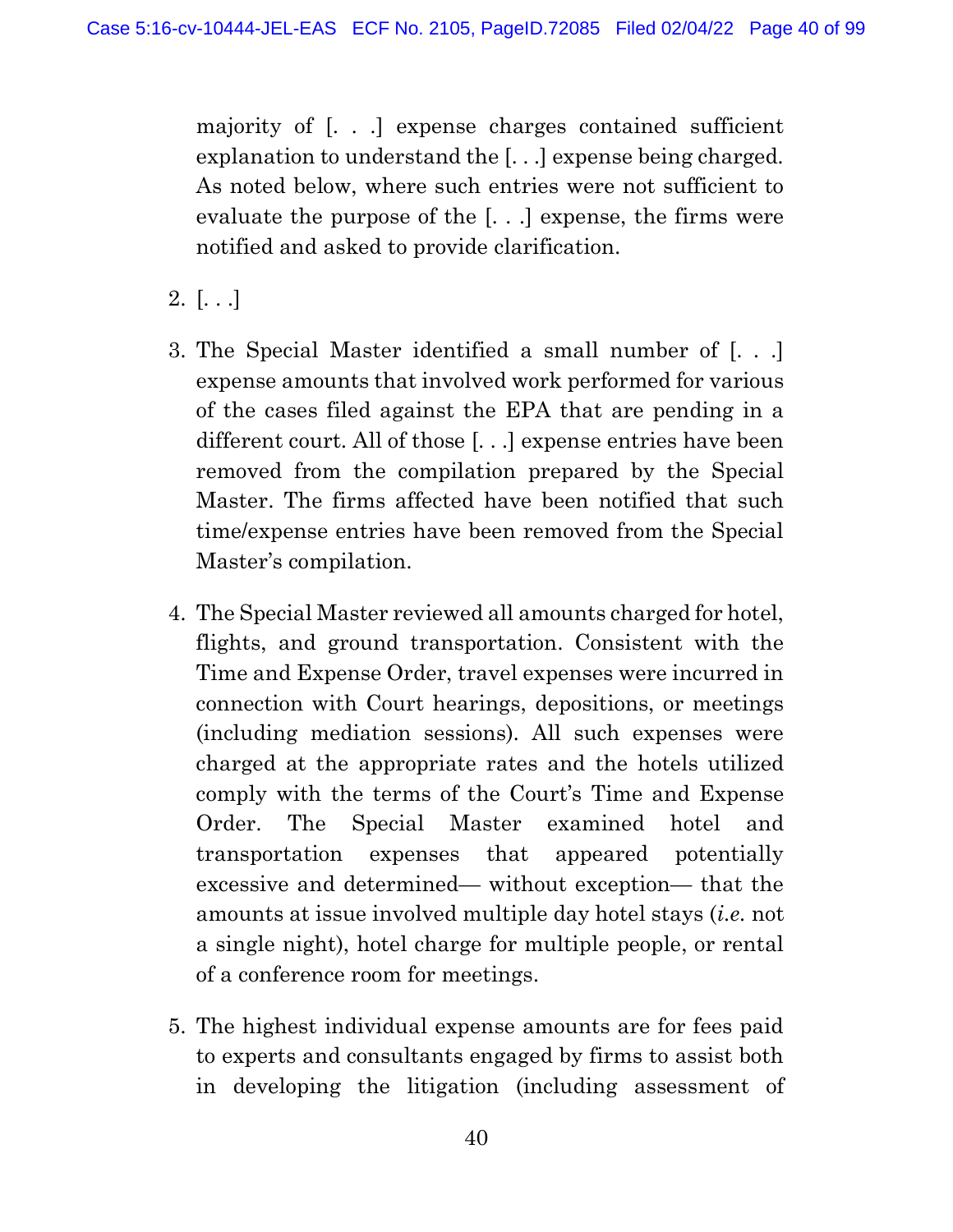damages) and to assist in evaluating or providing advice about settlement options and approaches. The review did not reveal any excessive or inappropriate charges for such services. The expense entries were consistent with the progress and timing of the litigation and the settlement negotiation process.

- 6.  $[...]$
- 7. [. . .]
- 8. The Special Master reviewed the [. . .] expense entries to assure that they were appropriately related to the overall litigation or settlement activities. Given the disagreements and objections related to the issue of the bone scan facility established in Flint, I reviewed the time and expense documentation to identify any entries related to this matter. [. . .] I did identify a single expense entry for a portion of the cost for the procurement of an XRF device. At the request of the plaintiff firm, that expense item has been removed from the expense compilation prepared by the Special Master. [. . .]
- 9. The Special Master reviewed the [. . .] expenses with particular attention to whether they related to the litigation of the four bellwether cases set to go to trial in February 2022. [. . .] With respect to expenses— the expense submissions do include costs for experts— but there were multiple expert submissions in connection with the settlement. I have not identified any of the expert fees included in the submissions as fees solely for the purposes of the bellwether trial.

(Id. at PageID.72028–72032.)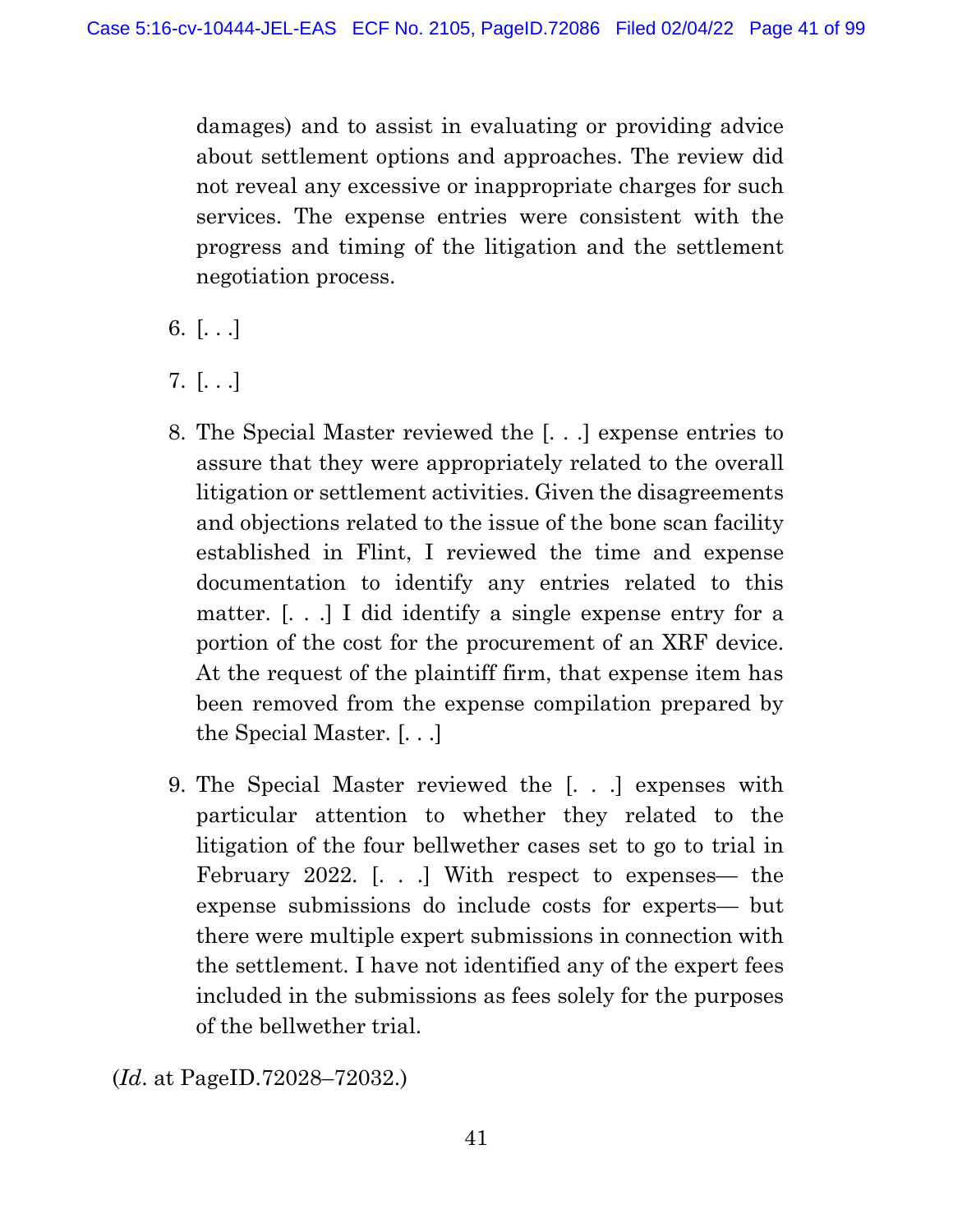The Court has conducted its own review of the underlying data provided by the Special Master. It concludes that the expenses, as reconciled by the Special Master, are reasonable and well-documented. There are no objections to the expense request. Accordingly, the Court awards Movants reimbursement for the expenses, in the amount of \$7,147,802.36. (See ECF No. 2104-2, PageID.72043–72045.)

 As noted in the Report, consistent with the Time and Expense Order, firms have continued to submit time and expenses to the Special Master. The expense award set forth here does not preclude counsel from filing an additional motion regarding any reimbursement for additional reasonable costs expended between the time of the filing of the Fee and Expense Motion and the end of the Claims Period.

## B. Fee Award Summary

 Based on a review of all the factors that are discussed in detail below, the Court grants in part and denies in part the attorney fee request. The Court grants a CBA award of 6.33% of the \$626.25 million settlement amount. The Court adopts the basic structure of the fee proposal with the following changes: The aggregate amount that may be paid for fees and CBA (after the 6.33% CBA) shall be 25% (reduced from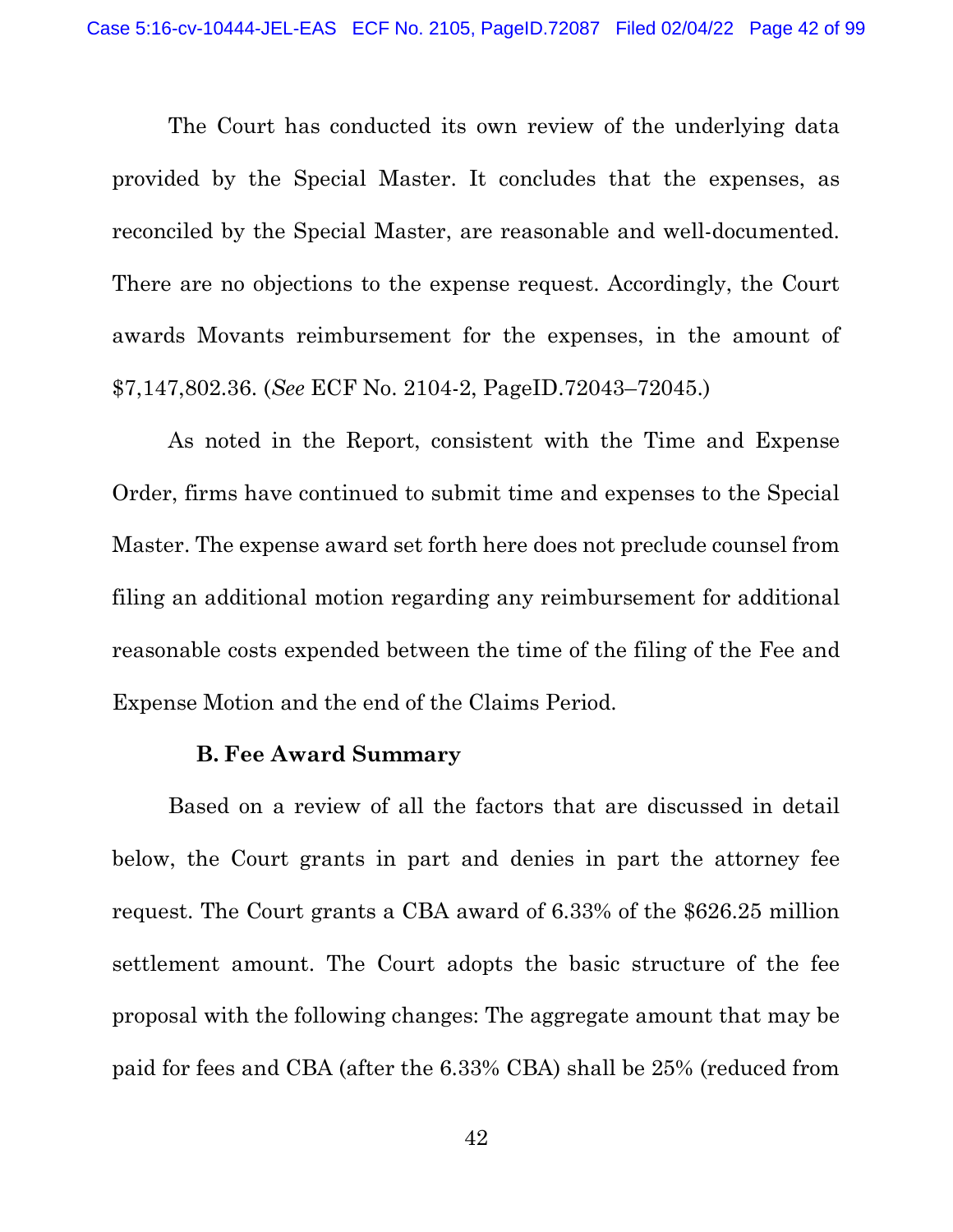27%). This percentage will be paid either in the form of fees or fees plus

CBA, further described below. As to fees:

- Fees will be capped at 25% for represented Plaintiffs who retained counsel before August 20, 2020,22 and capped at 8% for counsel retained after that date.
- Counsel who assist Minors with claims after August 20, 2020 are entitled to a fee of 8%.
- Class fees will be set at 25% for the class portion of the settlement and at 10% for the Programmatic Relief component of the settlement.

Each component of the award is described in more detail below.

## The CBA

As to the CBA, the Court awards:

- A CBA of 6.33% of the \$626.25 million settlement fund;
- A CBA of 17% of the value<sup>23</sup> of the amount awarded to Claimants who retained counsel after August 20, 2020;

<sup>&</sup>lt;sup>22</sup> The reasons for the Court's decision to set the date of August 20, 2020 (rather than July 16, 2020 as Movants proposed) is explained in the portion of this Opinion and Order addressing objections.

<sup>23</sup> For clarity, the phrase "of the value" means that Plaintiffs' Counsel will be entitled to a CBA award that will be computed based on the value of the claims in each category, accounting for those with individual retainer agreements and further based on the date of those retainer agreements. This computation cannot occur until the eligible claimants are identified and categorized.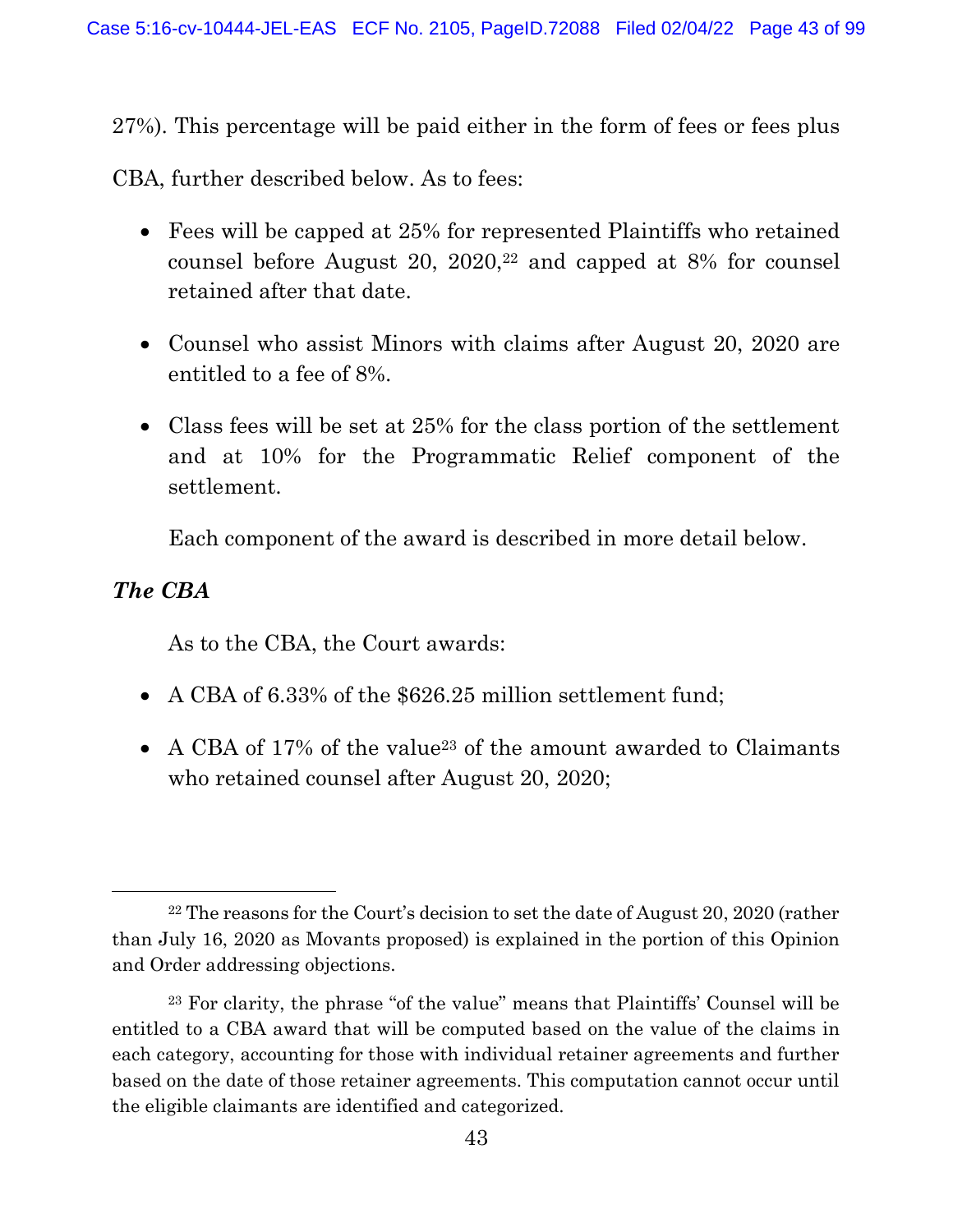- A CBA of 17% of the value of the amount awarded to any Minor Claimant who was assisted by counsel after August 20, 2020; and
- A CBA of 25% of the value of the amount awarded to any unrepresented Minor Claimant who does not retain their own counsel.

The CBA awards are to be divided between Co-Liaison Counsel and Co-

Lead Class Counsel, after which further disbursements and divisions would occur among the lawyers as set forth in the Fee and Expense Motion.

# Class Counsel Fee Award

 Class Counsel's fee request is granted in part and denied in part. Co-Lead Class Counsel is awarded 25% of the value of the claims in the following two categories:

- The claims resolved through the Adult Exposure, Property Damage, and Business Economic Loss Subclasses; and
- The aggregate claims involving a Minor who retained Class Counsel (or an Executive Committee firm) before August 20, 2020.

Additionally, Class Counsel is awarded:

- 10% of the value of the Programmatic Relief Fund; and
- 8% of the aggregate value of the claims involving a Minor where Class Counsel assisted or was retained by the Minor after August 20, 2020.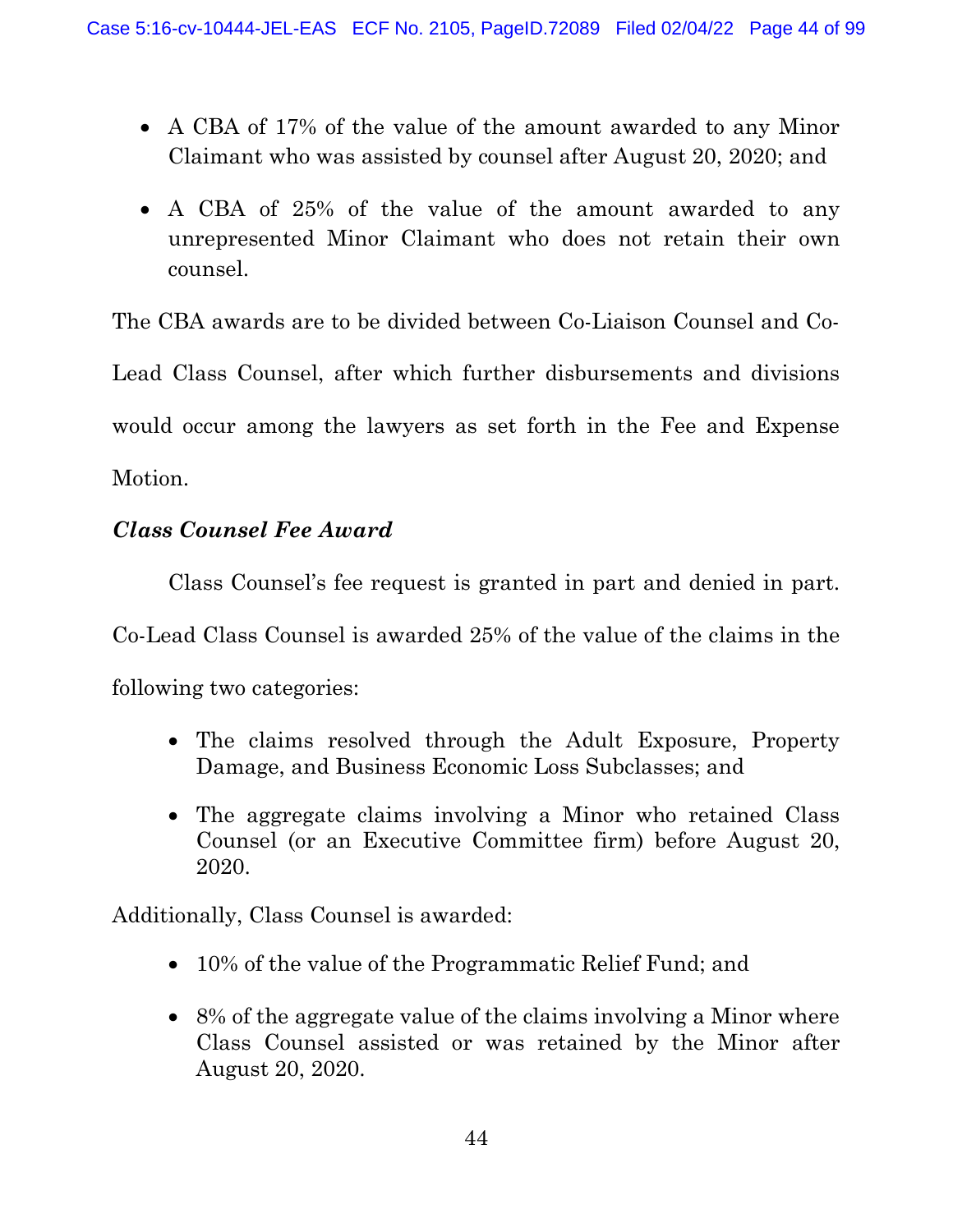## IRC Fee Award

 IRC's fee request is granted in part and denied in part. IRC are awarded, regardless of any amount set forth in their retainer agreements:

- 25% of the value of the claims for Claimants that entered into retainer agreements with IRC before August 20, 2020;
- 8%<sup>24</sup> of the value of the claims for Claimants that entered into retainer agreements with IRC after August 20, 2020; and
- 8% of the value of the claims where IRC "assist[ed] and advocat [ed] for a Minor in submitting a claim, whether retained or unretained," if the assistance took place after August 20, 2020.

\* \* \*

 This portion of the Opinion and Order further explains and clarifies the method by which the total amount of attorney fees and costs awarded are calculated.

The total settlement amount is \$626.25 million. See Final Approval *Opinion*, 2021 WL 5237198, at  $*1$ . The global 6.33% CBA award is therefore \$39,641,625. Co-Lead Class Counsel and Co-Liaison Counsel

<sup>24</sup> Because the Court grants the 17% CBA request described above and desires to maintain equity among Claimants, the contingency fee award for counsel in this category is 8% of the value of those claims. This, when added together with the 17% CBA value set forth above, reaches the 25% maximum value stated above.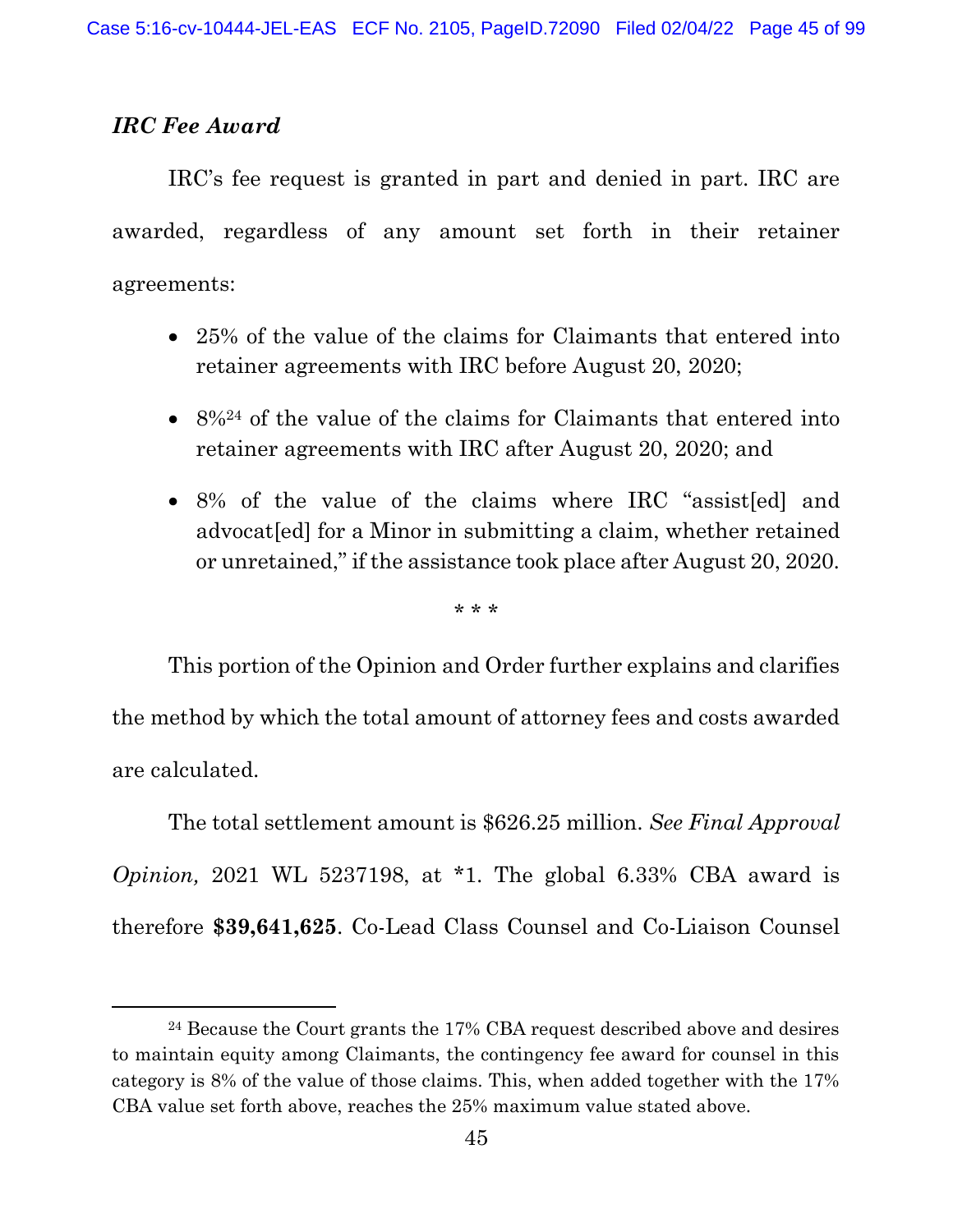shall divide the \$39,641,625 between them, after which further disbursements and divisions would occur among the lawyers. (ECF No. 1458, PageID.57165.) Deducting \$39,641,625 from the \$626,250,000 total settlement amount leaves \$586,608,375 remaining.

 Next, expenses as well as Administrative Fees and Costs will be deducted from the \$586,608,375. After this, the remaining amount shall be allocated into the percentage amounts set forth in Section 5.2 of the ASA for the purpose of computing and setting aside the \$35 million Future Minor Fund25 and the legionella death claims (as set forth in Category 27B of the Compensation Grid). Ten percent of the Programmatic Relief Fund shall be set aside as fees.

 Then, the aggregate attorney fee/ CBA in the amount of 25% shall be calculated set aside as the attorney fee reserve for all components except for the Programmatic Relief Fund. The remaining amount shall be the net funds available to pay Claimants and shall be allocated as provided in Section 5.2 of the ASA.

<sup>25</sup> The Future Minor Fund shall be deducted from the gross allocation to the children's funds and set aside as a reserve.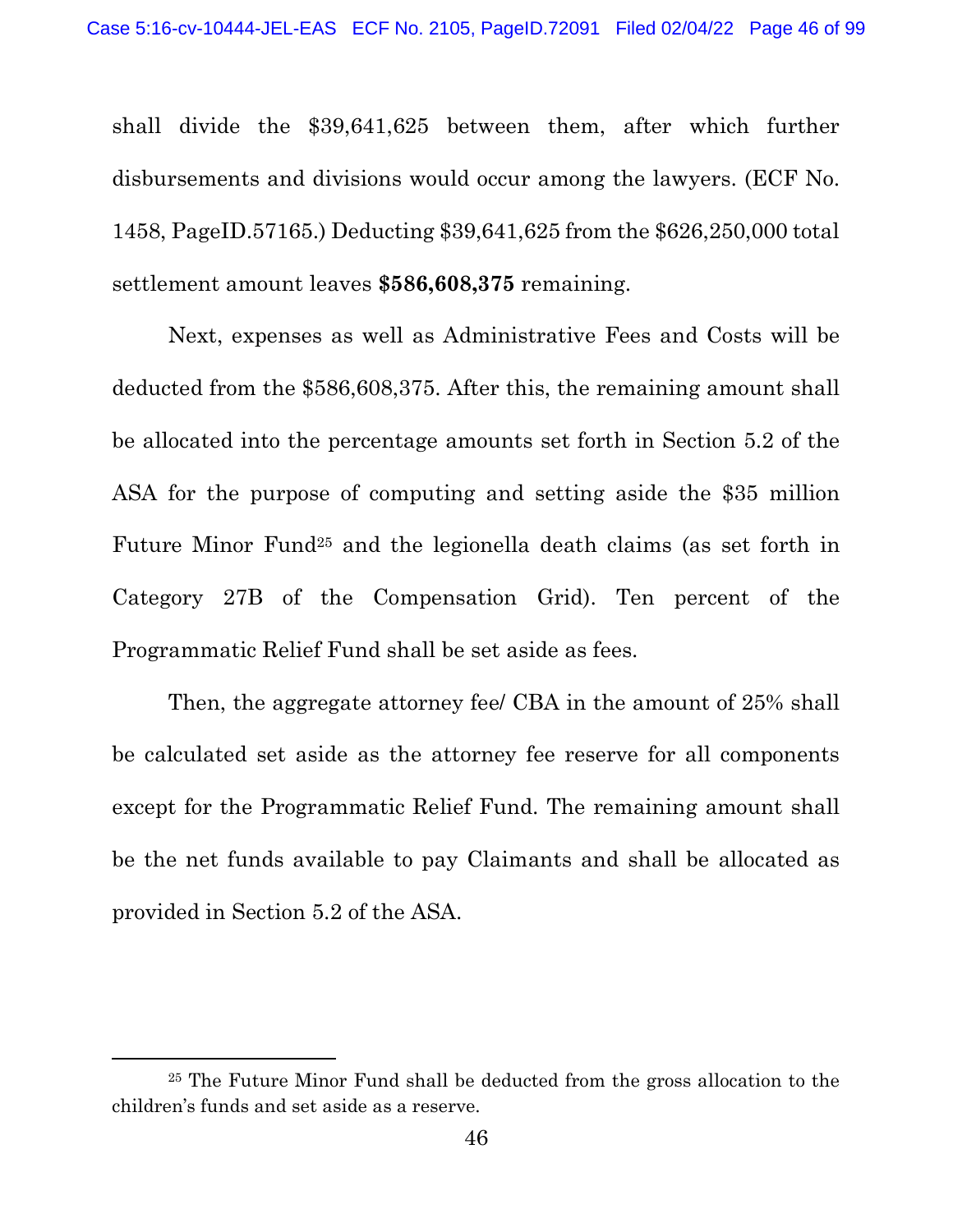The Court may issue an Order seeking an update from Movants and/or the Special Master after the Claims Period has ended and more is known about the number of eligible Claimants.

 As discussed above, every Claimant in a particular Compensation Grid category will receive the same amount as all others in that category with the exception of Category 27B, which sets forth varying award amounts based on the Claimant's age. And, as stated in the Compensation Grid, the Monetary Awards for Claimants in Category 27B are "gross dollar awards from which attorneys' fees and expenses owed by those Claimants will be deducted." (ECF No. 1319-2, PageID.40825.)

\* \* \*

 Plaintiffs' Counsel achieved an extraordinary settlement in a case that has been intensely litigated for nearly six years. The fees awarded reflect their hard and persistent work. These fees are well-earned. Through this fee award, the Court has maintained the equitable structure of the settlement proposal itself and carried that equity over to the fee and cost award, such that there remains parity among Claimants in each Compensation Grid category.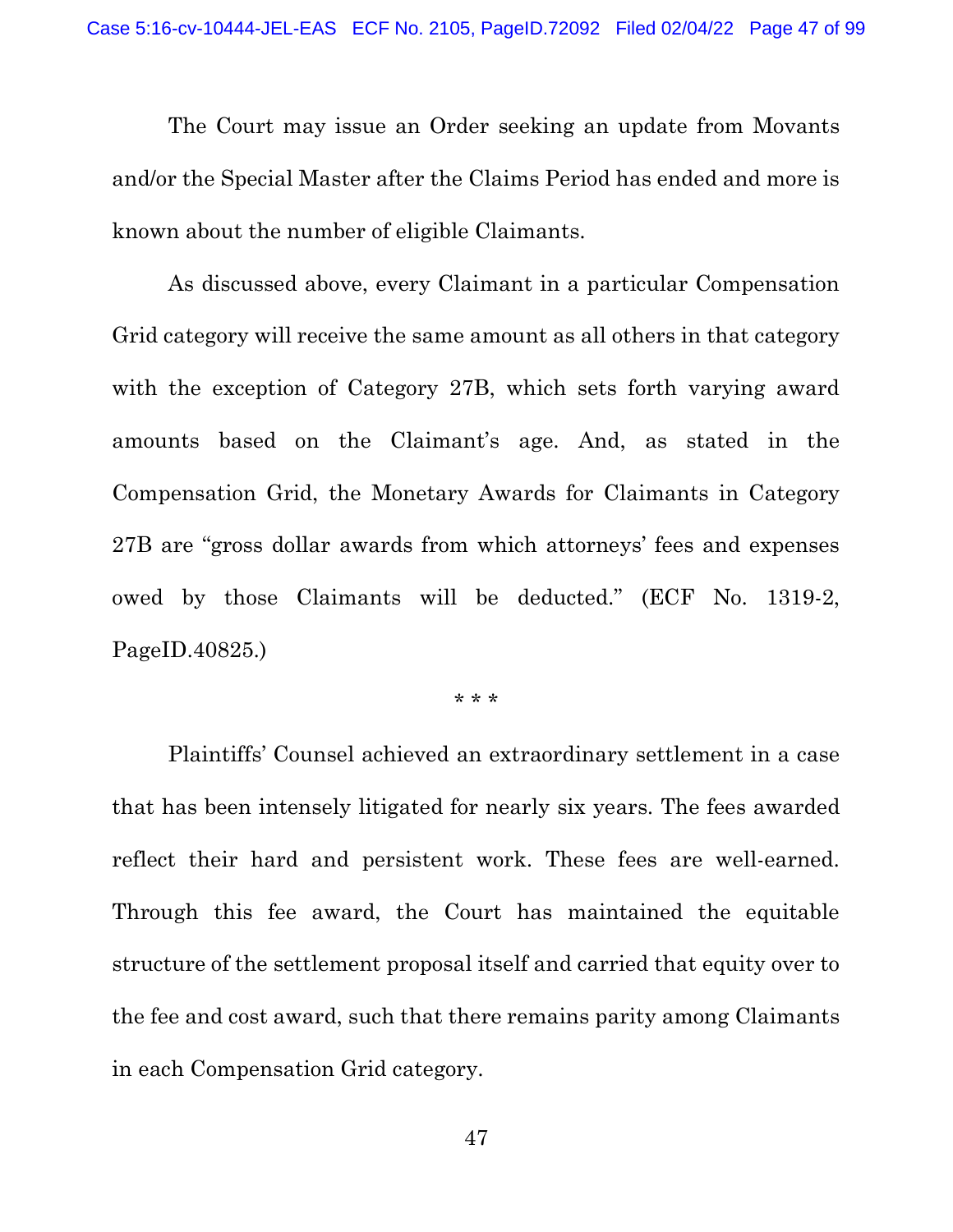The Court has reduced the total percentage that will be paid to attorneys from what was originally requested in the Fee and Expense Motion. It also changed the "order of operations" from what was sought to achieve a reasonable and fair result.

 The Court has undertaken additional modifications to Movants' proposed allocation among attorneys in a manner it believes is fair, specifically, ordering that the greatest percentage award be for common benefit work, while adjusting the remainder accordingly so that the value of fees never exceeds 25% of that amount. This structure protects Claimants' compelling interest in receiving the highest Monetary Awards possible.

 The Court's reasons for not granting Movants' request in full and its reasons for granting the request in part are explained in detail below.

## 1. Ramey Factors

 As set forth above, the Court must undertake an independent analysis to determine the reasonableness of the fees for the CBA and Class Counsel award. The Court must choose the percentage of the fund, lodestar, or cross-check method to determine reasonableness. The Court examines the six Ramey factors in making its decision.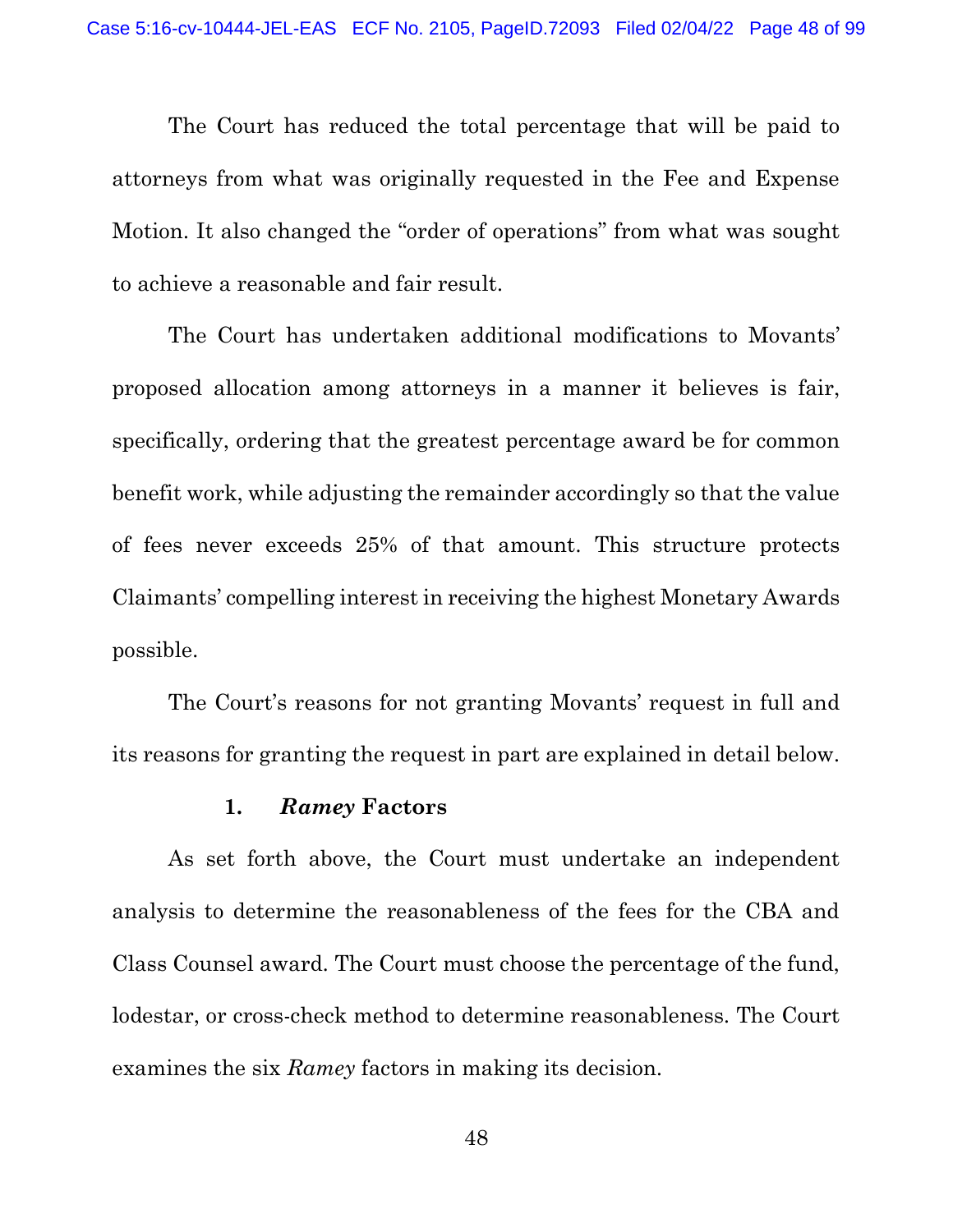#### a. Value of the Benefit Rendered

 The first Ramey factor— the value of the benefit rendered to the settlement class— is "widely regard[ed]" as the "most important" factor. In re Cardinal Health Inc. Sec. Litig., 528 F. Supp. 2d 752, 764 (2007) ("In re Cardinal Health"). The Ramey court evaluated this factor in terms of the number of individuals affected by the underlying allegations and the total settlement reached. See Ramey, 508 F.2d at 1196–98; see In re Cardinal Health, 528 F. Supp. at 765 (evaluating, in its analysis of the first Ramey factor, the total settlement amount and noting its accomplishment due to being one of the largest settlements of its type ever reached in the Sixth Circuit).

 Here, the \$626.25 million settlement is record-breaking. The portion of the settlement paid by the State Defendants represents "one of the largest settlements in the State's history." Final Approval Opinion, 2021 WL 5237198, at \*1. Additionally, over 50,000 individuals, property owners, and businesses who were affected by the Flint Water Crisis have registered to participate in the settlement out of an estimated population of under 100,000. Id. at \*9. Moreover, as set forth in the Final Approval Opinion, the total number of objectors represents approximately 0.002%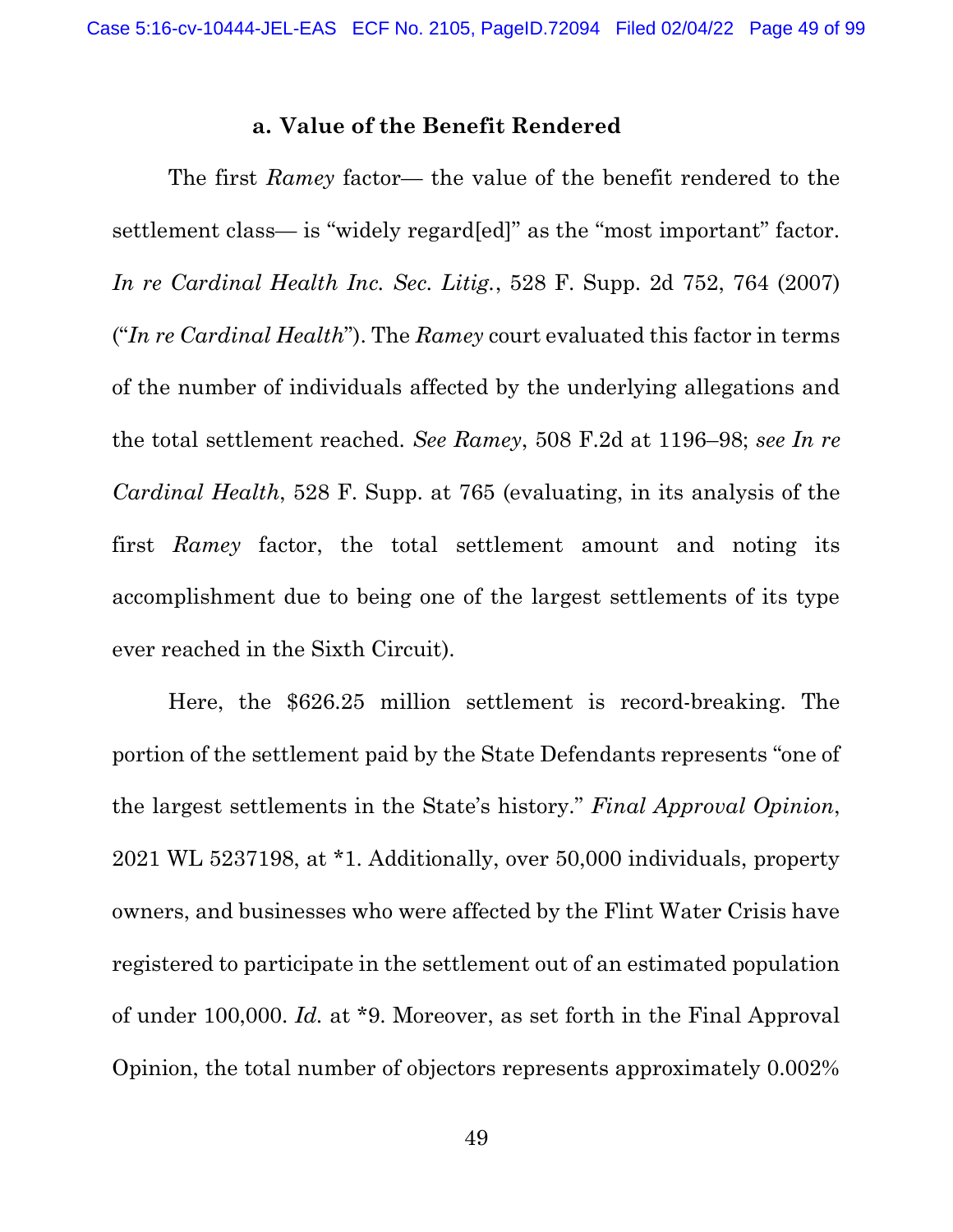of registrants and is "exceedingly small," which speaks to the value of the settlement. See In re Sulzer, 268 F. Supp. 2d at 930–31 (noting that the small number of objections to the settlement creates an "unusual and happy circumstance that may be attributed to the widespread belief ... that the . . [settlement] provided benefits to the class of tremendous value"). This is an unquestionably successful outcome that provides a significant value to Claimants. Accordingly, this "outstanding recovery . . . weighs in favor of awarding the attorneys a higher percentage than the average award." In re Cardinal Health, 528 F. Supp. 2d at 765. The amount awarded here is not necessarily higher than average, but it is a substantial amount.

 PLG undertook essentially all of the work prosecuting these cases. They were responsible for negotiating with Settling Defendants' counsel and achieving the settlement. The lawsuits brought by Class Counsel and IRC related to the Flint Water Crisis all sought monetary compensation, which is exactly what the settlement brings in the form of Monetary Awards. Because the Court has held regular and frequent conferences with PLG over the course of several years, the Court "has a detailed and specific understanding of both the work involved and the individuals who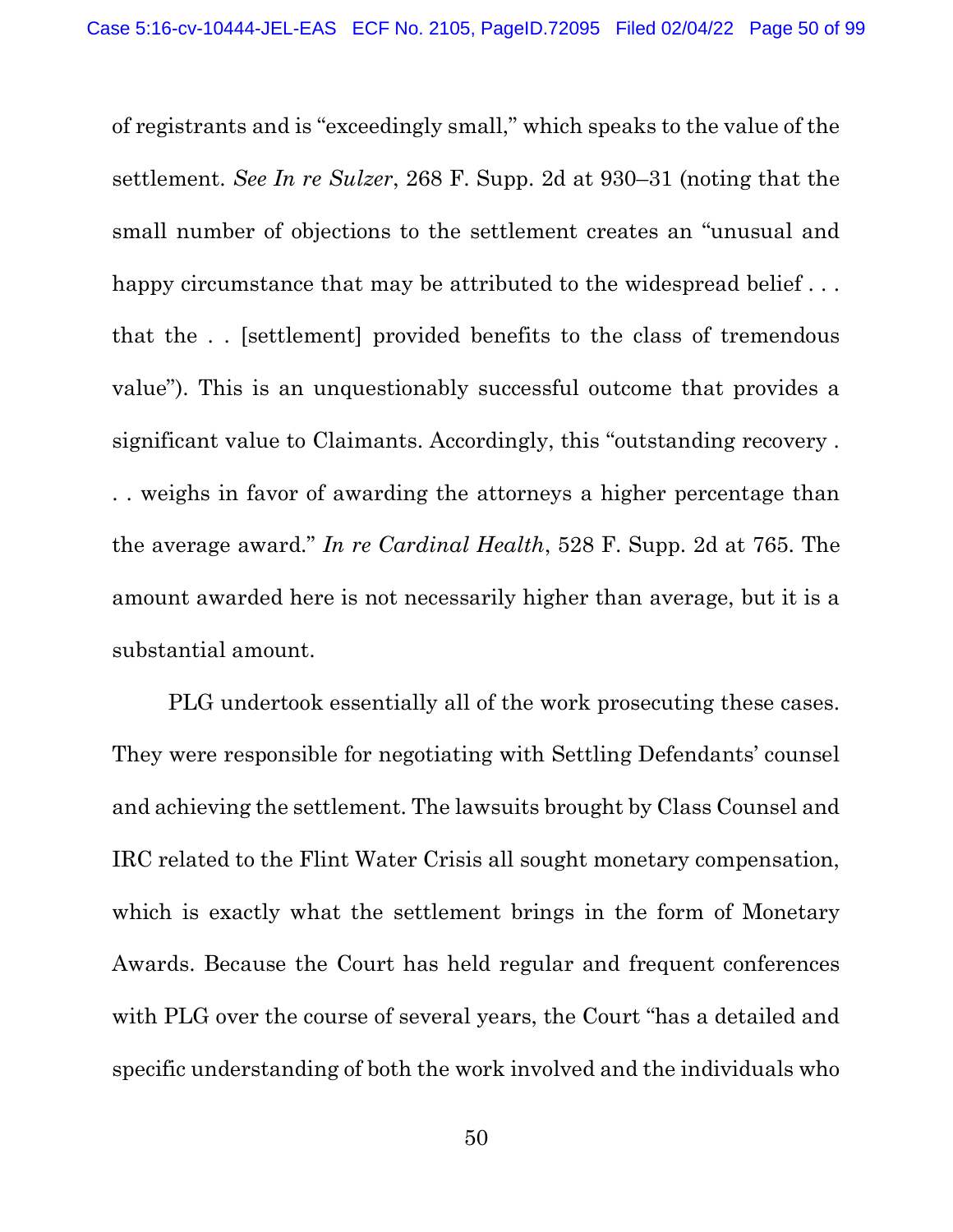did the work." In re Sulzer, 268 F. Supp. 2d at 934. Non-PLG counsel benefitted tremendously from PLG's work, and the outcome is equally successful for their clients. Moreover, PLG members who receive the CBA will also receive either a Class Counsel fee award or a contingency fee award in addition to the CBA. PLG achieved an extraordinary result and one that required legal acumen, diligence, investigation, tireless attendance to discovery, and multiple appeals. All of PLG's work entitles them to a substantial fee award. Accordingly, the first Ramey factor weighs in favor of granting the attorney fee award as requested.

### b. Society's Stake in Rewarding Attorneys

The next Ramey factor requires that the Court evaluate the policy considerations of encouraging counsel to accept cases such as this one. See Ramey, 508 F.2d at 1196. This factor also weighs in favor of awarding counsel the fees requested. The interest in encouraging lawyers to bring complicated cases, which likely will involve a multi-year commitment, particularly where an entire community of people allege that they suffered harm to their health, their property, and their businesses, is significant. See Bowling v. Pfizer, Inc., 922 F. Supp. 1261, 1282 (S.D. Oh. 1996) ("Clearly the global settlement negotiated by Counsel in this case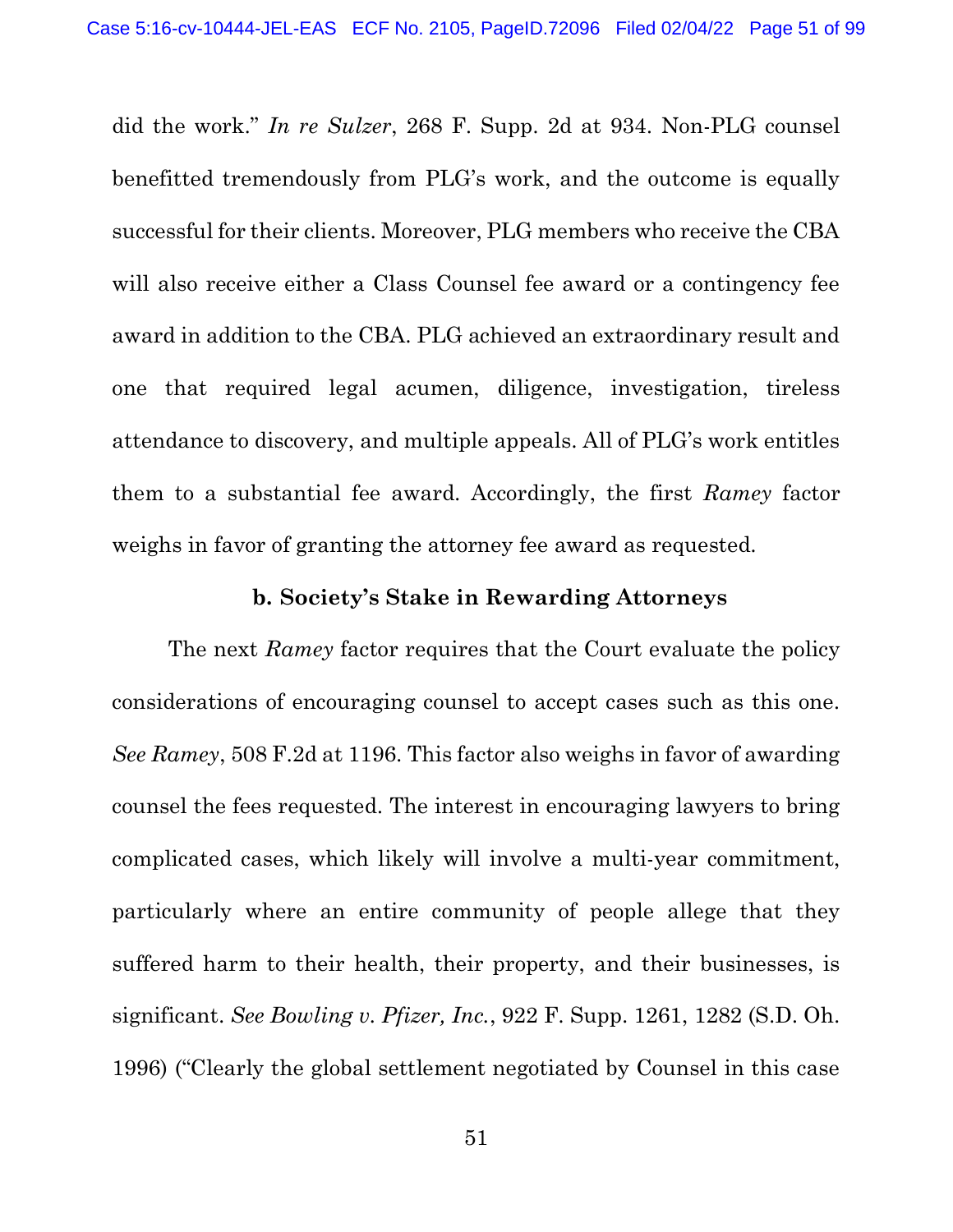is providing benefits to a class of people who are very much in need of help.").

 Moreover, those affected by the Flint Water Crisis do not all suffer from uniform types of injuries and losses, which makes the litigation more complicated. These cases involve a wide range of claims and legal theories, including "negligence, unjust enrichment, breach of contract, constitutional violations, and inverse condemnation." (ECF No. 1394-2, PageID.54124.) The cases were filed in this Court, in the State of Michigan Genesee County Circuit Court, and in the State of Michigan Court of Claims. (Id.) They have involved several appeals in both state and federal court, including the United States Supreme Court. (Id.) As stated in the Final Approval Opinion: "The claims in this litigation are, indeed, complex and many of the claims are novel. There are no other cases that the Court or the parties can look to that are on all fours with the claims in this litigation to assist them in predicting the outcome." Final Approval Opinion, 2021 WL 5237198, at \*22.

 Certainly, for some of the class Claimants, the option to hire their own lawyer and bring a lawsuit may have been an obstacle, particularly because "most individual claimants would lack the resources to litigate a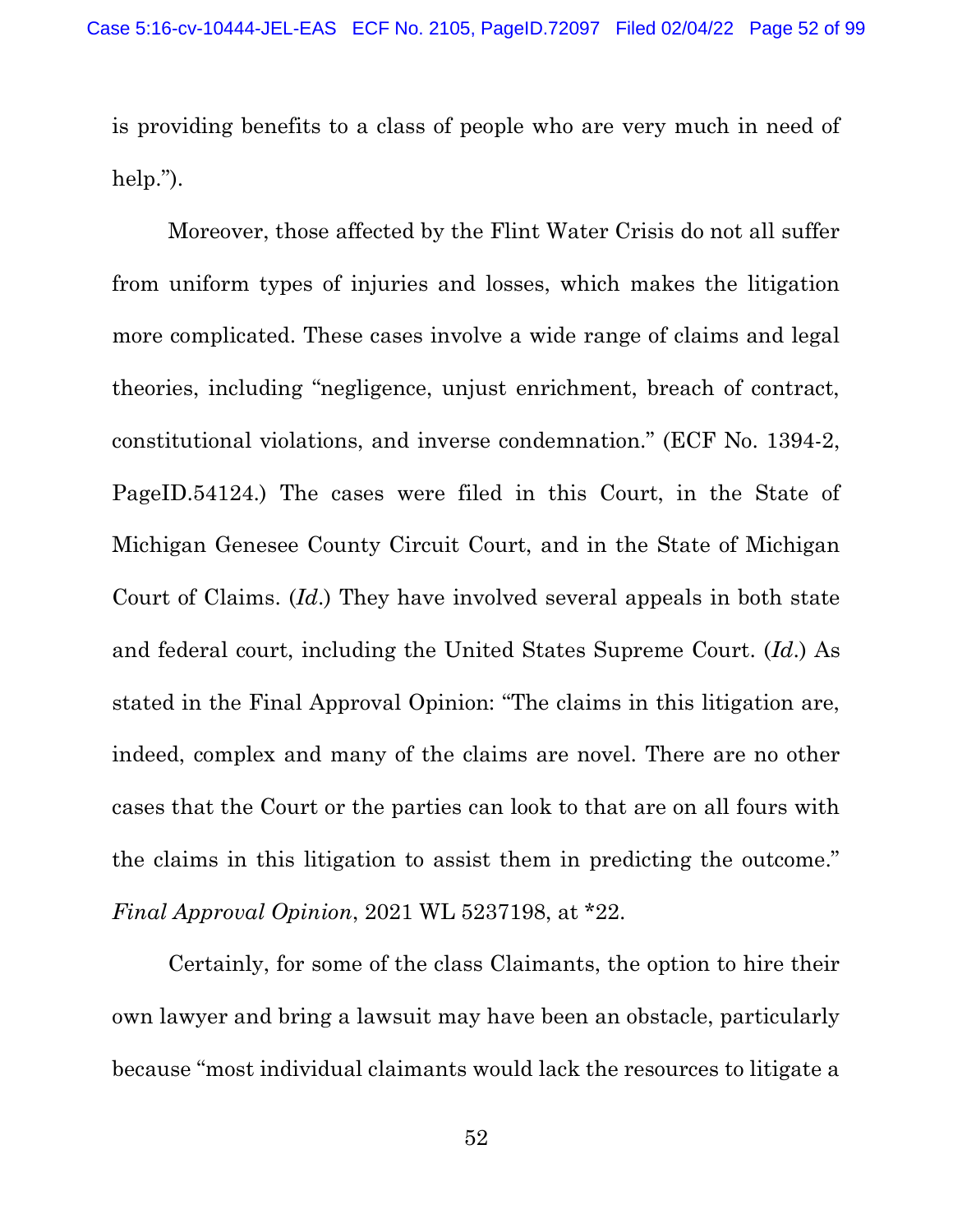case of this magnitude, and individual recoveries are [] too small to justify the burden and expense of litigation." In re Cardinal Health, 528 F. Supp. 2d at 765. It is not clear that all recoveries in this case would have been too small; however, it is clear that the case would be complicated, time consuming, and require substantial resources, heavy reliance on experts, and sophisticated lawyers. Tens of thousands of individuals affected by the Flint Water Crisis did hire their own lawyers to represent them. Those lawyers, like the lawyers for the class, have spent a "significant commitment of time and expense" that some in the profession may be discouraged from undertaking. Indeed, the class and individual lawyers worked in tandem to conduct the discovery in these cases and negotiate the settlement achieved. There are "significant expenses, combined with the high degree of uncertainty of ultimate success." (ECF No. 1458, PageID.57187.) For these reasons, this factor weighs in favor of awarding the requested fee award.

## c. Services Rendered on a Contingency Fee Basis

 The third Ramey factor— whether the lawyers' services were undertaken on a contingent fee basis—is also met. See Ramey, 508 F.2d at 1196. This factor "stands as a proxy for the risk that attorneys will not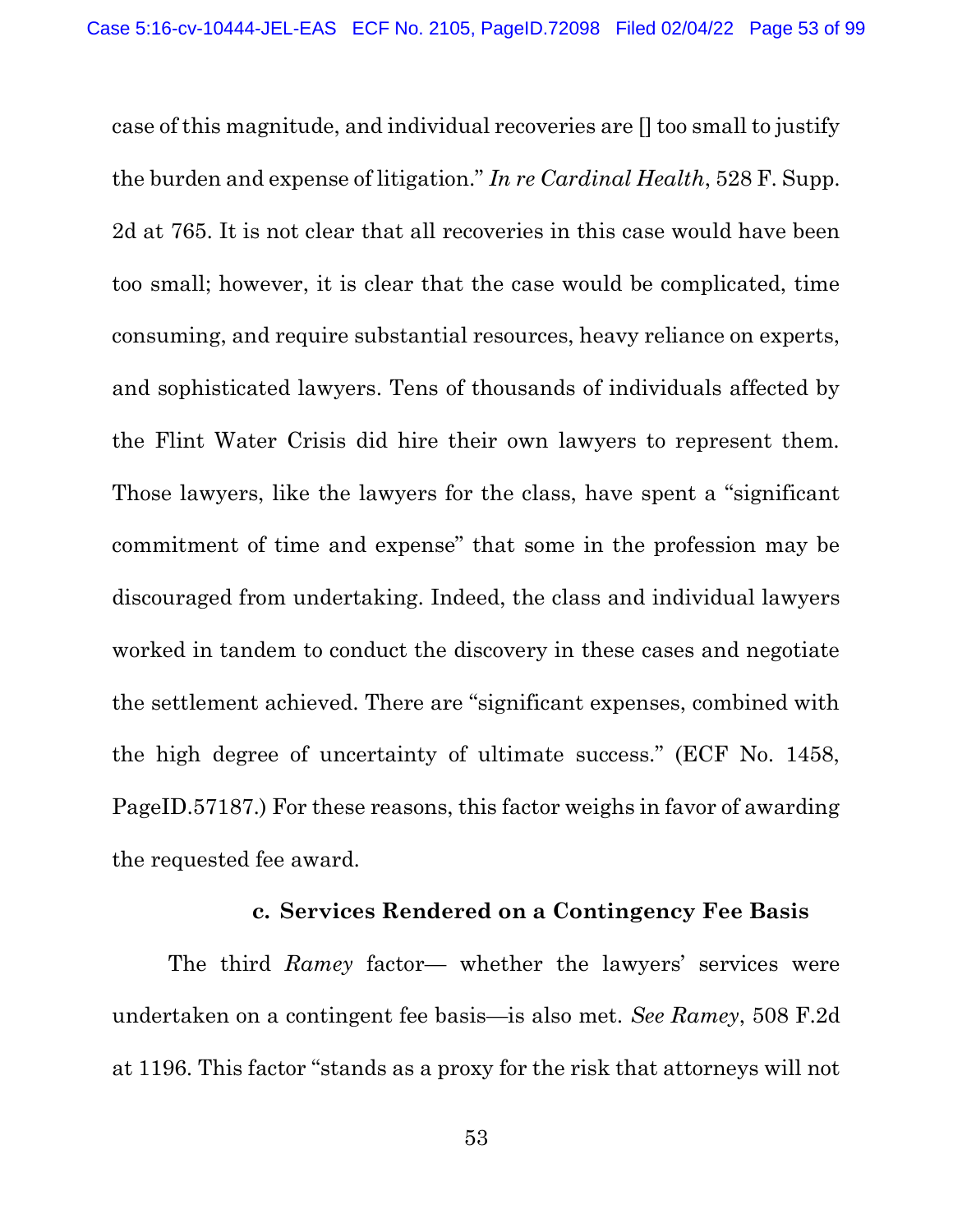recover compensation for the work they put into a case." In re Cardinal Health, 528 F. Supp. 2d at 766. The presence of a contingent fee arrangement is "an important factor in determining the fee award." Stanley v. U.S. Steel Co., No. 04-74654, 2009 WL 4646647, at \*3 (E.D. Mich. 2009).

 It is well-established in the record that all the lawyers— both in the class and non-class cases— have engaged with this work on a contingency fee basis and have not yet received compensation of any kind. (See ECF No. 1458, PageID.57158.) Plaintiffs' counsel, and in particular PLG, retained experts, conducted abundant discovery, and made a substantial and significant outlay of time and expenses at the risk of nonrecovery.

 As a general principle, which is applicable here, contingent fee arrangements present a genuine risk that counsel who brought and litigated these cases might not recoup their fees or costs in the end. As the Court discussed in the Final Approval Opinion, "[t]he complexity and volume of this litigation present significant risks and potentially great expense to all parties were the cases to be tried." Final Approval Opinion, 2021 WL 5237198, at \*22. And, indeed, reaching a settlement at all was far from guaranteed. See id.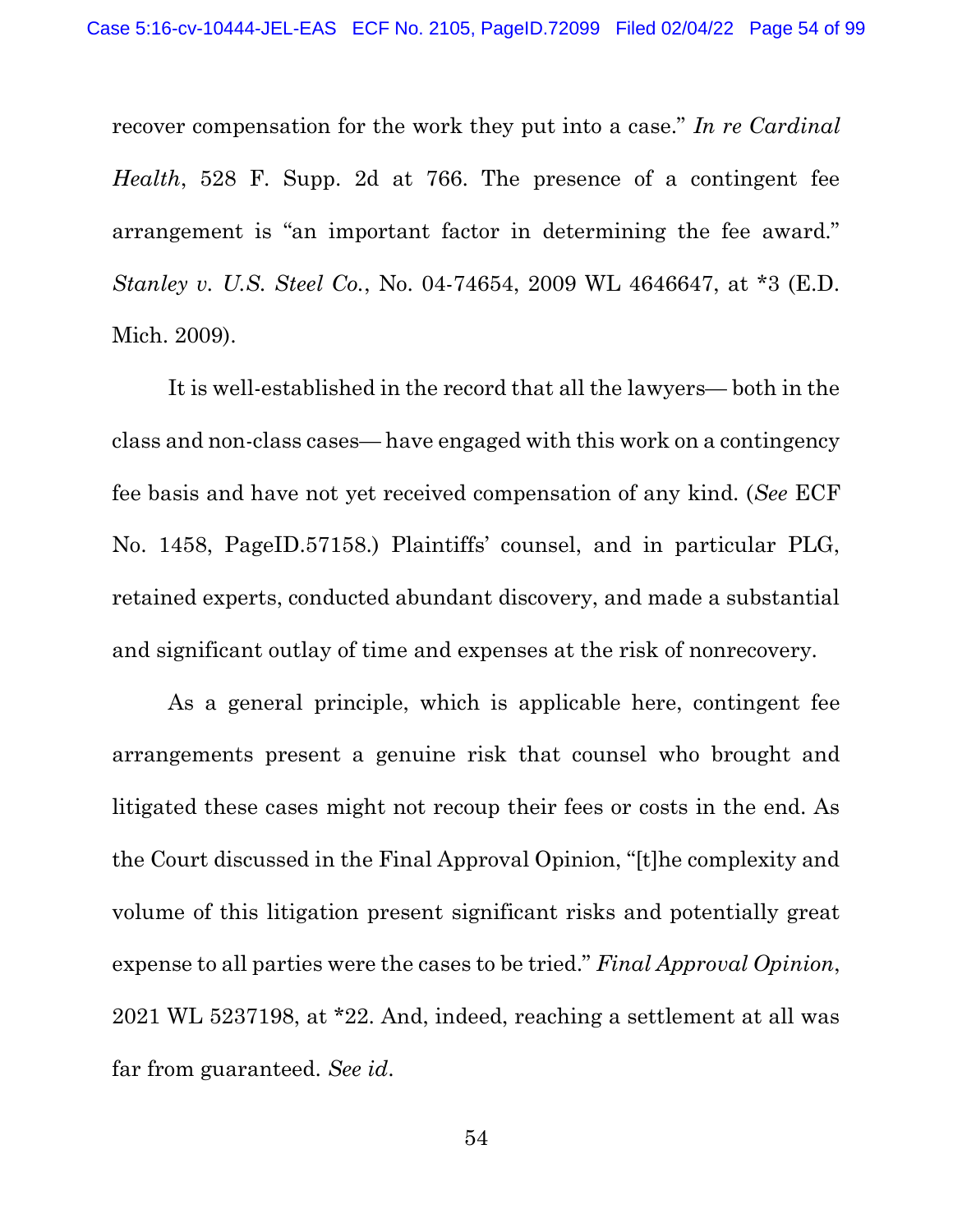As stated above, Michigan law imposes a one-third cap on attorney fees in personal injury cases. See Mich. Ct. R. 8.121. Research indicates that, "[t]aken as a whole, the evidence suggests that one-third is the benchmark for privately negotiated contingent fees, but that significant variation up and occasional variation down exist as well." Eisenberg, Theodore and Miller, Geoffrey P., "Attorney Fees in Class Action Settlements: An Empirical Study" (2004), Cornell Law Faculty Publications, Paper 356, pp.35 ("Eisenberg and Miller") (http://scholarship.law.cornell.edu/facpub/356); see also Manual for Complex Litigation, Fourth § 14.121 (2004) (noting that most district courts select a percentage in the range from 25% to 30% of the fund). In this Circuit, awards are generally "within the 20-30% range." In re Cardizem, 218 F.R.D. at 532 (citing cases). This range cannot be viewed in a vacuum; it aggregates fee percentages for cases that vary greatly in their complexity, contentiousness, and have many other unique characteristics.

 Yet, as Newberg puts it, the benchmarks of other cases need not receive too much weight by the Court:

Comparison [to other cases] alone proves little more than that judges are path dependent: there is no obvious correlation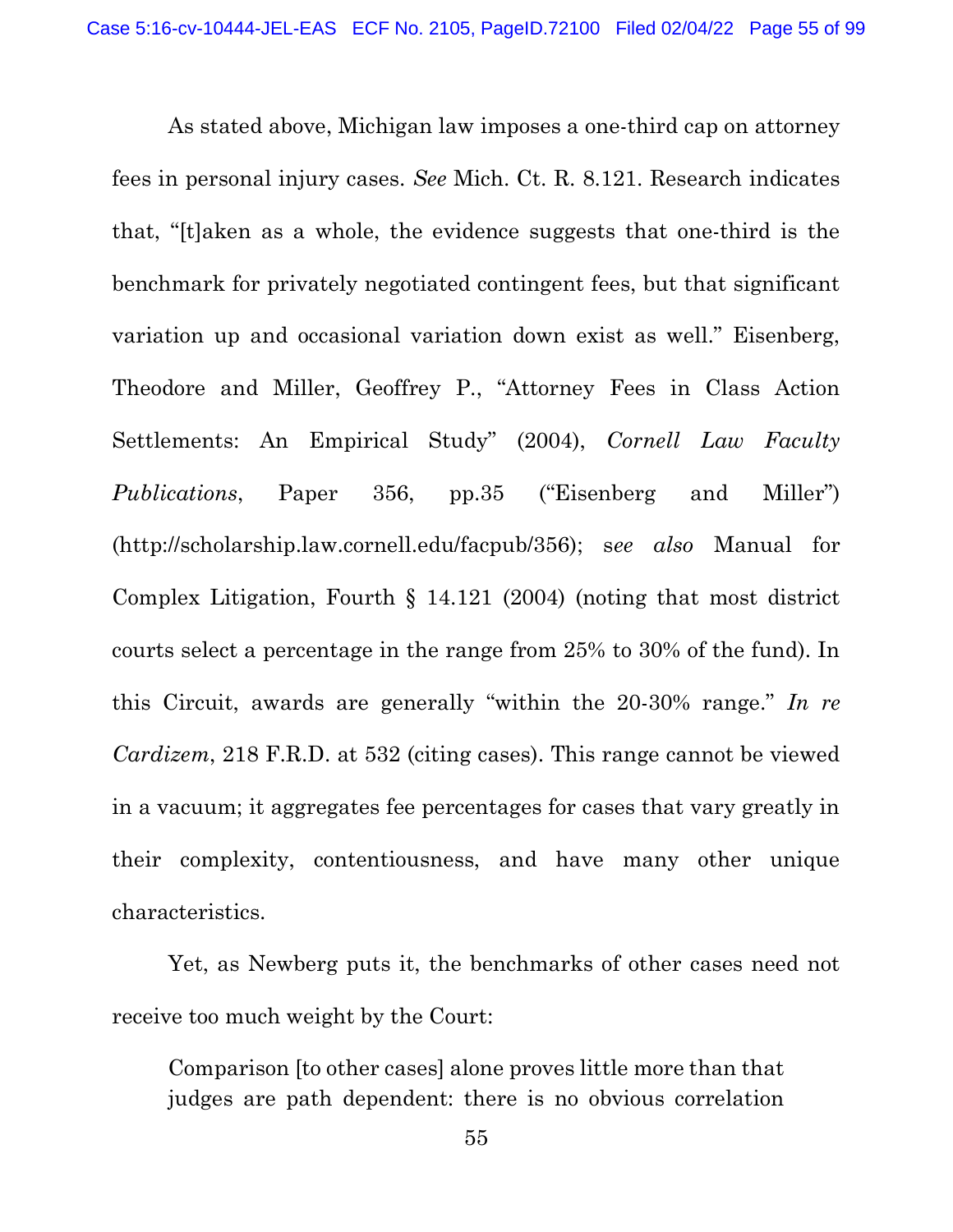between the common benefit work in one case and another, and, in particular, no obvious correlation between how the quantity of that work (on a lodestar basis) relates to the aggregate value of the settlement in the case.

5 Newberg, Attorney's Fees, Common Benefit Fees— Calculation Method § 15:116. Since this case is not purely a class action case, purely classbased benchmarks are not applicable to IRC. Indeed, Movants have indicated that the "vast majority of these fees are for the non[-]class versus the class settlement." (ECF No. 1906, PageID.66922.) At most, the Court estimates that less than approximately 20.5% of the fee award applies to the class portion of the case.

 As discussed, Movants' Fee and Expense Motion explains that their request was less than 31.6 of the total \$626.25 million settlement fund. (ECF No. 1458, PageID.57183 ("Here, the 6.33% global CBA and additional fees capped at 27% of the remaining funds amount to a total maximum fee percentage of 31.6%, less than the typical fee in comparable cases and the one-third maximum amount permitted under Michigan law, see Mich. Ct. R. 8.121.").) Accordingly, the requested fees were not so far above the range of what is commonly sought as to render them outright unreasonable. This is a helpful data point which the Court carefully considered in determining the final award.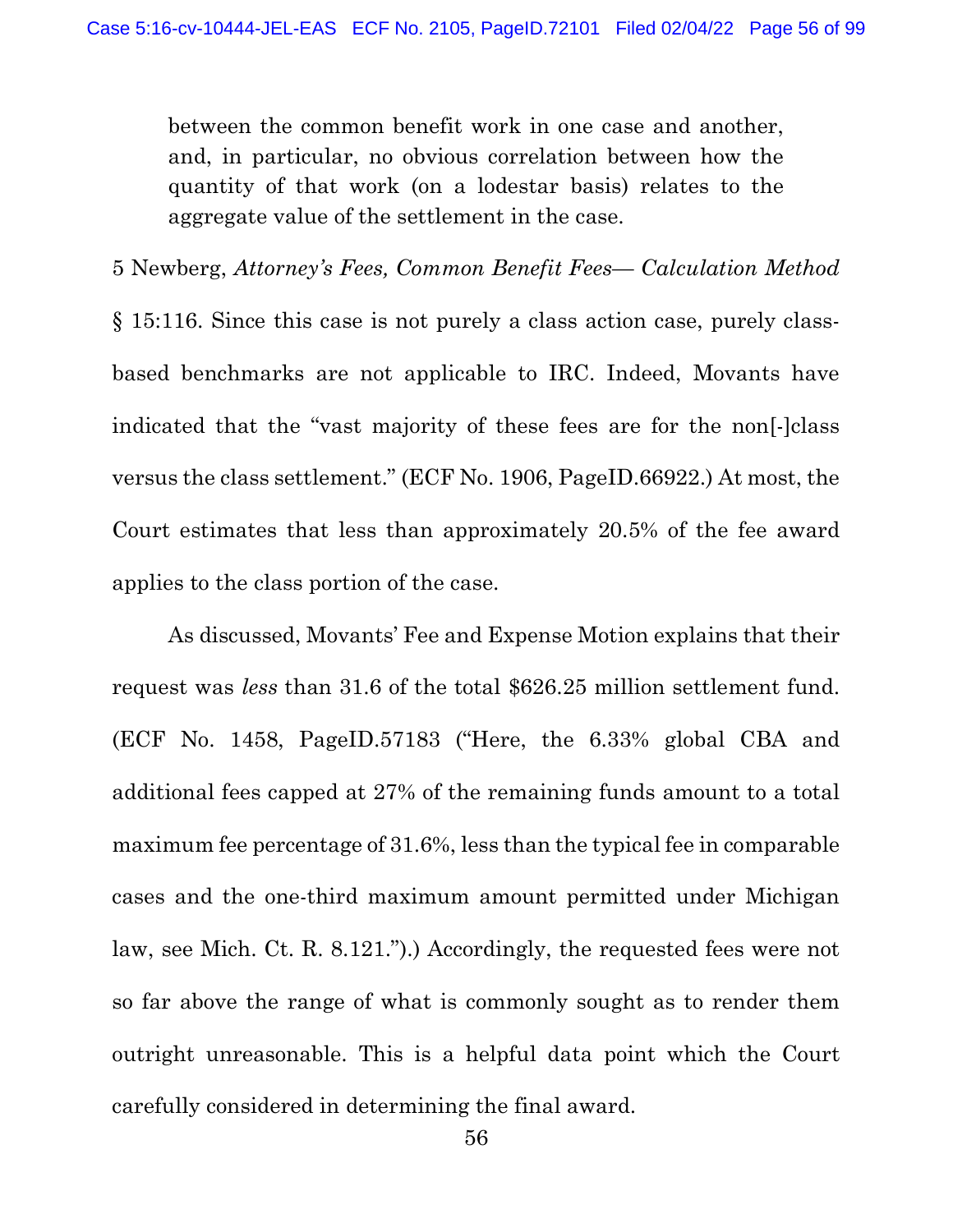While the Court finds that the fee request is not unreasonable, the Court is mindful of the overall posture of this case and the oral and written remarks made by Unrepresented Objectors regarding their quest for compensation. The fee request—while not at all out of line—is too high in this context. Movants sought a fee award that resulted in a higher percentage of the overall settlement amount than what the Court awarded. While perhaps in line with awards in similar litigation, what they sought is too high in this case. PLG have earned a CBA of 6.33% of the total settlement. This percentage is well-below 1/3 of the full settlement fund and is reasonable, particularly because PLG will also receive an additional CBA and a Class Counsel or contingency fee award of up to 25% of the value of certain awards.

 Non-PLG counsel also earn the same percentage contingency fee awards, as adjusted by the Court. The amount depends on whether they retained their clients before August 20, 2020. As set forth above, if they retained their clients before August 20, 2020, they will receive 25% of the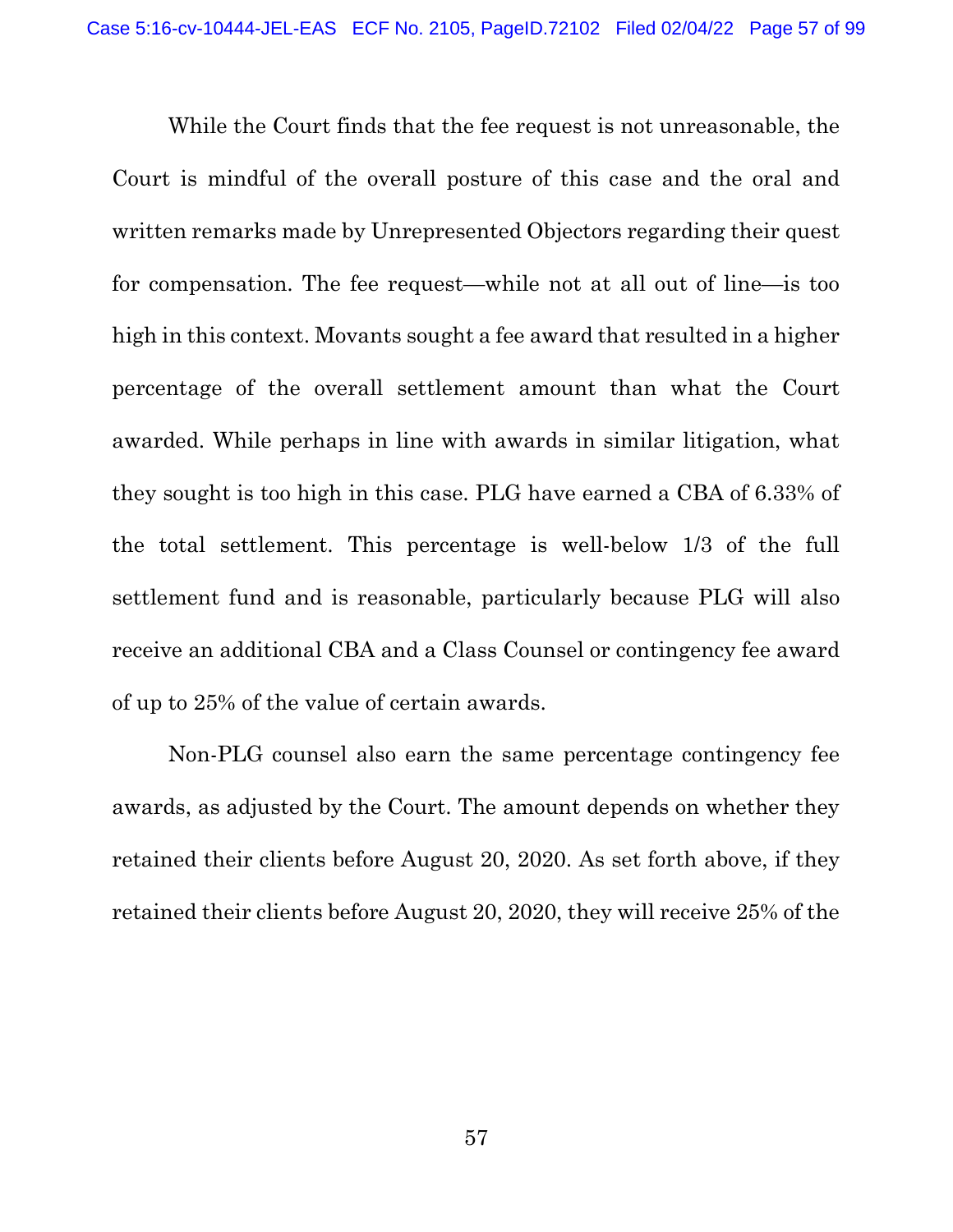value of the clients' claims and, for clients retained after August 20, 2020, non-PLG counsel will receive 8% of the value of the clients' claims.<sup>26</sup>

 Movants' original proposal was to pay non-PLG counsel 27% and 10%, respectively. These percentages are too great, and accordingly, the Court lowers them to 25% and 8%, respectively.27 As to the "before August 20, 2020" group, 25% of the value of the claims is still significant and takes into account the fact that some non-PLG lawyers expended time filing their own lawsuits and that a few responded to motions to dismiss. However, in comparison to PLG, their time and effort was much less.

 As to the "after August 20, 2020" group of late-retained non-PLG counsel, the settlement was announced publicly in August of 2020.28 The

<sup>26</sup> Additionally, non-PLG counsel can receive 8% for assisting and advocating for Minors in submitting a claim, whether retained or unretained, if the assistance occurred after August 20, 2020.

<sup>27</sup> Again, non-PLG will receive the same fees and PLG. However, PLG will receive a CBA in addition.

<sup>28</sup> The Court acknowledges that Movants' choice of July 16, 2020— a date other than when the settlement was publicly announced— perhaps demonstrates that PLG did not attempt to benefit themselves with special knowledge of when the settlement would be announced. For example, if they had selected the settlement announcement date as the date for a reduced fee, they could be criticized because theoretically they could have rushed to sign up clients before the announcement. Regardless, the Court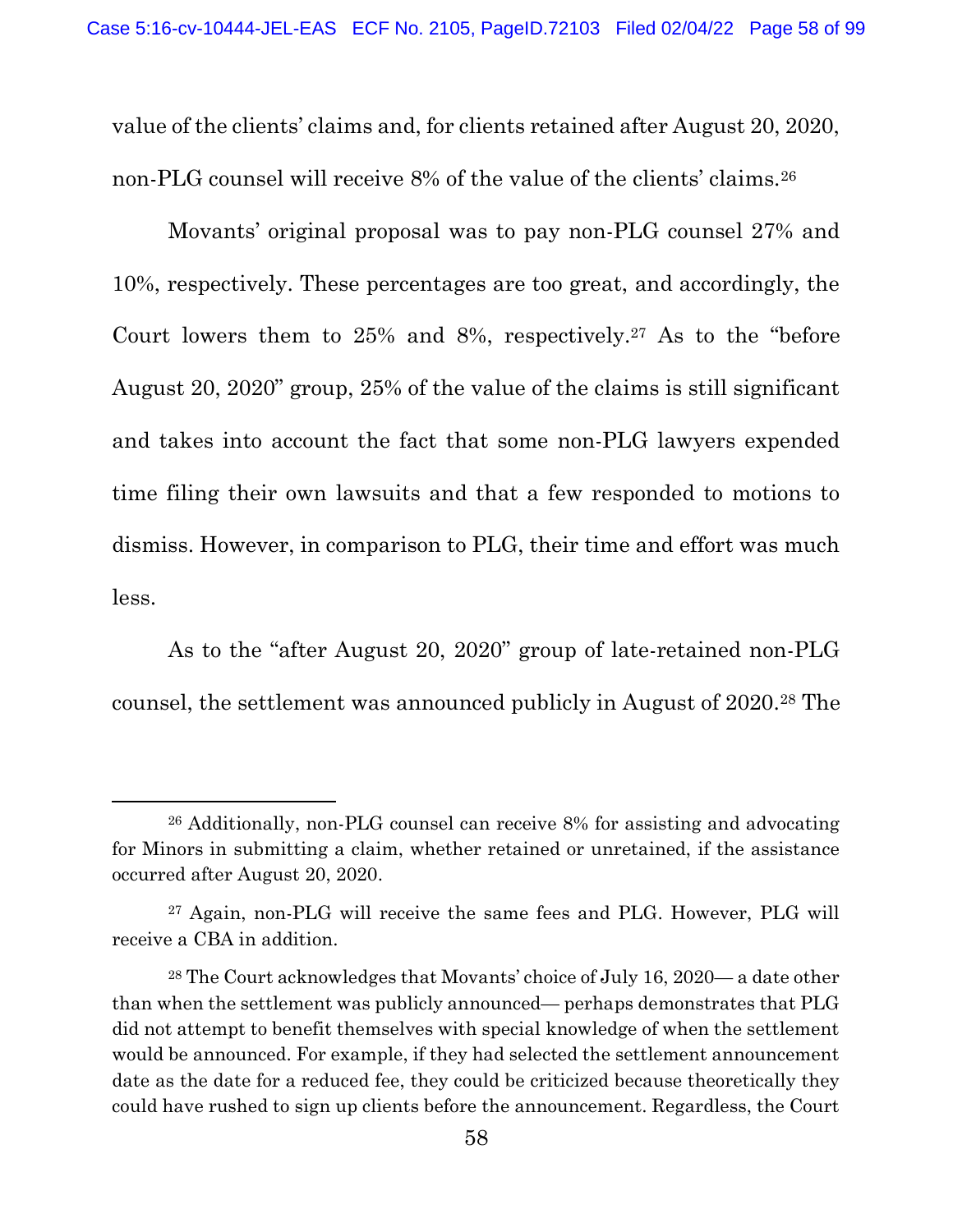reduction in the fee amount is appropriate because, once the settlement was announced, counsel did not have to undertake any litigation work or risk. This reduced amount applies to PLG as well as other counsel who did not participate in the litigation and settlement efforts.

 The work of Eisenberg and Miller is helpful to the Court. Their study looked at now-older data collected from 1993–2002. See Eisenberg and Miller. The principles and patterns they identify, however, are still largely relevant. For example, they state:

We find that the level of client recovery is by far the most important determinant of the attorney fee amount. A scaling effect exists, with fees constituting a lower percent of the client's recovery as the client's recovery increases. . . . The presence of high risk is associated with a higher fee, as is the presence of the case in federal rather than state court.

Eisenberg and Miller at pp.28. This principle applies here. In setting the fee at a reasonable amount, the Court has considered the level of client recovery. Additionally, the presence of higher risk, which is discussed above, justifies a higher overall award for PLG since they undertook this significantly complex work at a higher risk than non-PLG.

has decided to set the date of August 20, 2020 for the reasons stated below in the Objections section of this Opinion and Order.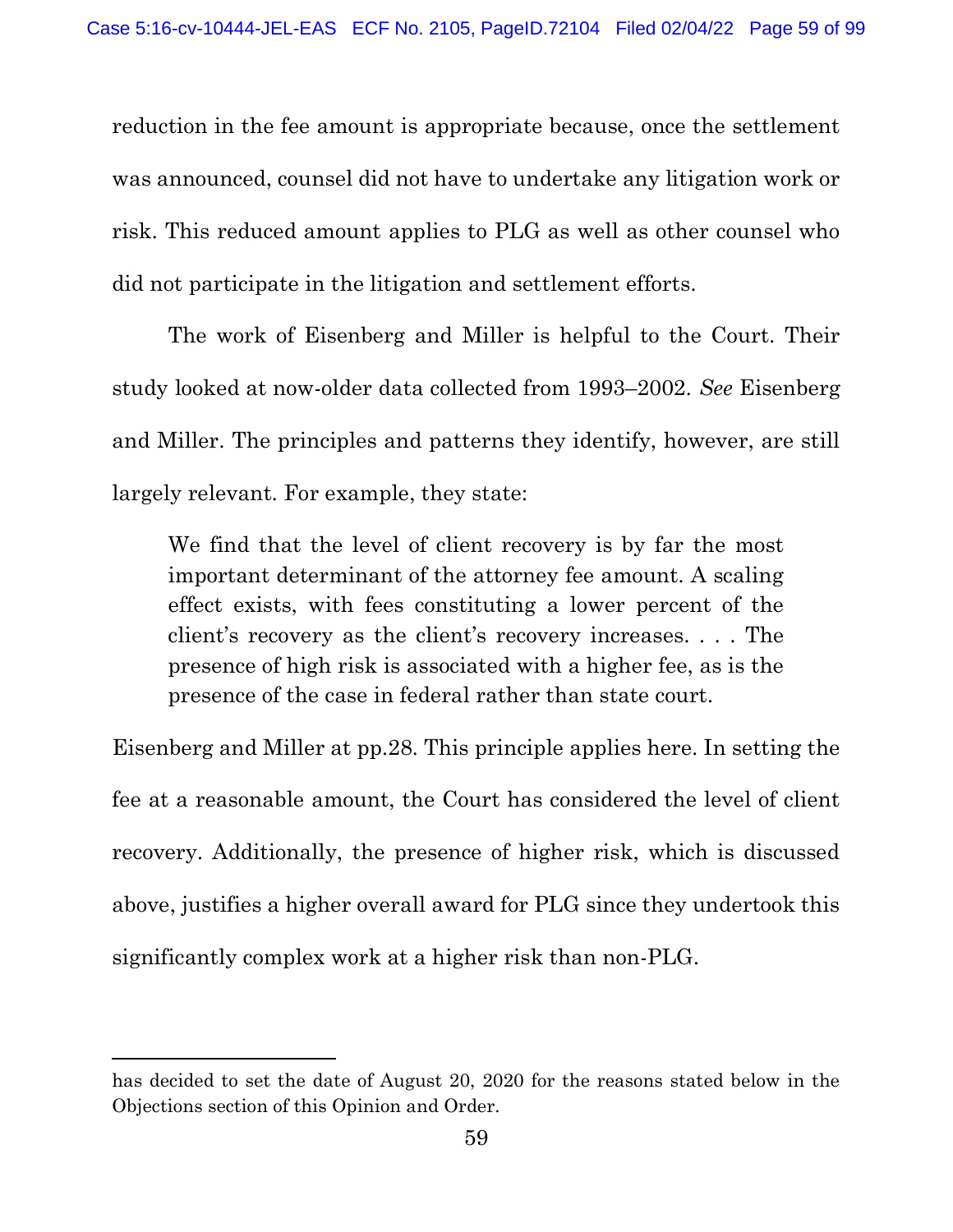The Court has more significantly reduced one aspect of the fee request: Class Counsel's request for 27% of the value of the Programmatic Relief Fund has been reduced to 10%. Unlike Claimants' individual Monetary Awards, which are more directly tied to PLG's negotiation involving their clients' actual recovery amounts, the Programmatic Relief Fund is set up to serve a particularly vulnerable population of special education students. As explained in the ASA, it is established to "enable local school districts and public school academies within the Genesee Intermediate School District to provide special education services for students who resided in the City of Flint during the Exposure Period and require such services." (ECF No. 1394-2, PageID.54149–54150.) The Programmatic Relief Fund is a relatively small fund compared to the portion of the total settlement amount allocated Claimants' Monetary Awards. The resources of this fund will be helpful to many children facing significant challenges, and the fees already awarded plus a lower fee applied to this fund provide appropriate compensation to counsel. A fee award of 10% of the value of the Programmatic Relief Fund rewards Class Counsel for obtaining this important relief but recognizes that this relief is an added benefit to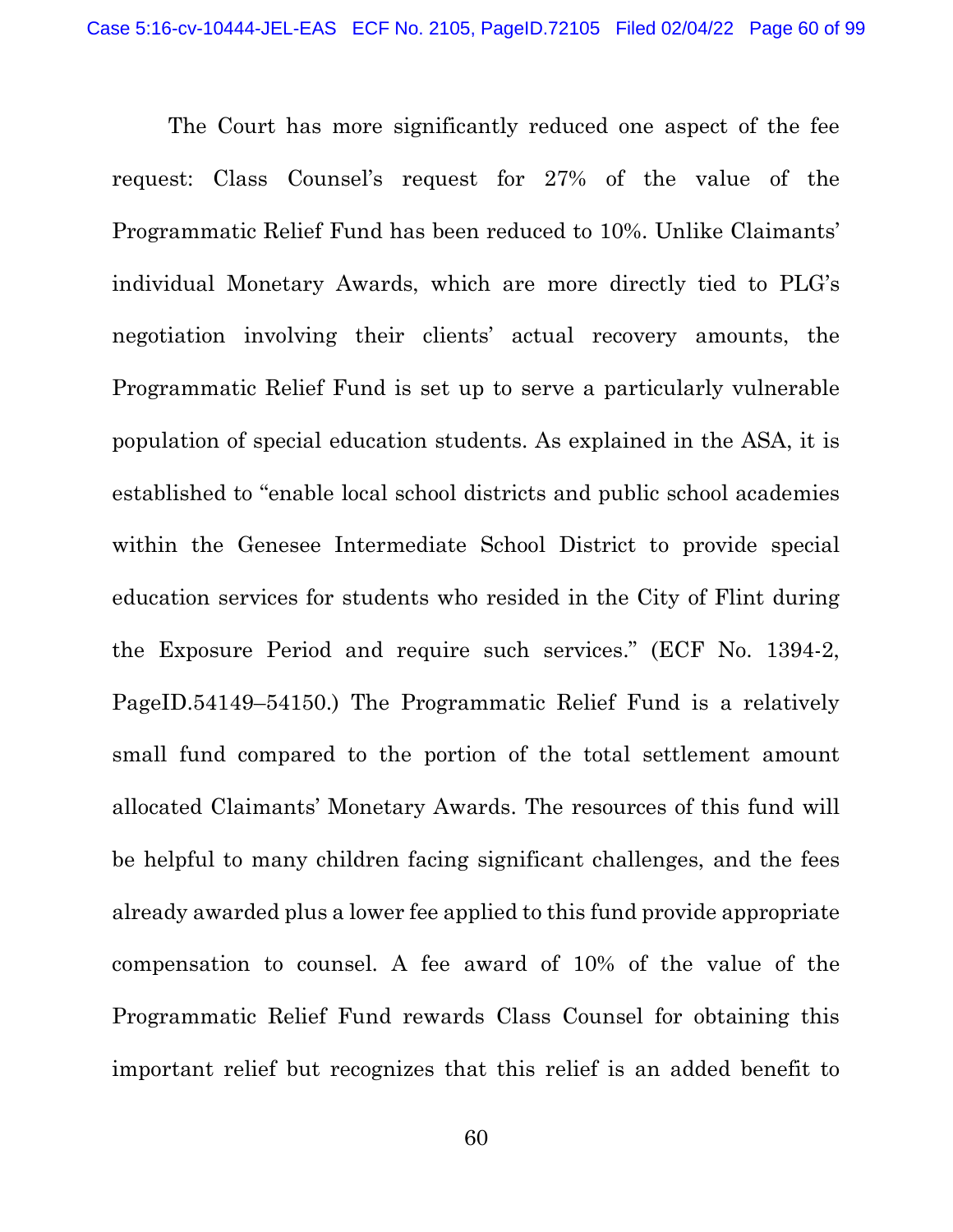children, most or all of whom will be eligible for a Monetary Award upon which counsel will recover fees. Accordingly, this Ramey factor weighs in favor of granting the fee award as set forth by the Court.

## d. Value of Services On An Hourly Basis

 The fourth Ramey factor requires the Court to examine the value of the attorneys' services on an hourly basis. See Ramey, 508 F.2d at 1196. Having already evaluated the contingency percentage of the fund request above, this factor acts as the lodestar cross-check. For the purposes of the lodestar cross-check, "the hours documented by counsel need not be exhaustively scrutinized by the district court." Id. (internal citations omitted). Even so, the lodestar hours were scrutinized by the Special Master and this Court.

 With respect to Co-Lead Class Counsel (Leopold of the law firm Cohen Milstein Sellers & Toll PLLC and Pitt of the law firm Pitt McGhee Palmer Bonanni & Rivers, P.C.), the Court found in the Final Approval Opinion that these lawyers fairly and adequately represented the Settlement Class throughout the litigation. Final Approval Opinion, 2021 WL 5237198, at \*22–23. The Court has carefully considered the declaration of Leopold, which was filed in support of the Fee and Expense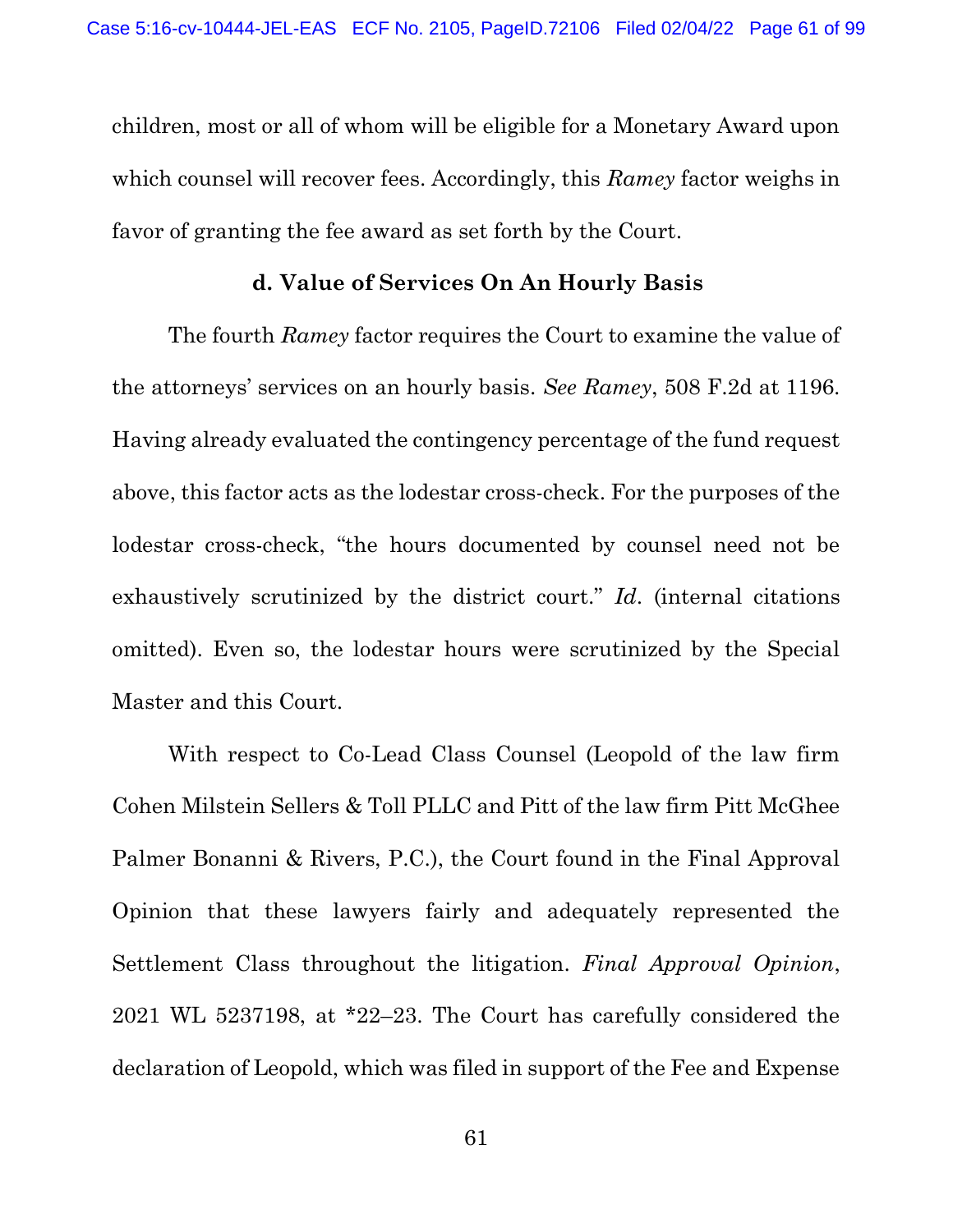Motion. (ECF No. 1458-2.) The time and expense information attested to in the declaration is supported by both Leopold's personal knowledge and the Court's and Special Master's independent review and analysis of the underlying data. Pitt's declaration attached to the Fee and Expense Motion is equally compelling and has been verified by the Special Master and the Court after adjustments were made. (ECF No. 1458-4.)

 With respect to Co-Liaison Counsel (Stern of the law firm Levy Konigsberg, LLP and Hunter Shkolnik of the law firm Napoli Shkolnik PLLC), the Court has carefully reviewed Stern's declaration, which was filed in support of the Fee and Expense Motion. (ECF No. 1458-3.) The time and expense information attested to in the declaration is supported by both Stern's personal knowledge and the Court's and Special Master's independent review of the Time and Expense submissions. Stern provided underlying data in support of his request to the Special Master and the Court in camera (see id. at PageID.57229), and a detailed review confirms the veracity of his attestation. Shkolnik's declaration presents equally compelling and verified information. (ECF No. 1458.)

 Additionally, the declarations of Peretz Brownstein of the law firm Brownstein, Gewirtz & Grossman, LLC (id.), Cynthia M. Lindsey of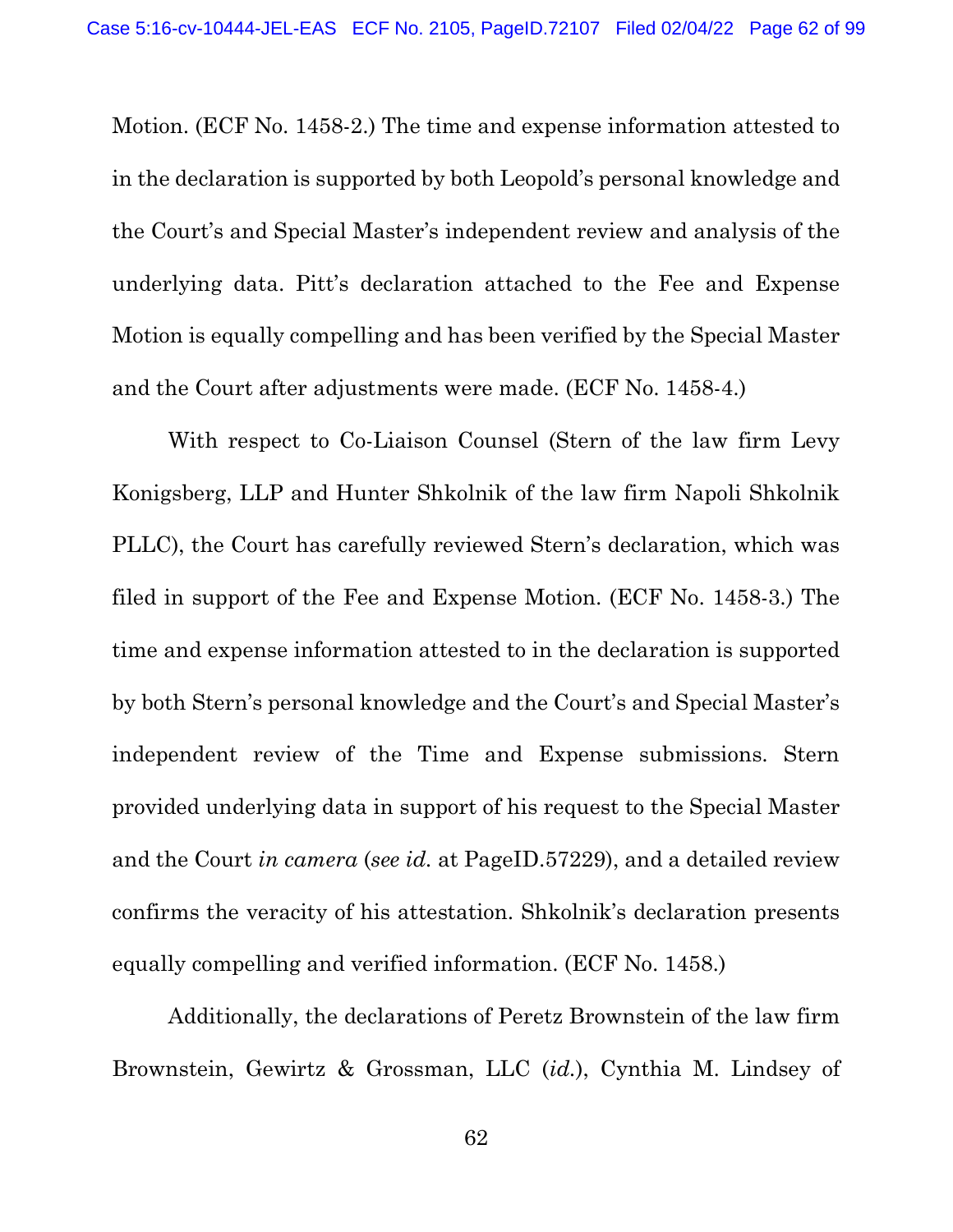Cynthia M. Lindsey & Associates, PLLC (ECF No. 1458-9), Neal H. Weinfield of the law firm Dedendum Group LLC (ECF No. 1458-10), Vincent J. Ward of the law firm Freedman Boyd Hollander Goldberg Urias & Ward P.A. (ECF No. 1458-11), Julie H. Hurwitz of the law firm Goodman Hurwitz & James, P.C. (ECF No. 1458-12), Steven Hart of the law firm Hart McLaughlin & Eldridge, LLC (ECF No. 1458-13), Seth R. Lesser of the law firm Klafter Lesser LLP (ECF No. 1458-14), Cirilo Martinez of the Law Office of Cirilo Martinez, PLLC (ECF No. 1458-15), Deborah LaBelle of the Law Offices of Deborah LaBelle (ECF No. 1458- 16), Teresa A. Caine Bingman of the Law Offices of Teresa A. Bingman (ECF No. 1458-17), Sarah R. London of the law firm Lieff Cabraser Heimann & Bernstein, LLP (ECF No. 1458-18), David Hart of the law firm Maddin Hauser Roth & Heller, P.C. (ECF No. 1458-19), Mark L. McAlpine of the law firm McAlpine PC (ECF No. 1458-20), Myles McGuire of the law firm McGuire Law, P.C. (ECF No. 1458-21), Sanford P. Dumain of the law firm Milberg Phillips Grossman LLP (ECF No. 1458-22), Scott Morgan of the law firm Morgan Law Firm, Ltd. (ECF No. 1458-23), Esther Berezofsky of the law firm Motley Rice LLC (ECF No. 1458-24), Dennis C. Reich of the law firm Reich and Binstock, LLP (ECF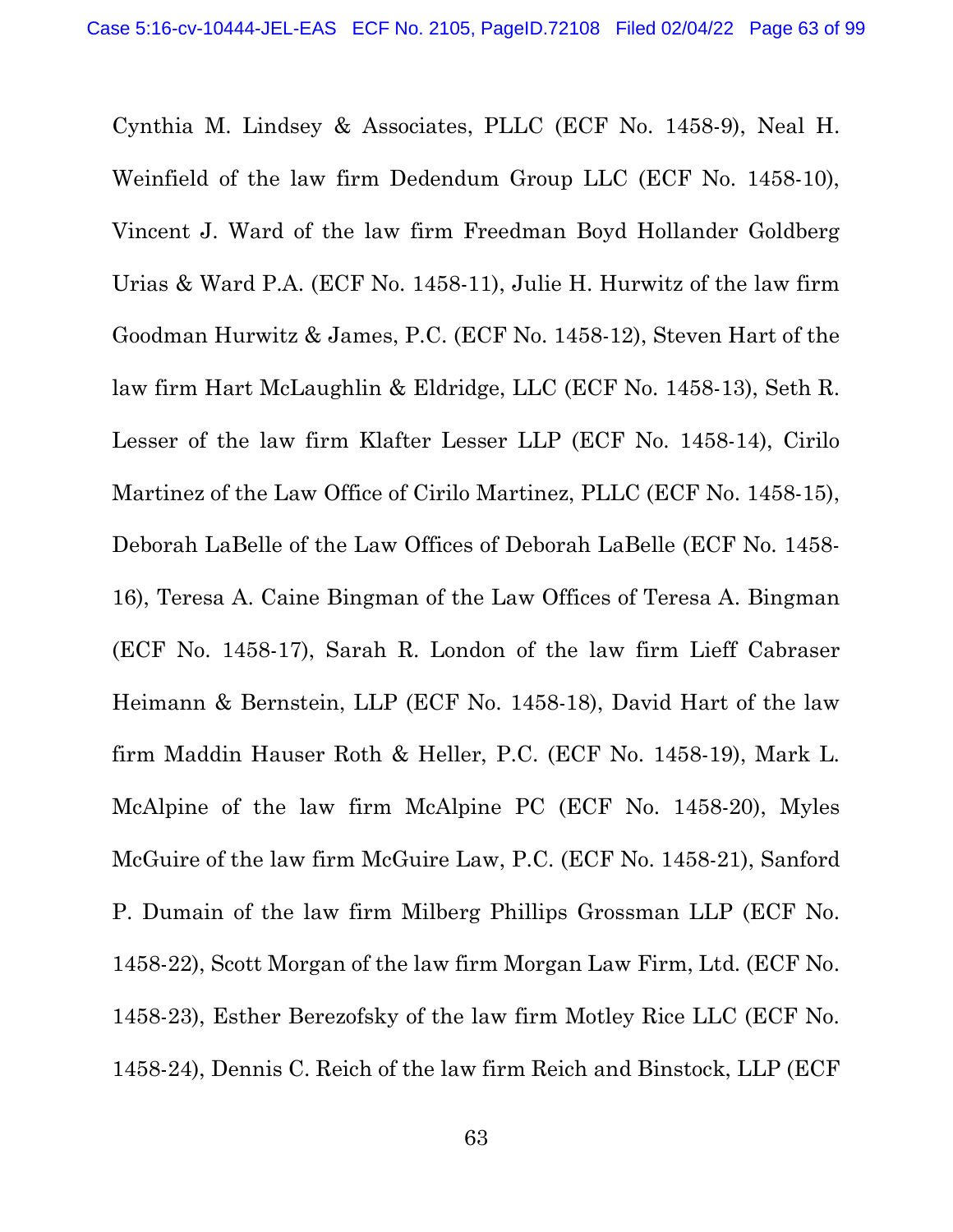No. 1458-25), Reed Colfax of the law firm Relman Colfax PLLC (ECF No. 1458-26), John Sawin of the law firm Sawin Law Ltd. (ECF No. 1458-28), David J. Shea of the law firm Shea Law Firm, PLLC (ECF No. 1458-29), Stephen E. Morrissey of the law firm Susman Godfrey L.L.P. (ECF No. 1458-30), and Paul F. Novak of the law firm Weitz & Luxenberg, P.C. (ECF No. 1458-31)29 have all been painstakingly reviewed and verified by the Special Master and the Court. Time and expense records that were not correct were removed by the Special Master, and the data that underlies the declarations was reviewed and verified (or adjusted) to the extent set forth in the Special Master's Report.

 These lawyers, collectively and individually, have substantial experience in complex litigation and with the types of claims brought in this case. Their declarations, along with the Time and Expense data, support the award of fees granted here.

 The Special Master's Report provides an in-depth analysis of the time submissions pursuant to the Time and Expense Order and of the Special Master's reconciliation of the submissions with the Fee and

<sup>29</sup> Attorney Samuel R. Bagenstos was part of the original fee request. (ECF No. 1458-27.) However, he has since informed the Special Master that he does not seek fees for his work. (ECF No. 2104-1, PageID.72040; ECF No. 2104-2, PageID.72044.)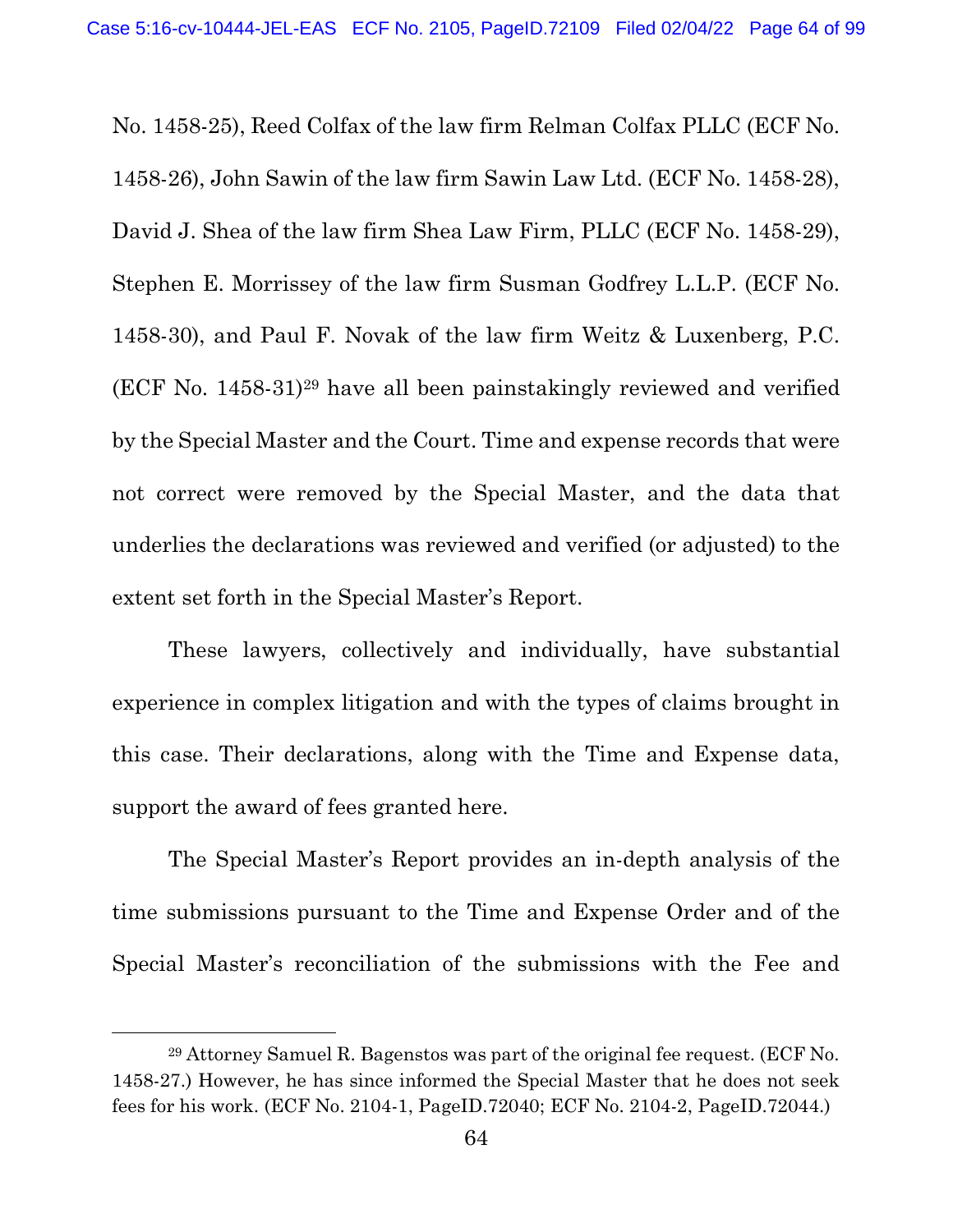Expense Motion. (See ECF No. 2104.) Participating Counsel, as defined in the Time and Expense Order, have been submitting records to the Special Master since August 15, 2018, and have done so on the 15th of every month since. (Id. at PageID.72014–72015.) Pursuant to the Time and Expense Order, there are detailed requirements for time submissions:

all counsel are to maintain a daily record of their time spent in connection with this litigation, indicating with specificity the date of task performed; name of the attorney/paralegal performing the task; law firm name; assignor of task; professional level of attorney performing the task; task code; description of task performed; hourly rate for the attorney/paralegal; and hours spent on the task in one tenth (0.1) hour increments. [. . .] Time submissions must also include a description of the activity sufficient to enable the Court to conduct an appropriate review of any application for fees.

## (Id. at PageID.72015 (citing ECF No. 507, PageID.15834).)

 After the Special Master's review of the initial submissions, she "requested adjustments to the format and requirements of the template to allow for more consistency in the records, and to assure that all requirements of the Time and Expense Order were included in the submissions. These adjustments included creating a separate certification statement tab, editing the 'code' columns so that only one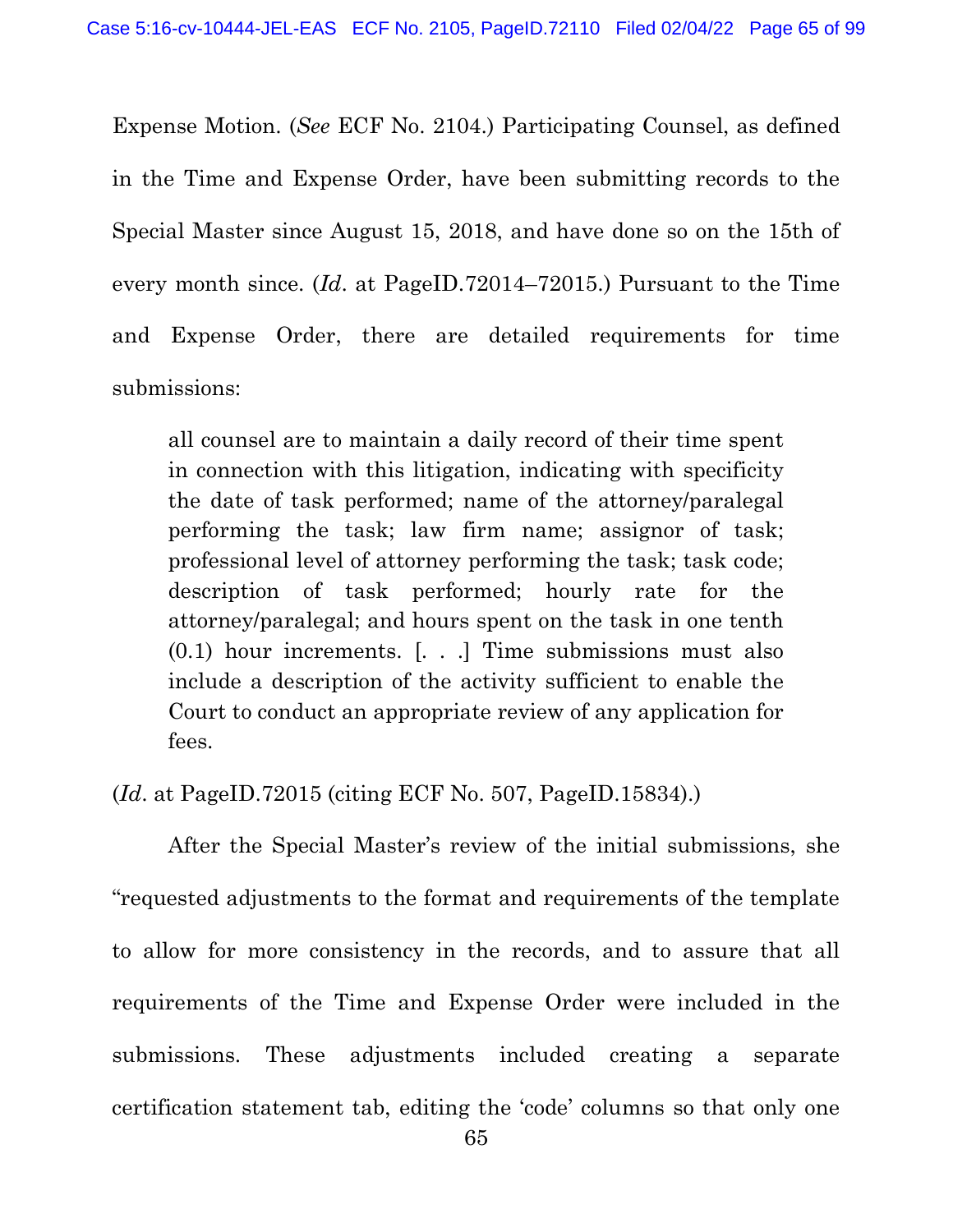code could be selected per time or expense entry from a defined set of standard codes, and including a field for each professional's hourly rate."

(Id. at PageID.72019.) The Special Master

established and maintains a database that tracks and compiles all time and expense submissions in excel format and also maintains files that preserve and track all written correspondence with Participating Counsel. The Special Master's records include every submission, and all corrections, updates, clarifications, and amendments to submissions. The Special Master's system tracks the date of each submission as well as the date of any supplemental submission for the same time period.

(Id. at PageID.72020.) These records are highly detailed. For example, the number of individual time entries exceed 100,000. (Id. at PageID.72020.)

 As set forth in the Special Master's Report, the Special Master identified specific issues in the submissions, and she requested "corrections and clarifications as appropriate." (Id. at PageID.72022.) Some examples of the types of issues she identified include submissions without the appropriate time or expense code, entries that lacked specificity and could not be evaluated, entries that were duplicated, and "minor issues and technical errors." (Id. at PageID.72022.)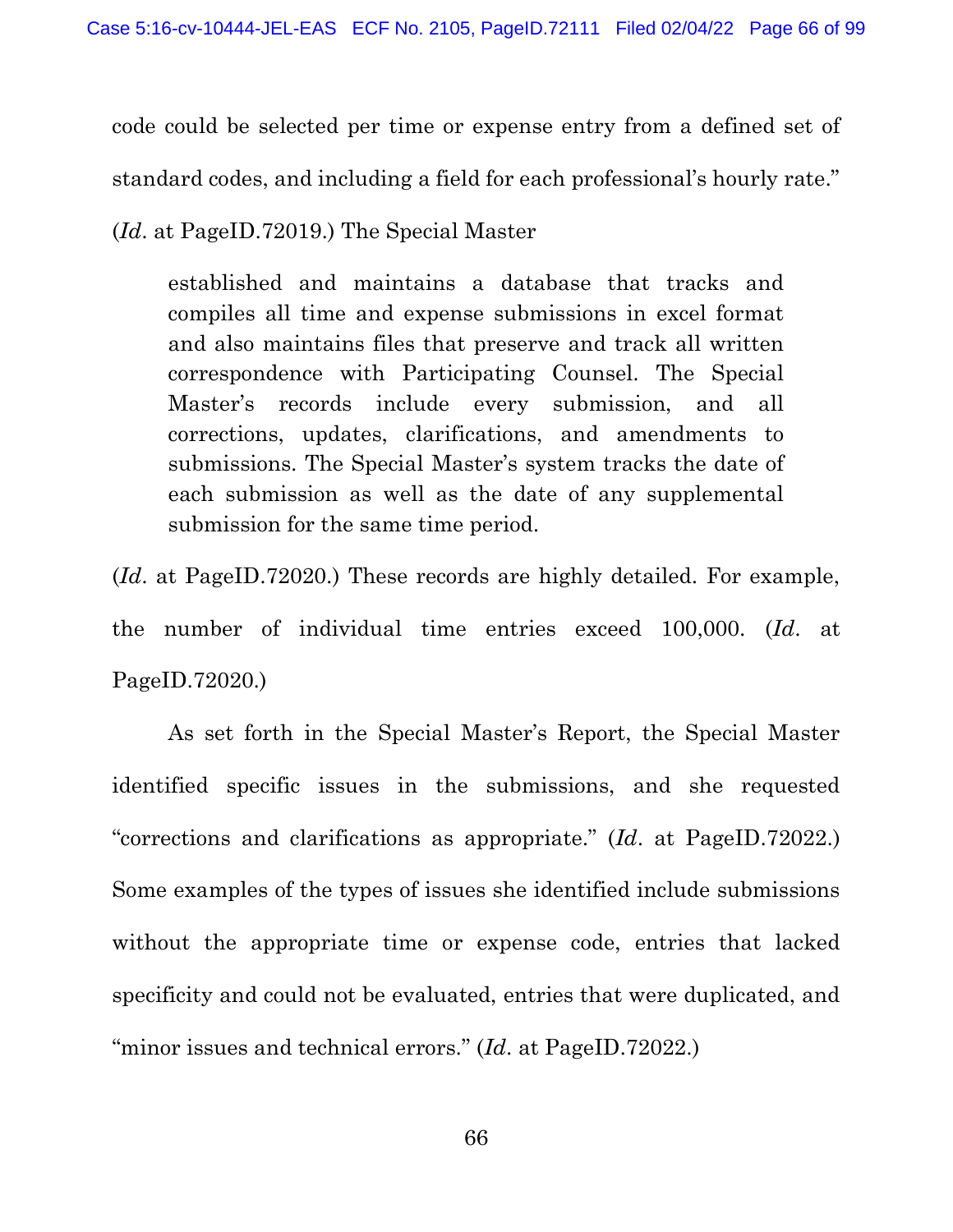The Special Master's work reconciling the submissions with the Fee and Expense Motion has been comparably meticulous to her work implementing the Time and Expense Order. As stated above, the Court has reviewed in camera the Excel format time and expense records provided by the Special Master as part of this reconciliation. (See ECF No. 1826.) This has led to numerous discussions between the Court and the Special Master regarding the reconciliation process and the Special Master's work. Much of the Special Master's Report addresses in great detail the multi-stage reconciliation process that she has undertaken. (See ECF No. 2104.)

 As set forth in the Report, the Special Master has made the following findings related to time submissions:

- 1. The submissions included detailed and appropriate descriptions of hours expended [. . . .] The vast majority of time entries [. . .] contained sufficient explanation to understand the task being undertaken by the timekeeper[.] As noted below, where such entries were not sufficient to evaluate the purpose of the time [. . .], the firms were notified and asked to provide clarification.
- 2. In some cases, the description of the work performed is not consistent with the task code. But as noted the time entries provided a detailed description of the work that is sufficient to assess the time for compliance with the Time and Expense Order. To the extent that a small number of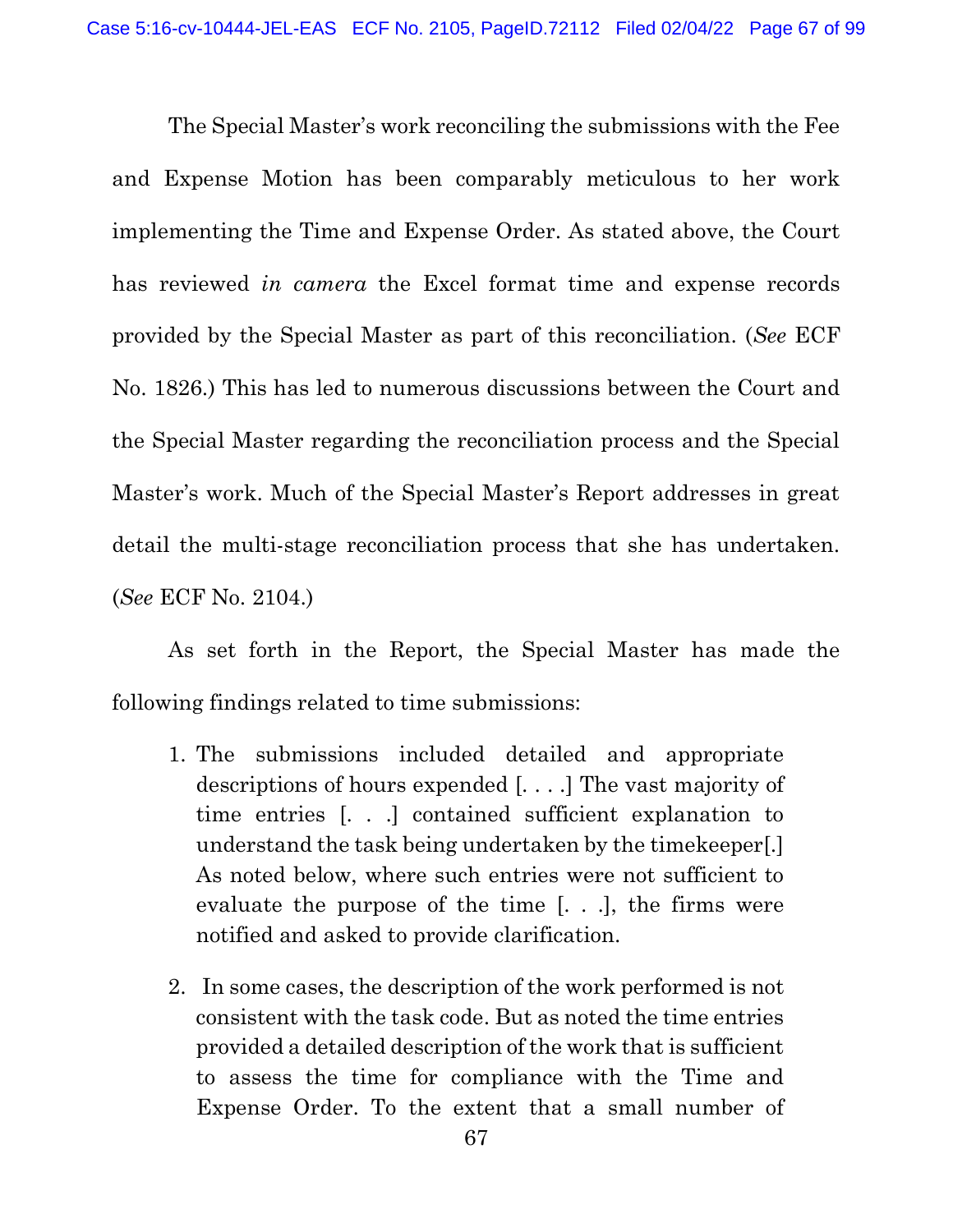entries included a vague description, the Special Master was able to obtain clarification from the firms. The early time entries— dating from before the entry of the Time and Expense Order— contained, in some cases, multiple tasks combined in one time entry. But again, the descriptions were sufficient to identify the tasks and to evaluate the amount of time charged.

- 3. The Special Master identified a small number of time entries [. . .] that involved work performed for various of the cases filed against the EPA that are pending in a different court. All of those time entries [. . .] have been removed from the compilation prepared by the Special Master. The firms affected have been notified that such time/expense entries have been removed from the Special Master's compilation.
- 4.  $[...]$
- $5.$   $[...]$
- 6. The Special Master identified duplicative time entries, including duplication of time for individual consultants providing technical services to more than one firm. The Special Master requested clarification from the firms and to the extent such entries in fact proved to be duplicative, they have been removed from the Special Master's compilation of time.
- 7. The Special Master reviewed time entries to determine whether the tasks were undertaken by the appropriate level of professional and that the time charged for tasks was not excessive. The Special Master obtained additional information from firms with respect to any questionable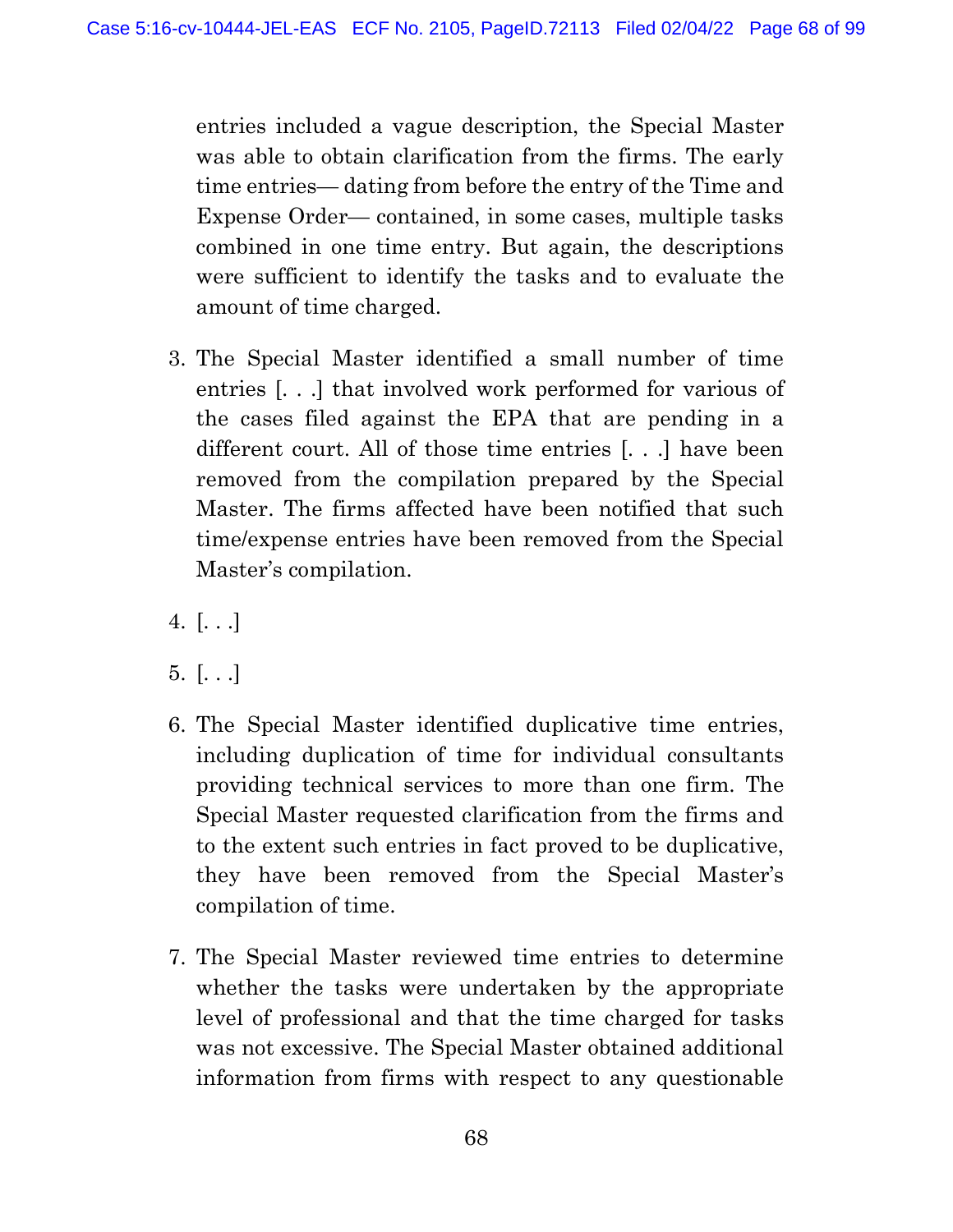time entries and based on the responses adjusted the amount of time or the rates applicable to the task as appropriate in the compilation prepared by the Special Master. The firms have been advised of and do not object to such adjustments.

- 8. The Special Master reviewed the time and expense entries to assure that they were appropriately related to the overall litigation or settlement activities. Given the disagreements and objections related to the issue of the bone scan facility established in Flint, I reviewed the time [. . .] documentation to identify any entries related to this matter. My review did not reveal any time entries involving time for setting up, managing, or operating any bone scan facility in Flint. [. . .]
- 9. The Special Master reviewed the time entries [. . .] with particular attention to whether they related to the litigation of the four bellwether cases set to go to trial in February 2022. I have compiled the time identifying bellwether tasks and found that 1.2% of the total time submitted by the Co-Liaison firms identified tasks specific to the bellwether trial and was incurred after November 2020 when the settlement was presented to the Court. [. . .]

## (Id. at PageID.72028–72032.)

 The Special Master's work has clearly been comprehensive. She and her staff worked for approximately 500 hours analyzing counsel's submissions before the July 2021 hearing and expended over 240 hours between then and the present. She included post-Fee and Expense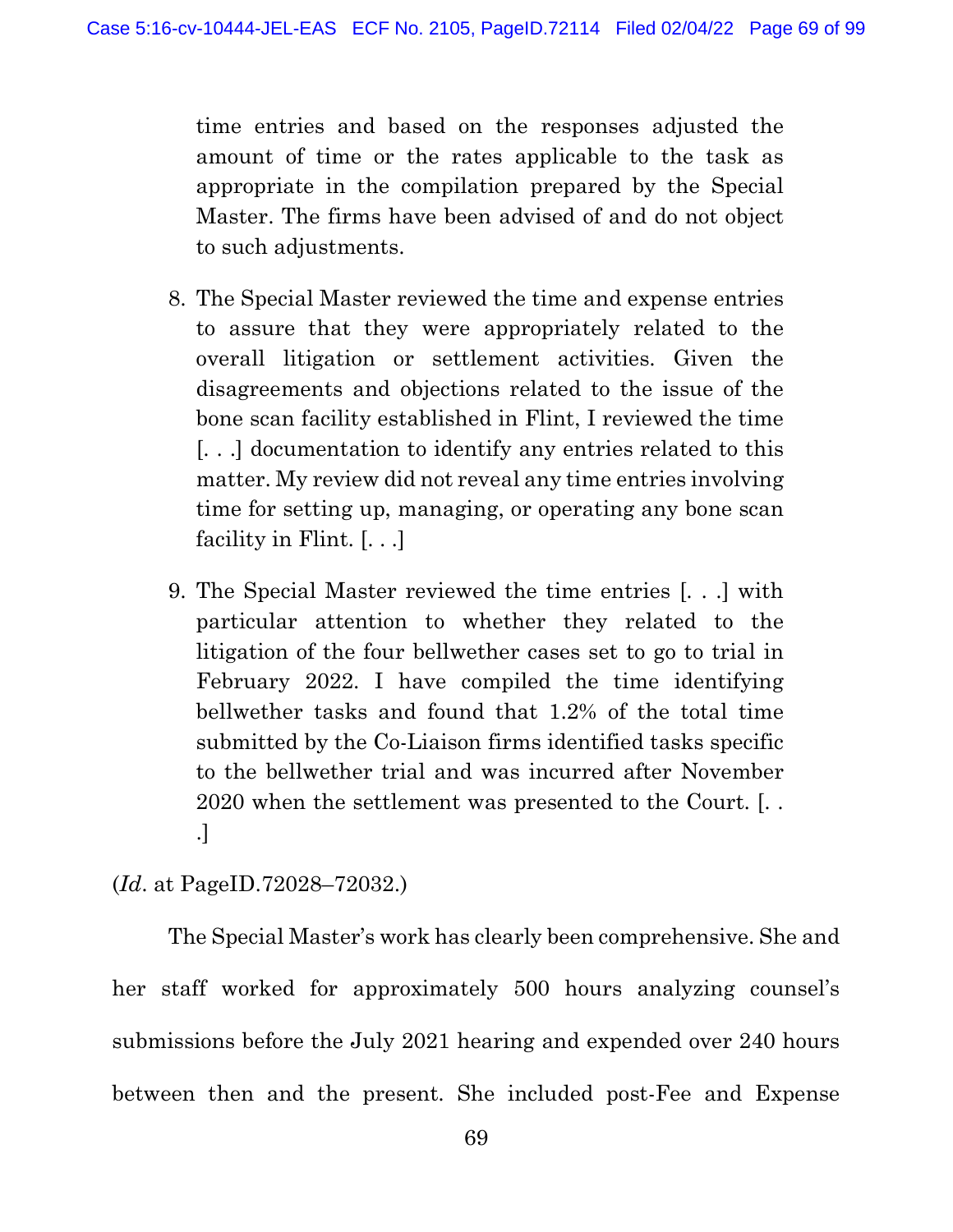Motion time and expenses in her Report. (Id. at PageID.72035–72036.) Additionally, the Court has determined that the billings are at a reasonable rate under the circumstances of this case given counsel's experience level and the prevailing market rates in the geographic locations of counsel. "When determining a reasonable hourly rate, 'courts use as a guideline the prevailing market rate . . . that lawyers of comparable skill and experience can reasonably expect to command within the venue of the court of record."" Van Horn, 436 F. App'x at 499– 500 (quoting Gonter v. Hunt Valve Co., Inc., 510 F.3d 610, 618 (6th Cir. 2007)). In making this determination, the Court relies not only on the parties' own submissions but also "awards in analogous cases, state bar association guidelines, and its own knowledge and experience in handling similar fee requests." Id. at 500 (quoting B & G Mining, Inc. v. Dir. Off. of Workers' Comp. Programs, 522 F.3d 657, 664 (6th Cir. 2008)). Additionally, the Court and the Special Master have confirmed that the tasks were assigned appropriately by experience level and to the extent time entries indicated otherwise, the Special Master sought clarification and made appropriate adjustments.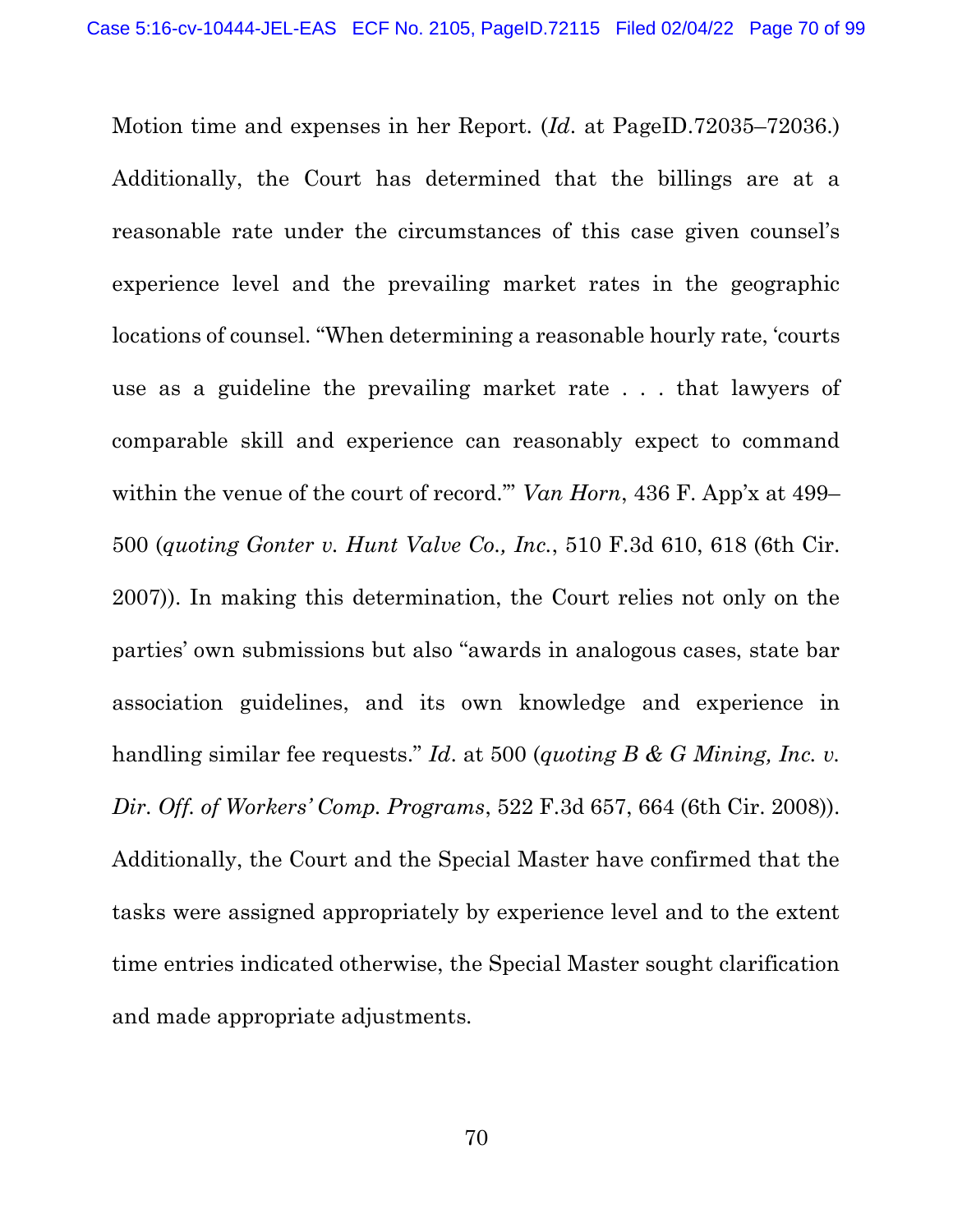The Appendices to the Special Master's Report show the computation of the total aggregate hours and expenses.30 (ECF Nos. 2104-1, 2104-2.) The computation after reconciliation calculates a postreconciliation lodestar that is higher than the computation Movants requested in the Fee and Expense Motion because the post-reconciliation lodestar includes time spent by one of the Co-Liaison Counsel firms that was not included in the Fee and Expense Motion and also because the post-reconciliation lodestar includes time spent by other attorneys that was inadvertently omitted from the Fee and Expense Motion. (ECF No. 2104, PageID.72026–72027.)

 The Court evaluates the lodestar as a cross-check only, and not as the sole basis for the fee award. Yet the lodestar should not be dismissed outright. The lodestar reflects the fact that counsel has undertaken an enormous amount of work, which has resulted in a major accomplishment that is worthy of meaningful compensation. Additionally, "[b]y using both the lodestar method and the percentage of the fund method, the Court has ensured its fee awards are reasonable

<sup>30</sup> The figures set forth in the Appendices have been adjusted by counsel and the Special Master from the original 182,571 hours stated in Movants' brief. (See ECF No. 1458, PageID.57188.)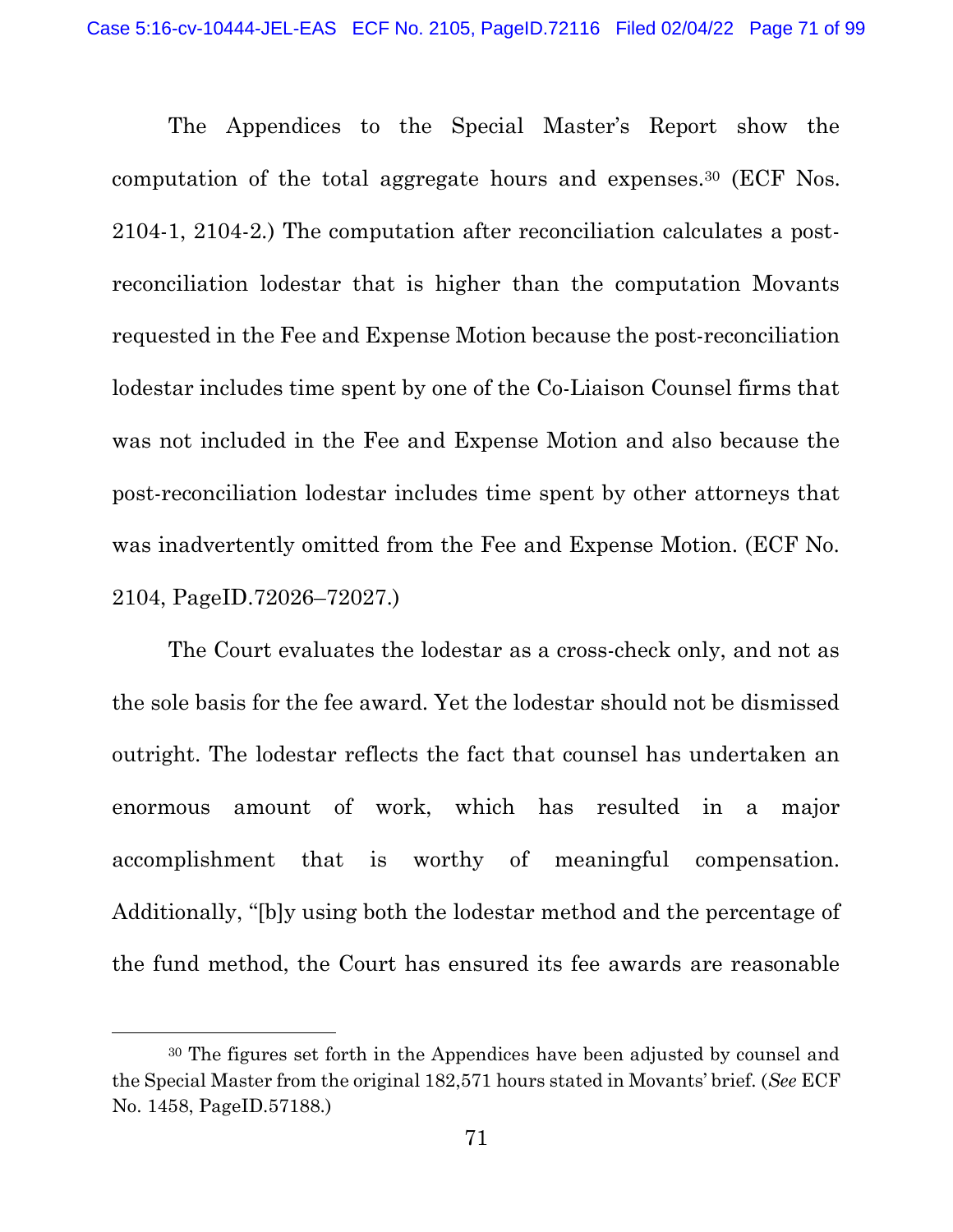and appropriate both individually and in toto." In re Sulzer, 268 F. Supp. 2d at 923. Accordingly, the fourth Ramey factor, the lodestar cross-check, weighs in favor of granting the fee award as set forth by the Court.

## e. Complexity of the Litigation

 The fifth Ramey factor— the complexity of the litigation— is another factor to evaluate when determining whether an attorney fee award is reasonable. See In re Delphi, 248 F.R.D. at 504. "The analysis of this factor is markedly similar to [the Court's] analysis of the third Ramey factor." In re Cardinal Health, 528 F. Supp. 2d at 768. Class actions are, in general, "inherently complex," id., and this hybrid class and non-class litigation is no exception.

 As discussed in the Final Approval Opinion, the nature of the litigation before, during, and after the settlement was reached has been demanding and challenging. There have been scores of motions to dismiss in these cases and the Court has issued hundreds of opinions and orders. Many of the Court's decisions have been appealed both to the United States Court of Appeals for the Sixth Circuit and to the United States Supreme Court. The Court is therefore very familiar with the complexity of the factual allegations and the applicable law that governs these cases.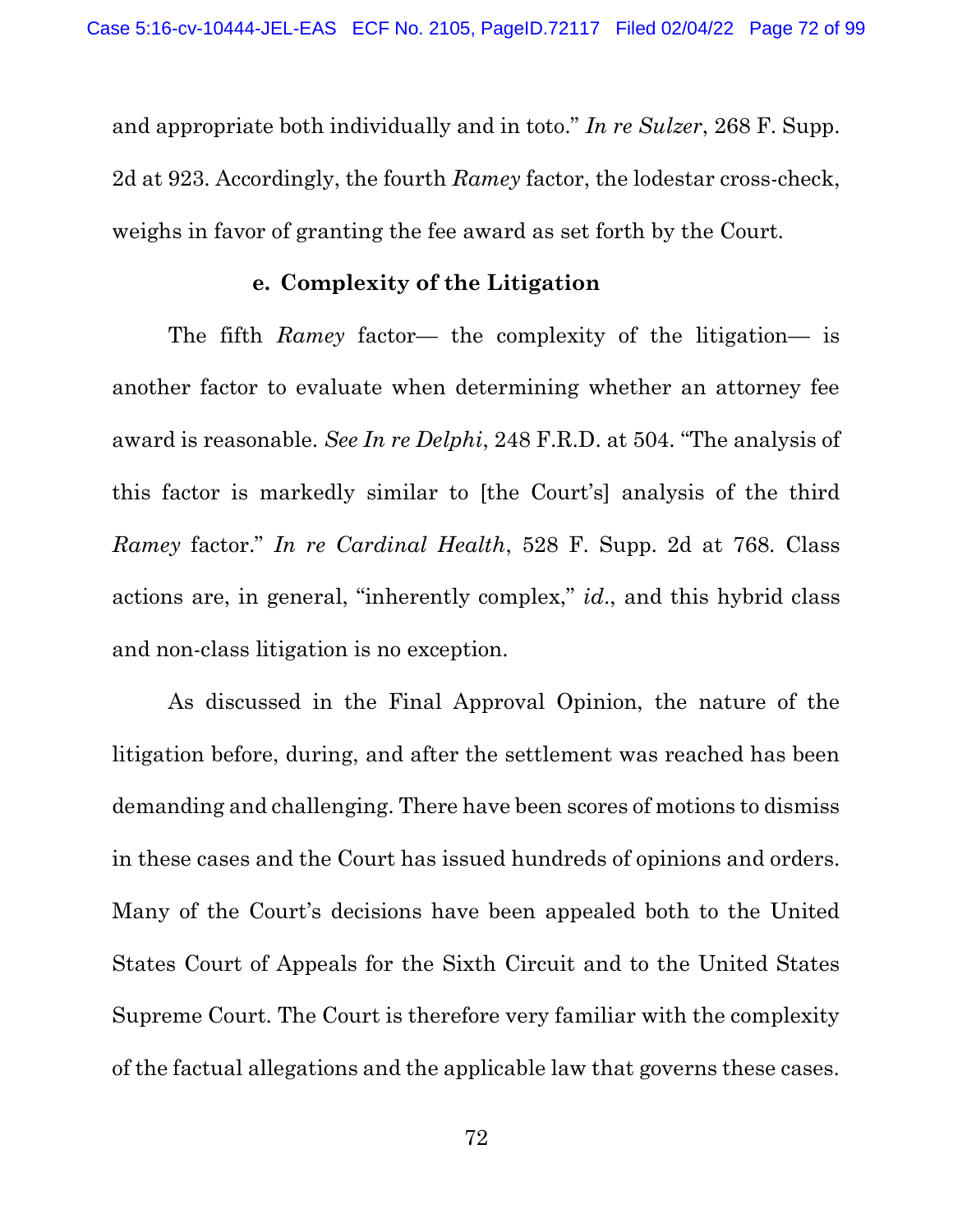Nothing about these cases or this settlement has been easy. Had this settlement not been reached, there can be little doubt that these cases would be litigated for many more years to come. The substantial time and expense of continuing litigation to trial, along with the fact that Plaintiffs' ultimate success at trial is far from certain, weigh in favor of finding the fee request reasonable. The fifth Ramey factor is therefore met.

#### f. Counsel's Skill Level

 The sixth Ramey factor requires the Court to consider both "the professional skill and standing of counsel" and also "the quality of opposing counsel." In re Delphi, 248 F.R.D. at 504. The Court has had many occasions over the years to evaluate and re-evaluate the skill and performance of all Plaintiffs' Counsel, in particular PLG, and has found their performance and professional skill to warrant this award of fees and costs. (See, e.g., ECF Nos. 173, 696, 1021.) Counsel have worked carefully and diligently on behalf of their clients. Their perseverance and careful work through very exacting legal, factual, and procedural terrain weigh strongly in favor of granting the fee request.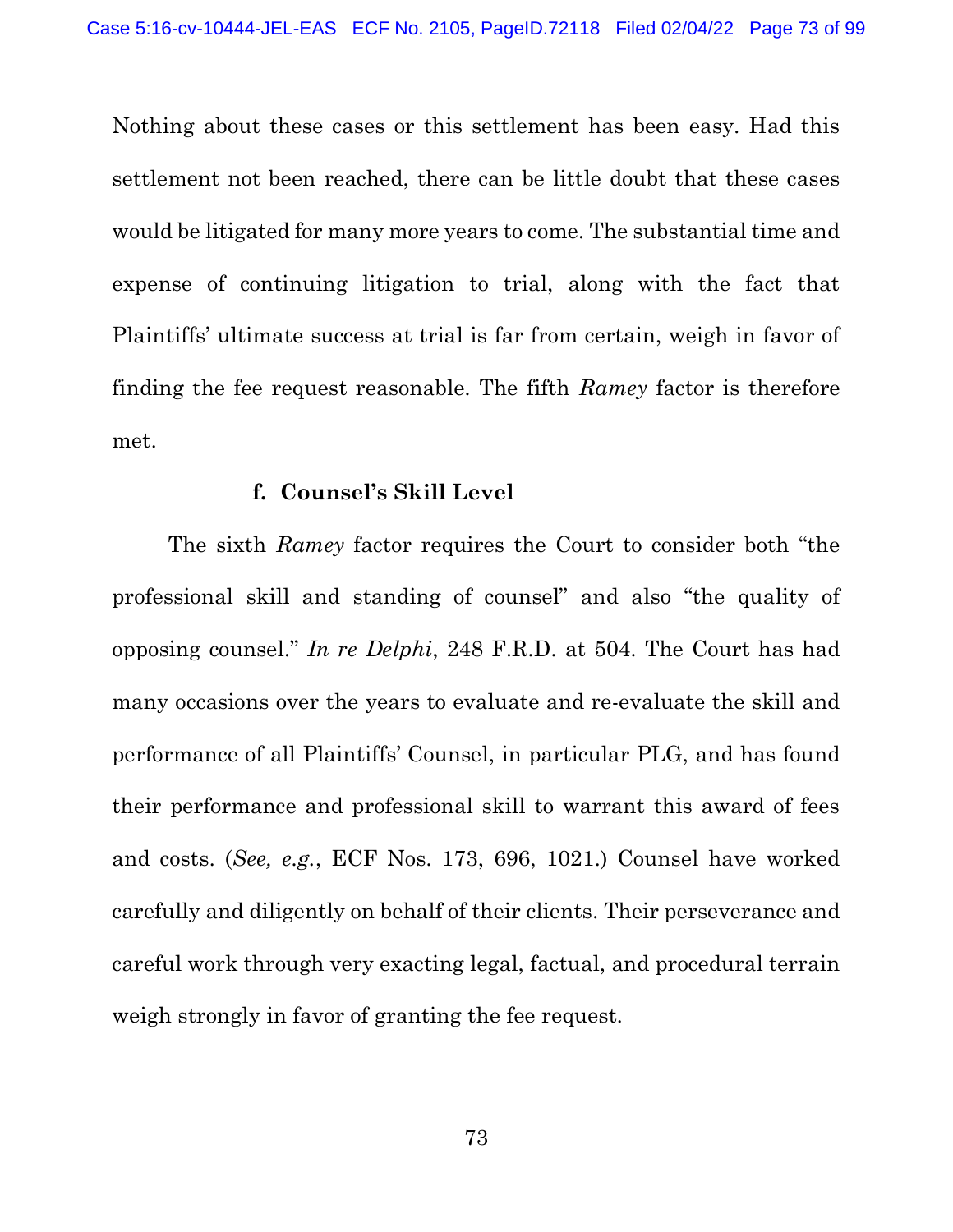Additionally, counsel for the Settling Defendants' have vigorously and skillfully represented their clients. See In re Delphi, 248 F.R.D. at 504 ("Here the Settling Defendants and their insurers are all represented by able counsel at some of the nation's most prestigious law firms. . . . The ability of Co-Lead Counsel to negotiate a favorable settlement in the face of formidable legal opposition further evidences the reasonableness of the fee award requested."). Accordingly, the sixth Ramey factor weighs strongly in Plaintiffs' Counsel's favor.

#### g. Conclusion

After evaluating all the Ramey factors, and in the Court's discretion, awarding the percentage of the fund award is reasonable under the circumstances of this litigation. The 6.33% CBA of the gross settlement amount is just and fair for the reasons stated. The additional award of a maximum of 25% of the value of certain claims (some of which is CBA, fees, or a combination of fees and CBA) and the manner and apportionment ordered above, is also warranted. And finally, the award to Class Counsel of 10% of the value of the Programmatic Relief Fund is appropriate.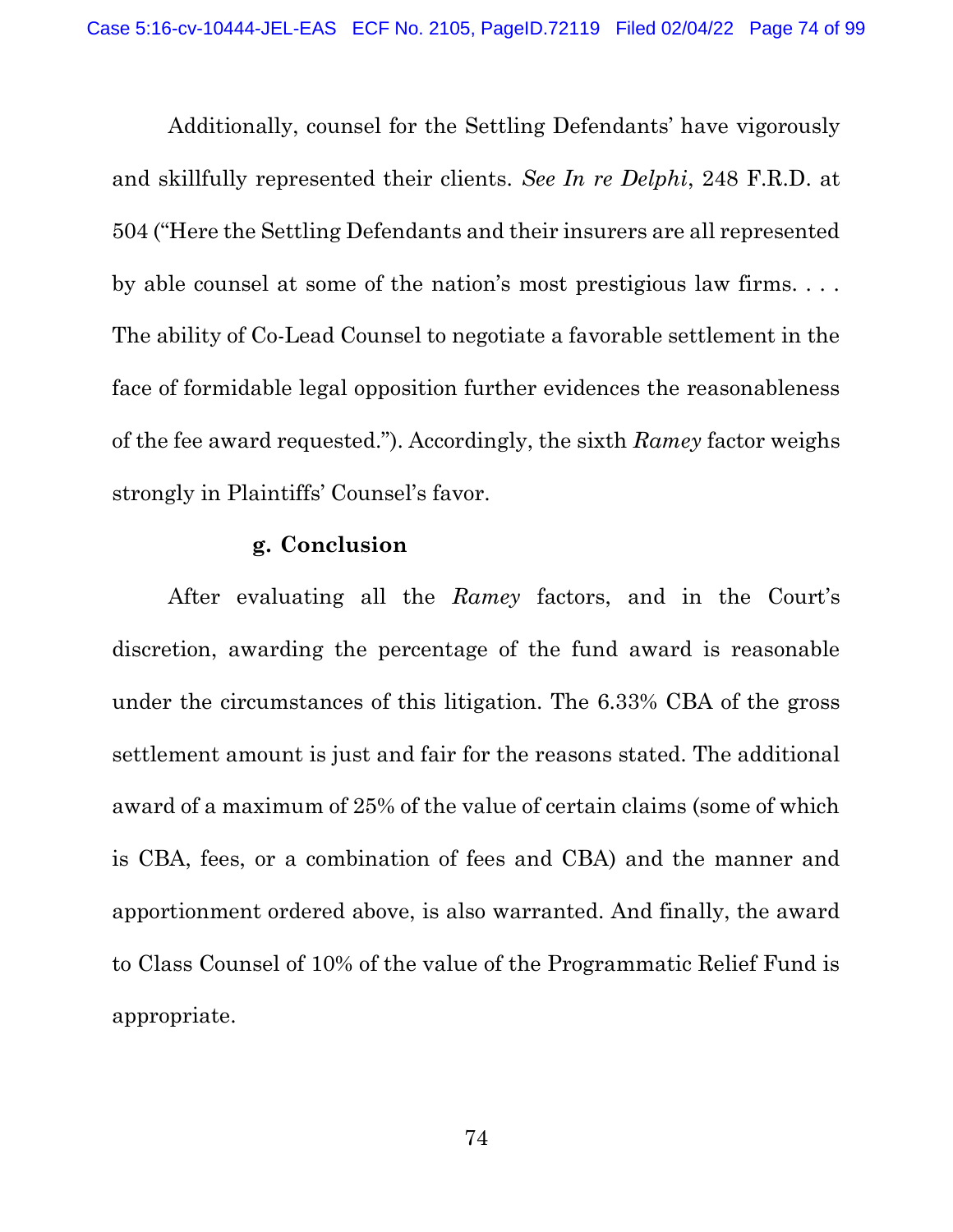Had the Court chosen to apply purely the lodestar method, it would have been unable to fairly apportion awards in the manner that the Court believes accounts for the roles and efforts of PLG, Class Counsel, and IRC. The total amount awarded is less than 1/3 of the total settlement amount. Indeed, it is even less than 31.33% (6.33% + 25%) because, other than the 6.33% CBA that is deducted from the gross settlement total, the remaining awards are determined after deducting the expense award and significant Administrative Fees and Costs in the sequencing set forth above.

 For these reasons, the fee and expense award is fair, reasonable, and appropriate to compensate Plaintiffs' Counsel.

### C. Objections

 As described above, the Court received objections from Unrepresented Objectors, the Hall Objectors, the Chapman/Lowery Objectors, and Plaintiff Brown. All objections are denied except that the Unrepresented Objectors and the Chapman/Lowery objections are granted in part for the reasons set forth below.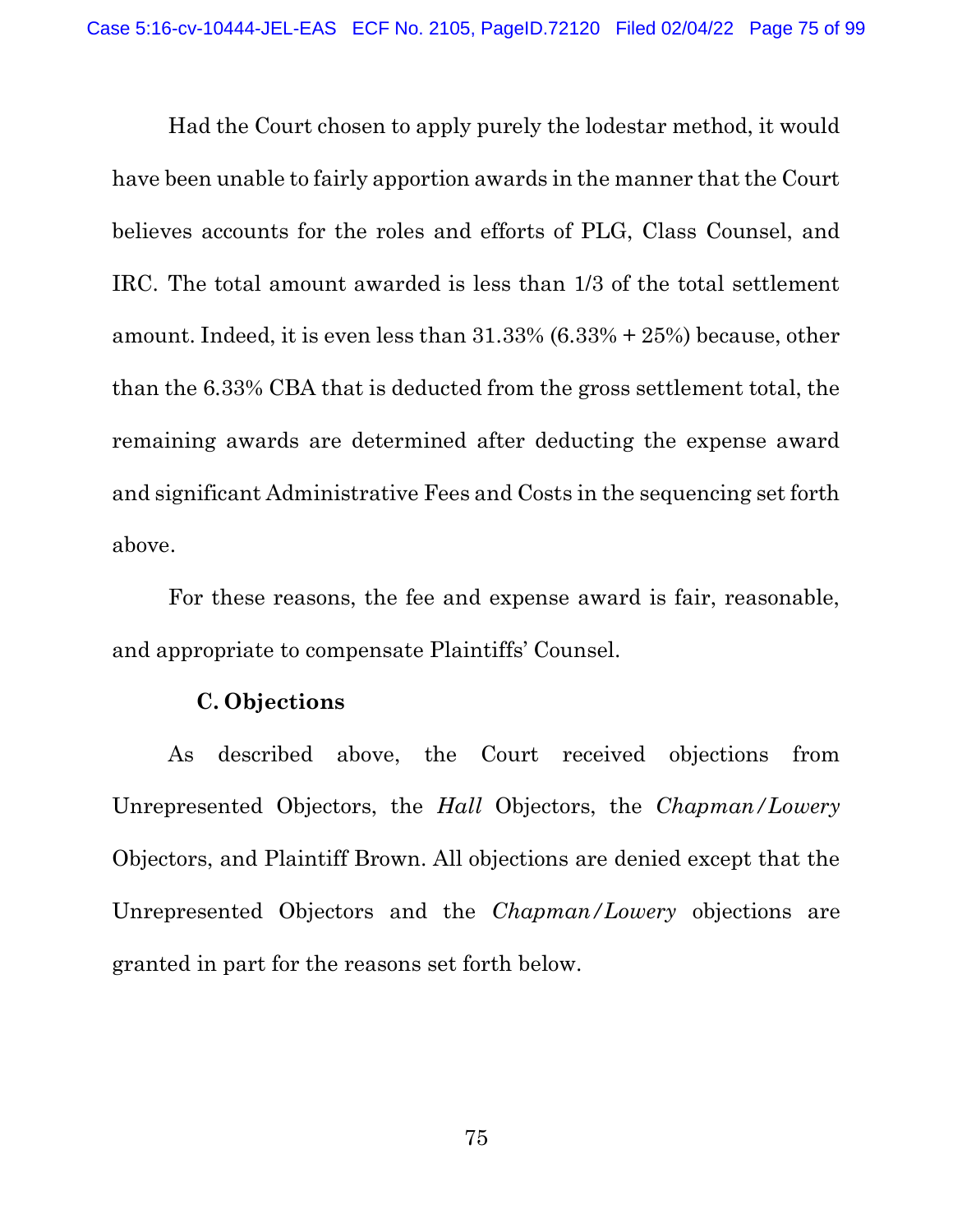### 1. Unrepresented Objectors' Objections

 The Court received 81 objections from Unrepresented Objectors. These objections state:

Plaintiffs' attorneys are being paid too much and community residents are not receiving adequate compensation in view of the long-term harm the water crisis created. Plaintiffs' attorneys will receive much more compensation than the average adult in the settlement.

(ECF No. 1563, PageID.60569.)

 A portion of these objections address the structure and organization of the ASA and the Compensation Grid. Arguments related to the structure and allocation of the settlement are rejected because, as stated in the Final Approval Opinion, the Court cannot unilaterally change the ASA to award a different total settlement amount or to otherwise edit the Compensation Grid. See Final Approval Opinion, 2021 WL 5237198, at \*54 ("This Court cannot take a red pen to the ASA, nor will it, given that the ASA provides for a fair, reasonable, and adequate result."); accord, Stanley, 2008 WL 4225781, at \*2 (Cohn, J.) (rejecting an objection and noting that, even if the Court could allocate the awards differently, "[n]o amount or method of allocation will satisfy every class member"). As set forth above, the Court neither determined the total settlement amount,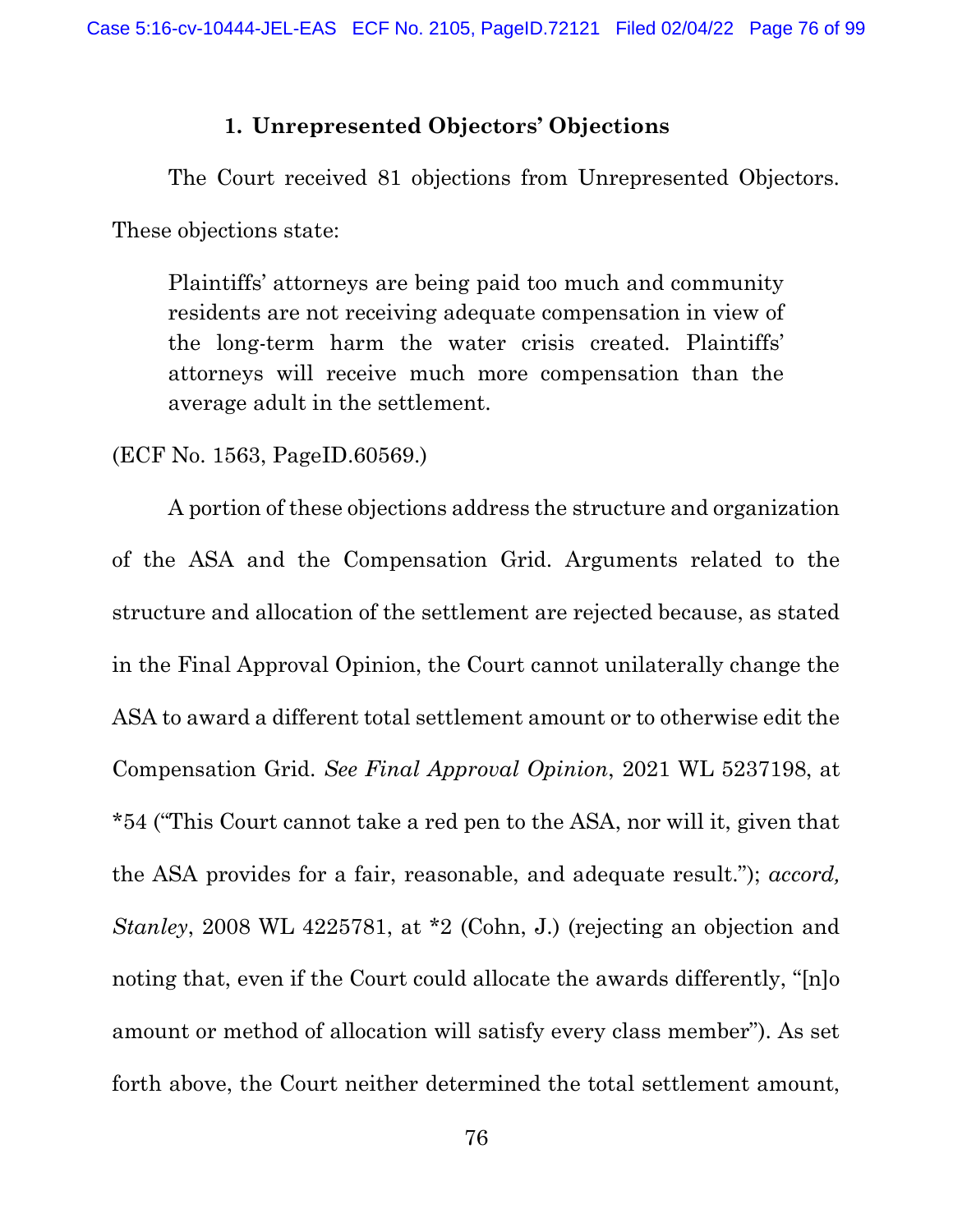nor does it have the power to unilaterally change that amount. The settlement was reached at arm's length. (ECF No. 1885, PageID.66212 (attestation of the mediators that "in our view as mediators, the plaintiffs obtained the maximum amount of compensation that the settling defendants were able and willing to offer.")

 The remainder of the objections regard the amount of the percentage of the fund sought in the Fee and Expense Motion, which the Court grants in part. Unrepresented Objectors believe the percentage sought is too high. As detailed above, the most important factor that the Court must consider in determining whether a fee award is reasonable is the value of the benefit obtained. See In re Cardinal Health, 528 F. Supp. 2d at 764. The value is measured by the fact that the attorneys obtained a settlement that fairly, adequately, and reasonably compensates over 50,000 individuals and entities for a range of complex injuries and effects stemming from the Flint Water Crisis. The Sixth Circuit instructs that the value of the benefit to the class is based "on the total relief class counsel makes available to all the class members." Gascho, 822 F.3d at 278 (emphasis added). Settlement Claimants benefit from the attorneys' work because they will receive a Monetary Award, rather than waiting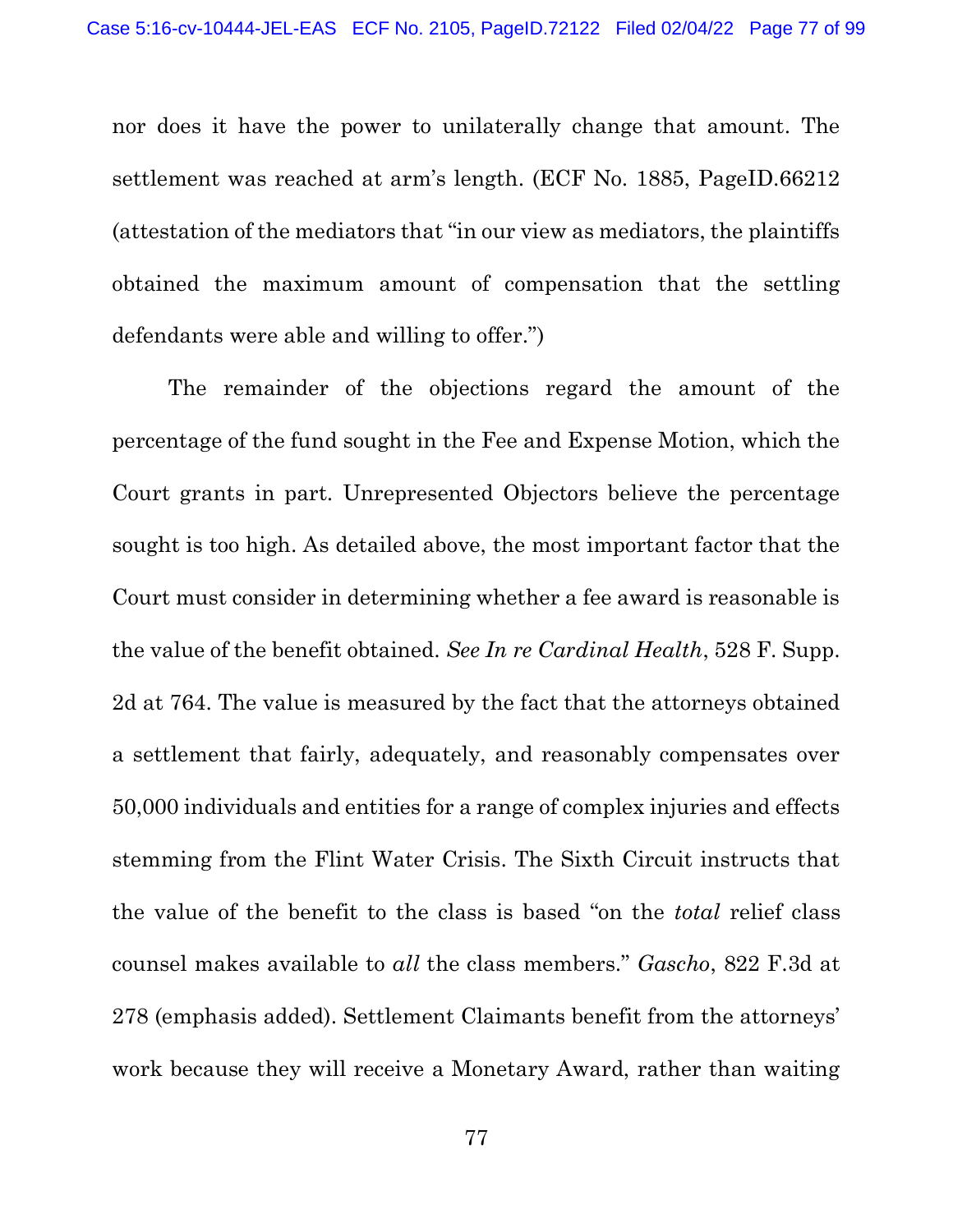for years for a jury trial and final judgment. Certainly, "any award of damages after trial would be vastly diminished in value by the duration and expense of trial." Final Approval Opinion, 2021 WL 5237198, at \*22. The value of the benefit obtained justifies the award. And ultimately, after evaluating all the Ramey factors, the Court awarded less than the requested fee.

 Awarding fees to counsel necessarily reduces the amount available for Claimants' Monetary Awards. However, this is a common occurrence in every contingency fee case. This is the way the litigation system operates and it is standard. Plaintiffs' Counsel have earned and are deserving of reasonable compensation for their work. See Rawlings, 9 F.3d at 516 ("In this circuit, we require only that awards of attorney's fees by federal courts in common fund cases be reasonable under the circumstances.").

 It is true that that the total attorney fee award exceeds the potential Monetary Award of any one individual Claimant. However, this does not justify rejecting the entire fee and expense request. While the amount of an individual Claimant's recovery can be relevant to the amount awarded for attorney fees, it is "only one of many factors," and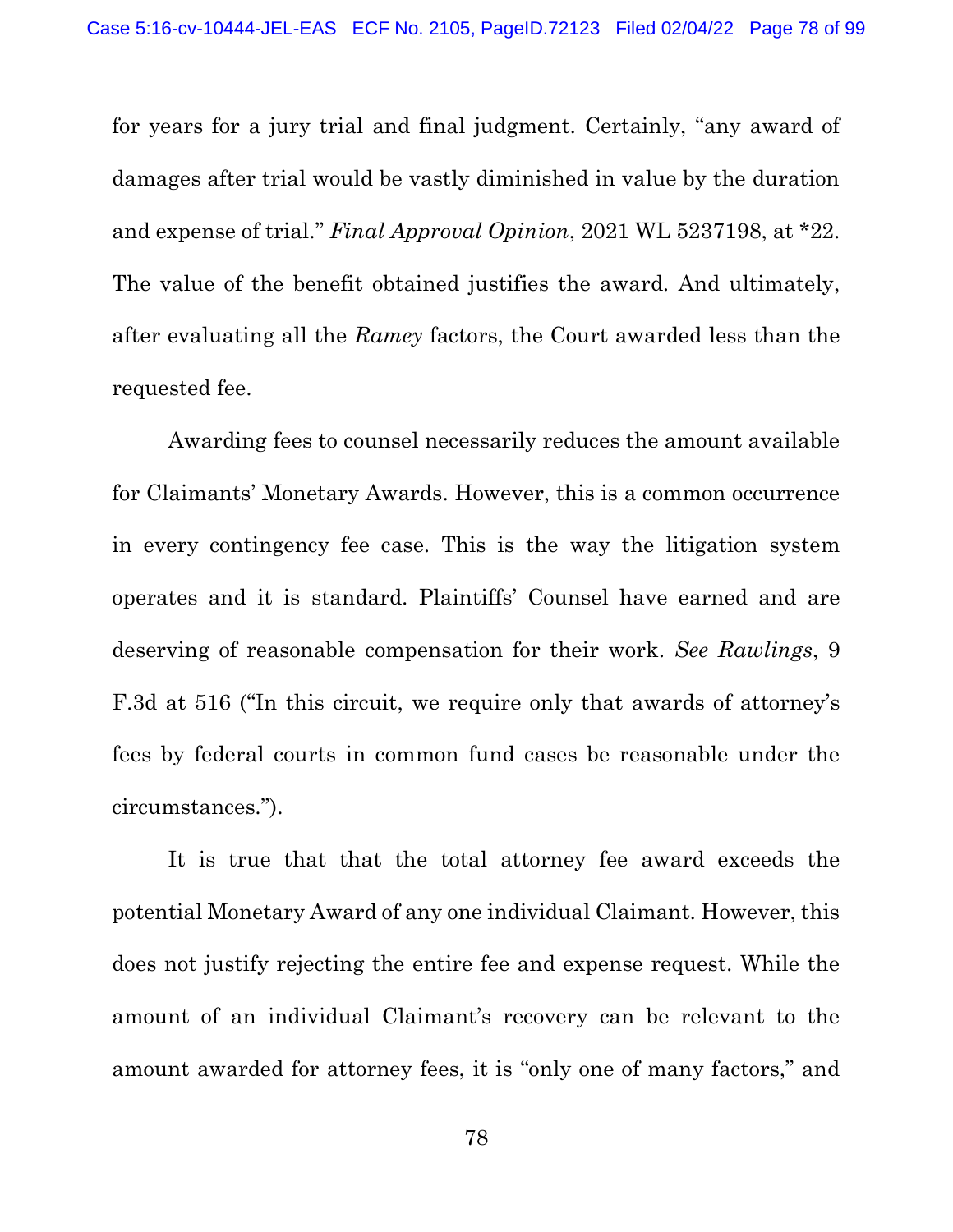the attorney fee award need not "be proportionate to the amount of damages" that an individual plaintiff actually recovers. Riverside v. Rivera, 477 U.S. 561, 574 (1986) (holding that, in a civil rights litigation, the damage award recovered by a plaintiff and the attorney fee award need not be proportionate to be reasonable and fair); see Saizan v. Delta Concrete Prods. Co., Inc., 448 F.3d 795, 802 (5th Cir. 2006) ("It remains true that there is no *per se* proportionality rule."); see Fisher v. SD Prot., Inc., 948 F.3d 593, 603 (2d Cir. 2020) (indicating that a multi-million dollar securities class action case is an example of a type of case where proportionality might be relevant to overall fairness).

 The Sixth Circuit has determined that fee awards are not "on [their] face unreasonable" if the fee award exceeds the recovery of an individual claimant. Moulton v. U.S. Steel Corp., 581 F.3d 344, 352 (6th Cir. 2009); see, e.g., Allan v. Realcomp II, Ltd., No. 10-cv-14046, 2014 WL 12656718, at \*2 (E.D. Mich. Sept 14, 2014) (finding that individual class settlement awards of approximately \$500 per claimant is a "substantial" award and that a total attorney fee award of over \$1 million dollars (or one-third of the fund) is reasonable).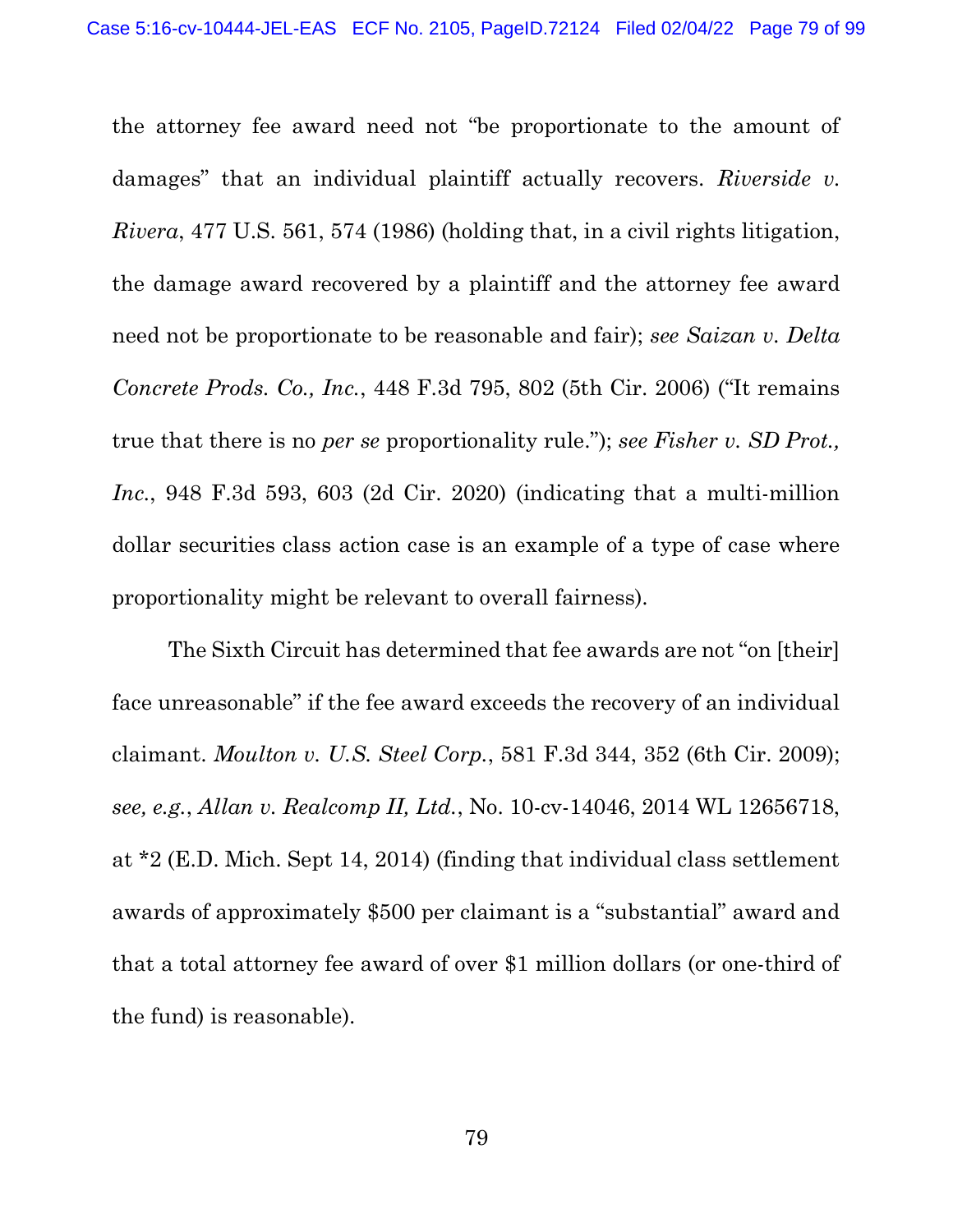Indeed, Unrepresented Objectors' argument compares apples to oranges: one cannot compare the overall total attorney fee award on one hand with an *individual* monetary award on the other. In terms of total amounts, the Court has awarded less than 31.33% of the total \$626.25 million settlement amount for attorney fees. This is reasonable and well within the range approved by other courts. Moreover, it bears emphasizing that the fee award will be split among dozens of Plaintiffs' law firms (and hundreds of lawyers).

 Accordingly, Unrepresented Objectors' objections are granted in part and denied in part.

#### 2. The Hall Objectors' Objection

The *Hall* Objectors raise several points in their objection. (ECF No. 1548.) Their first argument is that the percentage of the fund sought "should be lower" overall. (Id. at PageID.60220.) From what the Court can discern, their second main argument regards the structure of the fee request. More specifically, Hall Objectors argue that the structure is unfair because individuals who did not hire attorneys to represent or assist them still pay Plaintiffs' Counsel. (Id.)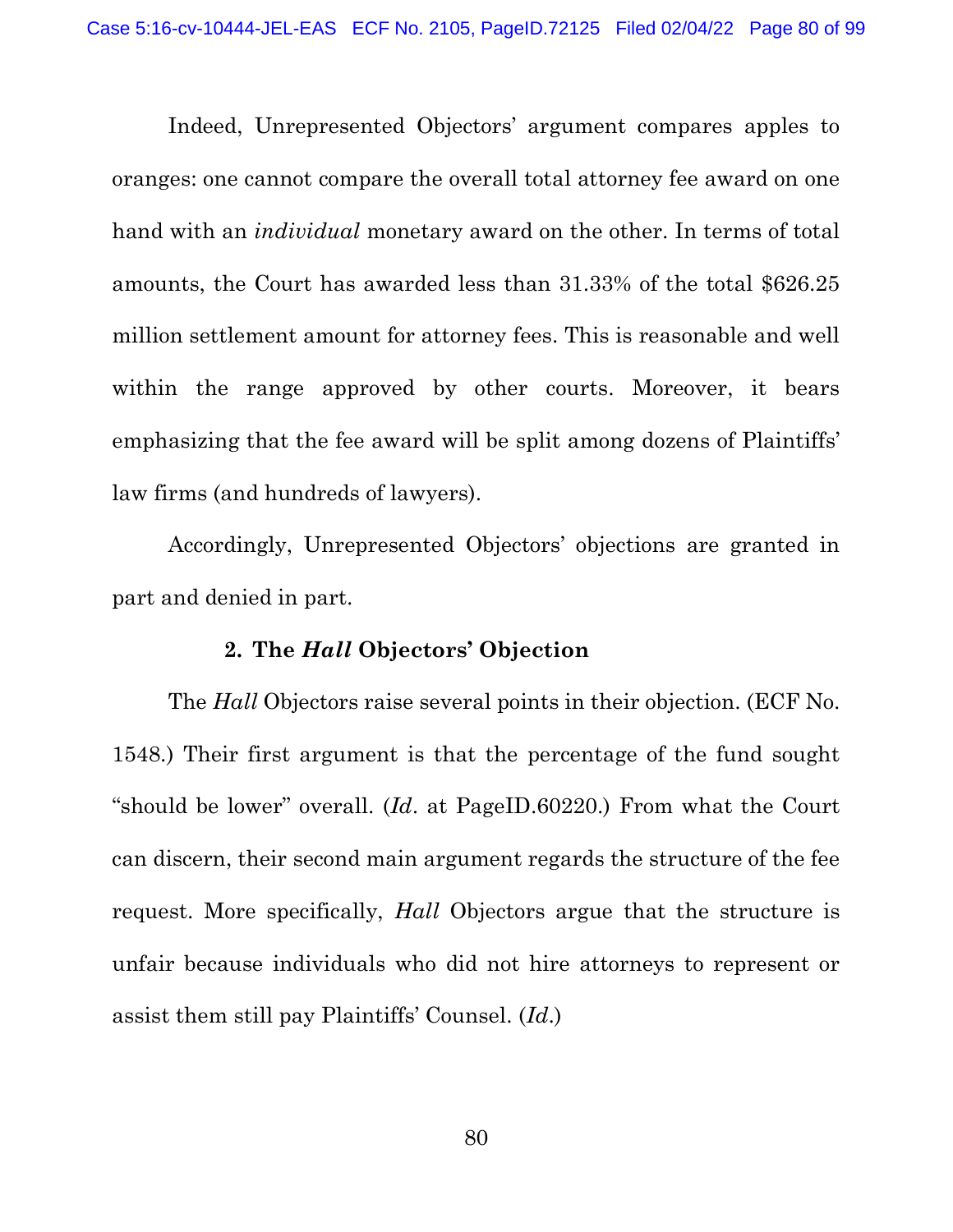For context, the Hall Objectors' counsel did not file an appearance until March 22, 2021. Counsel's representation of his clients is limited to objecting to the Fee and Expense Motion, as opposed to representation throughout the litigation. The Hall Objectors' submission is somewhat confusing, and the Court has done its best to understand their arguments.31 By the time of the July 15, 2021 hearing, the Court reasonably expected the points made in the objection would be presented in a clear manner that would permit the Court to fully consider and address them, but this did not occur. The Hall Objectors' presentation lasted well over three hours on July 15, 2021. (See ECF No. 1906.) During their arguments, the Court often sought clarification and asked counsel follow-up questions, frequently to no avail. (See, e.g., ECF No. 1906,

<sup>&</sup>lt;sup>31</sup> For example, *Hall* Objectors state one of their arguments as follows: "For unrepresented class members, an additional 27% paid to Class and Liaison Counsel, and for claimants represented after July 16, an extra 17% assessment." (ECF No. 1548, PageID.60220.) This characterization of Movants' proposal is inaccurate. Nowhere in the proposal do Movants request 27% plus an additional 17% in fees.

Perhaps the *Hall* Objectors intended to argue that there is a CBA of 27% for unrepresented children and 17% for those represented after July 16, 2020. But the Hall Objectors use the term "class member"— and there are no unrepresented class members. There is, however, a 27% fee requested for Class Counsel. Regardless, this inartfully explained argument is rejected.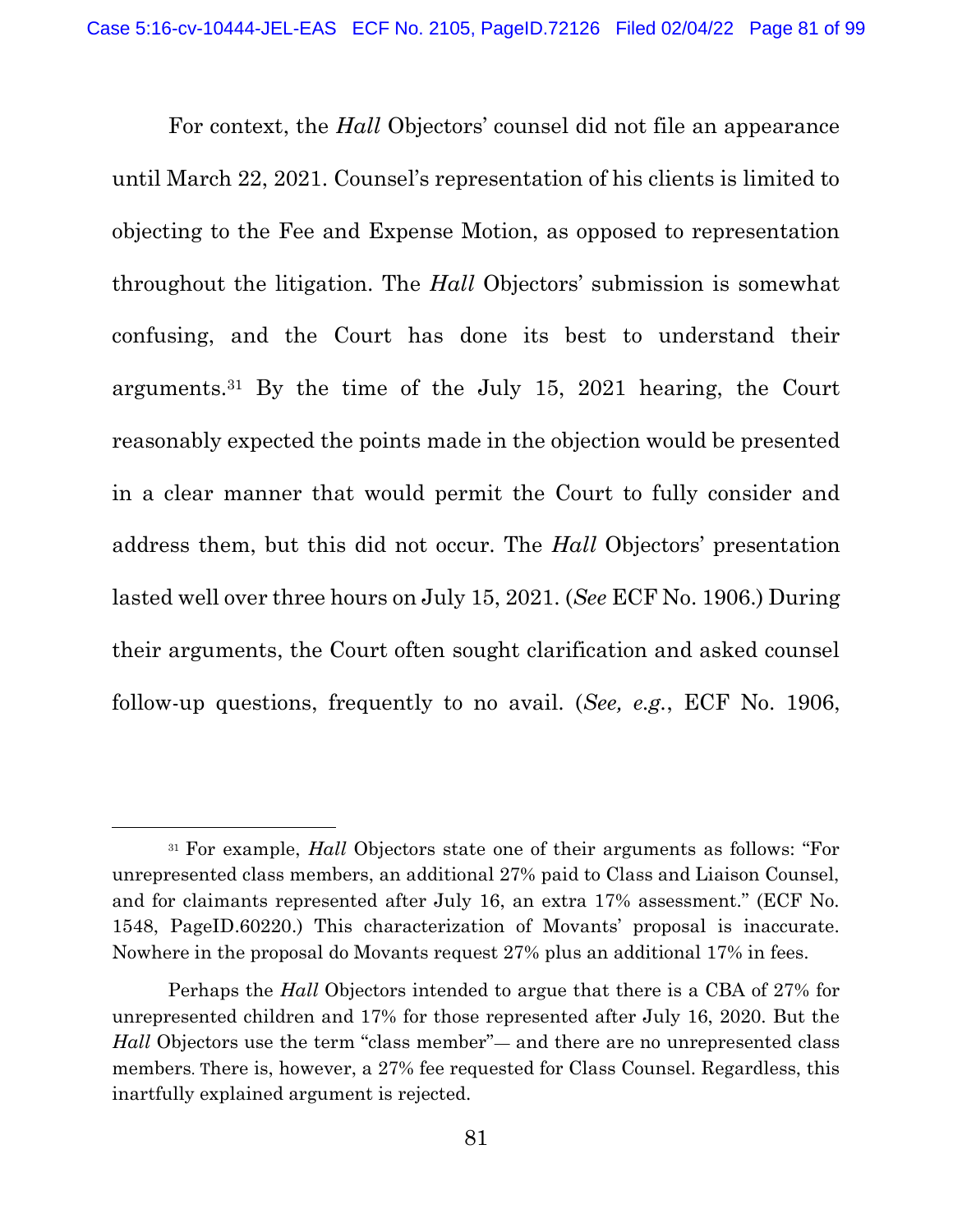PageID.66962–66968.) Regardless, the Court has done its best to identify the *Hall* Objectors' key points and address them.

 At the outset, the Hall Objectors evidently misunderstand a basic premise of the settlement: it settles both class and non-class litigation. Rule 23 is applicable only to the class side of the request and not to the non-class side. Yet in several instances, the Hall Objectors' objection insists on applying Rule 23 to the non-class side. For example, the Hall Objectors make much of Co-Liaison Counsel Shkolnik's firm's (Napoli Shkolnik) lodestar figures. They argue that the firm "misclassified dozens of inexpensive temporary employees . . . for the purpose of inflating their lodestar." (ECF No. 1548, PageID.60242.) This argument is unsupported, and the implication that Co-Liaison Counsel fraudulently inflated their rates and hours is improperly raised. As set forth above, the Court and the Special Master have scrupulously combed through the data provided by Napoli Shkolnik (and all other Plaintiffs' firms seeking common benefit awards) for over three years. No evidence of trickery or of inflating rates, whatsoever, has been identified through this independent review. Moreover, Co-Liaison Counsel are counsel for the non-class Plaintiffs. The Hall Objectors' Rule 23-based arguments do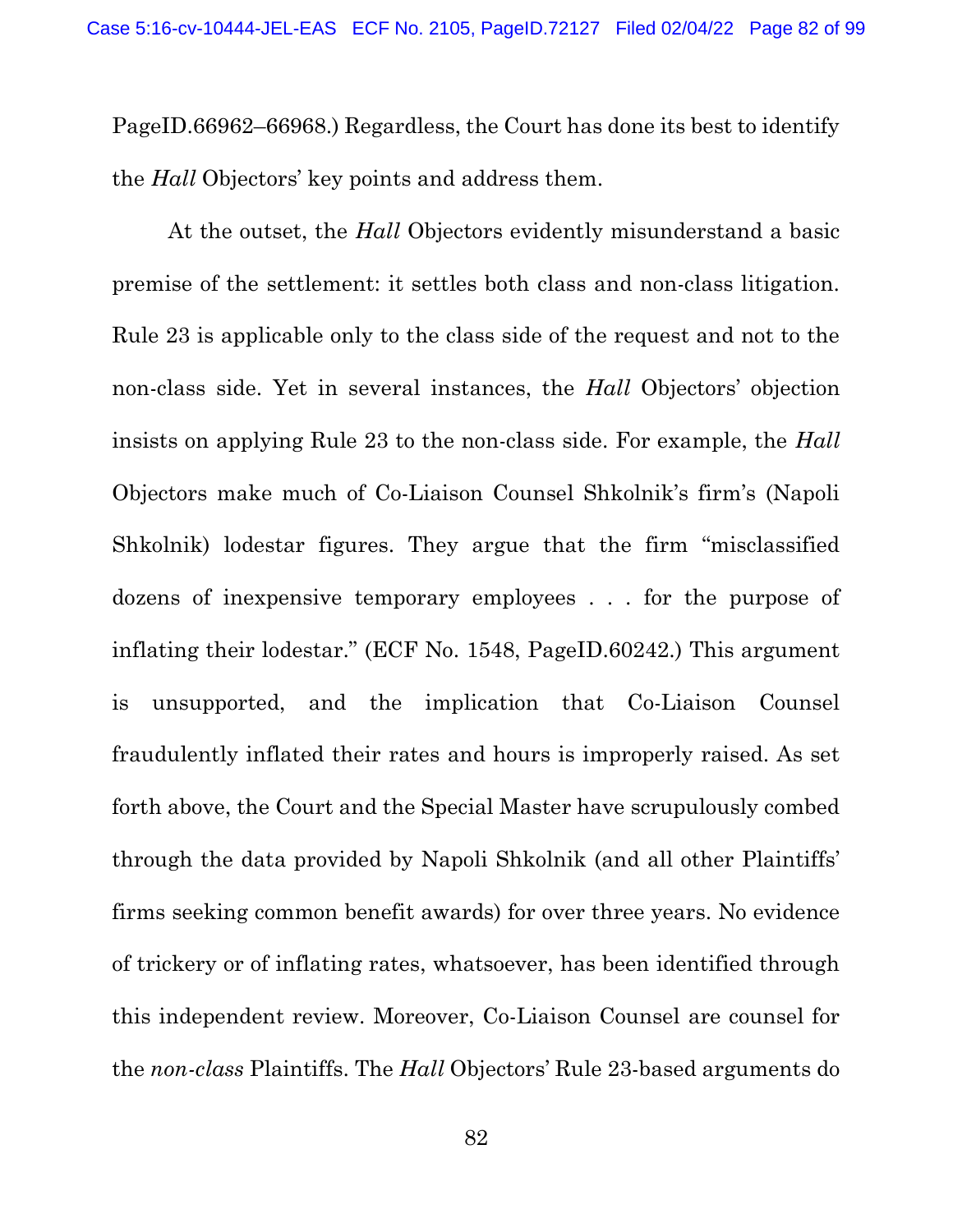not apply to them. The *Hall* Objectors' arguments related to non-class counsel are therefore rejected.

The *Hall* Objectors' first main argument is that the overall percentage of the fund sought is too high. They argue that "[a] reasonable percentage award should recognize economies of scale to prevent a windfall for plaintiffs' attorneys at the expense of the class." (Id. at PageID.60231.) However, there is no evidence of a windfall in the award granted here. Setting aside the fact that the Hall Objectors again focus on the Fee and Expense Motion as though Rule 23 were applicable to its entirety, they also get the standard wrong. They complain that "Plaintiffs cite only two class action precedents to support their 31.6% request." (Id. at PageID.60233.) However, as set forth in the Analysis section above, comparison to other percentage of the fund awards is not the only driver for determining what is reasonable. All the Ramey factors apply, and perhaps the most significant factor is the value of the benefit rendered, not comparison to other cases. The Court therefore rejects the Hall Objectors' arguments. Although the total fee request was not unreasonable, the Court reduced the fee for different reasons, as set forth above.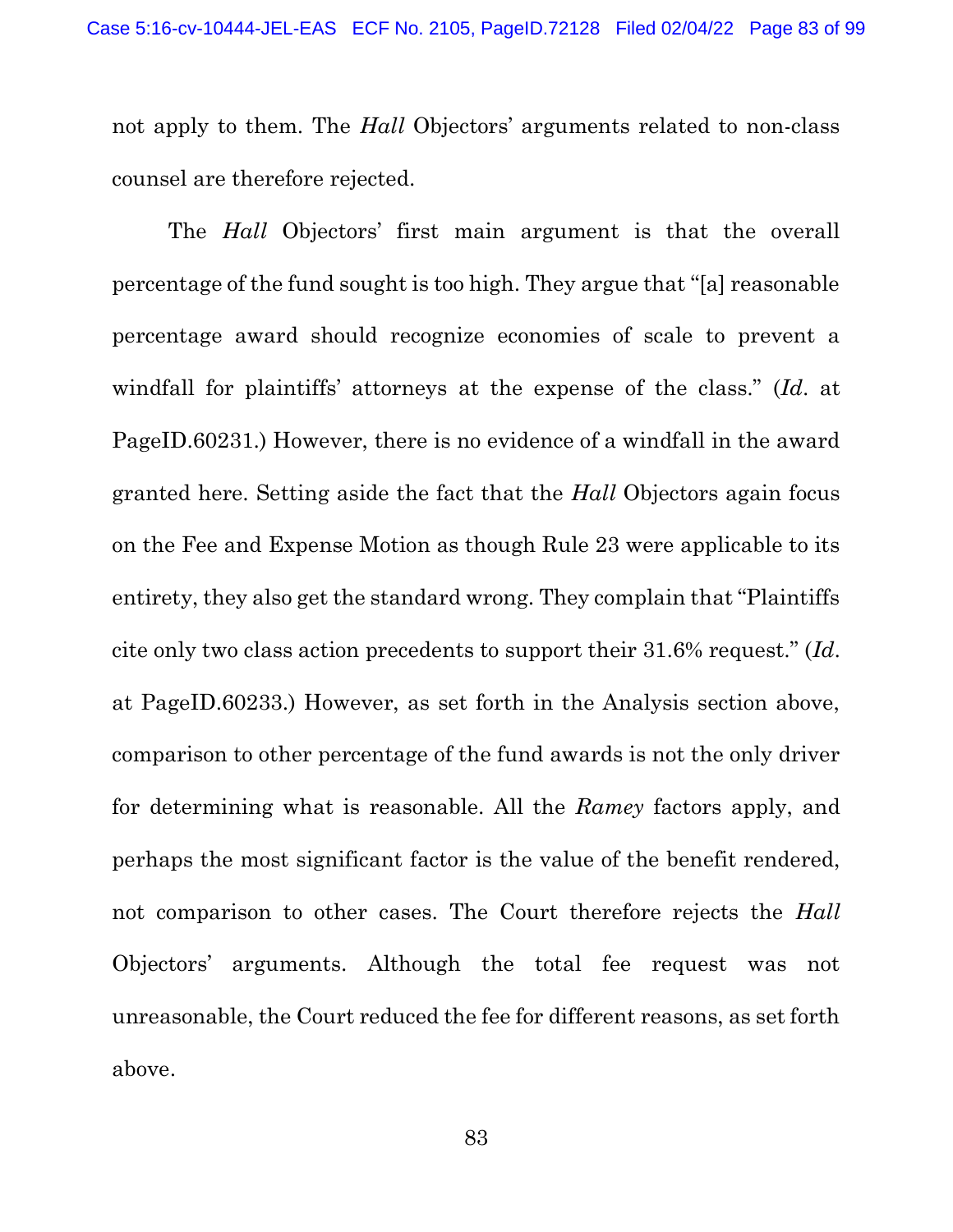The *Hall* Objectors' second main argument is that individuals who did not retain counsel or have the assistance of a lawyer should not have to pay for attorney fees and costs. From the Hall Objectors' perspective, unrepresented Claimants may have "deliberately saved those [attorney] costs by expending their time and effort navigating the settlement claims process on their own." (Id. at PageID.60228.) The Hall Objectors frame the fee and cost award as a deduction from individual Monetary Awards, which they argue is a method to "blunt the incentives class members" might otherwise have to avoid retaining counsel." (Id.) This argument ignores the fact that there would not be a settlement to participate in, at all, but for the work of Plaintiffs' Counsel and, in particular, PLG. It is only fair that all of those who have benefitted from the work of PLG should pay for that work on the same basis. The Court does not view the fee structure proposed here as a way of creating incentives or disincentives for hiring counsel. Rather, the structure proposed by Movants and granted by the Court fairly compensates the lawyers and creates equity among Claimants. The compensation and structure are equitable, fair, and reasonable. Accordingly, this argument is rejected.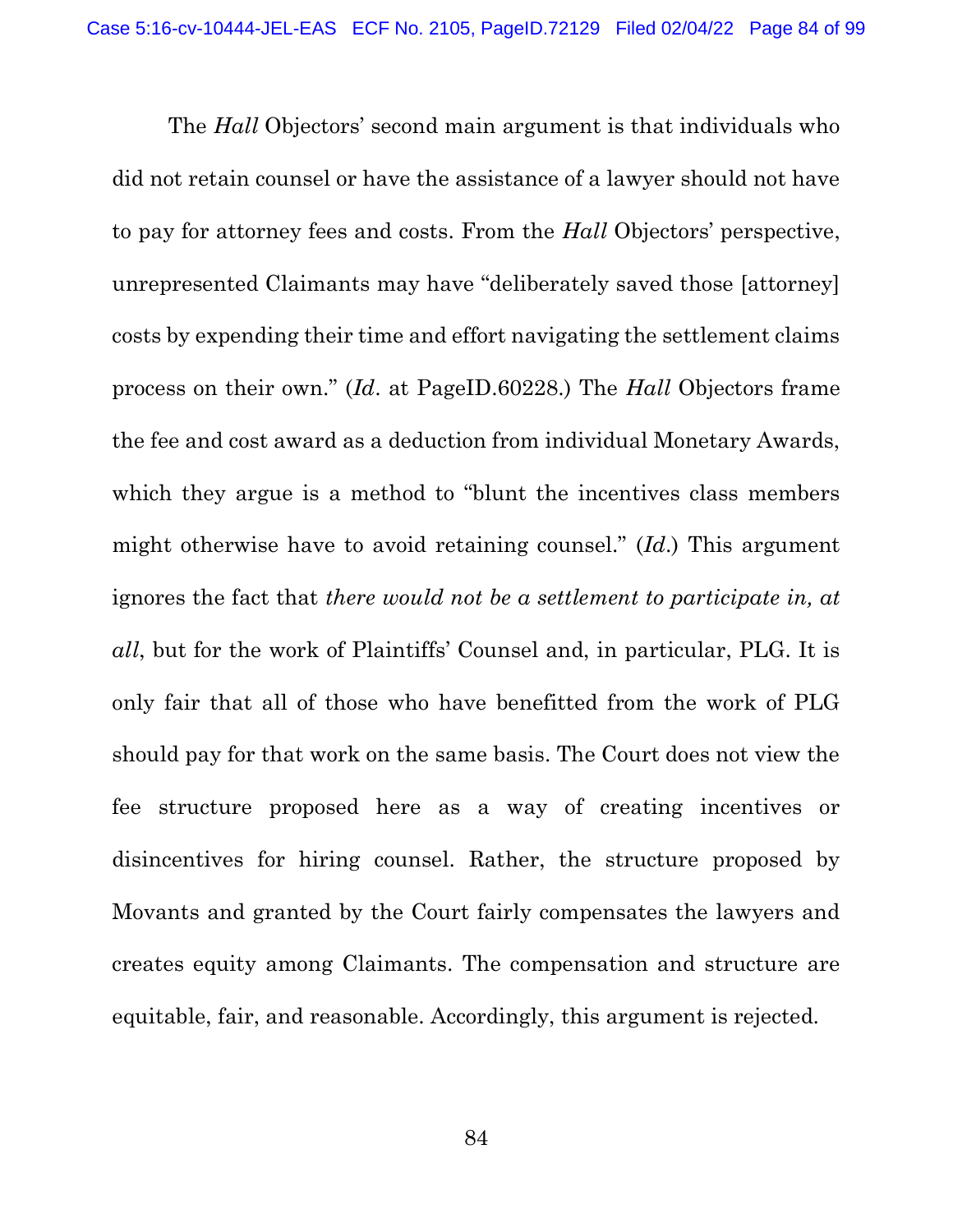The *Hall* Objectors argue that counsel receiving CBA awards and either a contingent fee award or Class Counsel award are "doubledipping," which, the Hall Objectors state, is "entirely novel" and "fundamentally destructive to the proper functioning of class actions and MDLs." (Id. at PageID.60234.) The Hall Objectors do not support this argument, nor do they explain how a request that is significantly lower than the one-third statutory cap for contingency fee cases (indeed, lower than 31.33% of the total settlement) is so fundamentally destructive to class actions and MDLs.32 On the other hand, Movants cite a good number of cases in support of their request in which courts have granted awards that are similar to— and higher than— the award Movants seek. (See ECF No. 1796, PageID.64537–64542.) See, e.g., In re Sulzer, 268 F. Supp. 2d at 930 (noting that "any common benefit fee applicants are already receiving contingent fee payments from their clients" and approving of that structure). Accordingly, the Hall Objectors' argument is rejected.

<sup>32</sup> Moreover, had there not been a class-based element to this litigation and settlement, the Court would not likely be tasked with reviewing the attorney fees at all. The fees would undoubtedly have been closer to one-third of the total settlement amount, which is significantly higher than what is being ordered here.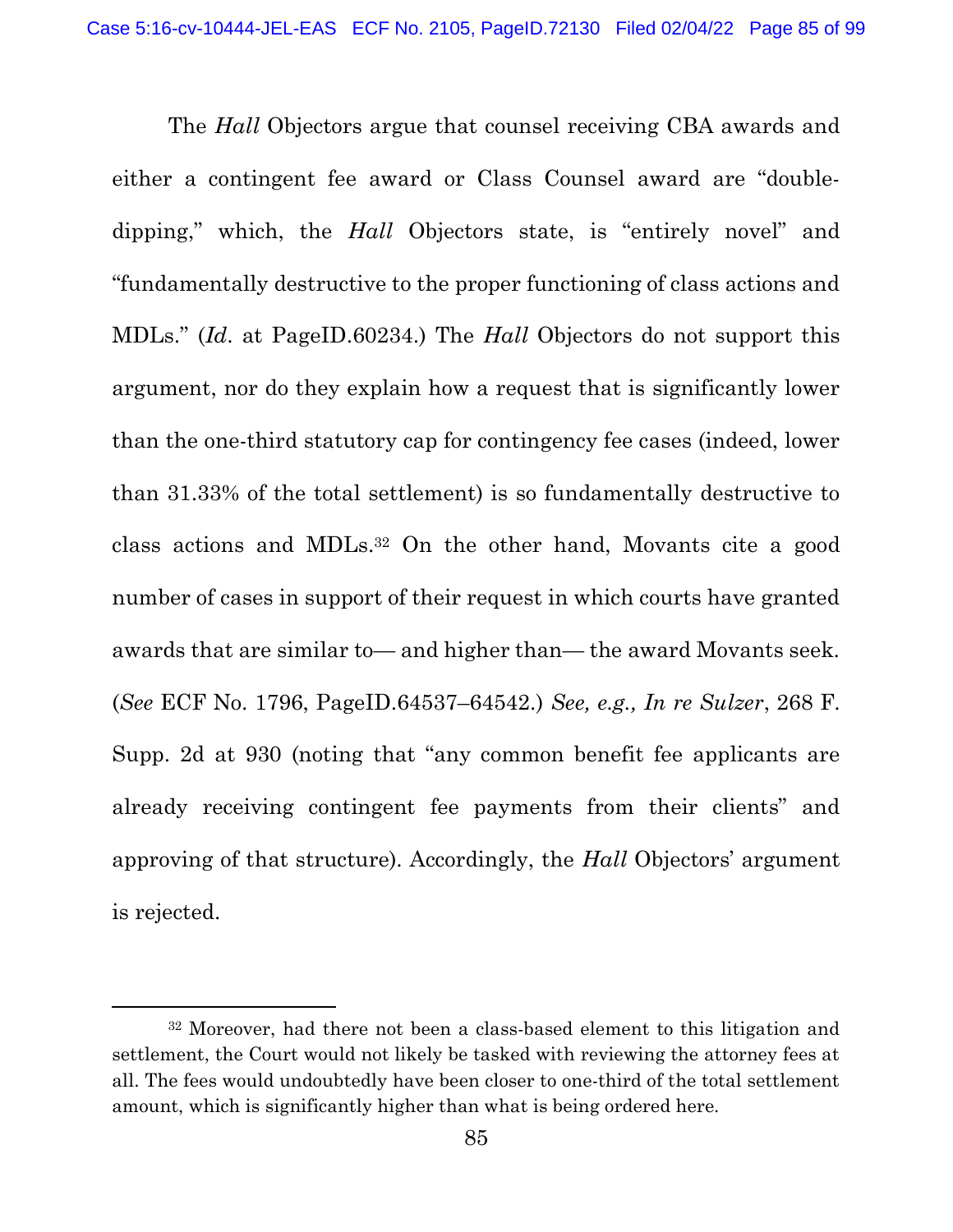The *Hall* Objectors raise several other arguments in their objection, all of which are denied. For example, they object to "the [Fee and Expense] Motion's request for the Court to delegate its Rule 23(h) duty by allowing these firms to apportion fees among themselves, in secret and without judicial involvement." (ECF No. 1548, PageID.60221.) This, they argue, "violates Rule 23(h)," and they argue that they are entitled to know "which attorneys seek what fees for what work." (Id. at PageID.60224 (emphasis in original) (citing In re Mercury Interactive Corp. Secs. Litig., 618 F.3d 988, 994 (9th Cir. 2010)); (see also id. at PageID.60229.) This argument is rejected. The Sixth Circuit does not have case law similar to the Ninth Circuit on this subject. The Court has been provided with adequate information in the Fee and Expense Motion regarding how Plaintiffs' Counsel intend to sub-divide any award of fees granted by the Court. The level of detail sought by the Hall Objectors would not enhance or otherwise assist the Court in making its decision, nor does it make any difference to any Claimant since the fee structure contributes to the parity principles set forth in the ASA itself. The remaining points made by the *Hall* Objectors largely overlap with their Discovery Motion, which is addressed below.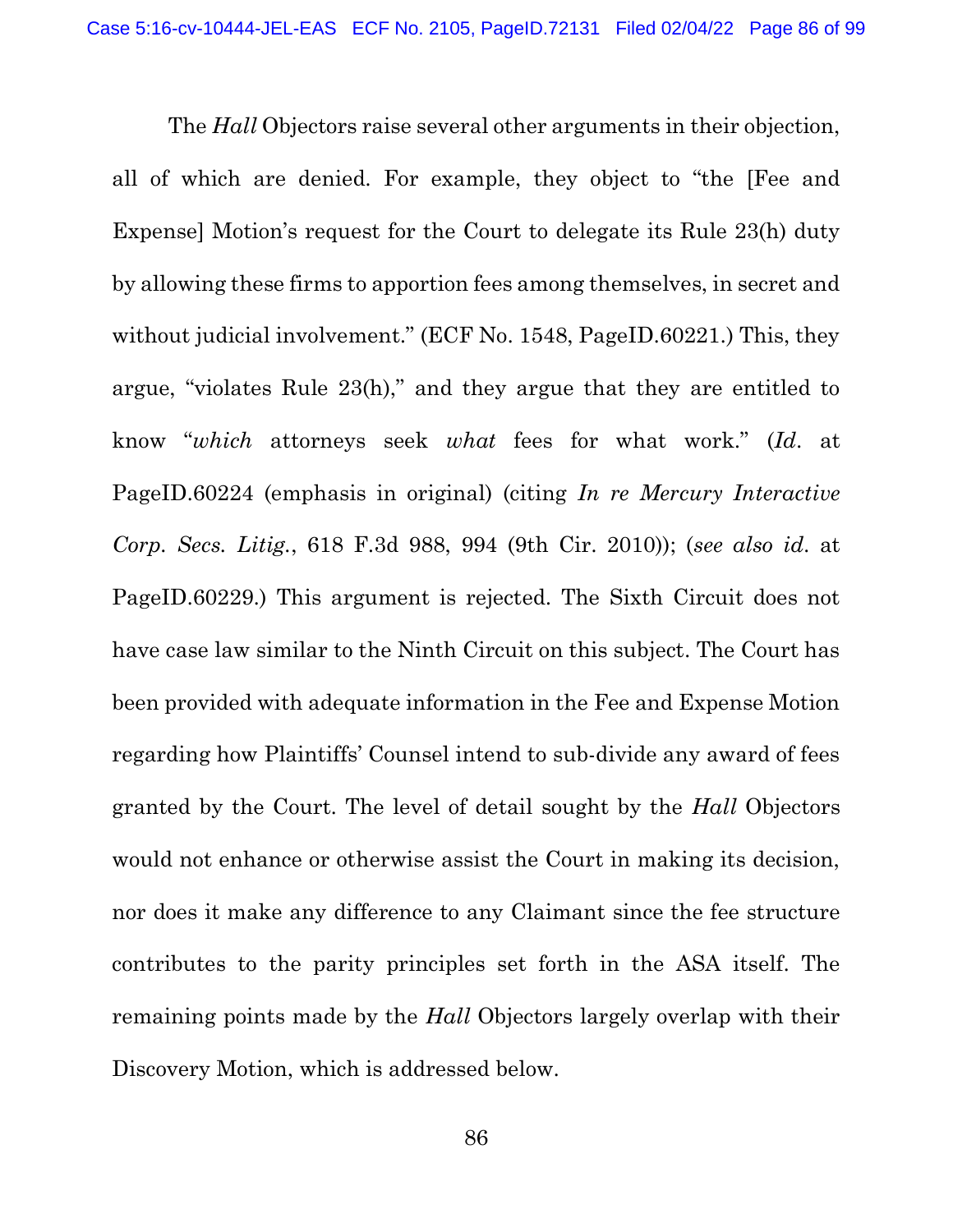The *Hall* Objectors argue that the Court should "invite defendants" to comment on the fee request." (Id. at PageID.60223.) The ASA states: "Unless required to do so by the Federal Court, Defendants will take no position with respect to any application to the Federal Court by Co-Lead Class Counsel, Co-Liaison Counsel or counsel in the Related Lawsuits for an award of attorneys' fees, and reimbursement of costs and expenses incurred[.]" (ECF No. 1394-2, PageID.54160.) The Court has conducted its own careful and independent review of the Fee and Expense Motion, with the assistance of the Special Master. In the Court's discretion, it finds no need to seek further input from Settling Defendants on this topic. Accordingly, this request by the *Hall* Objectors is denied.

 The Hall Objectors argue that Plaintiffs' percentage of the fund on the gross settlement should instead be "computed on the net sum." (Id. at PageID.60236–60237.) The Hall Objectors then go on to speculate as to the administrative fees and costs and cite numerical estimations that are not supported by facts. (Id. at PageID.60237–60238.) The Court has addressed and accounted for a fair and reasonable 'order of operations' for determining the fee award for the reasons and in the manner set forth above. Accordingly, these arguments are rejected.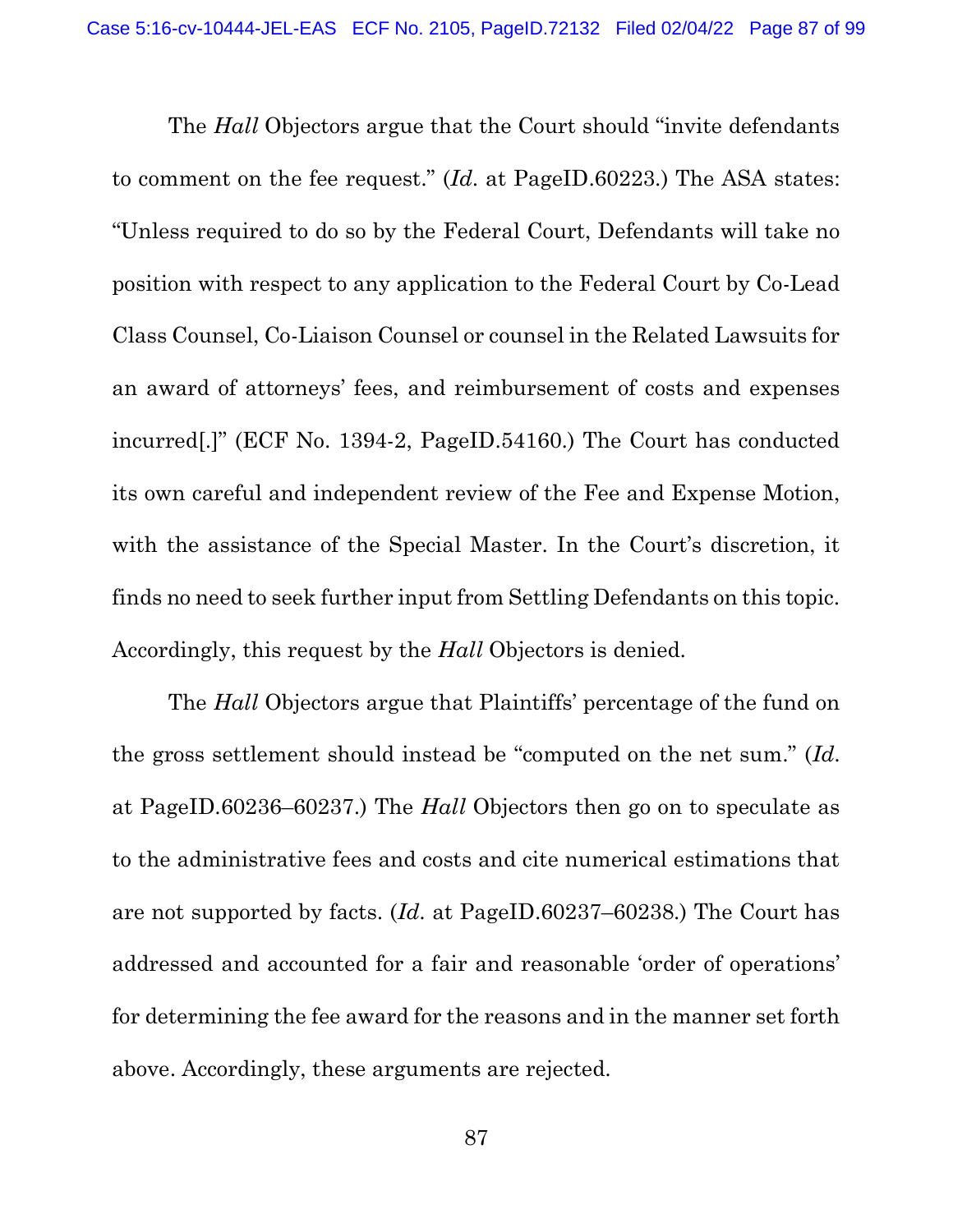Finally, as to the Hall Objectors' arguments that the Fee and Expense Motion violates both Rule 23's procedural and substantive requirements, these arguments are denied. Movants timely filed their Fee and Expense Motion by the deadline, thoroughly explained and detailed their proposal, and provided all the data— as required under the Time and Expense Order— in declarations attached to their motion and in camera. There are no violations of the Federal Rules of Civil Procedure here, and this argument is rejected.

The arguments in the *Hall* Objectors' objection are therefore denied.

#### 3. The Chapman/Lowery Objectors' Objection

 The Chapman/Lowery Objectors present three main points in their objection.33 (ECF No. 1562.) First, they argue that they should be able to study the Time and Expense Order data and the data underlying the Fee and Expense Motion. Second, they argue that the CBA sought is too high,

<sup>&</sup>lt;sup>33</sup> Perplexingly, attorney Valdemar Washington (the lawyer for the *Anderson* Plaintiffs, who are not objectors to the ASA or the Fee and Expense Motion) filed an affidavit in support of the Chapman/Lowery Objectors' objections. (ECF No. 1562-1.) As set forth above, the Court permitted argument from Washington on the July 15, 2021 hearing date even though none of his clients filed an objection based on attorney fees. (See ECF No. 1906.)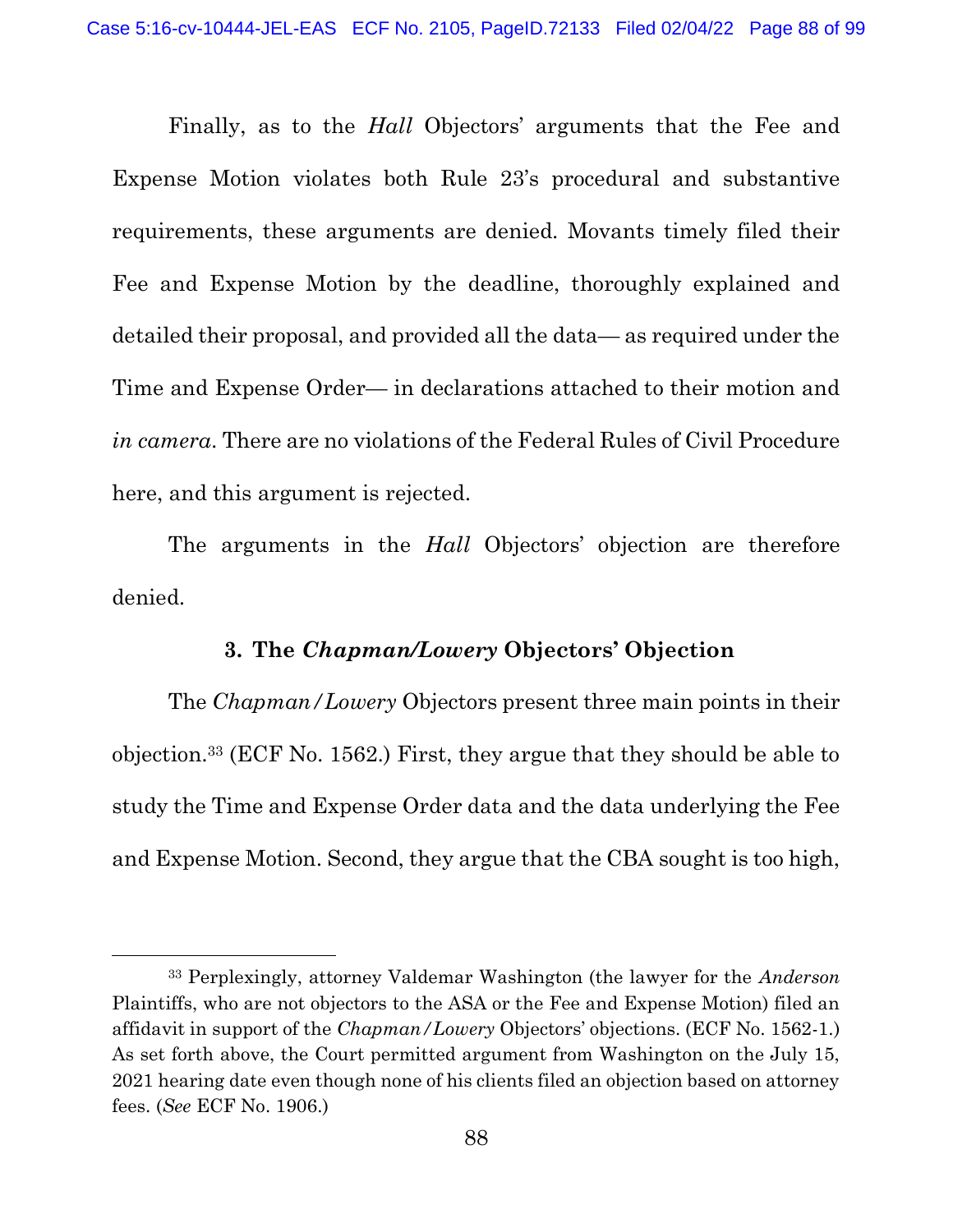and they lodge several protestations to Co-Liaison Counsel's performance. Third, they argue that the July 16, 2021 date set forth in the proposal (which is the date set forth in the Fee and Expense Motion after which IRC's proposed fee would be reduced) is arbitrary and should instead be aligned with the date that the Motion for Preliminary Approval was filed on November 17, 2020. The first two points made in the Chapman/Lowery Objection are denied. The final argument is granted in part and denied in part for the reasons set forth below.

 The Chapman/Lowery Objectors' first argument is that individual Plaintiffs and their attorneys should be afforded an opportunity "to review the detailed time and expense records." (Id. at PageID.60505.) Since this argument largely overlaps with the arguments made in the Discovery Motions, the Court will address this topic in the section of this Opinion and Order related to these Motions.

 The Chapman/Lowery Objectors' second argument regards the percentage sought in Movants' common benefit request. (Id. at PageID.60507.) Like Unrepresented Objectors and the *Hall* Objectors, the Chapman/Lowery Objectors believe the amount sought is too high. Their main argument against the amount sought largely replicates the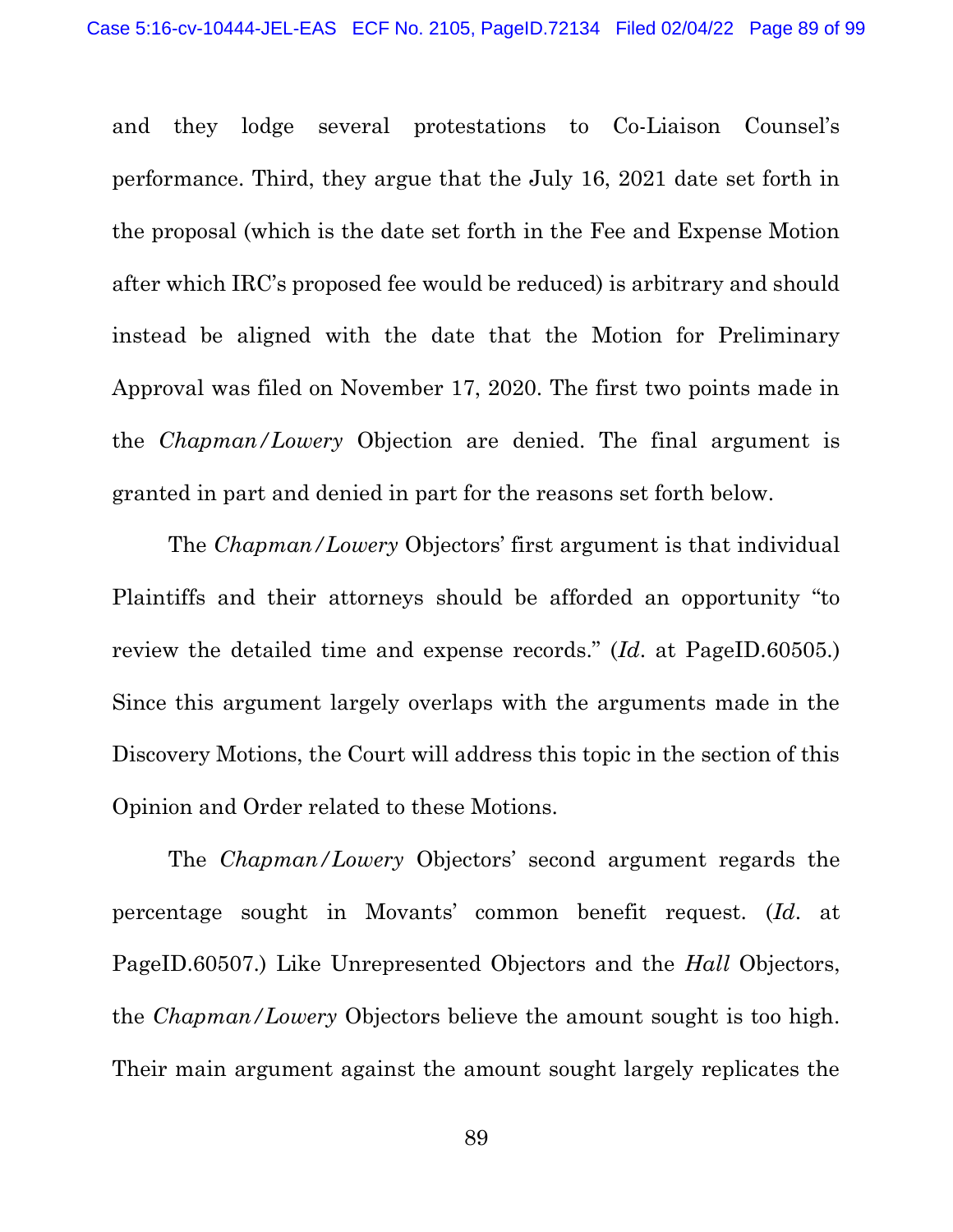substance of their bone lead testing-based objections to the ASA, which were denied. See Final Approval Order, 2021 WL 5237198, at \*34–51. The objections related to bone lead testing assume that Co-Liaison Counsel submitted time and expense data for the bone lead testing program they initiated in the City of Flint. However, Co-Liaison Counsel have clarified that they did not. (ECF No. 1796, PageID.64566–64567.) The Special Master's and this Court's independent review confirm the same. (See ECF No. 2104, PageID.72031.) Accordingly, this argument is rejected.

Lastly, the *Chapman/Lowery* Objectors argue that the July 16, 2020 "cut-off" date should be adjusted to coincide with the date that the Preliminary Approval Motion was filed in November of 2020, and that the 10% fee for post-July 16, 2020 engagements is too low. (ECF No. 1562, PageID.60512.) The Court grants this portion of their objection in part and denies it in part.

 As to the July 16, 2020 "cut-off" date, Mr. Cuker argued at the July 15, 2021 hearing that the date should be changed to November of 2020 because he personally did not know anything about the settlement until August 2020. He stated: "that's not very fair to me if I signed up someone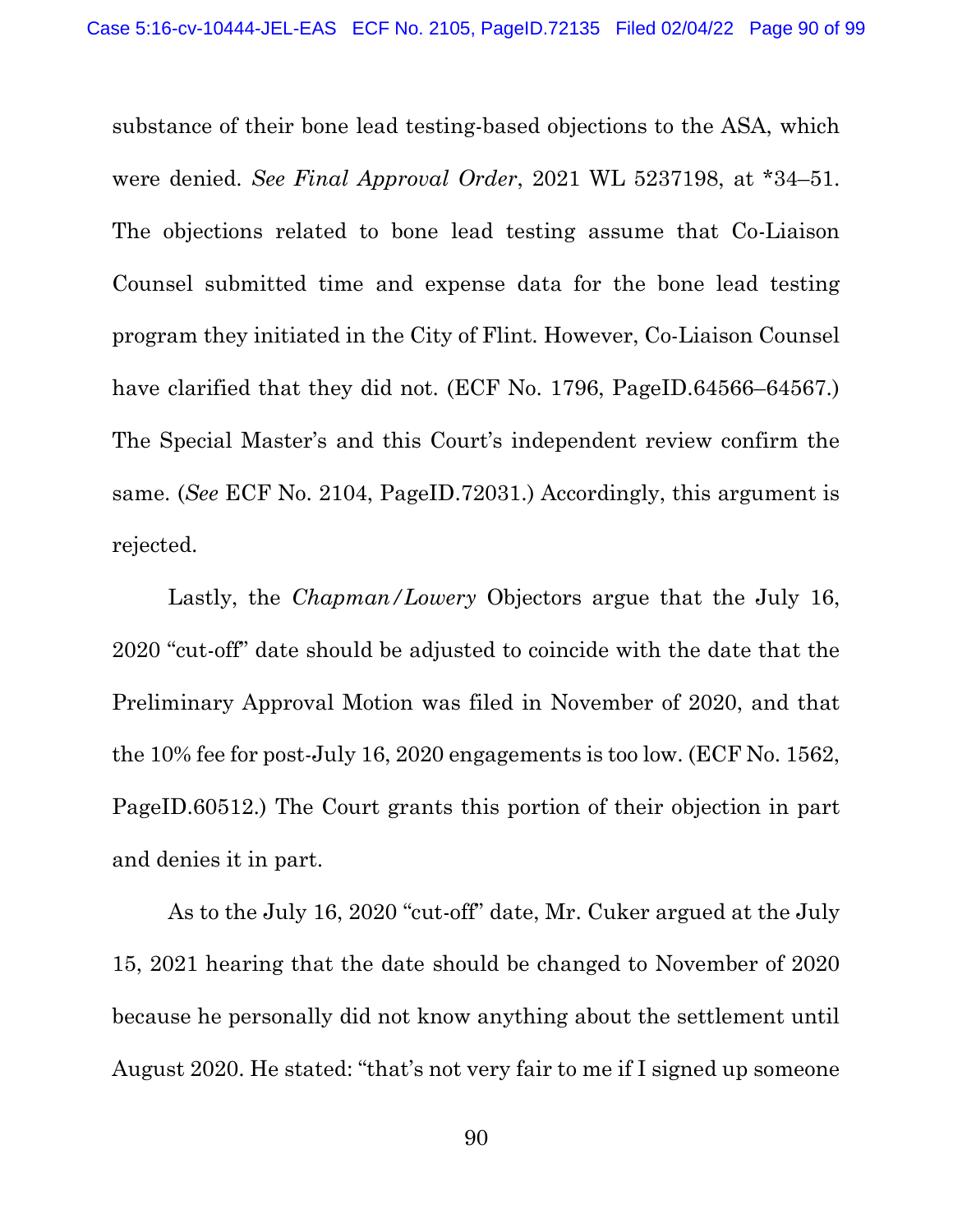up [sic] on August 1 not knowing [the settlement would be announced soon after]." (ECF No. 1906, PageID.67057.) Mr. Cuker later confirmed that he signed up six clients after July 16, 2020 and before the settlement was announced.34 (See ECF No. 1912.) The Court disagrees that Mr. Cuker was without notice that settlement negotiations were ongoing and progressing. The Court appointed facilitative mediators in January of 2018. (See ECF No. 324.) Mr. Cuker already had filed an appearance in this case in 2017 and would have received electronic notice of all filings after that, including notice of the facilitative mediator appointment. (See ECF No. 179.) Additionally, the record demonstrates that over the years, Co-Liaison Counsel kept IRC apprised of the fact that settlement negotiations were ongoing. (See, e.g., ECF No. 1298.) Mr. Cuker admitted at a hearing that he chose not to attend hearings regularly in this litigation for "years" up until when the settlement was announced in November of 2020. (ECF No. 1312, PageID.39913–33914.) There has been no lack of transparency.

<sup>34</sup> Whether these six individuals are registered for the settlement is unknown. It is also not known whether Mr. Cuker filed lawsuits on behalf of these individuals such that he would incur the time and expense of preparing and filing a complaint and serving the proper documents on Defendants.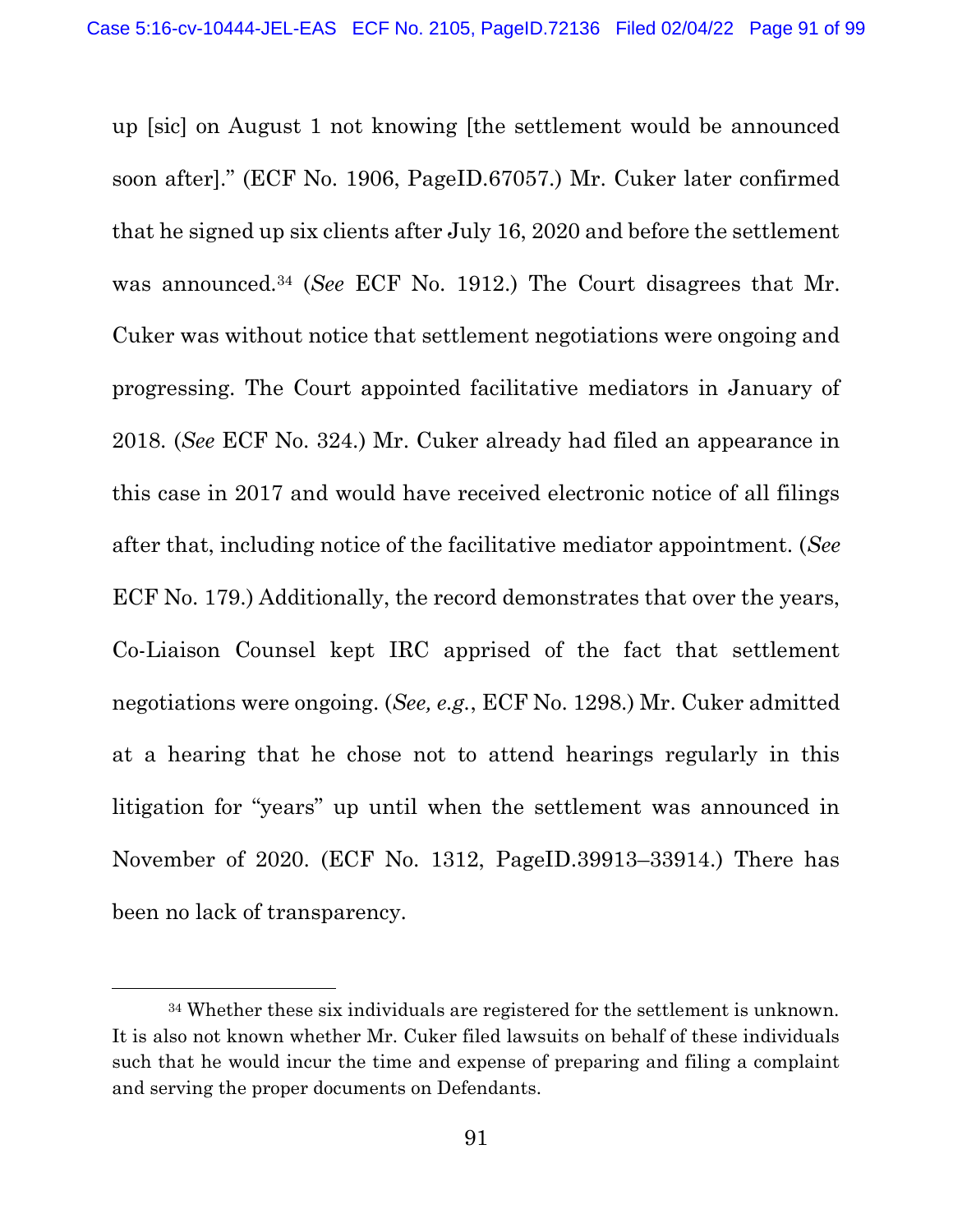Despite this, the Court finds that it is reasonable to move the cutoff date for a reduced fee to August 20, 2020. It is logical that, on and after the date that the settlement was announced, "the risk of nonrecovery, and therefore the contingent nature of counsel's work, dropped dramatically and ultimately disappeared." Bowling, 922 F. Supp. at 1282. As a result, Mr. Cuker may collect a 25% retainer for the clients who signed a retainer with him between July 16, 2020 and before August 20, 2020.

 Accordingly, for these reasons, the Chapman/Lowery Objectors' objections are granted in part and denied in part.

#### 4. Brown's Objection

 Brown objected to the attorney fee motion. (ECF No. 1556.) Brown's Complaint alleges that Odie Brown died of Legionnaires' disease, which she contracted while hospitalized at Hurley Hospital and/or at McLaren Hospital. (See Case 5:18-cv-10726-JEL-MKM ECF No. 136, PageID.2030–2031.)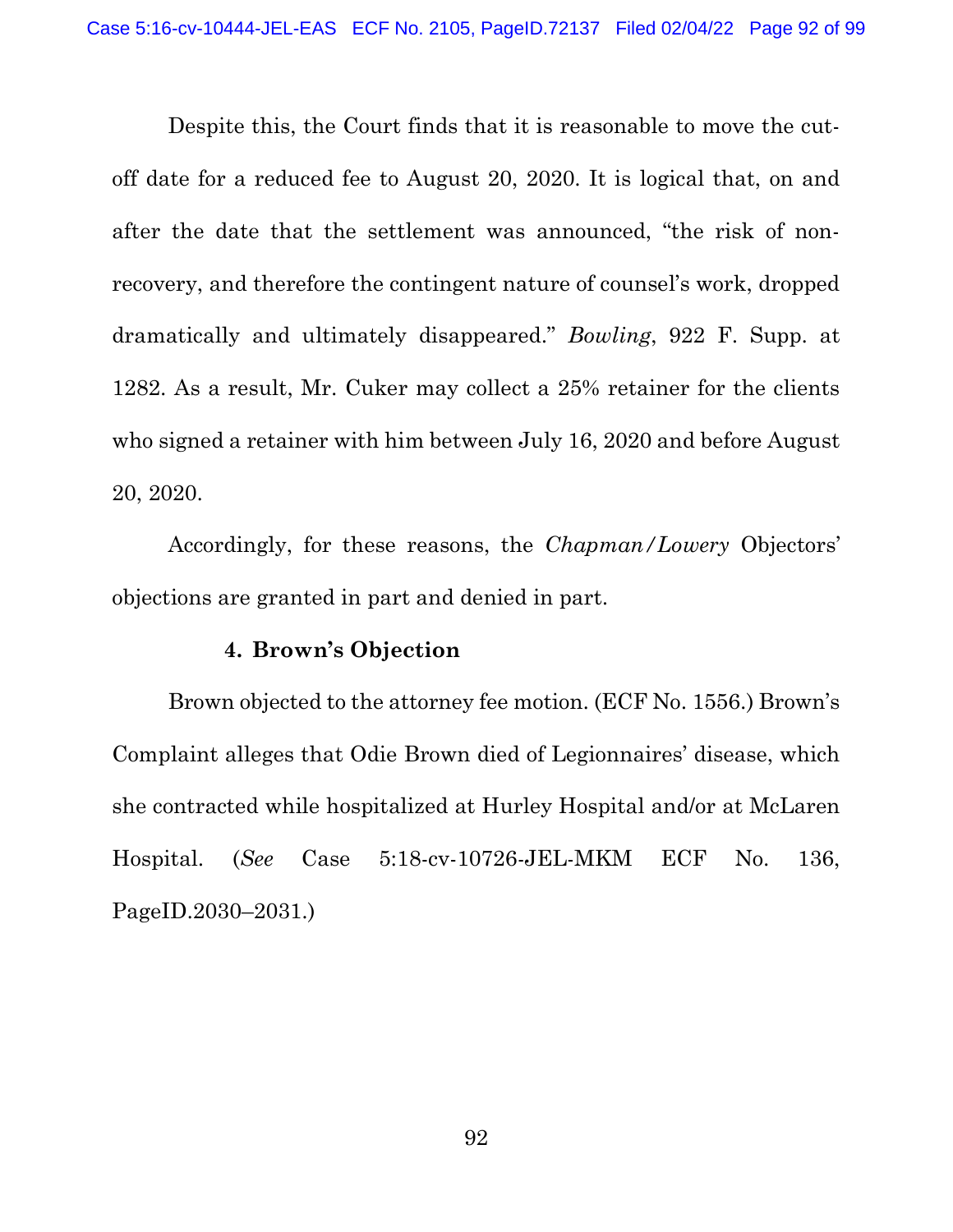Brown's position is that, if the McLaren Defendants elect not to walk away from the settlement,<sup>35</sup> "Plaintiff Brown objects to Plaintiffs' request for a \$1.26 Million CBA attorney fee on the McLaren share of the settlement. Unlike the settlement proceeds being paid by other settling Defendants, any McLaren paid settlement cannot be said to have resulted from common benefit work Plaintiffs conducted as to McLaren." (ECF No. 1556, PageID.60404.) The \$1.26 million figure represents 6.33% of \$20 million, which was McLaren's original contribution to the settlement. Therefore, the objection is to the 6.33% CBA request. Brown explains her position, stating that (1) McLaren Defendants are not class defendants; (2) McLaren Defendants have not been subjected to discovery; and (3) in the 80-plus depositions taken or defended by Plaintiffs' Counsel in these cases, Brown's counsel "attended and participated on sixty to seventy of those [depositions]" and was the only counsel "to ask questions about McLaren's involvement and role with the Legionella outbreak." (Id. at PageID.60405–60406.) Accordingly, the

<sup>35</sup> The McLaren Defendants elected to contribute \$5 million to the settlement rather than exercise their walk-away rights. (See ECF No. 1996.)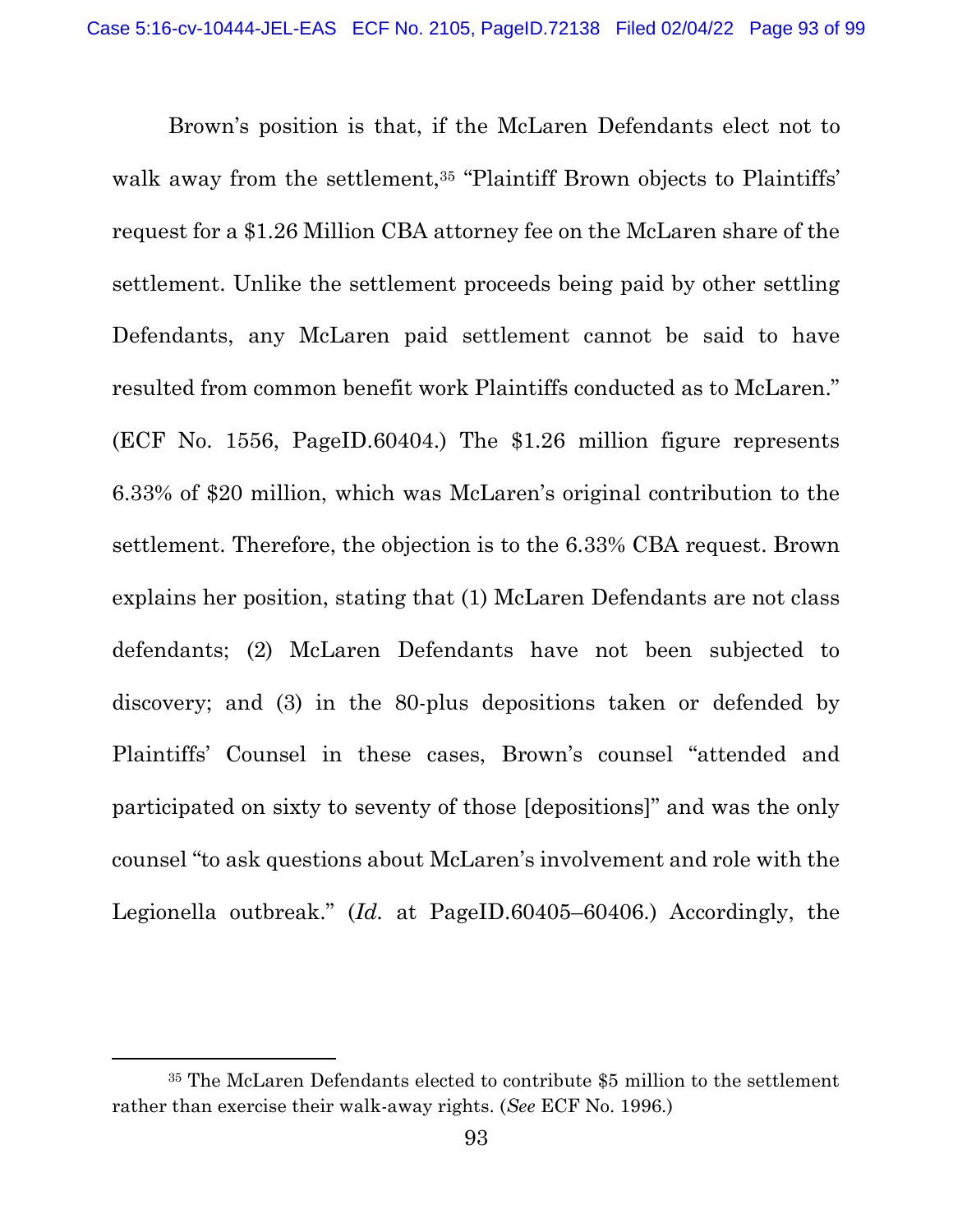argument goes, PLG should not be permitted to take a global CBA from McLaren's contribution.

 Brown's objection is rejected. Brown did not register for the settlement and has no standing to object to it. Even if Brown had registered, there is no authority to support her position that she should be treated differently from any other Claimant who is settling claims against the McLaren Defendants, or that the McLaren Defendants' contribution to the total settlement fund should be treated differently than the contributions of any other Settling Defendant. The funds contributed by the Settling Defendants are to be placed in one Qualified Settlement Fund for the benefit of all Claimants. Final Approval Opinion, 2021 WL 5237198, at \*6. In reaching its decision on final approval, the Court found that this structure is fair, adequate, and reasonable. Id. at \*23–24. Accordingly, Brown's objection is denied.

# D. The *Hall* and *Chapman/Lowery* Objectors' Discovery Motions

The Hall and Chapman/Lowery Objectors both separately move to review and respond to hourly billing and costs. (ECF Nos. 1586, 1719.) First, they argue that they are entitled to inspect the attorneys' detailed hourly billing and cost records that have already been submitted to both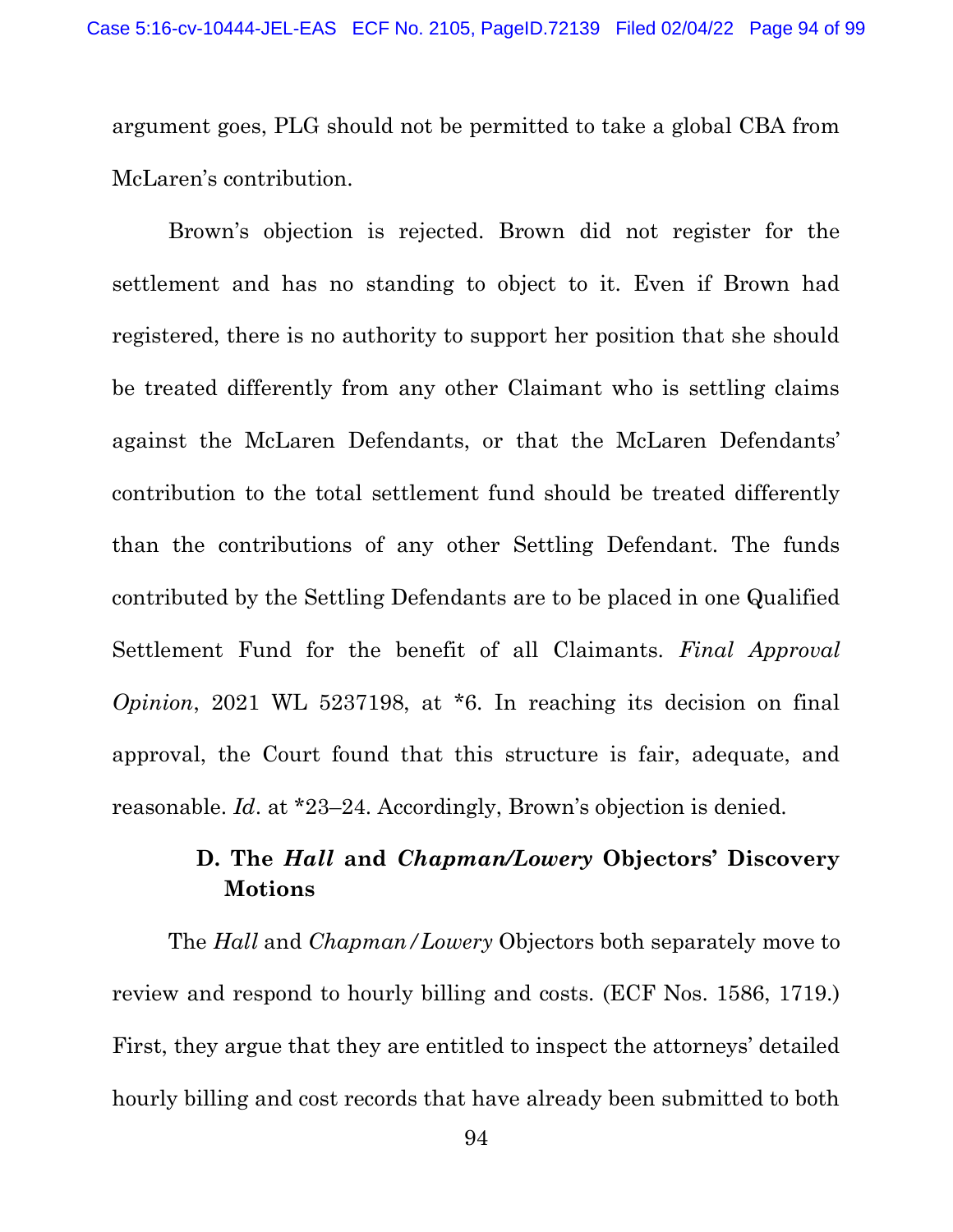the Special Master and to the Court in camera . Second, they argue that they are entitled to discovery of fee-sharing agreements among the firms that will receive the CBA.

As an initial matter, the *Hall* and *Chapman/Lowery* Objectors have not cited any authority to support their argument that they have a right to inspect detailed fee and cost information. Indeed, at the hearing held on July 15, 2021, the *Hall* Objectors' counsel conceded that "the Sixth Circuit hasn't ruled on this particular issue[.]" (ECF No. 1906, PageID.66936.) Detailed fee and cost information has already been submitted to the Special Master and to the Court for independent in camera review. Additionally, the Court did not base its award purely on the lodestar. Rather, it applied the percentage of the fund method with a lodestar cross-check. The cross-check, however, is not required in the Sixth Circuit. Indeed, the Sixth Circuit has held that "the cross-check [i]s optional." Van Horn, 436 F. App'x at 501 (emphasis in original) (citing Rawlings, 9 F.3d at 516). Additionally, as set forth above, "[i]n contrast to employing the lodestar method in full, when using a lodestar crosscheck, the hours documented by counsel need not be exhaustively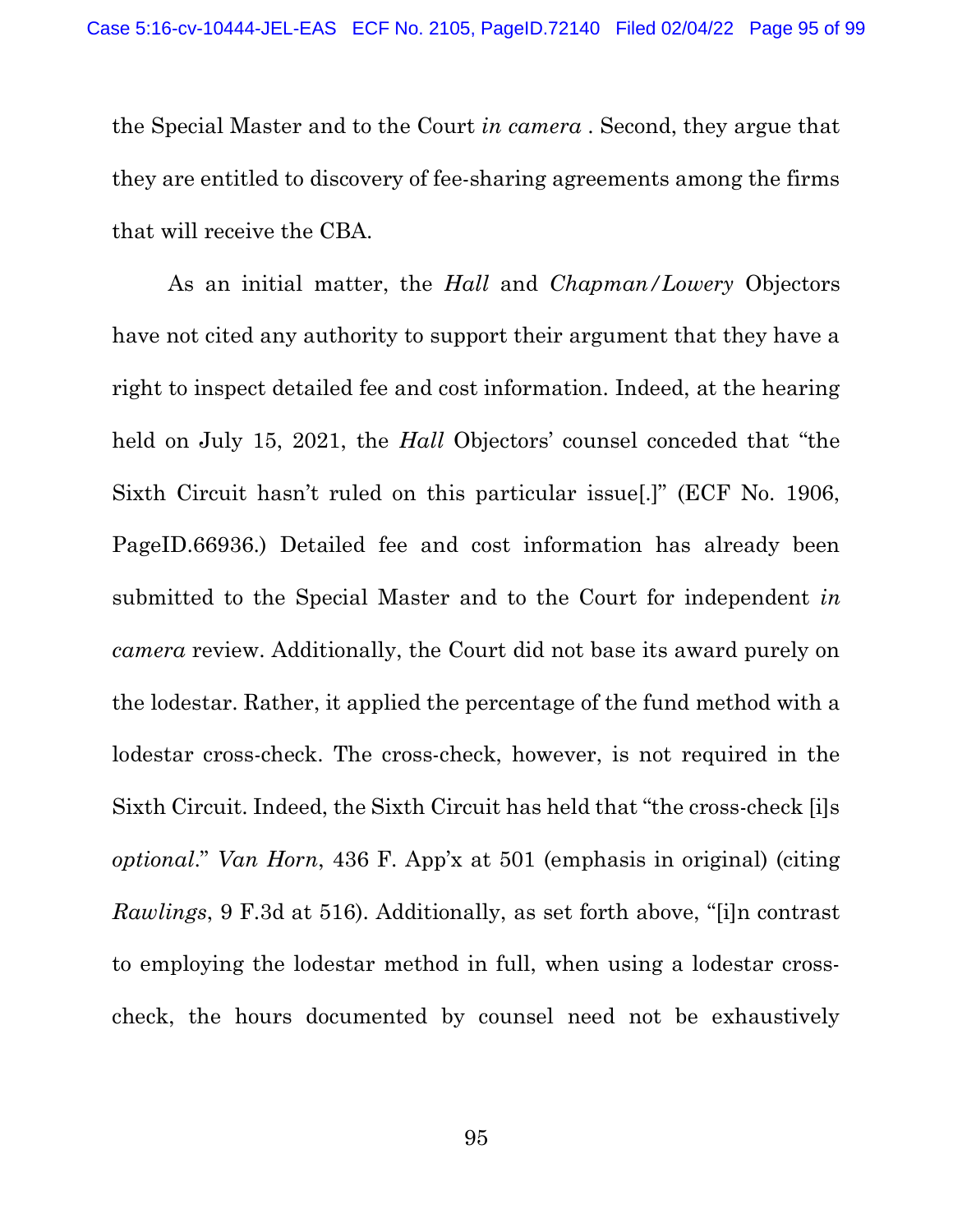scrutinized by the district court." In re Cardinal Health, 528 F. Supp. 2d at 767.

 Despite the optional nature of the cross-check and the standard in the Sixth Circuit that exhaustive scrutiny need not occur, the lodestar cross-check conducted by the Special Master and the Court has, indeed, been exhaustive. As set forth in the Special Master's Report, hundreds of hours of work have been expended scrutinizing, reconciling, reviewing, and re-reviewing this data. (See ECF No. 2104, PageID.72027, fn.7.)

 As to their arguments that they are entitled to review fee-sharing agreements, the *Hall* and *Chapman/Lowery* Objectors again fail to provide authority in support of their request. Movants already described how they would divide the CBA award and costs among themselves in the Fee and Expense Motion.

 Regarding the class-side of the case, Rule 23(e) requires only that counsel provide "a statement identifying any agreement made in connection with the proposal." Fed. R. Civ. P. 23(e). This is satisfied by Movants' motion. Further inquiry and scrutiny by objectors is unnecessary. The way PLG have agreed to divide the funds has been adequately described and discovery of any such underlying agreement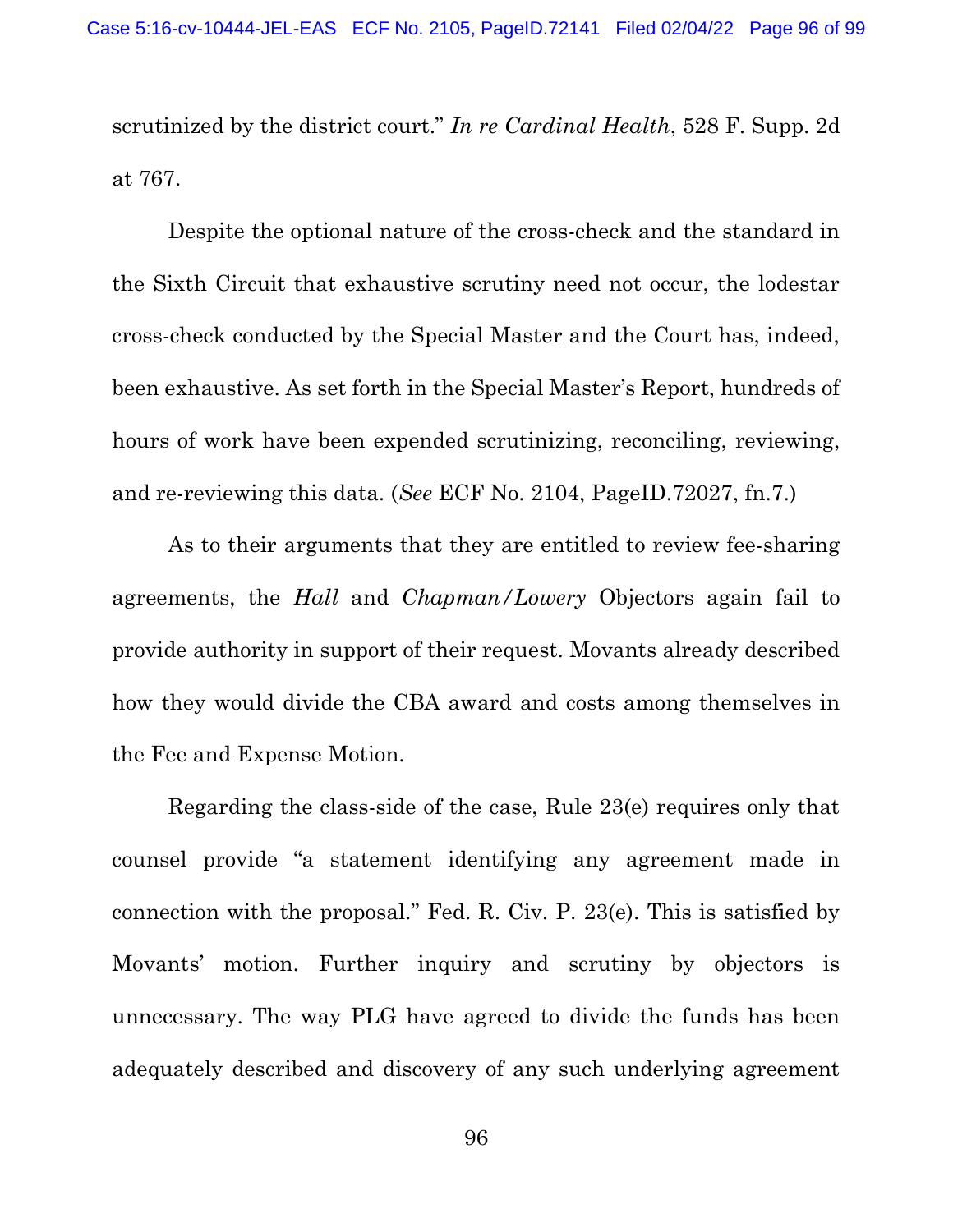would not change the outcome of the fee award or deductions ultimately

taken from the Hall or Chapman/Lowery Objectors' Monetary Awards.

In sum, the Discovery Motions are denied.

# IV. CONCLUSION

For the reasons set forth above, the Court orders as follows:

(a) An expense award in the amount of \$7,147,802.36 is GRANTED;

(b) A CBA in the amount of \$39,641,625, which is 6.33% of the total

settlement amount, is hereby GRANTED;

(c) Additionally, the Court orders and awards as follows:

- A CBA of 17% of the value of the amount awarded to Claimants who were retained after August 20, 2020;
- A CBA of 17% of the value of the amount awarded to any Minor Claimant who was assisted by counsel after August 20, 2020; and
- A CBA of 25% of the value of the amount awarded to any unrepresented Minor Claimant who does not retain their own counsel.
- Class Counsel is awarded 25% of the value of the claims in the following two categories:
	- The claims resolved through the Adult Exposure, Property Damage, and Business Economic Loss Subclasses; and
	- The aggregate claims involving a Minor who retained Class Counsel before August 20, 2020.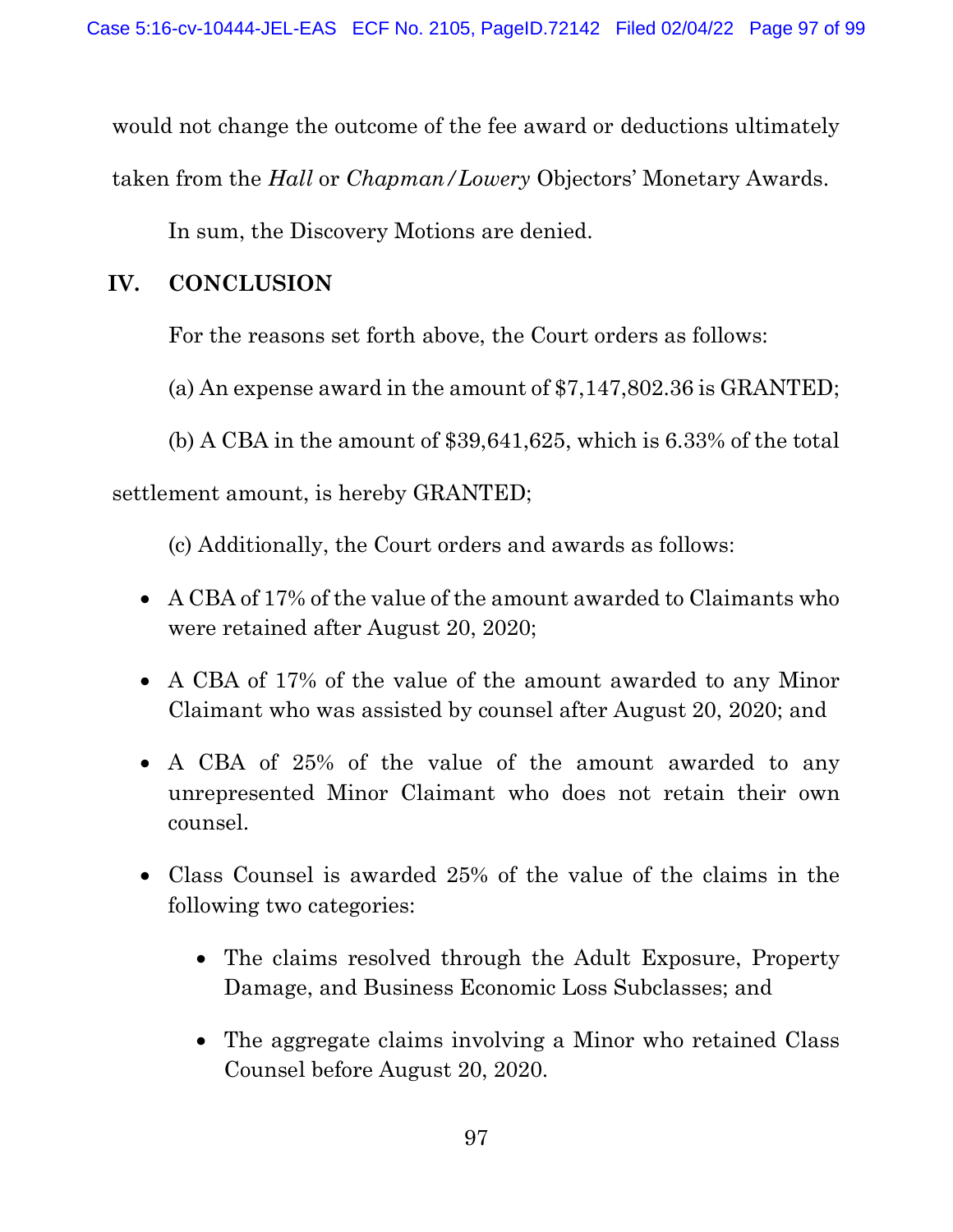- Class Counsel is awarded 10% of the value of the Programmatic Relief Fund;
- Class Counsel is awarded 8% of the aggregate value of the claims involving a Minor where Class Counsel assisted or retained the Minor after August 20, 2020;
- IRC are awarded:
	- 25% of the value of the claims for Claimants that entered into retainer agreements with IRC before August 20, 2020;
	- 8% of the value of the claims for Claimants that entered into retainer agreements with IRC after August 20, 2020; and
	- 8% of the value of the claims where IRC assisted and advocated for a Minor in submitting a claim, whether retained or unretained," if the assistance took place after August 20, 2020.

The Unrepresented Objectors' and the Chapman/Lowery Objectors'

Objections are granted in part. Hall Objectors and Brown's Objections are denied. The Hall Objectors' and Chapman/Lowery Objectors' Discovery Motions are denied.

IT IS SO ORDERED.

Dated: February 4, 2022 s/Judith E. Levy Ann Arbor, Michigan JUDITH E. LEVY

United States District Judge